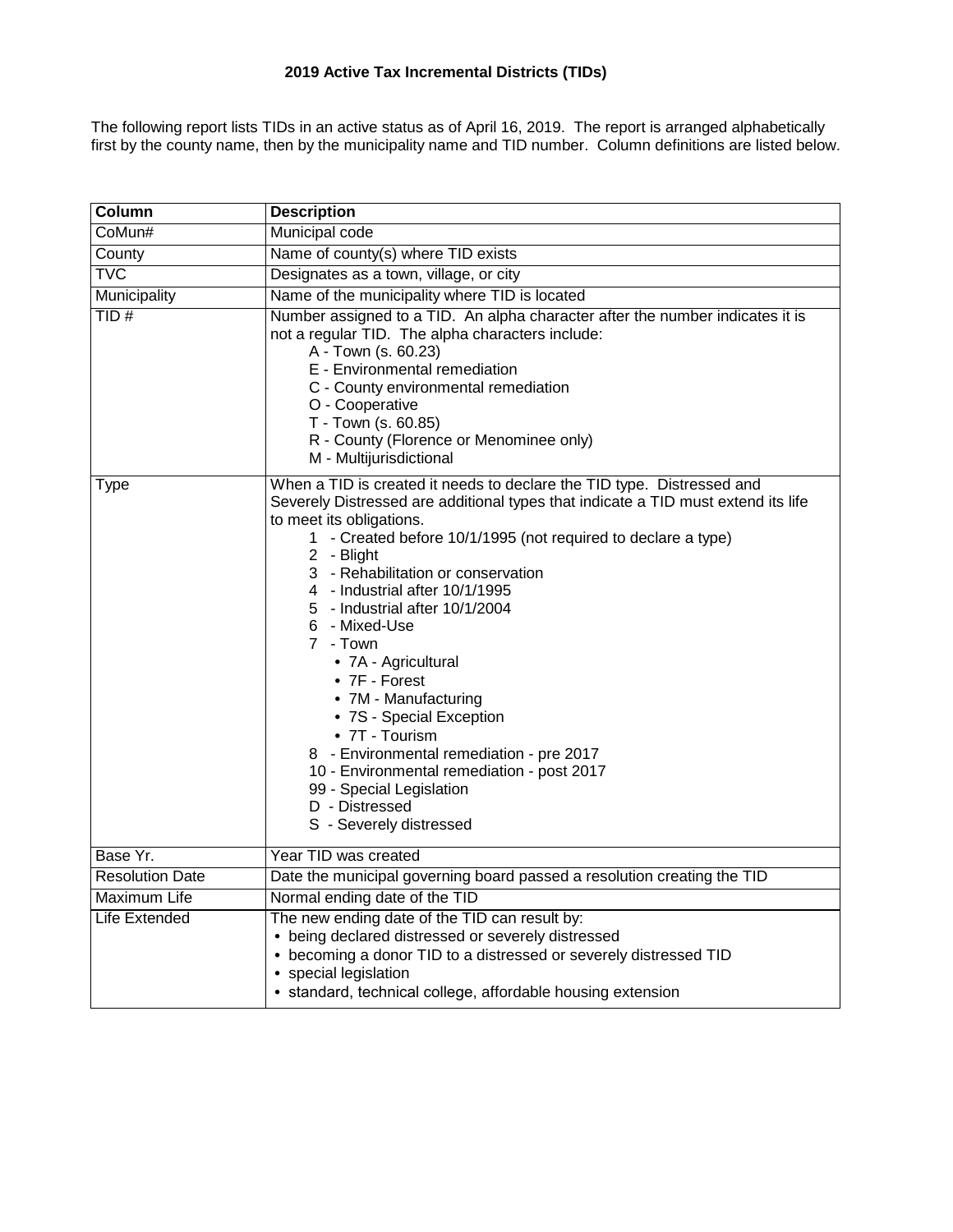| CITY OF<br>002<br>01201<br><b>ADAMS</b><br>4<br>08/15/2019<br>08/15/2022<br><b>ADAMS</b><br>1996<br>08/15/1996<br><b>ADAMS</b><br>01201<br><b>ADAMS</b><br><b>CITY OF</b><br>003<br>$\overline{c}$<br>1996<br>09/03/1996<br>09/03/2023<br>01126<br><b>FRIENDSHIP</b><br>1997<br><b>ADAMS</b><br><b>VILLAGE OF</b><br>001<br>4<br>05/05/1997<br>05/05/2020<br>01126<br><b>ADAMS</b><br><b>VILLAGE OF</b><br><b>FRIENDSHIP</b><br>002<br>4<br>2000<br>09/11/2000<br>09/11/2023<br>01020<br><b>ADAMS</b><br><b>TOWN OF</b><br><b>NEW CHESTER</b><br>2012<br>001T<br>7A<br>09/17/2012<br>09/17/2028<br>01030<br><b>ADAMS</b><br><b>TOWN OF</b><br><b>ROME</b><br>001T<br>7T<br>2015<br>09/17/2015<br>09/17/2031<br>3S<br>01291<br><b>ADAMS</b><br><b>CITY OF</b><br><b>WISCONSIN DELLS</b><br>2005<br>003<br>05/17/2005<br>05/17/2032<br>05/17/2045<br>CITY OF<br>1994<br>02201<br><b>ASHLAND</b><br><b>ASHLAND</b><br>006<br>$\mathbf{1}$<br>09/13/1994<br>09/13/2021<br>09/13/2031<br>02201<br><b>ASHLAND</b><br><b>CITY OF</b><br><b>ASHLAND</b><br>009<br>6D<br>2006<br>08/08/2006<br>08/08/2026<br>08/08/2036<br><b>CITY OF</b><br>$\overline{2}$<br>2017<br>02201<br><b>ASHLAND</b><br><b>ASHLAND</b><br>010<br>05/30/2017<br>05/30/2044<br>03101<br><b>BARRON</b><br><b>VILLAGE OF</b><br><b>ALMENA</b><br>$\mathbf 1$<br>1990<br>09/24/1990<br>001<br>09/24/2017<br>09/24/2020<br>03101<br><b>BARRON</b><br><b>VILLAGE OF</b><br><b>ALMENA</b><br>1992<br>09/22/1992<br>002<br>$\mathbf{1}$<br>09/22/2019<br>03206<br>CITY OF<br><b>BARRON</b><br>4<br>2000<br><b>BARRON</b><br>002<br>09/29/2000<br>09/29/2023<br>09/29/2040<br><b>CITY OF</b><br>6S<br>03206<br><b>BARRON</b><br><b>BARRON</b><br>003<br>2005<br>05/11/2005<br>05/11/2025<br>05/11/2045<br><b>CITY OF</b><br>3<br>03206<br><b>BARRON</b><br><b>BARRON</b><br>004<br>2007<br>06/12/2007<br>06/12/2034<br>05/11/2045<br><b>CITY OF</b><br>03206<br><b>BARRON</b><br>6<br>2010<br>06/08/2010<br>06/08/2030<br><b>BARRON</b><br>005<br><b>CITY OF</b><br>03206<br><b>BARRON</b><br>6<br>2015<br>09/24/2015<br>09/24/2035<br><b>BARRON</b><br>006<br>03111<br><b>VILLAGE OF</b><br>CAMERON<br>6<br>2005<br><b>BARRON</b><br>001<br>08/08/2005<br>08/08/2025<br><b>CITY OF</b><br><b>CHETEK</b><br>5<br>2007<br>03211<br><b>BARRON</b><br>003<br>04/26/2007<br>04/26/2027<br><b>CITY OF</b><br>03212<br><b>BARRON</b><br><b>CUMBERLAND</b><br>007<br>1995<br>09/13/1995<br>09/13/2022<br>1<br>03212<br><b>CITY OF</b><br><b>BARRON</b><br><b>CUMBERLAND</b><br>2017<br>04/05/2017<br>04/05/2038<br>008<br>6<br>03212<br><b>BARRON</b><br><b>CITY OF</b><br><b>CUMBERLAND</b><br>009<br>6<br>2018<br>06/05/2018<br>06/05/2038<br>03116<br><b>VILLAGE OF</b><br><b>DALLAS</b><br>2001<br>06/11/2001<br>06/11/2038<br><b>BARRON</b><br>002<br>2D<br>06/11/2028<br>$\overline{\mathbf{4}}$<br>03171<br><b>BARRON</b><br><b>VILLAGE OF</b><br>PRAIRIE FARM<br>001<br>2002<br>09/30/2002<br>09/30/2025<br>03276<br><b>CITY OF</b><br><b>RICE LAKE</b><br>2001<br><b>BARRON</b><br>003<br>3<br>03/27/2001<br>03/27/2028<br><b>CITY OF</b><br>6<br>03276<br><b>RICE LAKE</b><br>2007<br><b>BARRON</b><br>004<br>03/27/2007<br>03/27/2027<br>6<br>03186<br><b>VILLAGE OF</b><br><b>TURTLE LAKE</b><br>003<br>2009<br><b>BARRON</b><br>11/17/2008<br>11/17/2028<br>04151<br><b>VILLAGE OF</b><br><b>MASON</b><br>4<br>1999<br><b>BAYFIELD</b><br>001<br>09/30/1999<br>09/30/2022<br>04291<br><b>BAYFIELD</b><br><b>CITY OF</b><br><b>WASHBURN</b><br>002<br>$\mathbf{1}$<br>1995<br>09/25/1995<br>09/25/2022<br>CITY OF<br>6<br>04291<br><b>BAYFIELD</b><br><b>WASHBURN</b><br>003<br>2015<br>06/08/2035<br>06/08/2015<br>3<br>2012<br>05102<br><b>BROWN</b><br><b>VILLAGE OF</b><br><b>ALLOUEZ</b><br>001<br>10/18/2011<br>10/18/2038<br>6<br>05104<br><b>BROWN</b><br><b>VILLAGE OF</b><br>003<br>2008<br>09/11/2008<br><b>ASHWAUBENON</b><br>09/11/2028<br>6<br>05104<br><b>VILLAGE OF</b><br>2008<br>09/11/2008<br><b>BROWN</b><br><b>ASHWAUBENON</b><br>004<br>09/11/2028<br>$\overline{\mathbf{c}}$<br>05104<br><b>BROWN</b><br><b>VILLAGE OF</b><br><b>ASHWAUBENON</b><br>005<br>2014<br>02/25/2014<br>02/25/2041<br>6<br>05106<br><b>BROWN</b><br><b>VILLAGE OF</b><br><b>BELLEVUE</b><br>2013<br>03/21/2013<br>001<br>03/21/2033<br>05106<br><b>BROWN</b><br><b>VILLAGE OF</b><br><b>BELLEVUE</b><br>6<br>2016<br>002<br>09/14/2016<br>09/14/2036<br>$\overline{2}$<br>05216<br><b>BROWN</b><br><b>CITY OF</b><br>DE PERE<br>005<br>1996<br>08/27/1996<br>08/27/2023 | CoMun # County | <b>TVC</b> | <b>Municipality</b> | TID# | <b>Type</b> | Base Yr. | <b>Resolution Date</b> | <b>Maximum Life</b> | <b>Life Extended</b> |
|-------------------------------------------------------------------------------------------------------------------------------------------------------------------------------------------------------------------------------------------------------------------------------------------------------------------------------------------------------------------------------------------------------------------------------------------------------------------------------------------------------------------------------------------------------------------------------------------------------------------------------------------------------------------------------------------------------------------------------------------------------------------------------------------------------------------------------------------------------------------------------------------------------------------------------------------------------------------------------------------------------------------------------------------------------------------------------------------------------------------------------------------------------------------------------------------------------------------------------------------------------------------------------------------------------------------------------------------------------------------------------------------------------------------------------------------------------------------------------------------------------------------------------------------------------------------------------------------------------------------------------------------------------------------------------------------------------------------------------------------------------------------------------------------------------------------------------------------------------------------------------------------------------------------------------------------------------------------------------------------------------------------------------------------------------------------------------------------------------------------------------------------------------------------------------------------------------------------------------------------------------------------------------------------------------------------------------------------------------------------------------------------------------------------------------------------------------------------------------------------------------------------------------------------------------------------------------------------------------------------------------------------------------------------------------------------------------------------------------------------------------------------------------------------------------------------------------------------------------------------------------------------------------------------------------------------------------------------------------------------------------------------------------------------------------------------------------------------------------------------------------------------------------------------------------------------------------------------------------------------------------------------------------------------------------------------------------------------------------------------------------------------------------------------------------------------------------------------------------------------------------------------------------------------------------------------------------------------------------------------------------------------------------------------------------------------------------------------------------------------------------------------------------------------------------------------------------------------------------------------------------------------------------------------------------------------------------------------------------------------------------------------------------------------------------------------------------------------------------------------------------------------------------------------------------------------------------------------------------------------------------------------------------------------------------------------------------------------------------------------------------------------------------------------------------------------------------------------------------------------------------------------------------------|----------------|------------|---------------------|------|-------------|----------|------------------------|---------------------|----------------------|
|                                                                                                                                                                                                                                                                                                                                                                                                                                                                                                                                                                                                                                                                                                                                                                                                                                                                                                                                                                                                                                                                                                                                                                                                                                                                                                                                                                                                                                                                                                                                                                                                                                                                                                                                                                                                                                                                                                                                                                                                                                                                                                                                                                                                                                                                                                                                                                                                                                                                                                                                                                                                                                                                                                                                                                                                                                                                                                                                                                                                                                                                                                                                                                                                                                                                                                                                                                                                                                                                                                                                                                                                                                                                                                                                                                                                                                                                                                                                                                                                                                                                                                                                                                                                                                                                                                                                                                                                                                                                                                                                     |                |            |                     |      |             |          |                        |                     |                      |
|                                                                                                                                                                                                                                                                                                                                                                                                                                                                                                                                                                                                                                                                                                                                                                                                                                                                                                                                                                                                                                                                                                                                                                                                                                                                                                                                                                                                                                                                                                                                                                                                                                                                                                                                                                                                                                                                                                                                                                                                                                                                                                                                                                                                                                                                                                                                                                                                                                                                                                                                                                                                                                                                                                                                                                                                                                                                                                                                                                                                                                                                                                                                                                                                                                                                                                                                                                                                                                                                                                                                                                                                                                                                                                                                                                                                                                                                                                                                                                                                                                                                                                                                                                                                                                                                                                                                                                                                                                                                                                                                     |                |            |                     |      |             |          |                        |                     |                      |
|                                                                                                                                                                                                                                                                                                                                                                                                                                                                                                                                                                                                                                                                                                                                                                                                                                                                                                                                                                                                                                                                                                                                                                                                                                                                                                                                                                                                                                                                                                                                                                                                                                                                                                                                                                                                                                                                                                                                                                                                                                                                                                                                                                                                                                                                                                                                                                                                                                                                                                                                                                                                                                                                                                                                                                                                                                                                                                                                                                                                                                                                                                                                                                                                                                                                                                                                                                                                                                                                                                                                                                                                                                                                                                                                                                                                                                                                                                                                                                                                                                                                                                                                                                                                                                                                                                                                                                                                                                                                                                                                     |                |            |                     |      |             |          |                        |                     |                      |
|                                                                                                                                                                                                                                                                                                                                                                                                                                                                                                                                                                                                                                                                                                                                                                                                                                                                                                                                                                                                                                                                                                                                                                                                                                                                                                                                                                                                                                                                                                                                                                                                                                                                                                                                                                                                                                                                                                                                                                                                                                                                                                                                                                                                                                                                                                                                                                                                                                                                                                                                                                                                                                                                                                                                                                                                                                                                                                                                                                                                                                                                                                                                                                                                                                                                                                                                                                                                                                                                                                                                                                                                                                                                                                                                                                                                                                                                                                                                                                                                                                                                                                                                                                                                                                                                                                                                                                                                                                                                                                                                     |                |            |                     |      |             |          |                        |                     |                      |
|                                                                                                                                                                                                                                                                                                                                                                                                                                                                                                                                                                                                                                                                                                                                                                                                                                                                                                                                                                                                                                                                                                                                                                                                                                                                                                                                                                                                                                                                                                                                                                                                                                                                                                                                                                                                                                                                                                                                                                                                                                                                                                                                                                                                                                                                                                                                                                                                                                                                                                                                                                                                                                                                                                                                                                                                                                                                                                                                                                                                                                                                                                                                                                                                                                                                                                                                                                                                                                                                                                                                                                                                                                                                                                                                                                                                                                                                                                                                                                                                                                                                                                                                                                                                                                                                                                                                                                                                                                                                                                                                     |                |            |                     |      |             |          |                        |                     |                      |
|                                                                                                                                                                                                                                                                                                                                                                                                                                                                                                                                                                                                                                                                                                                                                                                                                                                                                                                                                                                                                                                                                                                                                                                                                                                                                                                                                                                                                                                                                                                                                                                                                                                                                                                                                                                                                                                                                                                                                                                                                                                                                                                                                                                                                                                                                                                                                                                                                                                                                                                                                                                                                                                                                                                                                                                                                                                                                                                                                                                                                                                                                                                                                                                                                                                                                                                                                                                                                                                                                                                                                                                                                                                                                                                                                                                                                                                                                                                                                                                                                                                                                                                                                                                                                                                                                                                                                                                                                                                                                                                                     |                |            |                     |      |             |          |                        |                     |                      |
|                                                                                                                                                                                                                                                                                                                                                                                                                                                                                                                                                                                                                                                                                                                                                                                                                                                                                                                                                                                                                                                                                                                                                                                                                                                                                                                                                                                                                                                                                                                                                                                                                                                                                                                                                                                                                                                                                                                                                                                                                                                                                                                                                                                                                                                                                                                                                                                                                                                                                                                                                                                                                                                                                                                                                                                                                                                                                                                                                                                                                                                                                                                                                                                                                                                                                                                                                                                                                                                                                                                                                                                                                                                                                                                                                                                                                                                                                                                                                                                                                                                                                                                                                                                                                                                                                                                                                                                                                                                                                                                                     |                |            |                     |      |             |          |                        |                     |                      |
|                                                                                                                                                                                                                                                                                                                                                                                                                                                                                                                                                                                                                                                                                                                                                                                                                                                                                                                                                                                                                                                                                                                                                                                                                                                                                                                                                                                                                                                                                                                                                                                                                                                                                                                                                                                                                                                                                                                                                                                                                                                                                                                                                                                                                                                                                                                                                                                                                                                                                                                                                                                                                                                                                                                                                                                                                                                                                                                                                                                                                                                                                                                                                                                                                                                                                                                                                                                                                                                                                                                                                                                                                                                                                                                                                                                                                                                                                                                                                                                                                                                                                                                                                                                                                                                                                                                                                                                                                                                                                                                                     |                |            |                     |      |             |          |                        |                     |                      |
|                                                                                                                                                                                                                                                                                                                                                                                                                                                                                                                                                                                                                                                                                                                                                                                                                                                                                                                                                                                                                                                                                                                                                                                                                                                                                                                                                                                                                                                                                                                                                                                                                                                                                                                                                                                                                                                                                                                                                                                                                                                                                                                                                                                                                                                                                                                                                                                                                                                                                                                                                                                                                                                                                                                                                                                                                                                                                                                                                                                                                                                                                                                                                                                                                                                                                                                                                                                                                                                                                                                                                                                                                                                                                                                                                                                                                                                                                                                                                                                                                                                                                                                                                                                                                                                                                                                                                                                                                                                                                                                                     |                |            |                     |      |             |          |                        |                     |                      |
|                                                                                                                                                                                                                                                                                                                                                                                                                                                                                                                                                                                                                                                                                                                                                                                                                                                                                                                                                                                                                                                                                                                                                                                                                                                                                                                                                                                                                                                                                                                                                                                                                                                                                                                                                                                                                                                                                                                                                                                                                                                                                                                                                                                                                                                                                                                                                                                                                                                                                                                                                                                                                                                                                                                                                                                                                                                                                                                                                                                                                                                                                                                                                                                                                                                                                                                                                                                                                                                                                                                                                                                                                                                                                                                                                                                                                                                                                                                                                                                                                                                                                                                                                                                                                                                                                                                                                                                                                                                                                                                                     |                |            |                     |      |             |          |                        |                     |                      |
|                                                                                                                                                                                                                                                                                                                                                                                                                                                                                                                                                                                                                                                                                                                                                                                                                                                                                                                                                                                                                                                                                                                                                                                                                                                                                                                                                                                                                                                                                                                                                                                                                                                                                                                                                                                                                                                                                                                                                                                                                                                                                                                                                                                                                                                                                                                                                                                                                                                                                                                                                                                                                                                                                                                                                                                                                                                                                                                                                                                                                                                                                                                                                                                                                                                                                                                                                                                                                                                                                                                                                                                                                                                                                                                                                                                                                                                                                                                                                                                                                                                                                                                                                                                                                                                                                                                                                                                                                                                                                                                                     |                |            |                     |      |             |          |                        |                     |                      |
|                                                                                                                                                                                                                                                                                                                                                                                                                                                                                                                                                                                                                                                                                                                                                                                                                                                                                                                                                                                                                                                                                                                                                                                                                                                                                                                                                                                                                                                                                                                                                                                                                                                                                                                                                                                                                                                                                                                                                                                                                                                                                                                                                                                                                                                                                                                                                                                                                                                                                                                                                                                                                                                                                                                                                                                                                                                                                                                                                                                                                                                                                                                                                                                                                                                                                                                                                                                                                                                                                                                                                                                                                                                                                                                                                                                                                                                                                                                                                                                                                                                                                                                                                                                                                                                                                                                                                                                                                                                                                                                                     |                |            |                     |      |             |          |                        |                     |                      |
|                                                                                                                                                                                                                                                                                                                                                                                                                                                                                                                                                                                                                                                                                                                                                                                                                                                                                                                                                                                                                                                                                                                                                                                                                                                                                                                                                                                                                                                                                                                                                                                                                                                                                                                                                                                                                                                                                                                                                                                                                                                                                                                                                                                                                                                                                                                                                                                                                                                                                                                                                                                                                                                                                                                                                                                                                                                                                                                                                                                                                                                                                                                                                                                                                                                                                                                                                                                                                                                                                                                                                                                                                                                                                                                                                                                                                                                                                                                                                                                                                                                                                                                                                                                                                                                                                                                                                                                                                                                                                                                                     |                |            |                     |      |             |          |                        |                     |                      |
|                                                                                                                                                                                                                                                                                                                                                                                                                                                                                                                                                                                                                                                                                                                                                                                                                                                                                                                                                                                                                                                                                                                                                                                                                                                                                                                                                                                                                                                                                                                                                                                                                                                                                                                                                                                                                                                                                                                                                                                                                                                                                                                                                                                                                                                                                                                                                                                                                                                                                                                                                                                                                                                                                                                                                                                                                                                                                                                                                                                                                                                                                                                                                                                                                                                                                                                                                                                                                                                                                                                                                                                                                                                                                                                                                                                                                                                                                                                                                                                                                                                                                                                                                                                                                                                                                                                                                                                                                                                                                                                                     |                |            |                     |      |             |          |                        |                     |                      |
|                                                                                                                                                                                                                                                                                                                                                                                                                                                                                                                                                                                                                                                                                                                                                                                                                                                                                                                                                                                                                                                                                                                                                                                                                                                                                                                                                                                                                                                                                                                                                                                                                                                                                                                                                                                                                                                                                                                                                                                                                                                                                                                                                                                                                                                                                                                                                                                                                                                                                                                                                                                                                                                                                                                                                                                                                                                                                                                                                                                                                                                                                                                                                                                                                                                                                                                                                                                                                                                                                                                                                                                                                                                                                                                                                                                                                                                                                                                                                                                                                                                                                                                                                                                                                                                                                                                                                                                                                                                                                                                                     |                |            |                     |      |             |          |                        |                     |                      |
|                                                                                                                                                                                                                                                                                                                                                                                                                                                                                                                                                                                                                                                                                                                                                                                                                                                                                                                                                                                                                                                                                                                                                                                                                                                                                                                                                                                                                                                                                                                                                                                                                                                                                                                                                                                                                                                                                                                                                                                                                                                                                                                                                                                                                                                                                                                                                                                                                                                                                                                                                                                                                                                                                                                                                                                                                                                                                                                                                                                                                                                                                                                                                                                                                                                                                                                                                                                                                                                                                                                                                                                                                                                                                                                                                                                                                                                                                                                                                                                                                                                                                                                                                                                                                                                                                                                                                                                                                                                                                                                                     |                |            |                     |      |             |          |                        |                     |                      |
|                                                                                                                                                                                                                                                                                                                                                                                                                                                                                                                                                                                                                                                                                                                                                                                                                                                                                                                                                                                                                                                                                                                                                                                                                                                                                                                                                                                                                                                                                                                                                                                                                                                                                                                                                                                                                                                                                                                                                                                                                                                                                                                                                                                                                                                                                                                                                                                                                                                                                                                                                                                                                                                                                                                                                                                                                                                                                                                                                                                                                                                                                                                                                                                                                                                                                                                                                                                                                                                                                                                                                                                                                                                                                                                                                                                                                                                                                                                                                                                                                                                                                                                                                                                                                                                                                                                                                                                                                                                                                                                                     |                |            |                     |      |             |          |                        |                     |                      |
|                                                                                                                                                                                                                                                                                                                                                                                                                                                                                                                                                                                                                                                                                                                                                                                                                                                                                                                                                                                                                                                                                                                                                                                                                                                                                                                                                                                                                                                                                                                                                                                                                                                                                                                                                                                                                                                                                                                                                                                                                                                                                                                                                                                                                                                                                                                                                                                                                                                                                                                                                                                                                                                                                                                                                                                                                                                                                                                                                                                                                                                                                                                                                                                                                                                                                                                                                                                                                                                                                                                                                                                                                                                                                                                                                                                                                                                                                                                                                                                                                                                                                                                                                                                                                                                                                                                                                                                                                                                                                                                                     |                |            |                     |      |             |          |                        |                     |                      |
|                                                                                                                                                                                                                                                                                                                                                                                                                                                                                                                                                                                                                                                                                                                                                                                                                                                                                                                                                                                                                                                                                                                                                                                                                                                                                                                                                                                                                                                                                                                                                                                                                                                                                                                                                                                                                                                                                                                                                                                                                                                                                                                                                                                                                                                                                                                                                                                                                                                                                                                                                                                                                                                                                                                                                                                                                                                                                                                                                                                                                                                                                                                                                                                                                                                                                                                                                                                                                                                                                                                                                                                                                                                                                                                                                                                                                                                                                                                                                                                                                                                                                                                                                                                                                                                                                                                                                                                                                                                                                                                                     |                |            |                     |      |             |          |                        |                     |                      |
|                                                                                                                                                                                                                                                                                                                                                                                                                                                                                                                                                                                                                                                                                                                                                                                                                                                                                                                                                                                                                                                                                                                                                                                                                                                                                                                                                                                                                                                                                                                                                                                                                                                                                                                                                                                                                                                                                                                                                                                                                                                                                                                                                                                                                                                                                                                                                                                                                                                                                                                                                                                                                                                                                                                                                                                                                                                                                                                                                                                                                                                                                                                                                                                                                                                                                                                                                                                                                                                                                                                                                                                                                                                                                                                                                                                                                                                                                                                                                                                                                                                                                                                                                                                                                                                                                                                                                                                                                                                                                                                                     |                |            |                     |      |             |          |                        |                     |                      |
|                                                                                                                                                                                                                                                                                                                                                                                                                                                                                                                                                                                                                                                                                                                                                                                                                                                                                                                                                                                                                                                                                                                                                                                                                                                                                                                                                                                                                                                                                                                                                                                                                                                                                                                                                                                                                                                                                                                                                                                                                                                                                                                                                                                                                                                                                                                                                                                                                                                                                                                                                                                                                                                                                                                                                                                                                                                                                                                                                                                                                                                                                                                                                                                                                                                                                                                                                                                                                                                                                                                                                                                                                                                                                                                                                                                                                                                                                                                                                                                                                                                                                                                                                                                                                                                                                                                                                                                                                                                                                                                                     |                |            |                     |      |             |          |                        |                     |                      |
|                                                                                                                                                                                                                                                                                                                                                                                                                                                                                                                                                                                                                                                                                                                                                                                                                                                                                                                                                                                                                                                                                                                                                                                                                                                                                                                                                                                                                                                                                                                                                                                                                                                                                                                                                                                                                                                                                                                                                                                                                                                                                                                                                                                                                                                                                                                                                                                                                                                                                                                                                                                                                                                                                                                                                                                                                                                                                                                                                                                                                                                                                                                                                                                                                                                                                                                                                                                                                                                                                                                                                                                                                                                                                                                                                                                                                                                                                                                                                                                                                                                                                                                                                                                                                                                                                                                                                                                                                                                                                                                                     |                |            |                     |      |             |          |                        |                     |                      |
|                                                                                                                                                                                                                                                                                                                                                                                                                                                                                                                                                                                                                                                                                                                                                                                                                                                                                                                                                                                                                                                                                                                                                                                                                                                                                                                                                                                                                                                                                                                                                                                                                                                                                                                                                                                                                                                                                                                                                                                                                                                                                                                                                                                                                                                                                                                                                                                                                                                                                                                                                                                                                                                                                                                                                                                                                                                                                                                                                                                                                                                                                                                                                                                                                                                                                                                                                                                                                                                                                                                                                                                                                                                                                                                                                                                                                                                                                                                                                                                                                                                                                                                                                                                                                                                                                                                                                                                                                                                                                                                                     |                |            |                     |      |             |          |                        |                     |                      |
|                                                                                                                                                                                                                                                                                                                                                                                                                                                                                                                                                                                                                                                                                                                                                                                                                                                                                                                                                                                                                                                                                                                                                                                                                                                                                                                                                                                                                                                                                                                                                                                                                                                                                                                                                                                                                                                                                                                                                                                                                                                                                                                                                                                                                                                                                                                                                                                                                                                                                                                                                                                                                                                                                                                                                                                                                                                                                                                                                                                                                                                                                                                                                                                                                                                                                                                                                                                                                                                                                                                                                                                                                                                                                                                                                                                                                                                                                                                                                                                                                                                                                                                                                                                                                                                                                                                                                                                                                                                                                                                                     |                |            |                     |      |             |          |                        |                     |                      |
|                                                                                                                                                                                                                                                                                                                                                                                                                                                                                                                                                                                                                                                                                                                                                                                                                                                                                                                                                                                                                                                                                                                                                                                                                                                                                                                                                                                                                                                                                                                                                                                                                                                                                                                                                                                                                                                                                                                                                                                                                                                                                                                                                                                                                                                                                                                                                                                                                                                                                                                                                                                                                                                                                                                                                                                                                                                                                                                                                                                                                                                                                                                                                                                                                                                                                                                                                                                                                                                                                                                                                                                                                                                                                                                                                                                                                                                                                                                                                                                                                                                                                                                                                                                                                                                                                                                                                                                                                                                                                                                                     |                |            |                     |      |             |          |                        |                     |                      |
|                                                                                                                                                                                                                                                                                                                                                                                                                                                                                                                                                                                                                                                                                                                                                                                                                                                                                                                                                                                                                                                                                                                                                                                                                                                                                                                                                                                                                                                                                                                                                                                                                                                                                                                                                                                                                                                                                                                                                                                                                                                                                                                                                                                                                                                                                                                                                                                                                                                                                                                                                                                                                                                                                                                                                                                                                                                                                                                                                                                                                                                                                                                                                                                                                                                                                                                                                                                                                                                                                                                                                                                                                                                                                                                                                                                                                                                                                                                                                                                                                                                                                                                                                                                                                                                                                                                                                                                                                                                                                                                                     |                |            |                     |      |             |          |                        |                     |                      |
|                                                                                                                                                                                                                                                                                                                                                                                                                                                                                                                                                                                                                                                                                                                                                                                                                                                                                                                                                                                                                                                                                                                                                                                                                                                                                                                                                                                                                                                                                                                                                                                                                                                                                                                                                                                                                                                                                                                                                                                                                                                                                                                                                                                                                                                                                                                                                                                                                                                                                                                                                                                                                                                                                                                                                                                                                                                                                                                                                                                                                                                                                                                                                                                                                                                                                                                                                                                                                                                                                                                                                                                                                                                                                                                                                                                                                                                                                                                                                                                                                                                                                                                                                                                                                                                                                                                                                                                                                                                                                                                                     |                |            |                     |      |             |          |                        |                     |                      |
|                                                                                                                                                                                                                                                                                                                                                                                                                                                                                                                                                                                                                                                                                                                                                                                                                                                                                                                                                                                                                                                                                                                                                                                                                                                                                                                                                                                                                                                                                                                                                                                                                                                                                                                                                                                                                                                                                                                                                                                                                                                                                                                                                                                                                                                                                                                                                                                                                                                                                                                                                                                                                                                                                                                                                                                                                                                                                                                                                                                                                                                                                                                                                                                                                                                                                                                                                                                                                                                                                                                                                                                                                                                                                                                                                                                                                                                                                                                                                                                                                                                                                                                                                                                                                                                                                                                                                                                                                                                                                                                                     |                |            |                     |      |             |          |                        |                     |                      |
|                                                                                                                                                                                                                                                                                                                                                                                                                                                                                                                                                                                                                                                                                                                                                                                                                                                                                                                                                                                                                                                                                                                                                                                                                                                                                                                                                                                                                                                                                                                                                                                                                                                                                                                                                                                                                                                                                                                                                                                                                                                                                                                                                                                                                                                                                                                                                                                                                                                                                                                                                                                                                                                                                                                                                                                                                                                                                                                                                                                                                                                                                                                                                                                                                                                                                                                                                                                                                                                                                                                                                                                                                                                                                                                                                                                                                                                                                                                                                                                                                                                                                                                                                                                                                                                                                                                                                                                                                                                                                                                                     |                |            |                     |      |             |          |                        |                     |                      |
|                                                                                                                                                                                                                                                                                                                                                                                                                                                                                                                                                                                                                                                                                                                                                                                                                                                                                                                                                                                                                                                                                                                                                                                                                                                                                                                                                                                                                                                                                                                                                                                                                                                                                                                                                                                                                                                                                                                                                                                                                                                                                                                                                                                                                                                                                                                                                                                                                                                                                                                                                                                                                                                                                                                                                                                                                                                                                                                                                                                                                                                                                                                                                                                                                                                                                                                                                                                                                                                                                                                                                                                                                                                                                                                                                                                                                                                                                                                                                                                                                                                                                                                                                                                                                                                                                                                                                                                                                                                                                                                                     |                |            |                     |      |             |          |                        |                     |                      |
|                                                                                                                                                                                                                                                                                                                                                                                                                                                                                                                                                                                                                                                                                                                                                                                                                                                                                                                                                                                                                                                                                                                                                                                                                                                                                                                                                                                                                                                                                                                                                                                                                                                                                                                                                                                                                                                                                                                                                                                                                                                                                                                                                                                                                                                                                                                                                                                                                                                                                                                                                                                                                                                                                                                                                                                                                                                                                                                                                                                                                                                                                                                                                                                                                                                                                                                                                                                                                                                                                                                                                                                                                                                                                                                                                                                                                                                                                                                                                                                                                                                                                                                                                                                                                                                                                                                                                                                                                                                                                                                                     |                |            |                     |      |             |          |                        |                     |                      |
|                                                                                                                                                                                                                                                                                                                                                                                                                                                                                                                                                                                                                                                                                                                                                                                                                                                                                                                                                                                                                                                                                                                                                                                                                                                                                                                                                                                                                                                                                                                                                                                                                                                                                                                                                                                                                                                                                                                                                                                                                                                                                                                                                                                                                                                                                                                                                                                                                                                                                                                                                                                                                                                                                                                                                                                                                                                                                                                                                                                                                                                                                                                                                                                                                                                                                                                                                                                                                                                                                                                                                                                                                                                                                                                                                                                                                                                                                                                                                                                                                                                                                                                                                                                                                                                                                                                                                                                                                                                                                                                                     |                |            |                     |      |             |          |                        |                     |                      |
|                                                                                                                                                                                                                                                                                                                                                                                                                                                                                                                                                                                                                                                                                                                                                                                                                                                                                                                                                                                                                                                                                                                                                                                                                                                                                                                                                                                                                                                                                                                                                                                                                                                                                                                                                                                                                                                                                                                                                                                                                                                                                                                                                                                                                                                                                                                                                                                                                                                                                                                                                                                                                                                                                                                                                                                                                                                                                                                                                                                                                                                                                                                                                                                                                                                                                                                                                                                                                                                                                                                                                                                                                                                                                                                                                                                                                                                                                                                                                                                                                                                                                                                                                                                                                                                                                                                                                                                                                                                                                                                                     |                |            |                     |      |             |          |                        |                     |                      |
|                                                                                                                                                                                                                                                                                                                                                                                                                                                                                                                                                                                                                                                                                                                                                                                                                                                                                                                                                                                                                                                                                                                                                                                                                                                                                                                                                                                                                                                                                                                                                                                                                                                                                                                                                                                                                                                                                                                                                                                                                                                                                                                                                                                                                                                                                                                                                                                                                                                                                                                                                                                                                                                                                                                                                                                                                                                                                                                                                                                                                                                                                                                                                                                                                                                                                                                                                                                                                                                                                                                                                                                                                                                                                                                                                                                                                                                                                                                                                                                                                                                                                                                                                                                                                                                                                                                                                                                                                                                                                                                                     |                |            |                     |      |             |          |                        |                     |                      |
|                                                                                                                                                                                                                                                                                                                                                                                                                                                                                                                                                                                                                                                                                                                                                                                                                                                                                                                                                                                                                                                                                                                                                                                                                                                                                                                                                                                                                                                                                                                                                                                                                                                                                                                                                                                                                                                                                                                                                                                                                                                                                                                                                                                                                                                                                                                                                                                                                                                                                                                                                                                                                                                                                                                                                                                                                                                                                                                                                                                                                                                                                                                                                                                                                                                                                                                                                                                                                                                                                                                                                                                                                                                                                                                                                                                                                                                                                                                                                                                                                                                                                                                                                                                                                                                                                                                                                                                                                                                                                                                                     |                |            |                     |      |             |          |                        |                     |                      |
|                                                                                                                                                                                                                                                                                                                                                                                                                                                                                                                                                                                                                                                                                                                                                                                                                                                                                                                                                                                                                                                                                                                                                                                                                                                                                                                                                                                                                                                                                                                                                                                                                                                                                                                                                                                                                                                                                                                                                                                                                                                                                                                                                                                                                                                                                                                                                                                                                                                                                                                                                                                                                                                                                                                                                                                                                                                                                                                                                                                                                                                                                                                                                                                                                                                                                                                                                                                                                                                                                                                                                                                                                                                                                                                                                                                                                                                                                                                                                                                                                                                                                                                                                                                                                                                                                                                                                                                                                                                                                                                                     |                |            |                     |      |             |          |                        |                     |                      |
|                                                                                                                                                                                                                                                                                                                                                                                                                                                                                                                                                                                                                                                                                                                                                                                                                                                                                                                                                                                                                                                                                                                                                                                                                                                                                                                                                                                                                                                                                                                                                                                                                                                                                                                                                                                                                                                                                                                                                                                                                                                                                                                                                                                                                                                                                                                                                                                                                                                                                                                                                                                                                                                                                                                                                                                                                                                                                                                                                                                                                                                                                                                                                                                                                                                                                                                                                                                                                                                                                                                                                                                                                                                                                                                                                                                                                                                                                                                                                                                                                                                                                                                                                                                                                                                                                                                                                                                                                                                                                                                                     |                |            |                     |      |             |          |                        |                     |                      |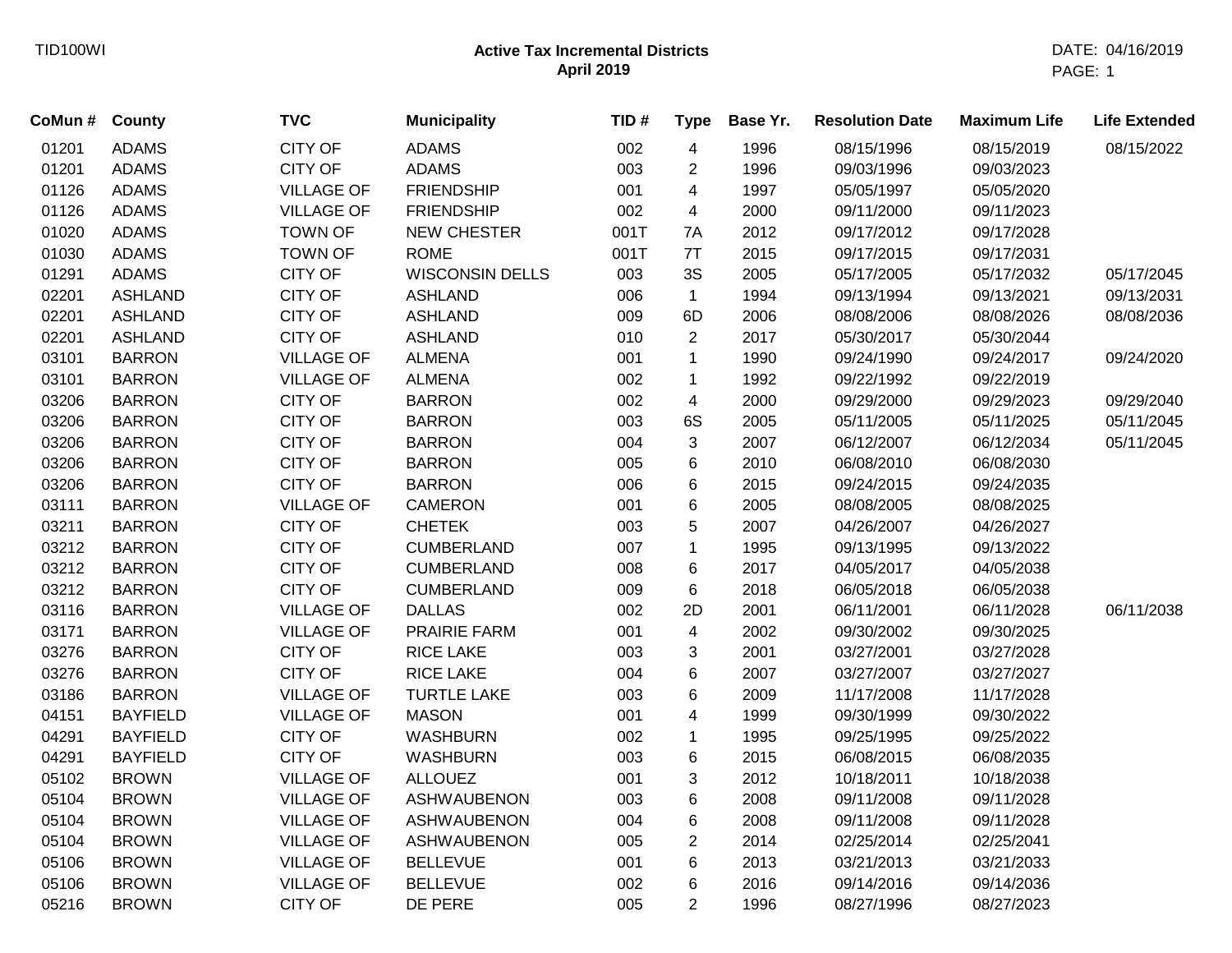| CoMun # County |              | <b>TVC</b>        | <b>Municipality</b> | TID# | <b>Type</b>    | Base Yr. | <b>Resolution Date</b> | <b>Maximum Life</b> | <b>Life Extended</b> |
|----------------|--------------|-------------------|---------------------|------|----------------|----------|------------------------|---------------------|----------------------|
| 05216          | <b>BROWN</b> | <b>CITY OF</b>    | DE PERE             | 006  | 4              | 1998     | 03/03/1998             | 03/03/2021          |                      |
| 05216          | <b>BROWN</b> | <b>CITY OF</b>    | DE PERE             | 007  | 3              | 2007     | 10/17/2006             | 10/17/2033          |                      |
| 05216          | <b>BROWN</b> | <b>CITY OF</b>    | DE PERE             | 008  | 6              | 2007     | 08/21/2007             | 08/21/2027          |                      |
| 05216          | <b>BROWN</b> | <b>CITY OF</b>    | DE PERE             | 009  | 3              | 2012     | 08/07/2012             | 08/07/2039          |                      |
| 05216          | <b>BROWN</b> | <b>CITY OF</b>    | DE PERE             | 010  | 5              | 2012     | 08/07/2012             | 08/07/2032          |                      |
| 05216          | <b>BROWN</b> | <b>CITY OF</b>    | DE PERE             | 011  | 6              | 2015     | 09/01/2015             | 09/01/2035          |                      |
| 05216          | <b>BROWN</b> | CITY OF           | DE PERE             | 012  | 6              | 2015     | 09/01/2015             | 09/01/2035          |                      |
| 05216          | <b>BROWN</b> | <b>CITY OF</b>    | DE PERE             | 013  | 6              | 2017     | 07/18/2017             | 07/18/2037          |                      |
| 05231          | <b>BROWN</b> | <b>CITY OF</b>    | <b>GREEN BAY</b>    | 004  | $\overline{c}$ | 1998     | 01/20/1998             | 01/20/2025          |                      |
| 05231          | <b>BROWN</b> | <b>CITY OF</b>    | <b>GREEN BAY</b>    | 005  | $\overline{2}$ | 2000     | 12/21/1999             | 12/21/2026          |                      |
| 05231          | <b>BROWN</b> | <b>CITY OF</b>    | <b>GREEN BAY</b>    | 007  | $\overline{c}$ | 2002     | 01/15/2002             | 01/15/2029          |                      |
| 05231          | <b>BROWN</b> | CITY OF           | <b>GREEN BAY</b>    | 008  | $\overline{c}$ | 2002     | 08/20/2002             | 08/20/2029          |                      |
| 05231          | <b>BROWN</b> | <b>CITY OF</b>    | <b>GREEN BAY</b>    | 009  | 4              | 2004     | 10/07/2003             | 10/07/2026          |                      |
| 05231          | <b>BROWN</b> | <b>CITY OF</b>    | <b>GREEN BAY</b>    | 010  | $\overline{c}$ | 2004     | 08/17/2004             | 08/17/2031          |                      |
| 05231          | <b>BROWN</b> | <b>CITY OF</b>    | <b>GREEN BAY</b>    | 012  | 5              | 2005     | 09/06/2005             | 09/06/2025          |                      |
| 05231          | <b>BROWN</b> | <b>CITY OF</b>    | <b>GREEN BAY</b>    | 013  | 3              | 2005     | 09/06/2005             | 09/06/2032          |                      |
| 05231          | <b>BROWN</b> | CITY OF           | <b>GREEN BAY</b>    | 014  | $\overline{c}$ | 2006     | 09/16/2006             | 09/16/2033          |                      |
| 05231          | <b>BROWN</b> | <b>CITY OF</b>    | <b>GREEN BAY</b>    | 016  | $\overline{2}$ | 2007     | 05/06/2007             | 05/06/2034          |                      |
| 05231          | <b>BROWN</b> | <b>CITY OF</b>    | <b>GREEN BAY</b>    | 017  | $\overline{2}$ | 2008     | 09/02/2008             | 09/02/2035          |                      |
| 05231          | <b>BROWN</b> | <b>CITY OF</b>    | <b>GREEN BAY</b>    | 018  | 3              | 2016     | 10/06/2015             | 10/06/2043          |                      |
| 05231          | <b>BROWN</b> | <b>CITY OF</b>    | <b>GREEN BAY</b>    | 019  | 3              | 2017     | 09/19/2017             | 09/19/2044          |                      |
| 05231          | <b>BROWN</b> | CITY OF           | <b>GREEN BAY</b>    | 020  | 3              | 2018     | 09/25/2018             | 09/25/2045          |                      |
| 05231          | <b>BROWN</b> | <b>CITY OF</b>    | <b>GREEN BAY</b>    | 021  | $\overline{c}$ | 2018     | 09/25/2018             | 09/25/2045          |                      |
| 05126          | <b>BROWN</b> | <b>VILLAGE OF</b> | <b>HOBART</b>       | 001  | 6              | 2009     | 04/08/2009             | 04/08/2029          | 04/08/2032           |
| 05126          | <b>BROWN</b> | <b>VILLAGE OF</b> | <b>HOBART</b>       | 002  | 6              | 2011     | 06/24/2011             | 06/24/2031          | 06/24/2034           |
| 05136          | <b>BROWN</b> | <b>VILLAGE OF</b> | <b>HOWARD</b>       | 003  | 6              | 2006     | 01/09/2006             | 01/09/2026          |                      |
| 05136          | <b>BROWN</b> | <b>VILLAGE OF</b> | <b>HOWARD</b>       | 004  | $\overline{c}$ | 2007     | 06/11/2007             | 06/11/2034          |                      |
| 05136          | <b>BROWN</b> | <b>VILLAGE OF</b> | <b>HOWARD</b>       | 005  | 6              | 2008     | 08/11/2008             | 08/11/2028          |                      |
| 05136          | <b>BROWN</b> | <b>VILLAGE OF</b> | <b>HOWARD</b>       | 006  | 6              | 2008     | 08/11/2008             | 08/11/2028          |                      |
| 05136          | <b>BROWN</b> | <b>VILLAGE OF</b> | <b>HOWARD</b>       | 007  | 3              | 2012     | 09/10/2012             | 09/10/2039          |                      |
| 05136          | <b>BROWN</b> | <b>VILLAGE OF</b> | <b>HOWARD</b>       | 008  | 6              | 2015     | 04/27/2015             | 04/27/2035          |                      |
| 05024          | <b>BROWN</b> | <b>TOWN OF</b>    | <b>LAWRENCE</b>     | 001A | 6              | 2018     | 12/04/2017             | 12/04/2038          |                      |
| 05024          | <b>BROWN</b> | <b>TOWN OF</b>    | LAWRENCE            | 002A | 6              | 2018     | 09/26/2018             | 09/26/2038          |                      |
| 05025          | <b>BROWN</b> | <b>TOWN OF</b>    | <b>LEDGEVIEW</b>    | 001A | 6              | 2015     | 05/04/2015             | 05/04/2035          |                      |
| 05171          | <b>BROWN</b> | <b>VILLAGE OF</b> | <b>PULASKI</b>      | 002  | 6              | 2005     | 09/06/2005             | 09/06/2025          |                      |
| 05171          | <b>BROWN</b> | <b>VILLAGE OF</b> | <b>PULASKI</b>      | 003  | $\overline{2}$ | 2014     | 08/04/2014             | 08/04/2041          |                      |
| 05171          | <b>BROWN</b> | <b>VILLAGE OF</b> | <b>PULASKI</b>      | 004  | 6              | 2015     | 03/25/2015             | 03/25/2035          |                      |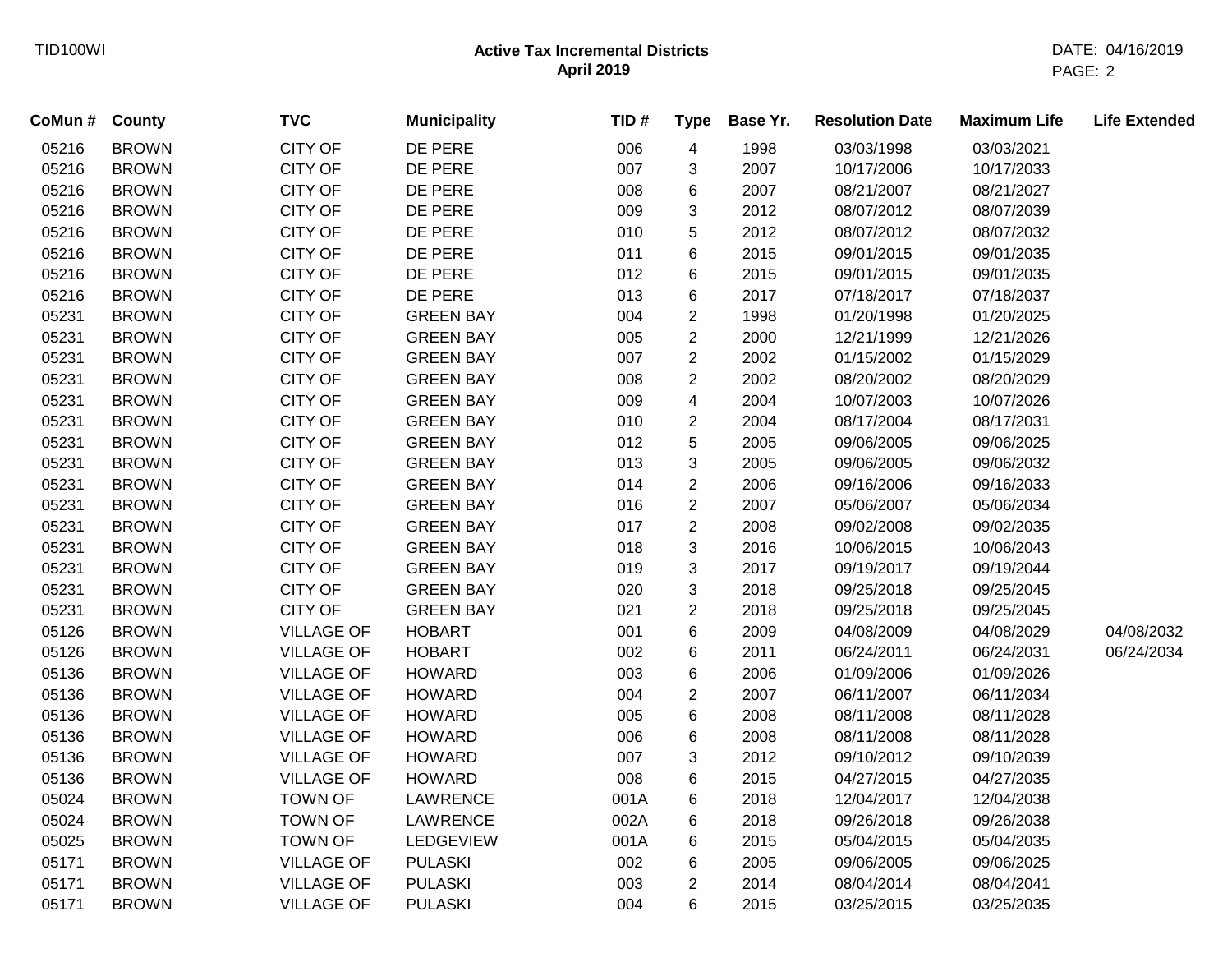| CoMun # | County          | <b>TVC</b>        | <b>Municipality</b> | TID# | <b>Type</b>    | Base Yr. | <b>Resolution Date</b> | <b>Maximum Life</b> | <b>Life Extended</b> |
|---------|-----------------|-------------------|---------------------|------|----------------|----------|------------------------|---------------------|----------------------|
| 05178   | <b>BROWN</b>    | <b>VILLAGE OF</b> | <b>SUAMICO</b>      | 001  | $\overline{c}$ | 2004     | 01/01/2004             | 01/01/2031          |                      |
| 05178   | <b>BROWN</b>    | <b>VILLAGE OF</b> | <b>SUAMICO</b>      | 002  | 6              | 2006     | 08/21/2006             | 08/21/2026          |                      |
| 05178   | <b>BROWN</b>    | <b>VILLAGE OF</b> | <b>SUAMICO</b>      | 004  | 6              | 2014     | 05/19/2014             | 05/19/2034          |                      |
| 05191   | <b>BROWN</b>    | <b>VILLAGE OF</b> | <b>WRIGHTSTOWN</b>  | 003  | 6              | 2015     | 02/03/2015             | 02/03/2035          |                      |
| 05191   | <b>BROWN</b>    | <b>VILLAGE OF</b> | <b>WRIGHTSTOWN</b>  | 004  | 6              | 2016     | 09/20/2016             | 09/20/2036          |                      |
| 05191   | <b>BROWN</b>    | <b>VILLAGE OF</b> | <b>WRIGHTSTOWN</b>  | 005  | 3              | 2018     | 05/01/2018             | 05/01/2046          |                      |
| 06201   | <b>BUFFALO</b>  | <b>CITY OF</b>    | <b>ALMA</b>         | 001  | $\mathbf{1}$   | 1994     | 07/07/1994             | 07/07/2021          |                      |
| 06251   | <b>BUFFALO</b>  | <b>CITY OF</b>    | <b>MONDOVI</b>      | 001  | $\mathbf{1}$   | 1989     | 09/28/1989             | 09/28/2016          | 09/28/2026           |
| 06251   | <b>BUFFALO</b>  | <b>CITY OF</b>    | <b>MONDOVI</b>      | 002  | 6D             | 2005     | 09/28/2005             | 09/28/2025          | 09/28/2035           |
| 07131   | <b>BURNETT</b>  | <b>VILLAGE OF</b> | <b>GRANTSBURG</b>   | 003  | $\mathbf{1}$   | 1994     | 09/12/1994             | 09/12/2021          |                      |
| 07131   | <b>BURNETT</b>  | <b>VILLAGE OF</b> | <b>GRANTSBURG</b>   | 004  | 6              | 2005     | 09/12/2005             | 09/12/2025          |                      |
| 07131   | <b>BURNETT</b>  | <b>VILLAGE OF</b> | <b>GRANTSBURG</b>   | 005  | 3              | 2008     | 05/12/2008             | 05/12/2035          |                      |
| 07181   | <b>BURNETT</b>  | <b>VILLAGE OF</b> | <b>SIREN</b>        | 001  | 1D             | 1994     | 09/08/1994             | 09/08/2021          | 09/08/2031           |
| 07181   | <b>BURNETT</b>  | <b>VILLAGE OF</b> | <b>SIREN</b>        | 002  | 3              | 2003     | 09/29/2003             | 09/29/2030          | 09/08/2031           |
| 07191   | <b>BURNETT</b>  | <b>VILLAGE OF</b> | <b>WEBSTER</b>      | 002  | 6              | 2005     | 07/13/2005             | 07/13/2025          |                      |
| 08201   | <b>CALUMET</b>  | <b>CITY OF</b>    | <b>APPLETON</b>     | 006  | 4              | 2000     | 02/14/2000             | 02/14/2023          |                      |
| 08206   | <b>CALUMET</b>  | <b>CITY OF</b>    | <b>BRILLION</b>     | 002  | 3              | 2006     | 01/23/2006             | 01/23/2033          |                      |
| 08206   | <b>CALUMET</b>  | CITY OF           | <b>BRILLION</b>     | 003  | 6              | 2007     | 01/22/2007             | 01/22/2027          |                      |
| 08206   | <b>CALUMET</b>  | CITY OF           | <b>BRILLION</b>     | 004  | 5              | 2007     | 07/23/2007             | 07/23/2027          |                      |
| 08206   | <b>CALUMET</b>  | <b>CITY OF</b>    | <b>BRILLION</b>     | 005E | 10             | 2018     | 09/24/2018             | 09/24/2045          |                      |
| 08211   | <b>CALUMET</b>  | <b>CITY OF</b>    | <b>CHILTON</b>      | 004  | $\overline{2}$ | 2005     | 02/15/2005             | 02/15/2032          |                      |
| 08211   | <b>CALUMET</b>  | <b>CITY OF</b>    | <b>CHILTON</b>      | 006  | 6              | 2017     | 09/19/2017             | 09/19/2037          |                      |
| 08211   | <b>CALUMET</b>  | <b>CITY OF</b>    | <b>CHILTON</b>      | 007  | 6              | 2017     | 09/19/2017             | 09/19/2037          |                      |
| 08131   | <b>CALUMET</b>  | <b>VILLAGE OF</b> | <b>HARRISON</b>     | 001  | 6              | 2013     | 08/13/2013             | 08/13/2033          |                      |
| 08136   | <b>CALUMET</b>  | <b>VILLAGE OF</b> | <b>HILBERT</b>      | 001  | $\overline{2}$ | 1996     | 09/17/1996             | 09/17/2023          |                      |
| 08136   | <b>CALUMET</b>  | <b>VILLAGE OF</b> | <b>HILBERT</b>      | 002  | 6              | 2007     | 07/30/2007             | 07/30/2027          |                      |
| 08241   | CALUMET         | <b>CITY OF</b>    | KIEL                | 005  | 5              | 2014     | 03/12/2014             | 03/12/2034          |                      |
| 08251   | <b>CALUMET</b>  | <b>CITY OF</b>    | <b>MENASHA</b>      | 009  | 6              | 2005     | 11/15/2004             | 11/15/2024          |                      |
| 08251   | <b>CALUMET</b>  | <b>CITY OF</b>    | <b>MENASHA</b>      | 012  | 6              | 2011     | 05/16/2011             | 05/16/2031          |                      |
| 08261   | <b>CALUMET</b>  | <b>CITY OF</b>    | <b>NEW HOLSTEIN</b> | 001  | 1              | 1994     | 06/21/1994             | 06/21/2021          |                      |
| 08261   | <b>CALUMET</b>  | CITY OF           | <b>NEW HOLSTEIN</b> | 003  | 5              | 2007     | 06/20/2007             | 06/20/2027          |                      |
| 08261   | <b>CALUMET</b>  | CITY OF           | <b>NEW HOLSTEIN</b> | 004  | 6              | 2018     | 11/27/2017             | 11/27/2038          |                      |
| 08261   | <b>CALUMET</b>  | <b>CITY OF</b>    | <b>NEW HOLSTEIN</b> | 005  | 5              | 2018     | 11/27/2017             | 11/27/2038          |                      |
| 08179   | <b>CALUMET</b>  | <b>VILLAGE OF</b> | <b>SHERWOOD</b>     | 001  | $\mathbf{1}$   | 1992     | 09/24/1992             | 09/24/2019          |                      |
| 08179   | <b>CALUMET</b>  | <b>VILLAGE OF</b> | <b>SHERWOOD</b>     | 002  | 6              | 2013     | 09/23/2013             | 09/23/2033          |                      |
| 08179   | <b>CALUMET</b>  | <b>VILLAGE OF</b> | <b>SHERWOOD</b>     | 003  | 3              | 2013     | 09/23/2013             | 09/23/2040          |                      |
| 09206   | <b>CHIPPEWA</b> | <b>CITY OF</b>    | <b>BLOOMER</b>      | 004  | 6D             | 2005     | 08/10/2005             | 08/10/2025          | 08/10/2035           |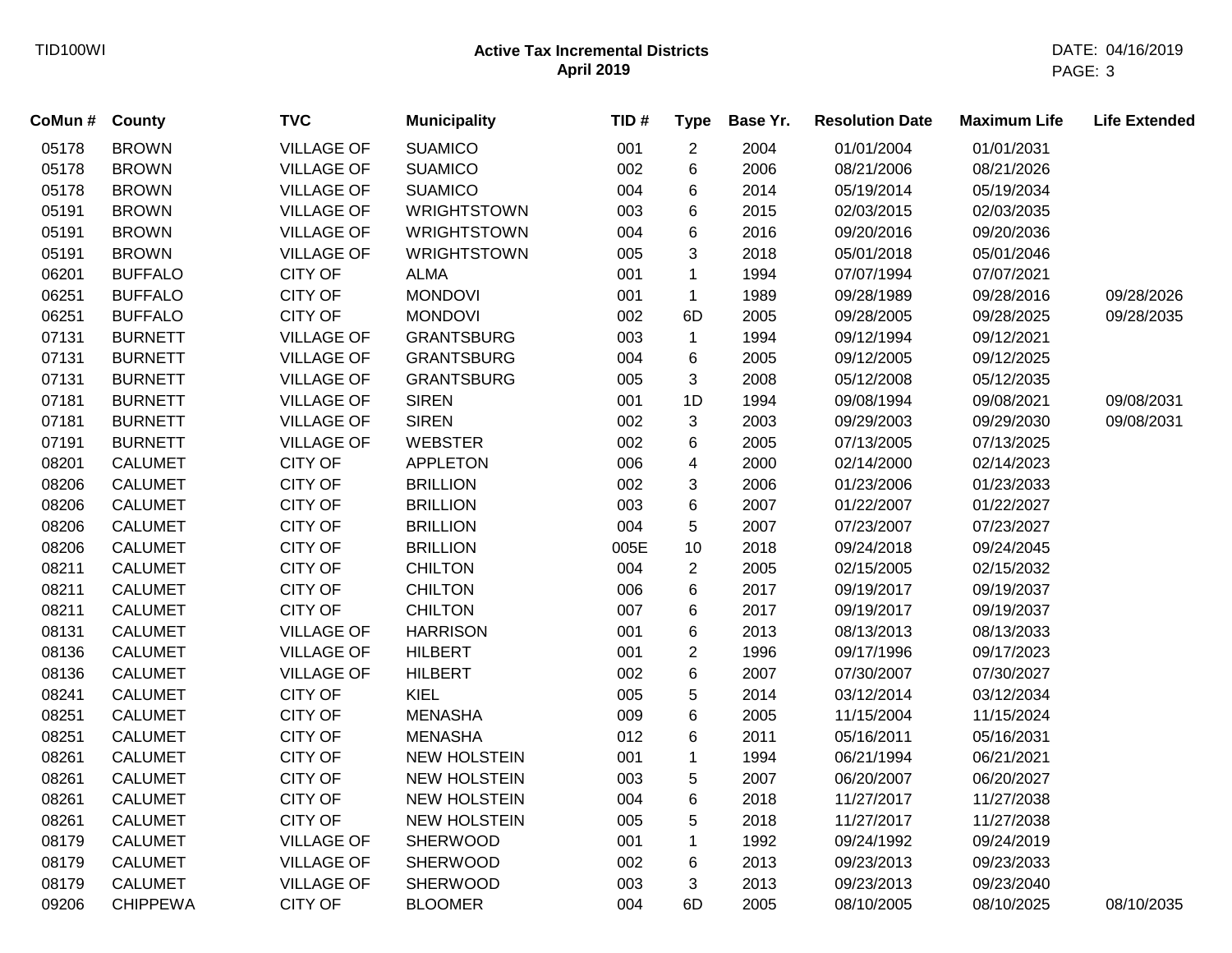| CoMun # County |                 | <b>TVC</b>        | <b>Municipality</b>   | TID# | <b>Type</b>             | Base Yr. | <b>Resolution Date</b> | <b>Maximum Life</b> | <b>Life Extended</b> |
|----------------|-----------------|-------------------|-----------------------|------|-------------------------|----------|------------------------|---------------------|----------------------|
| 09111          | <b>CHIPPEWA</b> | <b>VILLAGE OF</b> | <b>CADOTT</b>         | 004  | 5                       | 2013     | 09/16/2013             | 09/16/2033          |                      |
| 09211          | <b>CHIPPEWA</b> | <b>CITY OF</b>    | <b>CHIPPEWA FALLS</b> | 004  | $\mathbf 1$             | 1994     | 11/16/1993             | 11/16/2020          |                      |
| 09211          | <b>CHIPPEWA</b> | <b>CITY OF</b>    | <b>CHIPPEWA FALLS</b> | 005  | 4D                      | 1998     | 11/18/1997             | 11/18/2020          | 11/18/2030           |
| 09211          | <b>CHIPPEWA</b> | <b>CITY OF</b>    | <b>CHIPPEWA FALLS</b> | 007  | $\overline{2}$          | 2001     | 03/20/2001             | 03/20/2028          |                      |
| 09211          | <b>CHIPPEWA</b> | CITY OF           | <b>CHIPPEWA FALLS</b> | 008  | $\overline{2}$          | 2002     | 07/16/2002             | 07/16/2029          |                      |
| 09211          | <b>CHIPPEWA</b> | CITY OF           | <b>CHIPPEWA FALLS</b> | 010  | 5                       | 2005     | 05/03/2005             | 05/03/2025          |                      |
| 09211          | <b>CHIPPEWA</b> | <b>CITY OF</b>    | <b>CHIPPEWA FALLS</b> | 011  | 5                       | 2008     | 09/02/2008             | 09/02/2028          |                      |
| 09211          | <b>CHIPPEWA</b> | <b>CITY OF</b>    | <b>CHIPPEWA FALLS</b> | 012  | $\overline{2}$          | 2012     | 05/01/2012             | 05/01/2039          |                      |
| 09211          | <b>CHIPPEWA</b> | CITY OF           | <b>CHIPPEWA FALLS</b> | 013  | $\overline{2}$          | 2015     | 04/07/2015             | 04/07/2042          |                      |
| 09211          | <b>CHIPPEWA</b> | CITY OF           | <b>CHIPPEWA FALLS</b> | 014  | 5                       | 2015     | 07/28/2015             | 07/28/2035          |                      |
| 09211          | <b>CHIPPEWA</b> | CITY OF           | <b>CHIPPEWA FALLS</b> | 015  | 6                       | 2018     | 07/17/2018             | 07/17/2038          |                      |
| 09221          | <b>CHIPPEWA</b> | <b>CITY OF</b>    | <b>EAU CLAIRE</b>     | 009  | 5                       | 2008     | 09/09/2008             | 09/09/2028          |                      |
| 09128          | <b>CHIPPEWA</b> | <b>VILLAGE OF</b> | <b>LAKE HALLIE</b>    | 001  | $\overline{\mathbf{4}}$ | 2003     | 09/18/2003             | 09/18/2026          |                      |
| 09128          | <b>CHIPPEWA</b> | <b>VILLAGE OF</b> | <b>LAKE HALLIE</b>    | 002  | $\overline{\mathbf{4}}$ | 2003     | 09/18/2003             | 09/18/2026          |                      |
| 09161          | <b>CHIPPEWA</b> | <b>VILLAGE OF</b> | <b>NEW AUBURN</b>     | 001  | 6                       | 2008     | 05/22/2008             | 05/22/2028          |                      |
| 09281          | <b>CHIPPEWA</b> | <b>CITY OF</b>    | <b>STANLEY</b>        | 003  | 4D                      | 2001     | 09/27/2001             | 09/27/2024          | 09/27/2034           |
| 10201          | <b>CLARK</b>    | <b>CITY OF</b>    | <b>ABBOTSFORD</b>     | 005  | 6                       | 2008     | 09/24/2008             | 09/24/2028          |                      |
| 10201          | <b>CLARK</b>    | <b>CITY OF</b>    | <b>ABBOTSFORD</b>     | 006  | 6                       | 2016     | 09/21/2016             | 09/21/2036          |                      |
| 10201          | <b>CLARK</b>    | <b>CITY OF</b>    | ABBOTSFORD            | 007  | 6                       | 2016     | 09/21/2016             | 09/21/2036          |                      |
| 10211          | <b>CLARK</b>    | <b>CITY OF</b>    | <b>COLBY</b>          | 002  | 1                       | 1993     | 09/29/1993             | 09/29/2020          |                      |
| 10116          | <b>CLARK</b>    | <b>VILLAGE OF</b> | <b>DORCHESTER</b>     | 001  | 1                       | 1992     | 09/28/1992             | 09/28/2019          |                      |
| 10116          | <b>CLARK</b>    | <b>VILLAGE OF</b> | <b>DORCHESTER</b>     | 002  | $\mathbf{1}$            | 1995     | 09/25/1995             | 09/25/2022          |                      |
| 10131          | <b>CLARK</b>    | <b>VILLAGE OF</b> | <b>GRANTON</b>        | 001  | 6                       | 2009     | 10/08/2008             | 10/08/2028          |                      |
| 10231          | <b>CLARK</b>    | <b>CITY OF</b>    | <b>GREENWOOD</b>      | 001  | 1                       | 1991     | 09/27/1991             | 09/27/2018          | 09/27/2021           |
| 10231          | <b>CLARK</b>    | <b>CITY OF</b>    | <b>GREENWOOD</b>      | 002  | 4                       | 1998     | 03/17/1998             | 03/17/2021          | 03/17/2024           |
| 10246          | <b>CLARK</b>    | CITY OF           | <b>LOYAL</b>          | 002  | 6                       | 2006     | 08/15/2006             | 08/15/2026          |                      |
| 10261          | <b>CLARK</b>    | <b>CITY OF</b>    | <b>NEILLSVILLE</b>    | 002  | 4D                      | 1999     | 08/30/1999             | 08/30/2022          | 08/30/2032           |
| 10261          | <b>CLARK</b>    | <b>CITY OF</b>    | <b>NEILLSVILLE</b>    | 003  | 6                       | 2006     | 08/22/2006             | 08/22/2026          |                      |
| 10265          | <b>CLARK</b>    | <b>CITY OF</b>    | <b>OWEN</b>           | 003  | 3D                      | 1996     | 09/24/1996             | 09/24/2023          | 09/27/2033           |
| 10265          | <b>CLARK</b>    | <b>CITY OF</b>    | <b>OWEN</b>           | 004  | 4D                      | 2004     | 09/28/2004             | 09/28/2027          | 09/28/2037           |
| 10286          | <b>CLARK</b>    | CITY OF           | <b>THORP</b>          | 004  | $\mathbf{1}$            | 1994     | 11/08/1993             | 11/08/2020          |                      |
| 10286          | <b>CLARK</b>    | <b>CITY OF</b>    | <b>THORP</b>          | 005  | $\overline{\mathbf{4}}$ | 1999     | 02/23/1999             | 02/23/2022          |                      |
| 10286          | <b>CLARK</b>    | <b>CITY OF</b>    | <b>THORP</b>          | 006  | 4                       | 2000     | 05/08/2000             | 05/08/2023          |                      |
| 10186          | <b>CLARK</b>    | <b>VILLAGE OF</b> | <b>UNITY</b>          | 001  | 3                       | 1998     | 06/08/1998             | 06/08/2025          |                      |
| 10191          | <b>CLARK</b>    | <b>VILLAGE OF</b> | <b>WITHEE</b>         | 001  | $\overline{\mathbf{4}}$ | 1996     | 05/17/1996             | 05/17/2019          |                      |
| 10191          | <b>CLARK</b>    | <b>VILLAGE OF</b> | <b>WITHEE</b>         | 002  | 6                       | 2010     | 12/17/2009             | 12/17/2029          |                      |
| 10191          | <b>CLARK</b>    | <b>VILLAGE OF</b> | <b>WITHEE</b>         | 003  | 6                       | 2012     | 11/16/2011             | 11/16/2031          |                      |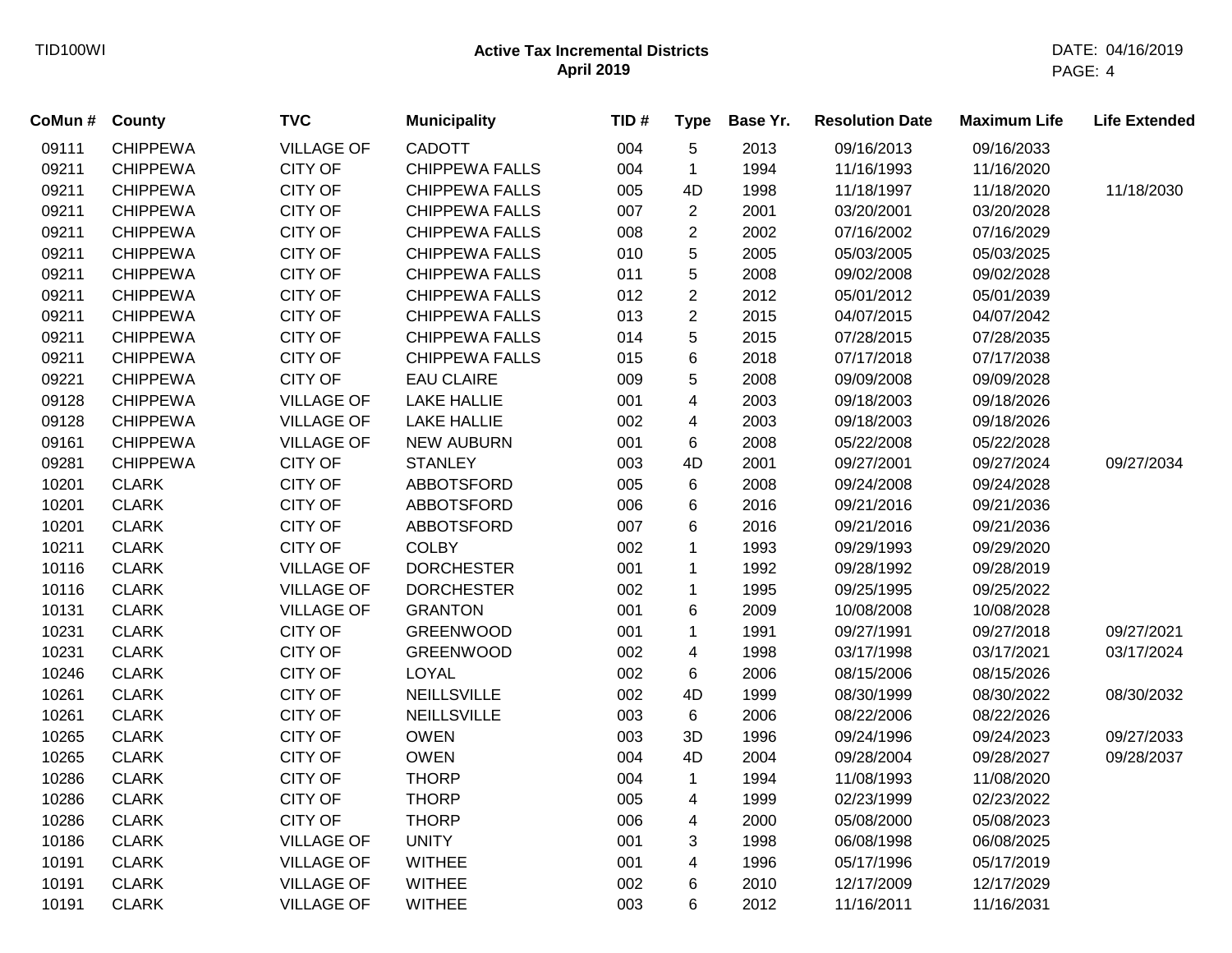| CoMun # County |                 | <b>TVC</b>        | <b>Municipality</b>    | TID# | <b>Type</b>    | Base Yr. | <b>Resolution Date</b> | <b>Maximum Life</b> | <b>Life Extended</b> |
|----------------|-----------------|-------------------|------------------------|------|----------------|----------|------------------------|---------------------|----------------------|
| 11101          | <b>COLUMBIA</b> | <b>VILLAGE OF</b> | <b>ARLINGTON</b>       | 001  | 4              | 1999     | 07/26/1999             | 07/26/2022          |                      |
| 11211          | <b>COLUMBIA</b> | <b>CITY OF</b>    | <b>COLUMBUS</b>        | 003  | $\mathbf 1$    | 1995     | 06/20/1995             | 06/20/2022          |                      |
| 11211          | <b>COLUMBIA</b> | <b>CITY OF</b>    | <b>COLUMBUS</b>        | 004  | 6              | 2015     | 09/15/2015             | 09/15/2035          |                      |
| 11127          | <b>COLUMBIA</b> | <b>VILLAGE OF</b> | <b>FRIESLAND</b>       | 001  | $\mathbf{1}$   | 1995     | 07/25/1995             | 07/25/2022          | 07/25/2025           |
| 11246          | <b>COLUMBIA</b> | <b>CITY OF</b>    | <b>LODI</b>            | 003  | $\overline{2}$ | 2005     | 09/06/2005             | 09/06/2032          |                      |
| 11246          | <b>COLUMBIA</b> | CITY OF           | <b>LODI</b>            | 004  | 3              | 2015     | 06/02/2015             | 06/02/2042          |                      |
| 11246          | <b>COLUMBIA</b> | <b>CITY OF</b>    | <b>LODI</b>            | 005  | 3              | 2015     | 06/02/2015             | 06/02/2042          |                      |
| 11271          | <b>COLUMBIA</b> | <b>CITY OF</b>    | <b>PORTAGE</b>         | 004  | 4              | 2003     | 07/31/2003             | 07/31/2026          |                      |
| 11271          | <b>COLUMBIA</b> | CITY OF           | <b>PORTAGE</b>         | 005  | $\overline{2}$ | 2004     | 02/12/2004             | 02/12/2031          |                      |
| 11271          | <b>COLUMBIA</b> | CITY OF           | <b>PORTAGE</b>         | 006  | $\mathfrak{S}$ | 2008     | 04/10/2008             | 04/10/2035          |                      |
| 11271          | <b>COLUMBIA</b> | CITY OF           | <b>PORTAGE</b>         | 007  | $\mathbf{3}$   | 2010     | 09/23/2010             | 09/23/2037          |                      |
| 11271          | <b>COLUMBIA</b> | CITY OF           | <b>PORTAGE</b>         | 008  | 6              | 2014     | 06/12/2014             | 06/12/2034          |                      |
| 11271          | <b>COLUMBIA</b> | <b>CITY OF</b>    | <b>PORTAGE</b>         | 009  | 6              | 2017     | 09/14/2017             | 09/14/2037          |                      |
| 11176          | <b>COLUMBIA</b> | <b>VILLAGE OF</b> | <b>RANDOLPH</b>        | 002  | 1D             | 1995     | 09/25/1995             | 09/25/2022          | 09/25/2032           |
| 11177          | <b>COLUMBIA</b> | <b>VILLAGE OF</b> | <b>RIO</b>             | 001  | 1D             | 1988     | 09/20/1988             | 09/20/2015          | 09/20/2025           |
| 11177          | <b>COLUMBIA</b> | <b>VILLAGE OF</b> | <b>RIO</b>             | 003  | 4              | 1996     | 06/20/1996             | 06/20/2019          | 09/20/2025           |
| 11291          | <b>COLUMBIA</b> | CITY OF           | <b>WISCONSIN DELLS</b> | 003  | 6S             | 2006     | 07/31/2006             | 07/31/2026          | 05/17/2045           |
| 12116          | <b>CRAWFORD</b> | <b>VILLAGE OF</b> | DE SOTO                | 001  | $\overline{2}$ | 2001     | 09/19/2001             | 09/19/2028          |                      |
| 12126          | <b>CRAWFORD</b> | <b>VILLAGE OF</b> | <b>FERRYVILLE</b>      | 001  | $\overline{2}$ | 2003     | 07/23/2003             | 07/23/2030          |                      |
| 12131          | <b>CRAWFORD</b> | <b>VILLAGE OF</b> | <b>GAYS MILLS</b>      | 001  | 4              | 2000     | 09/28/2000             | 09/28/2023          | 09/28/2026           |
| 12131          | <b>CRAWFORD</b> | <b>VILLAGE OF</b> | <b>GAYS MILLS</b>      | 003  | 6              | 2018     | 07/02/2018             | 07/02/2038          |                      |
| 12131          | <b>CRAWFORD</b> | <b>VILLAGE OF</b> | <b>GAYS MILLS</b>      | 004  | 6              | 2018     | 07/02/2018             | 07/02/2038          |                      |
| 12271          | <b>CRAWFORD</b> | <b>CITY OF</b>    | PRAIRIE DU CHIEN       | 001E | 8              | 2007     | 09/18/2007             | 09/18/2030          |                      |
| 12271          | <b>CRAWFORD</b> | CITY OF           | PRAIRIE DU CHIEN       | 005  | 1              | 1994     | 09/28/1994             | 09/28/2021          |                      |
| 12271          | <b>CRAWFORD</b> | CITY OF           | PRAIRIE DU CHIEN       | 006  | 4              | 1996     | 09/16/1996             | 09/16/2019          |                      |
| 12191          | <b>CRAWFORD</b> | <b>VILLAGE OF</b> | WAUZEKA                | 002  | 4              | 1997     | 09/08/1997             | 09/08/2020          |                      |
| 13106          | <b>DANE</b>     | <b>VILLAGE OF</b> | <b>BELLEVILLE</b>      | 003  | 6              | 2009     | 09/21/2009             | 09/21/2029          |                      |
| 13106          | <b>DANE</b>     | <b>VILLAGE OF</b> | <b>BELLEVILLE</b>      | 004  | 5              | 2009     | 09/21/2009             | 09/21/2029          |                      |
| 13106          | <b>DANE</b>     | <b>VILLAGE OF</b> | <b>BELLEVILLE</b>      | 005  | 3              | 2009     | 09/21/2009             | 09/21/2036          |                      |
| 13107          | <b>DANE</b>     | <b>VILLAGE OF</b> | <b>BLACK EARTH</b>     | 003  | $\mathfrak{S}$ | 2009     | 04/01/2009             | 04/01/2036          |                      |
| 13107          | <b>DANE</b>     | <b>VILLAGE OF</b> | <b>BLACK EARTH</b>     | 005  | 3              | 2018     | 09/27/2018             | 09/27/2045          |                      |
| 13109          | <b>DANE</b>     | <b>VILLAGE OF</b> | <b>BROOKLYN</b>        | 001  | 6              | 2008     | 04/14/2008             | 04/14/2028          |                      |
| 13109          | <b>DANE</b>     | <b>VILLAGE OF</b> | <b>BROOKLYN</b>        | 002  | 5              | 2013     | 01/14/2013             | 01/14/2033          |                      |
| 13111          | <b>DANE</b>     | <b>VILLAGE OF</b> | <b>CAMBRIDGE</b>       | 004  | 6              | 2013     | 06/25/2013             | 06/25/2033          |                      |
| 13112          | <b>DANE</b>     | <b>VILLAGE OF</b> | <b>COTTAGE GROVE</b>   | 005  | 4              | 2003     | 05/19/2003             | 05/19/2026          |                      |
| 13112          | <b>DANE</b>     | <b>VILLAGE OF</b> | <b>COTTAGE GROVE</b>   | 006  | 6              | 2005     | 10/04/2004             | 10/04/2024          |                      |
| 13112          | <b>DANE</b>     | <b>VILLAGE OF</b> | <b>COTTAGE GROVE</b>   | 007  | 6              | 2005     | 10/04/2004             | 10/04/2024          |                      |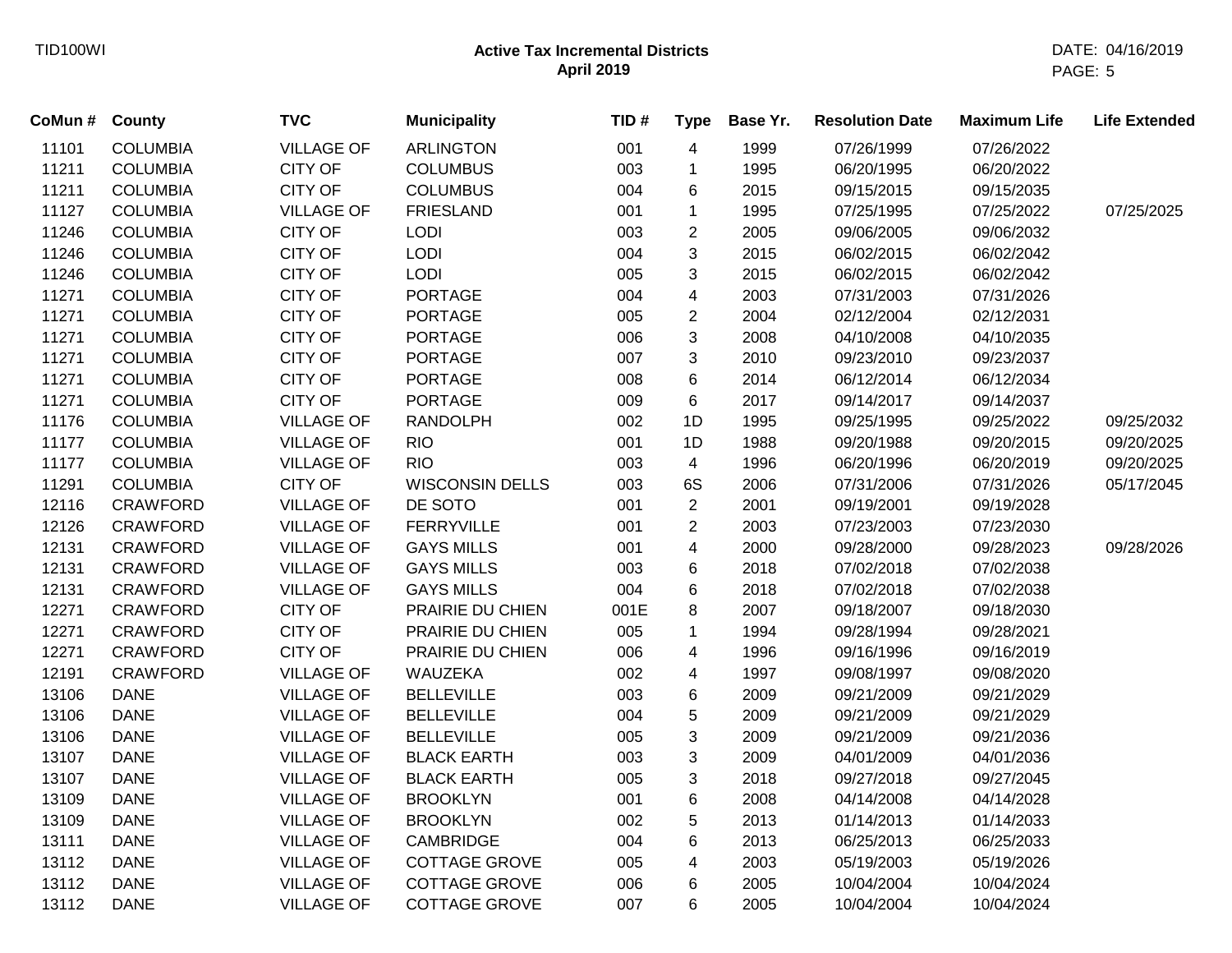| CoMun # County |             | <b>TVC</b>        | <b>Municipality</b>  | TID# | <b>Type</b>    | Base Yr. | <b>Resolution Date</b> | <b>Maximum Life</b> | <b>Life Extended</b> |
|----------------|-------------|-------------------|----------------------|------|----------------|----------|------------------------|---------------------|----------------------|
| 13112          | <b>DANE</b> | <b>VILLAGE OF</b> | <b>COTTAGE GROVE</b> | 008  | 6              | 2018     | 06/18/2018             | 06/18/2038          |                      |
| 13112          | <b>DANE</b> | <b>VILLAGE OF</b> | <b>COTTAGE GROVE</b> | 009  | 6              | 2018     | 06/18/2018             | 06/18/2038          |                      |
| 13112          | <b>DANE</b> | <b>VILLAGE OF</b> | <b>COTTAGE GROVE</b> | 010  | 6              | 2018     | 06/18/2018             | 06/18/2038          |                      |
| 13113          | <b>DANE</b> | <b>VILLAGE OF</b> | <b>CROSS PLAINS</b>  | 003  | 3              | 2008     | 08/11/2008             | 08/11/2035          |                      |
| 13116          | <b>DANE</b> | <b>VILLAGE OF</b> | <b>DANE</b>          | 002  | 3              | 2007     | 08/07/2007             | 08/07/2034          |                      |
| 13117          | <b>DANE</b> | <b>VILLAGE OF</b> | <b>DEERFIELD</b>     | 003  | 6              | 2005     | 09/12/2005             | 09/12/2025          |                      |
| 13117          | <b>DANE</b> | <b>VILLAGE OF</b> | <b>DEERFIELD</b>     | 004  | 6              | 2007     | 08/13/2007             | 08/13/2027          |                      |
| 13117          | <b>DANE</b> | <b>VILLAGE OF</b> | <b>DEERFIELD</b>     | 005  | 6              | 2008     | 03/24/2008             | 03/24/2028          |                      |
| 13118          | <b>DANE</b> | <b>VILLAGE OF</b> | <b>DEFOREST</b>      | 002  | 6              | 2009     | 03/16/2009             | 03/16/2029          | 03/16/2035           |
| 13118          | <b>DANE</b> | <b>VILLAGE OF</b> | <b>DEFOREST</b>      | 003  | 6              | 2009     | 03/16/2009             | 03/16/2029          | 03/16/2035           |
| 13118          | <b>DANE</b> | <b>VILLAGE OF</b> | <b>DEFOREST</b>      | 004  | 6              | 2009     | 08/17/2009             | 08/17/2029          | 08/17/2035           |
| 13118          | <b>DANE</b> | <b>VILLAGE OF</b> | <b>DEFOREST</b>      | 005  | 6              | 2010     | 06/07/2010             | 06/07/2030          | 06/07/2036           |
| 13118          | <b>DANE</b> | <b>VILLAGE OF</b> | <b>DEFOREST</b>      | 006  | 6              | 2011     | 10/04/2010             | 10/04/2030          | 10/04/2036           |
| 13118          | <b>DANE</b> | <b>VILLAGE OF</b> | <b>DEFOREST</b>      | 007  | 6              | 2011     | 06/07/2011             | 06/07/2031          | 06/07/2037           |
| 13118          | <b>DANE</b> | <b>VILLAGE OF</b> | <b>DEFOREST</b>      | 008  | 6              | 2017     | 08/15/2017             | 08/15/2037          |                      |
| 13118          | <b>DANE</b> | <b>VILLAGE OF</b> | <b>DEFOREST</b>      | 009  | 6              | 2017     | 08/15/2017             | 08/15/2037          |                      |
| 13221          | <b>DANE</b> | <b>CITY OF</b>    | <b>EDGERTON</b>      | 005  | 4              | 1998     | 04/20/1998             | 04/20/2021          |                      |
| 13225          | <b>DANE</b> | <b>CITY OF</b>    | <b>FITCHBURG</b>     | 004  | 4              | 2003     | 05/27/2003             | 05/27/2026          |                      |
| 13225          | <b>DANE</b> | CITY OF           | <b>FITCHBURG</b>     | 006  | 6              | 2006     | 08/08/2006             | 08/08/2026          |                      |
| 13225          | <b>DANE</b> | CITY OF           | <b>FITCHBURG</b>     | 009  | 5              | 2015     | 06/09/2015             | 06/09/2035          |                      |
| 13225          | <b>DANE</b> | <b>CITY OF</b>    | <b>FITCHBURG</b>     | 010  | 3              | 2016     | 11/24/2015             | 11/24/2043          |                      |
| 13225          | <b>DANE</b> | CITY OF           | <b>FITCHBURG</b>     | 011  | 3              | 2018     | 01/09/2018             | 01/09/2046          |                      |
| 13225          | <b>DANE</b> | CITY OF           | <b>FITCHBURG</b>     | 012  | 5              | 2018     | 06/12/2018             | 06/12/2038          |                      |
| 13225          | <b>DANE</b> | <b>CITY OF</b>    | <b>FITCHBURG</b>     | 013  | 6              | 2018     | 09/11/2018             | 09/11/2038          |                      |
| 13032          | <b>DANE</b> | <b>TOWN OF</b>    | <b>MADISON</b>       | 002O | $\overline{c}$ | 2006     | 08/16/2006             | 08/16/2033          |                      |
| 13251          | <b>DANE</b> | CITY OF           | <b>MADISON</b>       | 025  | $\mathbf 1$    | 1995     | 09/19/1995             | 09/19/2022          |                      |
| 13251          | <b>DANE</b> | <b>CITY OF</b>    | <b>MADISON</b>       | 029  | $\overline{c}$ | 2000     | 09/19/2000             | 09/19/2027          |                      |
| 13251          | <b>DANE</b> | CITY OF           | <b>MADISON</b>       | 035  | $\overline{c}$ | 2005     | 07/05/2005             | 07/05/2032          |                      |
| 13251          | <b>DANE</b> | CITY OF           | <b>MADISON</b>       | 036  | $\overline{2}$ | 2005     | 09/06/2005             | 09/06/2032          |                      |
| 13251          | <b>DANE</b> | CITY OF           | <b>MADISON</b>       | 037  | $\overline{2}$ | 2006     | 07/18/2006             | 07/18/2033          |                      |
| 13251          | <b>DANE</b> | <b>CITY OF</b>    | <b>MADISON</b>       | 038  | $\overline{c}$ | 2008     | 06/17/2008             | 06/17/2035          |                      |
| 13251          | <b>DANE</b> | CITY OF           | <b>MADISON</b>       | 039  | 5              | 2008     | 08/25/2008             | 08/25/2028          |                      |
| 13251          | <b>DANE</b> | CITY OF           | <b>MADISON</b>       | 041  | $\overline{2}$ | 2011     | 09/06/2011             | 09/06/2038          |                      |
| 13251          | <b>DANE</b> | <b>CITY OF</b>    | <b>MADISON</b>       | 042  | $\overline{c}$ | 2012     | 07/03/2012             | 07/03/2039          |                      |
| 13251          | <b>DANE</b> | <b>CITY OF</b>    | <b>MADISON</b>       | 044  | $\overline{c}$ | 2013     | 09/17/2013             | 09/17/2040          |                      |
| 13251          | <b>DANE</b> | CITY OF           | <b>MADISON</b>       | 045  | $\overline{2}$ | 2015     | 06/16/2015             | 06/16/2042          |                      |
| 13251          | <b>DANE</b> | <b>CITY OF</b>    | <b>MADISON</b>       | 046  | 6              | 2015     | 09/01/2015             | 09/01/2035          |                      |
|                |             |                   |                      |      |                |          |                        |                     |                      |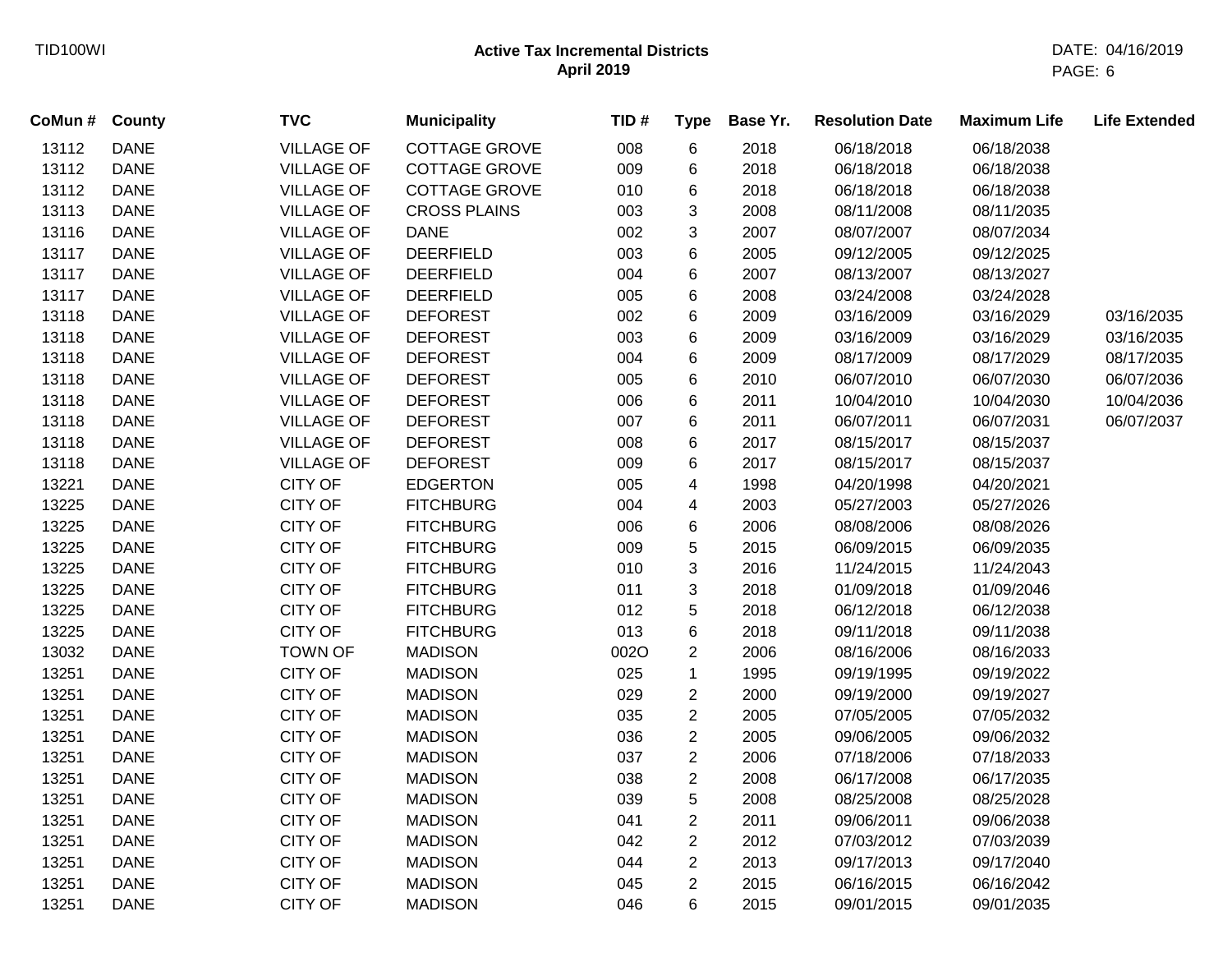| CoMun # County |             | <b>TVC</b>        | <b>Municipality</b>    | TID# | <b>Type</b>    | Base Yr. | <b>Resolution Date</b> | <b>Maximum Life</b> | <b>Life Extended</b> |
|----------------|-------------|-------------------|------------------------|------|----------------|----------|------------------------|---------------------|----------------------|
| 13251          | <b>DANE</b> | <b>CITY OF</b>    | <b>MADISON</b>         | 047  | 6              | 2017     | 09/19/2017             | 09/19/2037          |                      |
| 13151          | <b>DANE</b> | <b>VILLAGE OF</b> | <b>MAPLE BLUFF</b>     | 001  | $\overline{2}$ | 2014     | 08/12/2014             | 08/12/2041          |                      |
| 13152          | <b>DANE</b> | <b>VILLAGE OF</b> | <b>MARSHALL</b>        | 002  | 6              | 2018     | 03/27/2018             | 03/27/2039          |                      |
| 13153          | <b>DANE</b> | <b>VILLAGE OF</b> | <b>MAZOMANIE</b>       | 004  | 6              | 2005     | 09/27/2005             | 09/27/2025          |                      |
| 13153          | <b>DANE</b> | <b>VILLAGE OF</b> | <b>MAZOMANIE</b>       | 005  | $\overline{2}$ | 2005     | 09/27/2005             | 09/27/2032          |                      |
| 13154          | <b>DANE</b> | <b>VILLAGE OF</b> | <b>MCFARLAND</b>       | 003  | 4              | 2004     | 08/09/2004             | 08/09/2027          |                      |
| 13154          | <b>DANE</b> | <b>VILLAGE OF</b> | <b>MCFARLAND</b>       | 004  | $\overline{a}$ | 2008     | 01/14/2008             | 01/14/2035          |                      |
| 13154          | <b>DANE</b> | <b>VILLAGE OF</b> | <b>MCFARLAND</b>       | 005  | 3              | 2018     | 12/11/2017             | 12/11/2045          |                      |
| 13255          | <b>DANE</b> | <b>CITY OF</b>    | <b>MIDDLETON</b>       | 003  | 99             | 1993     | 09/29/1993             | 09/29/2030          |                      |
| 13255          | <b>DANE</b> | <b>CITY OF</b>    | <b>MIDDLETON</b>       | 005  | $\overline{2}$ | 2009     | 08/04/2009             | 08/04/2036          |                      |
| 13258          | <b>DANE</b> | CITY OF           | <b>MONONA</b>          | 004  | $\overline{2}$ | 2000     | 09/25/2000             | 09/25/2027          | 09/25/2031           |
| 13258          | <b>DANE</b> | <b>CITY OF</b>    | <b>MONONA</b>          | 005  | $\overline{2}$ | 2008     | 11/19/2007             | 11/19/2034          | 11/19/2037           |
| 13258          | <b>DANE</b> | <b>CITY OF</b>    | <b>MONONA</b>          | 006  | $\overline{2}$ | 2010     | 05/17/2010             | 05/17/2037          |                      |
| 13258          | <b>DANE</b> | <b>CITY OF</b>    | <b>MONONA</b>          | 007  | $\overline{2}$ | 2012     | 07/09/2012             | 07/09/2039          |                      |
| 13258          | <b>DANE</b> | <b>CITY OF</b>    | <b>MONONA</b>          | 008  | $\overline{2}$ | 2012     | 09/25/2012             | 09/25/2039          |                      |
| 13258          | <b>DANE</b> | CITY OF           | <b>MONONA</b>          | 009  | $\overline{2}$ | 2015     | 09/08/2015             | 09/08/2042          |                      |
| 13157          | <b>DANE</b> | <b>VILLAGE OF</b> | <b>MOUNT HOREB</b>     | 003  | 4              | 2004     | 03/24/2004             | 03/24/2027          |                      |
| 13157          | <b>DANE</b> | <b>VILLAGE OF</b> | <b>MOUNT HOREB</b>     | 004  | 6              | 2007     | 09/24/2007             | 09/24/2027          |                      |
| 13157          | <b>DANE</b> | <b>VILLAGE OF</b> | <b>MOUNT HOREB</b>     | 005  | 3              | 2016     | 08/10/2016             | 08/10/2043          |                      |
| 13165          | <b>DANE</b> | <b>VILLAGE OF</b> | <b>OREGON</b>          | 003  | $\overline{2}$ | 2005     | 08/16/2005             | 08/16/2032          |                      |
| 13165          | <b>DANE</b> | <b>VILLAGE OF</b> | <b>OREGON</b>          | 004  | 3              | 2008     | 09/15/2008             | 09/15/2035          |                      |
| 13165          | <b>DANE</b> | <b>VILLAGE OF</b> | <b>OREGON</b>          | 005  | 3              | 2017     | 08/07/2017             | 08/07/2044          |                      |
| 13181          | <b>DANE</b> | <b>VILLAGE OF</b> | SHOREWOOD HILLS        | 003  | 6              | 2008     | 09/15/2008             | 09/15/2028          |                      |
| 13181          | <b>DANE</b> | <b>VILLAGE OF</b> | SHOREWOOD HILLS        | 004  | 6              | 2010     | 01/19/2010             | 01/19/2030          |                      |
| 13181          | <b>DANE</b> | <b>VILLAGE OF</b> | <b>SHOREWOOD HILLS</b> | 005  | $\overline{c}$ | 2016     | 03/28/2016             | 03/28/2044          |                      |
| 13056          | <b>DANE</b> | <b>TOWN OF</b>    | <b>SPRINGFIELD</b>     | 001E | 8              | 2014     | 09/23/2014             | 09/23/2037          |                      |
| 13281          | <b>DANE</b> | <b>CITY OF</b>    | <b>STOUGHTON</b>       | 003  | $\mathbf{1}$   | 1993     | 11/24/1992             | 11/24/2019          |                      |
| 13281          | <b>DANE</b> | <b>CITY OF</b>    | <b>STOUGHTON</b>       | 004  | $\overline{c}$ | 1999     | 03/23/1999             | 03/23/2026          |                      |
| 13281          | <b>DANE</b> | <b>CITY OF</b>    | <b>STOUGHTON</b>       | 005  | $\overline{2}$ | 2010     | 02/23/2010             | 02/23/2037          | 02/23/2040           |
| 13281          | <b>DANE</b> | CITY OF           | <b>STOUGHTON</b>       | 006  | 5              | 2015     | 09/29/2015             | 09/29/2035          |                      |
| 13281          | <b>DANE</b> | <b>CITY OF</b>    | <b>STOUGHTON</b>       | 007  | 6              | 2015     | 11/11/2014             | 11/11/2034          |                      |
| 13281          | <b>DANE</b> | <b>CITY OF</b>    | <b>STOUGHTON</b>       | 008  | $\overline{2}$ | 2018     | 07/24/2018             | 07/24/2045          |                      |
| 13282          | <b>DANE</b> | <b>CITY OF</b>    | <b>SUN PRAIRIE</b>     | 006  | 4              | 1997     | 04/15/1997             | 04/15/2020          |                      |
| 13282          | <b>DANE</b> | CITY OF           | <b>SUN PRAIRIE</b>     | 008  | $\overline{2}$ | 2002     | 12/27/2001             | 12/27/2028          |                      |
| 13282          | <b>DANE</b> | <b>CITY OF</b>    | <b>SUN PRAIRIE</b>     | 009  | 6              | 2007     | 03/28/2007             | 03/28/2027          |                      |
| 13282          | <b>DANE</b> | <b>CITY OF</b>    | <b>SUN PRAIRIE</b>     | 011  | $\overline{2}$ | 2015     | 12/05/2014             | 12/05/2041          |                      |
| 13282          | <b>DANE</b> | <b>CITY OF</b>    | <b>SUN PRAIRIE</b>     | 012  | 5              | 2016     | 08/02/2016             | 08/02/2036          |                      |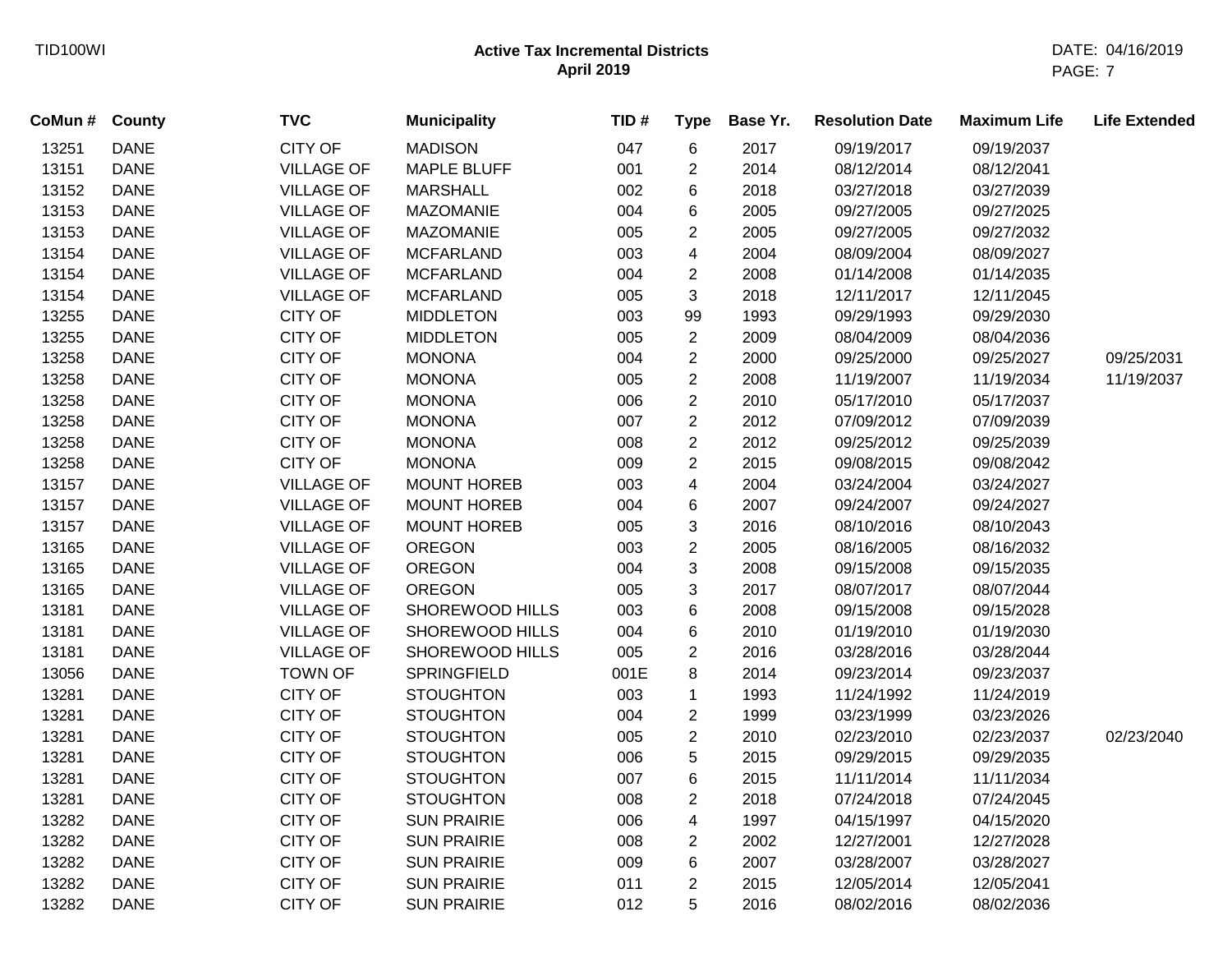| CoMun # | <b>County</b> | <b>TVC</b>        | <b>Municipality</b> | TID# | <b>Type</b>    | Base Yr. | <b>Resolution Date</b> | <b>Maximum Life</b> | <b>Life Extended</b> |
|---------|---------------|-------------------|---------------------|------|----------------|----------|------------------------|---------------------|----------------------|
| 13282   | <b>DANE</b>   | <b>CITY OF</b>    | <b>SUN PRAIRIE</b>  | 013  | 5              | 2017     | 09/26/2017             | 09/26/2037          |                      |
| 13286   | <b>DANE</b>   | <b>CITY OF</b>    | <b>VERONA</b>       | 004  | $\overline{2}$ | 1996     | 09/23/1996             | 09/23/2023          |                      |
| 13286   | <b>DANE</b>   | <b>CITY OF</b>    | <b>VERONA</b>       | 006  | 4              | 2000     | 05/08/2000             | 05/08/2023          |                      |
| 13286   | <b>DANE</b>   | <b>CITY OF</b>    | <b>VERONA</b>       | 008  | 5              | 2017     | 01/09/2017             | 01/09/2038          |                      |
| 13286   | <b>DANE</b>   | <b>CITY OF</b>    | <b>VERONA</b>       | 009  | $\overline{c}$ | 2017     | 09/25/2017             | 09/25/2044          |                      |
| 13191   | <b>DANE</b>   | <b>VILLAGE OF</b> | WAUNAKEE            | 002  | 4              | 2000     | 03/20/2000             | 03/20/2023          |                      |
| 13191   | <b>DANE</b>   | <b>VILLAGE OF</b> | WAUNAKEE            | 003  | 4              | 2000     | 06/05/2000             | 06/05/2023          |                      |
| 13191   | <b>DANE</b>   | <b>VILLAGE OF</b> | WAUNAKEE            | 004  | $\overline{2}$ | 2003     | 12/02/2002             | 12/02/2029          |                      |
| 13191   | <b>DANE</b>   | <b>VILLAGE OF</b> | WAUNAKEE            | 005  | $\overline{2}$ | 2005     | 11/01/2004             | 11/01/2031          |                      |
| 13191   | <b>DANE</b>   | <b>VILLAGE OF</b> | WAUNAKEE            | 006  | 6              | 2015     | 07/20/2015             | 07/20/2035          |                      |
| 13191   | <b>DANE</b>   | <b>VILLAGE OF</b> | WAUNAKEE            | 007  | 3              | 2016     | 02/01/2016             | 02/01/2044          |                      |
| 13191   | <b>DANE</b>   | <b>VILLAGE OF</b> | WAUNAKEE            | 008  | 3              | 2018     | 02/05/2018             | 02/05/2046          |                      |
| 13191   | <b>DANE</b>   | <b>VILLAGE OF</b> | WAUNAKEE            | 009  | 5              | 2018     | 02/05/2018             | 02/05/2039          |                      |
| 13196   | <b>DANE</b>   | <b>VILLAGE OF</b> | <b>WINDSOR</b>      | 001  | 6              | 2014     | 09/04/2014             | 09/04/2034          |                      |
| 14206   | <b>DODGE</b>  | <b>CITY OF</b>    | <b>BEAVER DAM</b>   | 004  | $\mathbf 1$    | 1994     | 09/26/1994             | 09/26/2021          |                      |
| 14206   | <b>DODGE</b>  | CITY OF           | <b>BEAVER DAM</b>   | 006  | $\overline{c}$ | 2009     | 12/15/2008             | 12/15/2035          |                      |
| 14206   | <b>DODGE</b>  | CITY OF           | <b>BEAVER DAM</b>   | 007  | 5              | 2016     | 05/16/2016             | 05/16/2036          |                      |
| 14206   | <b>DODGE</b>  | CITY OF           | <b>BEAVER DAM</b>   | 008  | 6              | 2018     | 08/20/2018             | 08/20/2038          |                      |
| 14014   | <b>DODGE</b>  | <b>TOWN OF</b>    | <b>ELBA</b>         | 001T | 7A             | 2010     | 06/21/2010             | 06/21/2026          |                      |
| 14226   | <b>DODGE</b>  | <b>CITY OF</b>    | <b>FOX LAKE</b>     | 002  | 6              | 2015     | 08/05/2015             | 08/05/2035          |                      |
| 14226   | <b>DODGE</b>  | <b>CITY OF</b>    | <b>FOX LAKE</b>     | 003  | 6              | 2016     | 12/02/2015             | 12/02/2036          |                      |
| 14230   | <b>DODGE</b>  | <b>CITY OF</b>    | <b>HARTFORD</b>     | 007  | 5              | 2011     | 08/09/2011             | 08/09/2031          |                      |
| 14230   | <b>DODGE</b>  | <b>CITY OF</b>    | <b>HARTFORD</b>     | 009  | 5              | 2015     | 09/08/2015             | 09/08/2035          |                      |
| 14236   | <b>DODGE</b>  | <b>CITY OF</b>    | <b>HORICON</b>      | 004  | 6              | 2007     | 09/25/2007             | 09/25/2027          |                      |
| 14236   | <b>DODGE</b>  | <b>CITY OF</b>    | <b>HORICON</b>      | 005  | 6              | 2015     | 09/29/2015             | 09/29/2035          |                      |
| 14236   | <b>DODGE</b>  | <b>CITY OF</b>    | <b>HORICON</b>      | 006  | 3              | 2017     | 09/12/2017             | 09/12/2044          |                      |
| 14136   | <b>DODGE</b>  | <b>VILLAGE OF</b> | <b>HUSTISFORD</b>   | 001  | 6              | 2017     | 09/27/2017             | 09/27/2037          |                      |
| 14241   | <b>DODGE</b>  | <b>CITY OF</b>    | <b>JUNEAU</b>       | 004  | 6              | 2018     | 09/20/2018             | 09/20/2038          |                      |
| 14146   | <b>DODGE</b>  | <b>VILLAGE OF</b> | <b>LOMIRA</b>       | 004  | 5D             | 2006     | 12/07/2005             | 12/07/2025          | 12/07/2035           |
| 14146   | <b>DODGE</b>  | <b>VILLAGE OF</b> | <b>LOMIRA</b>       | 005  | $\,6\,$        | 2015     | 09/23/2015             | 09/23/2035          | 12/07/2035           |
| 14251   | <b>DODGE</b>  | <b>CITY OF</b>    | <b>MAYVILLE</b>     | 004  | 5              | 2009     | 03/09/2009             | 03/09/2029          |                      |
| 14251   | <b>DODGE</b>  | <b>CITY OF</b>    | <b>MAYVILLE</b>     | 005  | 6              | 2013     | 09/17/2013             | 09/17/2033          |                      |
| 14176   | <b>DODGE</b>  | <b>VILLAGE OF</b> | <b>RANDOLPH</b>     | 001  | $\mathbf{1}$   | 1993     | 09/13/1993             | 09/13/2020          | 09/13/2030           |
| 14176   | <b>DODGE</b>  | <b>VILLAGE OF</b> | <b>RANDOLPH</b>     | 002  | 1D             | 1995     | 09/25/1995             | 09/25/2022          | 09/25/2032           |
| 14177   | <b>DODGE</b>  | <b>VILLAGE OF</b> | <b>REESEVILLE</b>   | 002  | 4              | 1998     | 06/25/1998             | 06/25/2021          |                      |
| 14177   | <b>DODGE</b>  | <b>VILLAGE OF</b> | <b>REESEVILLE</b>   | 003  | 6              | 2011     | 09/08/2011             | 09/08/2031          |                      |
| 14292   | <b>DODGE</b>  | <b>CITY OF</b>    | <b>WAUPUN</b>       | 001  | 1D             | 1987     | 09/30/1987             | 09/30/2014          | 09/30/2024           |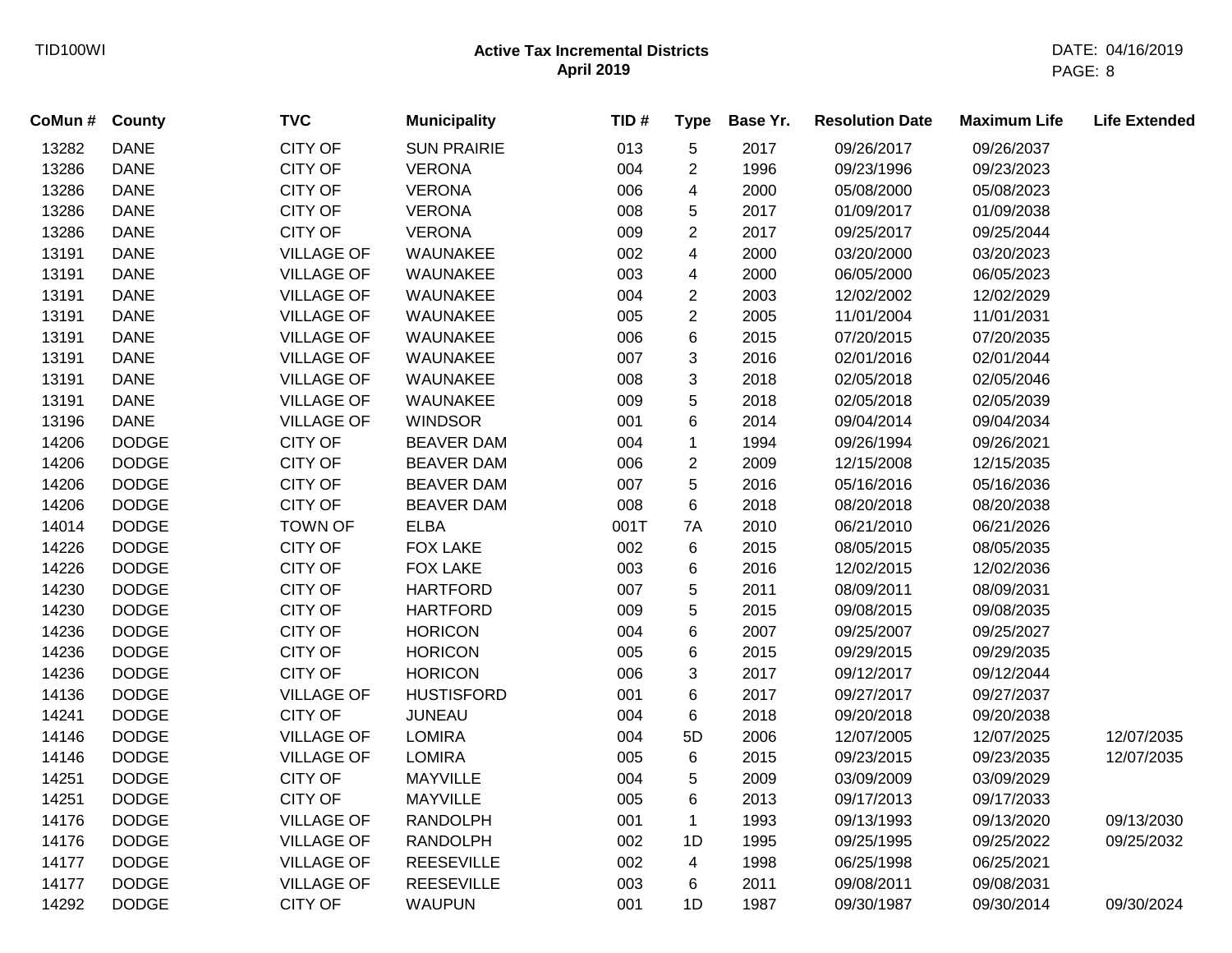| CoMun# | County            | <b>TVC</b>        | <b>Municipality</b>  | TID# | <b>Type</b>             | Base Yr. | <b>Resolution Date</b> | <b>Maximum Life</b> | <b>Life Extended</b> |
|--------|-------------------|-------------------|----------------------|------|-------------------------|----------|------------------------|---------------------|----------------------|
| 14292  | <b>DODGE</b>      | <b>CITY OF</b>    | <b>WAUPUN</b>        | 003  | $\overline{2}$          | 2005     | 05/31/2005             | 05/31/2032          |                      |
| 14292  | <b>DODGE</b>      | <b>CITY OF</b>    | <b>WAUPUN</b>        | 005  | 6                       | 2008     | 09/16/2008             | 09/16/2028          | 09/16/2034           |
| 14292  | <b>DODGE</b>      | <b>CITY OF</b>    | <b>WAUPUN</b>        | 006  | $\overline{2}$          | 2012     | 08/21/2012             | 08/21/2039          |                      |
| 14292  | <b>DODGE</b>      | <b>CITY OF</b>    | <b>WAUPUN</b>        | 007  | 6                       | 2017     | 03/14/2017             | 03/14/2038          |                      |
| 15181  | <b>DOOR</b>       | <b>VILLAGE OF</b> | <b>SISTER BAY</b>    | 001  | 6                       | 2008     | 08/21/2008             | 08/21/2028          |                      |
| 15181  | <b>DOOR</b>       | <b>VILLAGE OF</b> | <b>SISTER BAY</b>    | 002  | 6                       | 2018     | 05/24/2018             | 05/24/2038          |                      |
| 15281  | <b>DOOR</b>       | <b>CITY OF</b>    | <b>STURGEON BAY</b>  | 001  | $\mathbf{1}$            | 1991     | 09/20/1991             | 09/20/2018          | 09/20/2028           |
| 15281  | <b>DOOR</b>       | <b>CITY OF</b>    | <b>STURGEON BAY</b>  | 002  | 1D                      | 1994     | 09/06/1994             | 09/06/2021          | 09/06/2031           |
| 15281  | <b>DOOR</b>       | <b>CITY OF</b>    | <b>STURGEON BAY</b>  | 003  | $\overline{c}$          | 2008     | 09/24/2008             | 09/24/2035          |                      |
| 15281  | <b>DOOR</b>       | <b>CITY OF</b>    | <b>STURGEON BAY</b>  | 004  | $\overline{c}$          | 2013     | 03/19/2013             | 03/19/2040          |                      |
| 16181  | <b>DOUGLAS</b>    | <b>VILLAGE OF</b> | <b>SOLON SPRINGS</b> | 002  | $\overline{\mathbf{4}}$ | 1999     | 09/07/1999             | 09/07/2022          | 09/07/2025           |
| 16181  | <b>DOUGLAS</b>    | <b>VILLAGE OF</b> | <b>SOLON SPRINGS</b> | 003  | $\,6$                   | 2011     | 04/04/2011             | 04/04/2031          |                      |
| 16281  | <b>DOUGLAS</b>    | <b>CITY OF</b>    | <b>SUPERIOR</b>      | 007  | 4                       | 1996     | 09/26/1996             | 09/26/2019          | 09/26/2029           |
| 16281  | <b>DOUGLAS</b>    | <b>CITY OF</b>    | <b>SUPERIOR</b>      | 008  | 4                       | 1997     | 09/02/1997             | 09/02/2020          |                      |
| 16281  | <b>DOUGLAS</b>    | <b>CITY OF</b>    | <b>SUPERIOR</b>      | 009  | 4                       | 2002     | 02/19/2002             | 02/19/2025          |                      |
| 16281  | <b>DOUGLAS</b>    | CITY OF           | <b>SUPERIOR</b>      | 011  | 6D                      | 2008     | 05/06/2008             | 05/06/2028          | 05/06/2038           |
| 16281  | <b>DOUGLAS</b>    | <b>CITY OF</b>    | <b>SUPERIOR</b>      | 012  | 5                       | 2012     | 05/15/2012             | 05/15/2032          |                      |
| 16281  | <b>DOUGLAS</b>    | <b>CITY OF</b>    | <b>SUPERIOR</b>      | 013  | 6                       | 2014     | 09/02/2014             | 09/02/2034          |                      |
| 17106  | <b>DUNN</b>       | <b>VILLAGE OF</b> | <b>BOYCEVILLE</b>    | 002  | 4                       | 1996     | 02/12/1996             | 02/12/2019          | 02/12/2022           |
| 17106  | <b>DUNN</b>       | <b>VILLAGE OF</b> | <b>BOYCEVILLE</b>    | 003  | 3                       | 2007     | 09/19/2007             | 09/19/2034          |                      |
| 17111  | <b>DUNN</b>       | <b>VILLAGE OF</b> | <b>COLFAX</b>        | 003  | $\overline{c}$          | 2002     | 09/10/2002             | 09/10/2029          |                      |
| 17111  | <b>DUNN</b>       | <b>VILLAGE OF</b> | <b>COLFAX</b>        | 004  | 6                       | 2006     | 02/22/2006             | 02/22/2026          |                      |
| 17121  | <b>DUNN</b>       | <b>VILLAGE OF</b> | <b>ELK MOUND</b>     | 001  | 6                       | 2007     | 08/21/2007             | 08/21/2027          |                      |
| 17141  | <b>DUNN</b>       | <b>VILLAGE OF</b> | <b>KNAPP</b>         | 002  | 4                       | 1997     | 08/12/1997             | 08/12/2020          |                      |
| 17141  | <b>DUNN</b>       | <b>VILLAGE OF</b> | <b>KNAPP</b>         | 003  | 6                       | 2005     | 05/24/2005             | 05/24/2025          |                      |
| 17251  | <b>DUNN</b>       | <b>CITY OF</b>    | <b>MENOMONIE</b>     | 011  | 4                       | 2001     | 09/17/2001             | 09/17/2024          | 09/17/2034           |
| 17251  | <b>DUNN</b>       | <b>CITY OF</b>    | <b>MENOMONIE</b>     | 012  | $\overline{\mathbf{4}}$ | 2003     | 01/06/2003             | 01/06/2026          | 01/06/2036           |
| 17251  | <b>DUNN</b>       | <b>CITY OF</b>    | <b>MENOMONIE</b>     | 013  | 4D                      | 2004     | 12/10/2003             | 12/10/2026          | 12/10/2036           |
| 17251  | <b>DUNN</b>       | CITY OF           | <b>MENOMONIE</b>     | 014  | $\overline{2}$          | 2004     | 09/07/2004             | 09/07/2031          | 12/10/2036           |
| 17251  | <b>DUNN</b>       | <b>CITY OF</b>    | <b>MENOMONIE</b>     | 015  | $\overline{2}$          | 2005     | 02/07/2005             | 02/07/2032          |                      |
| 17176  | <b>DUNN</b>       | <b>VILLAGE OF</b> | <b>RIDGELAND</b>     | 001  | 6                       | 2006     | 09/27/2006             | 09/27/2026          |                      |
| 18201  | <b>EAU CLAIRE</b> | <b>CITY OF</b>    | <b>ALTOONA</b>       | 002  | $\overline{c}$          | 2000     | 07/31/2000             | 07/31/2027          |                      |
| 18201  | <b>EAU CLAIRE</b> | <b>CITY OF</b>    | <b>ALTOONA</b>       | 003  | $\overline{2}$          | 2001     | 09/13/2001             | 09/13/2028          |                      |
| 18201  | <b>EAU CLAIRE</b> | <b>CITY OF</b>    | <b>ALTOONA</b>       | 004  | 6                       | 2008     | 05/22/2008             | 05/22/2028          |                      |
| 18202  | <b>EAU CLAIRE</b> | <b>CITY OF</b>    | <b>AUGUSTA</b>       | 004  | 5                       | 2005     | 09/15/2005             | 09/15/2025          |                      |
| 18221  | <b>EAU CLAIRE</b> | <b>CITY OF</b>    | <b>EAU CLAIRE</b>    | 007  | $\overline{2}$          | 1997     | 03/11/1997             | 03/11/2024          |                      |
| 18221  | <b>EAU CLAIRE</b> | <b>CITY OF</b>    | <b>EAU CLAIRE</b>    | 008  | $\overline{2}$          | 2002     | 09/24/2002             | 09/24/2029          |                      |
|        |                   |                   |                      |      |                         |          |                        |                     |                      |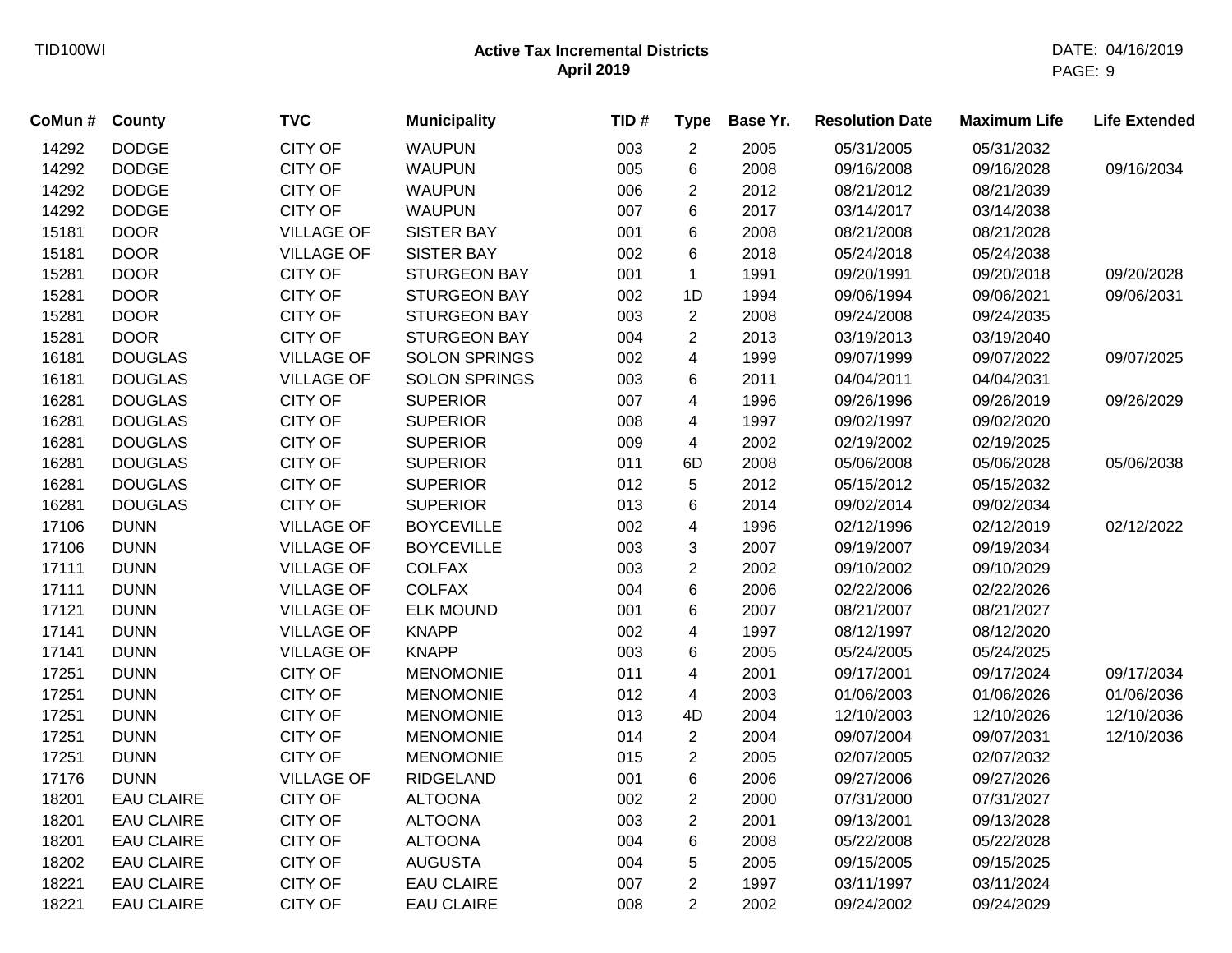| CoMun # | County            | <b>TVC</b>        | <b>Municipality</b> | TID# | <b>Type</b>    | Base Yr. | <b>Resolution Date</b> | <b>Maximum Life</b> | <b>Life Extended</b> |
|---------|-------------------|-------------------|---------------------|------|----------------|----------|------------------------|---------------------|----------------------|
| 18221   | <b>EAU CLAIRE</b> | <b>CITY OF</b>    | <b>EAU CLAIRE</b>   | 009  | 5              | 2008     | 09/09/2008             | 09/09/2028          |                      |
| 18221   | <b>EAU CLAIRE</b> | <b>CITY OF</b>    | <b>EAU CLAIRE</b>   | 010  | $\overline{2}$ | 2015     | 10/14/2014             | 10/14/2041          |                      |
| 18221   | <b>EAU CLAIRE</b> | <b>CITY OF</b>    | <b>EAU CLAIRE</b>   | 011  | 6              | 2015     | 09/22/2015             | 09/22/2035          |                      |
| 18221   | <b>EAU CLAIRE</b> | <b>CITY OF</b>    | <b>EAU CLAIRE</b>   | 012  | 6              | 2017     | 09/12/2017             | 09/12/2037          |                      |
| 18127   | <b>EAU CLAIRE</b> | <b>VILLAGE OF</b> | <b>FALL CREEK</b>   | 001  | 4              | 2000     | 09/29/2000             | 09/29/2023          |                      |
| 18127   | <b>EAU CLAIRE</b> | <b>VILLAGE OF</b> | <b>FALL CREEK</b>   | 002  | 6              | 2013     | 09/23/2013             | 09/23/2033          |                      |
| 19010   | <b>FLORENCE</b>   | <b>TOWN OF</b>    | <b>FLORENCE</b>     | 001R | 6              | 2013     | 05/21/2013             | 05/21/2033          |                      |
| 20111   | FOND DU LAC       | <b>VILLAGE OF</b> | CAMPBELLSPORT       | 001  | 6              | 2011     | 04/18/2011             | 04/18/2031          |                      |
| 20126   | FOND DU LAC       | <b>VILLAGE OF</b> | <b>FAIRWATER</b>    | 001  | 4D             | 1997     | 04/08/1997             | 04/08/2020          | 04/08/2030           |
| 20226   | FOND DU LAC       | <b>CITY OF</b>    | FOND DU LAC         | 010  | $\overline{4}$ | 2004     | 08/25/2004             | 08/25/2027          |                      |
| 20226   | FOND DU LAC       | CITY OF           | FOND DU LAC         | 012  | 3              | 2008     | 08/13/2008             | 08/13/2035          |                      |
| 20226   | FOND DU LAC       | <b>CITY OF</b>    | FOND DU LAC         | 013  | 6              | 2010     | 03/30/2010             | 03/30/2030          |                      |
| 20226   | FOND DU LAC       | CITY OF           | FOND DU LAC         | 014  | 3              | 2011     | 11/10/2010             | 11/10/2037          |                      |
| 20226   | FOND DU LAC       | <b>CITY OF</b>    | FOND DU LAC         | 015  | $\overline{2}$ | 2011     | 08/10/2011             | 08/10/2038          |                      |
| 20226   | FOND DU LAC       | <b>CITY OF</b>    | FOND DU LAC         | 016  | $\overline{c}$ | 2012     | 08/08/2012             | 08/08/2039          |                      |
| 20226   | FOND DU LAC       | <b>CITY OF</b>    | FOND DU LAC         | 017  | 5              | 2012     | 08/08/2012             | 08/08/2032          |                      |
| 20226   | FOND DU LAC       | <b>CITY OF</b>    | FOND DU LAC         | 018  | 3              | 2014     | 03/12/2014             | 03/12/2041          |                      |
| 20226   | FOND DU LAC       | <b>CITY OF</b>    | FOND DU LAC         | 019  | $\overline{c}$ | 2015     | 04/08/2015             | 04/08/2042          |                      |
| 20226   | FOND DU LAC       | CITY OF           | FOND DU LAC         | 020  | $\overline{c}$ | 2017     | 11/09/2016             | 11/09/2044          |                      |
| 20226   | FOND DU LAC       | <b>CITY OF</b>    | FOND DU LAC         | 021  | $\overline{c}$ | 2017     | 11/09/2016             | 11/09/2044          |                      |
| 20226   | FOND DU LAC       | CITY OF           | FOND DU LAC         | 022  | $\overline{c}$ | 2017     | 09/13/2017             | 09/13/2044          |                      |
| 20226   | FOND DU LAC       | CITY OF           | FOND DU LAC         | 023  | 5              | 2018     | 08/08/2018             | 08/08/2038          |                      |
| 20226   | FOND DU LAC       | <b>CITY OF</b>    | FOND DU LAC         | 024  | 5              | 2018     | 08/08/2018             | 08/08/2038          |                      |
| 20161   | FOND DU LAC       | <b>VILLAGE OF</b> | NORTH FOND DU LAC   | 001  | 4              | 1999     | 07/19/1999             | 07/19/2022          |                      |
| 20161   | FOND DU LAC       | <b>VILLAGE OF</b> | NORTH FOND DU LAC   | 002  | 2              | 2008     | 08/14/2008             | 08/14/2035          |                      |
| 20165   | FOND DU LAC       | <b>VILLAGE OF</b> | <b>OAKFIELD</b>     | 001  | $\mathbf{1}$   | 1995     | 04/18/1995             | 04/18/2022          | 04/18/2025           |
| 20165   | FOND DU LAC       | <b>VILLAGE OF</b> | <b>OAKFIELD</b>     | 002  | 3              | 1997     | 08/20/1997             | 08/20/2024          | 08/20/2027           |
| 20276   | FOND DU LAC       | <b>CITY OF</b>    | <b>RIPON</b>        | 004  | 1              | 1994     | 03/08/1994             | 03/08/2021          |                      |
| 20276   | FOND DU LAC       | <b>CITY OF</b>    | <b>RIPON</b>        | 005  | 4              | 2000     | 09/25/2000             | 09/25/2023          |                      |
| 20276   | FOND DU LAC       | <b>CITY OF</b>    | <b>RIPON</b>        | 006  | 6              | 2005     | 03/08/2005             | 03/08/2025          |                      |
| 20276   | FOND DU LAC       | <b>CITY OF</b>    | <b>RIPON</b>        | 007  | 6              | 2007     | 06/12/2007             | 06/12/2027          |                      |
| 20276   | FOND DU LAC       | <b>CITY OF</b>    | <b>RIPON</b>        | 009  | 6              | 2009     | 07/16/2009             | 07/16/2029          |                      |
| 20276   | FOND DU LAC       | <b>CITY OF</b>    | <b>RIPON</b>        | 010  | 6              | 2009     | 09/08/2009             | 09/08/2029          |                      |
| 20276   | FOND DU LAC       | <b>CITY OF</b>    | <b>RIPON</b>        | 011  | 3              | 2009     | 09/08/2009             | 09/08/2036          |                      |
| 20276   | FOND DU LAC       | <b>CITY OF</b>    | <b>RIPON</b>        | 012  | 5              | 2014     | 02/11/2014             | 02/11/2034          |                      |
| 20276   | FOND DU LAC       | <b>CITY OF</b>    | <b>RIPON</b>        | 014  | 5              | 2016     | 05/23/2016             | 05/23/2036          |                      |
| 20276   | FOND DU LAC       | <b>CITY OF</b>    | <b>RIPON</b>        | 015  | 3              | 2017     | 08/14/2017             | 08/14/2044          |                      |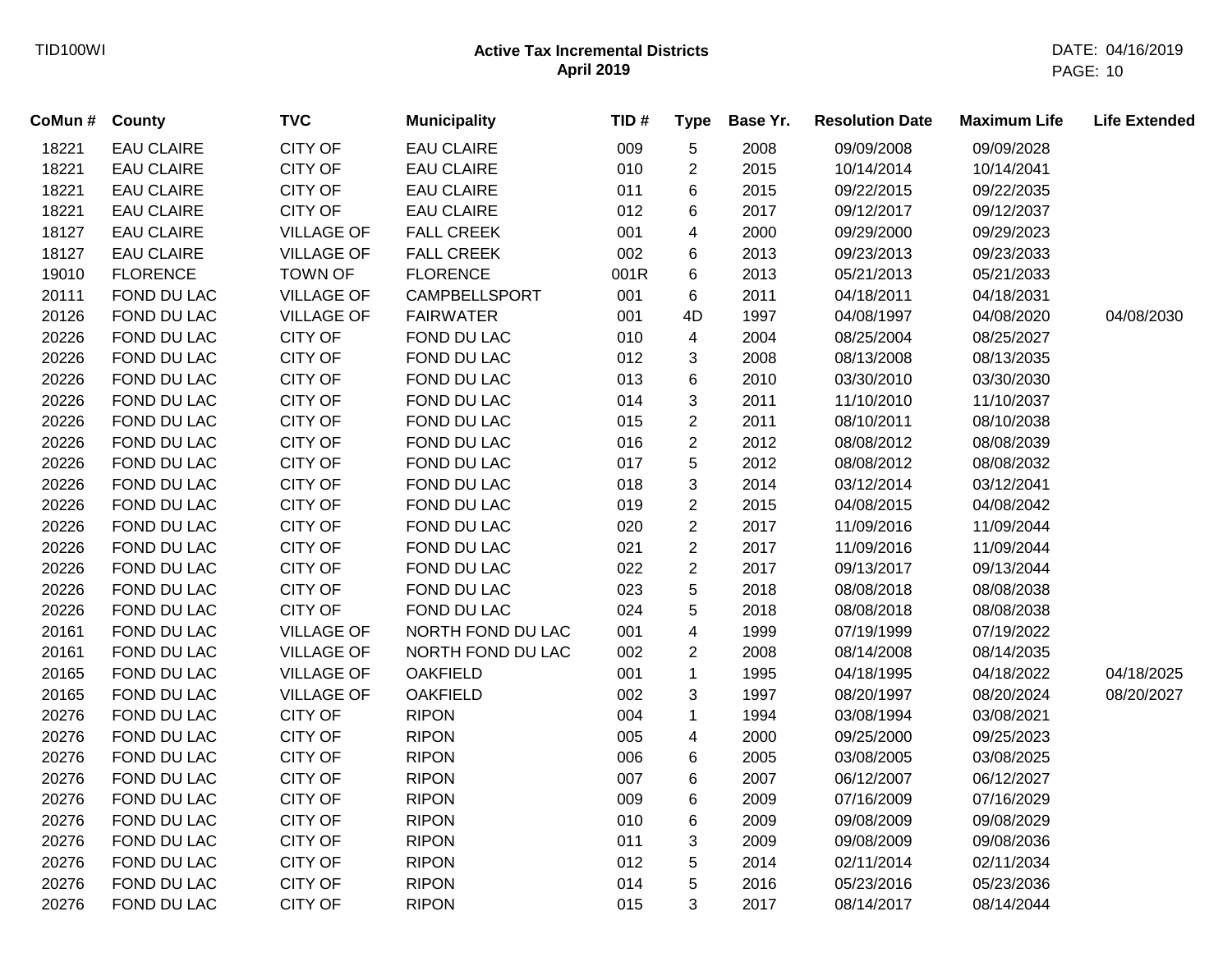| CoMun # | County        | <b>TVC</b>        | <b>Municipality</b> | TID# | <b>Type</b>    | Base Yr. | <b>Resolution Date</b> | <b>Maximum Life</b> | <b>Life Extended</b> |
|---------|---------------|-------------------|---------------------|------|----------------|----------|------------------------|---------------------|----------------------|
| 20176   | FOND DU LAC   | <b>VILLAGE OF</b> | <b>ROSENDALE</b>    | 001  | 3              | 2011     | 09/19/2011             | 09/19/2038          |                      |
| 20292   | FOND DU LAC   | <b>CITY OF</b>    | <b>WAUPUN</b>       | 003  | $\overline{c}$ | 2005     | 05/31/2005             | 05/31/2032          |                      |
| 20292   | FOND DU LAC   | <b>CITY OF</b>    | <b>WAUPUN</b>       | 006  | $\overline{c}$ | 2012     | 08/21/2012             | 08/21/2039          |                      |
| 20292   | FOND DU LAC   | <b>CITY OF</b>    | <b>WAUPUN</b>       | 008  | 6              | 2018     | 02/13/2018             | 02/13/2039          |                      |
| 21211   | <b>FOREST</b> | <b>CITY OF</b>    | <b>CRANDON</b>      | 001  | 4              | 2002     | 06/05/2002             | 06/05/2025          | 06/05/2028           |
| 22206   | <b>GRANT</b>  | CITY OF           | <b>BOSCOBEL</b>     | 004  | 5              | 2005     | 04/18/2005             | 04/18/2025          |                      |
| 22211   | <b>GRANT</b>  | <b>CITY OF</b>    | <b>CUBA CITY</b>    | 002  | 4              | 1999     | 07/13/1999             | 07/13/2022          |                      |
| 22211   | <b>GRANT</b>  | <b>CITY OF</b>    | <b>CUBA CITY</b>    | 003  | 5              | 2012     | 09/05/2012             | 09/05/2032          |                      |
| 22116   | <b>GRANT</b>  | <b>VILLAGE OF</b> | <b>DICKEYVILLE</b>  | 001  | 6              | 2014     | 07/09/2014             | 07/09/2034          |                      |
| 22226   | <b>GRANT</b>  | <b>CITY OF</b>    | <b>FENNIMORE</b>    | 004  | $\overline{2}$ | 2002     | 09/09/2002             | 09/09/2029          |                      |
| 22226   | <b>GRANT</b>  | <b>CITY OF</b>    | <b>FENNIMORE</b>    | 005  | $\overline{2}$ | 2005     | 12/13/2004             | 12/13/2031          |                      |
| 22226   | <b>GRANT</b>  | <b>CITY OF</b>    | <b>FENNIMORE</b>    | 006  | $\overline{2}$ | 2017     | 09/29/2017             | 09/29/2044          |                      |
| 22136   | <b>GRANT</b>  | <b>VILLAGE OF</b> | <b>HAZEL GREEN</b>  | 001  | 4              | 1997     | 09/29/1997             | 09/29/2020          |                      |
| 22246   | <b>GRANT</b>  | <b>CITY OF</b>    | <b>LANCASTER</b>    | 003  | 6D             | 2006     | 02/20/2006             | 02/20/2026          | 02/20/2036           |
| 22246   | <b>GRANT</b>  | <b>CITY OF</b>    | <b>LANCASTER</b>    | 004  | 6              | 2006     | 09/25/2006             | 09/25/2026          | 02/20/2036           |
| 22246   | <b>GRANT</b>  | <b>CITY OF</b>    | <b>LANCASTER</b>    | 005  | 3              | 2018     | 09/25/2018             | 09/25/2045          |                      |
| 22147   | <b>GRANT</b>  | <b>VILLAGE OF</b> | <b>LIVINGSTON</b>   | 002  | 2D             | 1996     | 09/11/1996             | 09/11/2023          | 09/11/2033           |
| 22151   | <b>GRANT</b>  | <b>VILLAGE OF</b> | <b>MONTFORT</b>     | 001  | 6              | 2014     | 05/06/2014             | 05/06/2034          |                      |
| 22153   | <b>GRANT</b>  | <b>VILLAGE OF</b> | <b>MUSCODA</b>      | 002  | 4              | 1997     | 04/21/1997             | 04/21/2020          |                      |
| 22153   | <b>GRANT</b>  | <b>VILLAGE OF</b> | <b>MUSCODA</b>      | 003  | $\overline{c}$ | 1997     | 04/21/1997             | 04/21/2024          |                      |
| 22271   | <b>GRANT</b>  | <b>CITY OF</b>    | <b>PLATTEVILLE</b>  | 004  | 4              | 1997     | 11/12/1996             | 11/12/2019          |                      |
| 22271   | <b>GRANT</b>  | CITY OF           | <b>PLATTEVILLE</b>  | 005  | 6              | 2005     | 06/28/2005             | 06/28/2025          |                      |
| 22271   | <b>GRANT</b>  | <b>CITY OF</b>    | <b>PLATTEVILLE</b>  | 006  | 6              | 2006     | 03/28/2006             | 03/28/2026          |                      |
| 22271   | <b>GRANT</b>  | <b>CITY OF</b>    | <b>PLATTEVILLE</b>  | 007  | $\overline{2}$ | 2006     | 03/28/2006             | 03/28/2033          |                      |
| 23106   | <b>GREEN</b>  | <b>VILLAGE OF</b> | <b>BELLEVILLE</b>   | 005  | 3              | 2009     | 09/21/2009             | 09/21/2036          |                      |
| 23206   | <b>GREEN</b>  | <b>CITY OF</b>    | <b>BRODHEAD</b>     | 004  | $\overline{2}$ | 2005     | 11/17/2004             | 11/17/2031          |                      |
| 23206   | <b>GREEN</b>  | <b>CITY OF</b>    | <b>BRODHEAD</b>     | 005  | $\overline{2}$ | 2005     | 11/17/2004             | 11/17/2031          |                      |
| 23206   | <b>GREEN</b>  | <b>CITY OF</b>    | <b>BRODHEAD</b>     | 006  | 6              | 2006     | 09/11/2006             | 09/11/2026          |                      |
| 23206   | <b>GREEN</b>  | <b>CITY OF</b>    | <b>BRODHEAD</b>     | 007  | $\overline{c}$ | 2013     | 02/11/2013             | 02/11/2040          |                      |
| 23109   | <b>GREEN</b>  | <b>VILLAGE OF</b> | <b>BROOKLYN</b>     | 001  | 6              | 2008     | 04/14/2008             | 04/14/2028          |                      |
| 23251   | <b>GREEN</b>  | <b>CITY OF</b>    | <b>MONROE</b>       | 005  | 4              | 1996     | 05/07/1996             | 05/07/2019          | 02/18/2020           |
| 23251   | <b>GREEN</b>  | <b>CITY OF</b>    | <b>MONROE</b>       | 006  | $\overline{c}$ | 2003     | 05/20/2003             | 05/20/2030          |                      |
| 23251   | <b>GREEN</b>  | <b>CITY OF</b>    | <b>MONROE</b>       | 007  | 3              | 2005     | 09/28/2005             | 09/28/2032          |                      |
| 23251   | <b>GREEN</b>  | <b>CITY OF</b>    | <b>MONROE</b>       | 008  | $\overline{c}$ | 2007     | 10/17/2006             | 10/17/2033          |                      |
| 23251   | <b>GREEN</b>  | <b>CITY OF</b>    | <b>MONROE</b>       | 009  | 6              | 2018     | 10/03/2017             | 10/03/2038          |                      |
| 23251   | <b>GREEN</b>  | CITY OF           | <b>MONROE</b>       | 010  | 6              | 2017     | 09/05/2017             | 09/05/2037          |                      |
| 23161   | <b>GREEN</b>  | <b>VILLAGE OF</b> | <b>NEW GLARUS</b>   | 003  | 5              | 2006     | 06/13/2006             | 06/13/2026          |                      |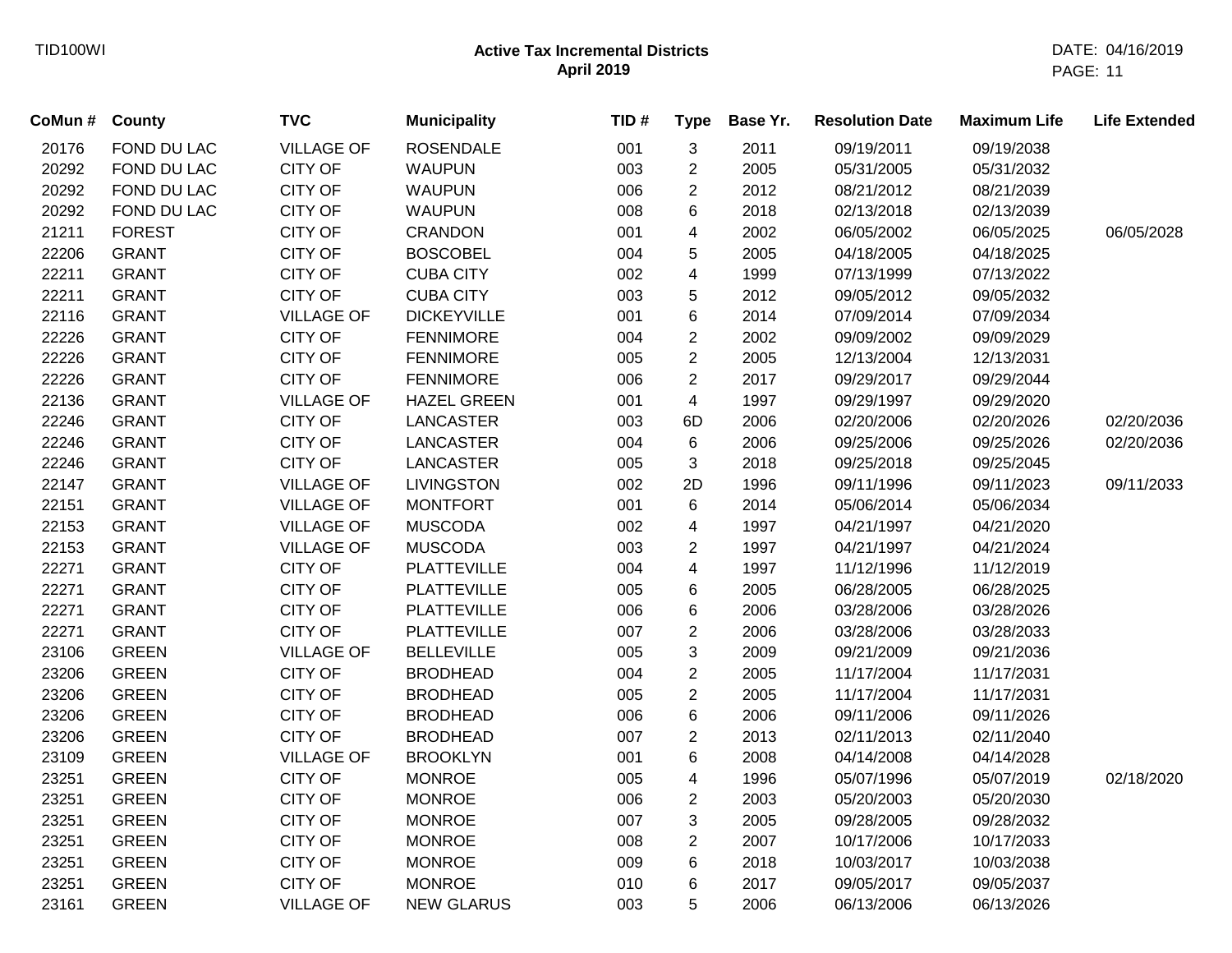| CoMun # | <b>County</b>     | <b>TVC</b>        | <b>Municipality</b>      | TID# | <b>Type</b>    | Base Yr. | <b>Resolution Date</b> | <b>Maximum Life</b> | <b>Life Extended</b> |
|---------|-------------------|-------------------|--------------------------|------|----------------|----------|------------------------|---------------------|----------------------|
| 23161   | <b>GREEN</b>      | <b>VILLAGE OF</b> | <b>NEW GLARUS</b>        | 004  | 3              | 2015     | 08/18/2015             | 08/18/2042          |                      |
| 24206   | <b>GREEN LAKE</b> | <b>CITY OF</b>    | <b>BERLIN</b>            | 001E | 8              | 2003     | 03/19/2004             | 03/19/2027          |                      |
| 24206   | <b>GREEN LAKE</b> | <b>CITY OF</b>    | <b>BERLIN</b>            | 002E | 8              | 2007     | 07/11/2007             | 07/11/2030          |                      |
| 24206   | <b>GREEN LAKE</b> | <b>CITY OF</b>    | <b>BERLIN</b>            | 009  | $\mathbf{1}$   | 1991     | 08/27/1991             | 08/27/2018          | 08/27/2021           |
| 24206   | <b>GREEN LAKE</b> | <b>CITY OF</b>    | <b>BERLIN</b>            | 014  | 6              | 2006     | 09/20/2006             | 09/20/2026          |                      |
| 24206   | <b>GREEN LAKE</b> | <b>CITY OF</b>    | <b>BERLIN</b>            | 015  | $\overline{2}$ | 2008     | 09/23/2008             | 09/23/2035          |                      |
| 24231   | <b>GREEN LAKE</b> | <b>CITY OF</b>    | <b>GREEN LAKE</b>        | 003  | 6D             | 2005     | 09/12/2005             | 09/12/2025          | 09/12/2035           |
| 24231   | <b>GREEN LAKE</b> | <b>CITY OF</b>    | <b>GREEN LAKE</b>        | 004  | 3              | 2009     | 07/13/2009             | 07/13/2036          |                      |
| 24251   | <b>GREEN LAKE</b> | <b>CITY OF</b>    | <b>MARKESAN</b>          | 001  | $\mathbf{1}$   | 1995     | 01/16/1995             | 01/16/2022          | 01/16/2025           |
| 24271   | <b>GREEN LAKE</b> | <b>CITY OF</b>    | <b>PRINCETON</b>         | 002  | 4D             | 2001     | 09/25/2001             | 09/25/2024          | 09/25/2034           |
| 25101   | <b>IOWA</b>       | <b>VILLAGE OF</b> | <b>ARENA</b>             | 001  | 6              | 2006     | 09/28/2006             | 09/28/2026          |                      |
| 25102   | <b>IOWA</b>       | <b>VILLAGE OF</b> | <b>AVOCA</b>             | 001  | $\mathbf{1}$   | 1995     | 08/14/1995             | 08/14/2022          |                      |
| 25106   | <b>IOWA</b>       | <b>VILLAGE OF</b> | <b>BARNEVELD</b>         | 001  | 4              | 2002     | 06/24/2002             | 06/24/2025          |                      |
| 25106   | <b>IOWA</b>       | <b>VILLAGE OF</b> | <b>BARNEVELD</b>         | 002  | 6              | 2015     | 05/04/2015             | 05/04/2035          |                      |
| 25216   | <b>IOWA</b>       | <b>CITY OF</b>    | <b>DODGEVILLE</b>        | 002  | 4              | 1998     | 09/28/1998             | 09/28/2021          |                      |
| 25136   | <b>IOWA</b>       | <b>VILLAGE OF</b> | <b>HIGHLAND</b>          | 002  | 4              | 1999     | 02/04/1999             | 02/04/2022          | 02/04/2025           |
| 25147   | <b>IOWA</b>       | <b>VILLAGE OF</b> | <b>LIVINGSTON</b>        | 001  | $\mathbf{1}$   | 1992     | 09/28/1992             | 09/28/2019          | 09/28/2029           |
| 25153   | <b>IOWA</b>       | <b>VILLAGE OF</b> | <b>MUSCODA</b>           | 002  | 4              | 1997     | 04/21/1997             | 04/21/2020          |                      |
| 25177   | <b>IOWA</b>       | <b>VILLAGE OF</b> | <b>RIDGEWAY</b>          | 001  | 6              | 2007     | 08/07/2007             | 08/07/2027          | 08/07/2030           |
| 26236   | <b>IRON</b>       | <b>CITY OF</b>    | <b>HURLEY</b>            | 003  | $\mathbf{1}$   | 1994     | 09/27/1994             | 09/27/2021          |                      |
| 27206   | <b>JACKSON</b>    | <b>CITY OF</b>    | <b>BLACK RIVER FALLS</b> | 003  | 4              | 2002     | 07/02/2002             | 07/02/2025          |                      |
| 27206   | <b>JACKSON</b>    | <b>CITY OF</b>    | <b>BLACK RIVER FALLS</b> | 004  | 4              | 2003     | 11/06/2002             | 11/06/2025          |                      |
| 27206   | <b>JACKSON</b>    | <b>CITY OF</b>    | <b>BLACK RIVER FALLS</b> | 005  | 6              | 2008     | 10/02/2007             | 10/02/2027          |                      |
| 27206   | <b>JACKSON</b>    | <b>CITY OF</b>    | <b>BLACK RIVER FALLS</b> | 006  | $\overline{c}$ | 2017     | 05/03/2017             | 05/03/2045          |                      |
| 27206   | <b>JACKSON</b>    | <b>CITY OF</b>    | <b>BLACK RIVER FALLS</b> | 007  | 5              | 2017     | 05/02/2017             | 05/02/2038          |                      |
| 27136   | <b>JACKSON</b>    | <b>VILLAGE OF</b> | <b>HIXTON</b>            | 001  | 6              | 2007     | 05/07/2007             | 05/07/2027          | 05/07/2030           |
| 27152   | <b>JACKSON</b>    | <b>VILLAGE OF</b> | <b>MERRILLAN</b>         | 001  | 6              | 2018     | 08/14/2018             | 08/14/2038          |                      |
| 27186   | <b>JACKSON</b>    | <b>VILLAGE OF</b> | <b>TAYLOR</b>            | 003  | 4              | 1997     | 12/02/1996             | 12/02/2019          |                      |
| 27186   | <b>JACKSON</b>    | <b>VILLAGE OF</b> | <b>TAYLOR</b>            | 004  | $\overline{2}$ | 1999     | 06/23/1999             | 06/23/2026          |                      |
| 28226   | <b>JEFFERSON</b>  | <b>CITY OF</b>    | <b>FORT ATKINSON</b>     | 006  | 4D             | 2000     | 01/18/2000             | 01/18/2023          | 01/18/2033           |
| 28226   | <b>JEFFERSON</b>  | <b>CITY OF</b>    | <b>FORT ATKINSON</b>     | 007  | $\overline{c}$ | 2000     | 01/18/2000             | 01/18/2027          | 01/18/2033           |
| 28226   | <b>JEFFERSON</b>  | <b>CITY OF</b>    | <b>FORT ATKINSON</b>     | 008  | 6              | 2009     | 09/15/2009             | 09/15/2029          | 01/18/2033           |
| 28241   | <b>JEFFERSON</b>  | <b>CITY OF</b>    | <b>JEFFERSON</b>         | 004  | $\overline{2}$ | 2000     | 04/18/2000             | 04/18/2027          |                      |
| 28241   | <b>JEFFERSON</b>  | <b>CITY OF</b>    | <b>JEFFERSON</b>         | 005  | $\overline{2}$ | 2001     | 05/02/2001             | 05/02/2028          |                      |
| 28241   | <b>JEFFERSON</b>  | <b>CITY OF</b>    | <b>JEFFERSON</b>         | 006  | 6              | 2009     | 11/17/2008             | 11/17/2028          |                      |
| 28241   | <b>JEFFERSON</b>  | <b>CITY OF</b>    | <b>JEFFERSON</b>         | 007  | 6              | 2012     | 02/21/2012             | 02/21/2032          |                      |
| 28241   | <b>JEFFERSON</b>  | <b>CITY OF</b>    | <b>JEFFERSON</b>         | 008  | 6              | 2015     | 09/15/2015             | 09/15/2035          |                      |
|         |                   |                   |                          |      |                |          |                        |                     |                      |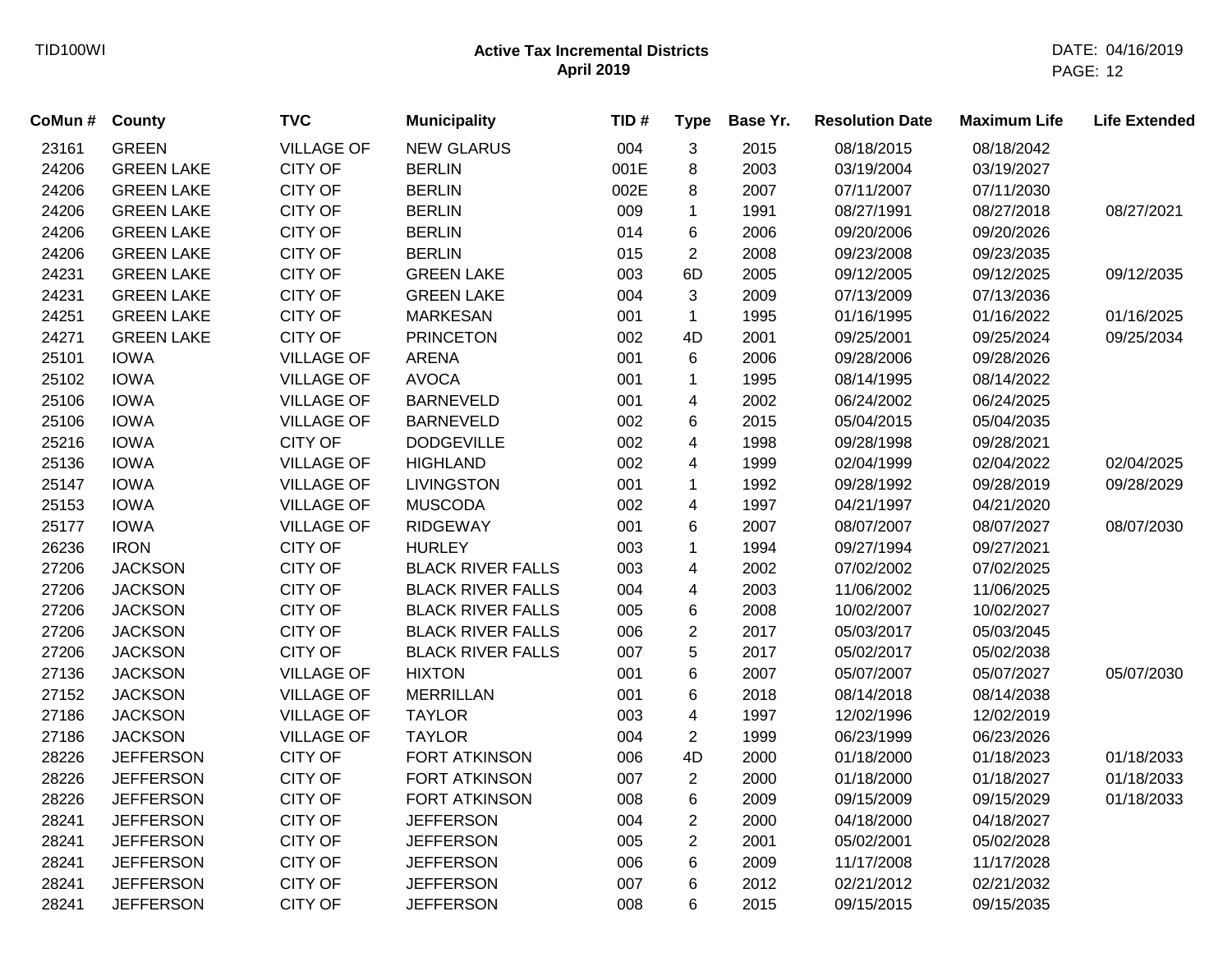| CoMun # | County           | <b>TVC</b>        | <b>Municipality</b>    | TID# | <b>Type</b>    | Base Yr. | <b>Resolution Date</b> | <b>Maximum Life</b> | <b>Life Extended</b> |
|---------|------------------|-------------------|------------------------|------|----------------|----------|------------------------|---------------------|----------------------|
| 28141   | <b>JEFFERSON</b> | <b>VILLAGE OF</b> | <b>JOHNSON CREEK</b>   | 002  | $\mathbf{1}$   | 1994     | 07/07/1994             | 07/07/2021          | 07/07/2031           |
| 28141   | <b>JEFFERSON</b> | <b>VILLAGE OF</b> | <b>JOHNSON CREEK</b>   | 003  | 1D             | 1995     | 09/25/1995             | 09/25/2022          | 09/25/2032           |
| 28246   | <b>JEFFERSON</b> | <b>CITY OF</b>    | <b>LAKE MILLS</b>      | 002  | 4              | 1998     | 01/06/1998             | 01/06/2021          |                      |
| 28246   | <b>JEFFERSON</b> | <b>CITY OF</b>    | <b>LAKE MILLS</b>      | 003  | 2              | 2006     | 08/15/2006             | 08/15/2033          |                      |
| 28246   | <b>JEFFERSON</b> | CITY OF           | <b>LAKE MILLS</b>      | 004  | 6              | 2006     | 07/18/2006             | 07/18/2026          |                      |
| 28246   | <b>JEFFERSON</b> | <b>CITY OF</b>    | <b>LAKE MILLS</b>      | 005  | 3              | 2014     | 04/15/2014             | 04/15/2041          |                      |
| 28246   | <b>JEFFERSON</b> | <b>CITY OF</b>    | <b>LAKE MILLS</b>      | 006  | 5              | 2014     | 08/05/2014             | 08/05/2034          |                      |
| 28171   | <b>JEFFERSON</b> | <b>VILLAGE OF</b> | <b>PALMYRA</b>         | 003  | $\sqrt{5}$     | 2006     | 01/17/2006             | 01/17/2026          |                      |
| 28290   | <b>JEFFERSON</b> | <b>CITY OF</b>    | <b>WATERLOO</b>        | 002  | $\mathfrak{S}$ | 2011     | 07/21/2011             | 07/21/2038          |                      |
| 28290   | <b>JEFFERSON</b> | CITY OF           | <b>WATERLOO</b>        | 003  | 5              | 2012     | 04/19/2012             | 04/19/2032          |                      |
| 28290   | <b>JEFFERSON</b> | <b>CITY OF</b>    | <b>WATERLOO</b>        | 004  | $\,6$          | 2014     | 12/05/2013             | 12/05/2033          |                      |
| 28291   | <b>JEFFERSON</b> | <b>CITY OF</b>    | <b>WATERTOWN</b>       | 004  | 5D             | 2005     | 08/16/2005             | 08/16/2025          | 08/16/2035           |
| 28291   | <b>JEFFERSON</b> | <b>CITY OF</b>    | <b>WATERTOWN</b>       | 005  | $\overline{2}$ | 2005     | 08/16/2005             | 08/16/2032          |                      |
| 28291   | <b>JEFFERSON</b> | <b>CITY OF</b>    | <b>WATERTOWN</b>       | 006  | $\sqrt{2}$     | 2005     | 08/16/2005             | 08/16/2032          |                      |
| 28291   | <b>JEFFERSON</b> | <b>CITY OF</b>    | <b>WATERTOWN</b>       | 007  | 3              | 2016     | 04/04/2016             | 04/04/2044          |                      |
| 28292   | <b>JEFFERSON</b> | <b>CITY OF</b>    | <b>WHITEWATER</b>      | 004  | 1D             | 1990     | 10/10/1990             | 10/10/2017          | 10/10/2027           |
| 28292   | <b>JEFFERSON</b> | <b>CITY OF</b>    | <b>WHITEWATER</b>      | 005  | 6              | 2007     | 08/07/2007             | 08/07/2027          |                      |
| 28292   | <b>JEFFERSON</b> | CITY OF           | <b>WHITEWATER</b>      | 008  | 6              | 2007     | 08/07/2007             | 08/07/2027          |                      |
| 29111   | <b>JUNEAU</b>    | <b>VILLAGE OF</b> | <b>CAMP DOUGLAS</b>    | 001  | $\mathbf{1}$   | 1995     | 04/19/1995             | 04/19/2022          |                      |
| 29221   | <b>JUNEAU</b>    | <b>CITY OF</b>    | <b>ELROY</b>           | 002  | $\overline{2}$ | 1999     | 09/14/1999             | 09/14/2026          |                      |
| 29221   | <b>JUNEAU</b>    | <b>CITY OF</b>    | <b>ELROY</b>           | 003  | 2D             | 1999     | 09/14/1999             | 09/14/2026          | 09/14/2036           |
| 29221   | <b>JUNEAU</b>    | <b>CITY OF</b>    | <b>ELROY</b>           | 004  | $\overline{4}$ | 1999     | 09/14/1999             | 09/14/2022          | 09/14/2032           |
| 29221   | <b>JUNEAU</b>    | <b>CITY OF</b>    | <b>ELROY</b>           | 005  | 4              | 1999     | 09/14/1999             | 09/14/2022          | 09/14/2032           |
| 29221   | <b>JUNEAU</b>    | <b>CITY OF</b>    | <b>ELROY</b>           | 006  | 6              | 2014     | 02/11/2014             | 02/11/2034          |                      |
| 29251   | <b>JUNEAU</b>    | <b>CITY OF</b>    | <b>MAUSTON</b>         | 002  | $\mathbf 1$    | 1995     | 09/26/1995             | 09/26/2022          |                      |
| 29251   | <b>JUNEAU</b>    | <b>CITY OF</b>    | <b>MAUSTON</b>         | 003  | $\mathbf{1}$   | 1995     | 09/26/1995             | 09/26/2022          |                      |
| 29161   | <b>JUNEAU</b>    | <b>VILLAGE OF</b> | <b>NECEDAH</b>         | 002  | 1S             | 1995     | 08/31/1995             | 08/31/2022          | 08/31/2035           |
| 29161   | <b>JUNEAU</b>    | <b>VILLAGE OF</b> | <b>NECEDAH</b>         | 003  | $\mathbf{1}$   | 1995     | 08/31/1995             | 08/31/2022          | 08/31/2035           |
| 29261   | <b>JUNEAU</b>    | <b>CITY OF</b>    | <b>NEW LISBON</b>      | 009  | 1D             | 1991     | 07/02/1991             | 07/02/2018          | 07/02/2028           |
| 29261   | <b>JUNEAU</b>    | <b>CITY OF</b>    | <b>NEW LISBON</b>      | 010  | 1D             | 1991     | 07/02/1991             | 07/02/2018          | 07/02/2028           |
| 29261   | <b>JUNEAU</b>    | <b>CITY OF</b>    | <b>NEW LISBON</b>      | 011  | $\overline{4}$ | 1997     | 07/07/1997             | 07/07/2020          |                      |
| 29261   | <b>JUNEAU</b>    | <b>CITY OF</b>    | <b>NEW LISBON</b>      | 012  | 6              | 2010     | 09/20/2010             | 09/20/2030          |                      |
| 29261   | <b>JUNEAU</b>    | <b>CITY OF</b>    | <b>NEW LISBON</b>      | 013  | $\sqrt{2}$     | 2010     | 09/20/2010             | 09/20/2037          |                      |
| 29291   | <b>JUNEAU</b>    | <b>CITY OF</b>    | <b>WISCONSIN DELLS</b> | 004  | 6              | 2006     | 07/31/2006             | 07/31/2026          |                      |
| 30241   | <b>KENOSHA</b>   | <b>CITY OF</b>    | <b>KENOSHA</b>         | 001  | 99             | 1979     | 09/18/1979             | 09/18/2021          |                      |
| 30241   | <b>KENOSHA</b>   | <b>CITY OF</b>    | <b>KENOSHA</b>         | 004  | 99             | 1989     | 07/03/1989             | 07/03/2031          |                      |
| 30241   | <b>KENOSHA</b>   | <b>CITY OF</b>    | <b>KENOSHA</b>         | 005  | 99             | 1994     | 04/18/1994             | 04/18/2036          |                      |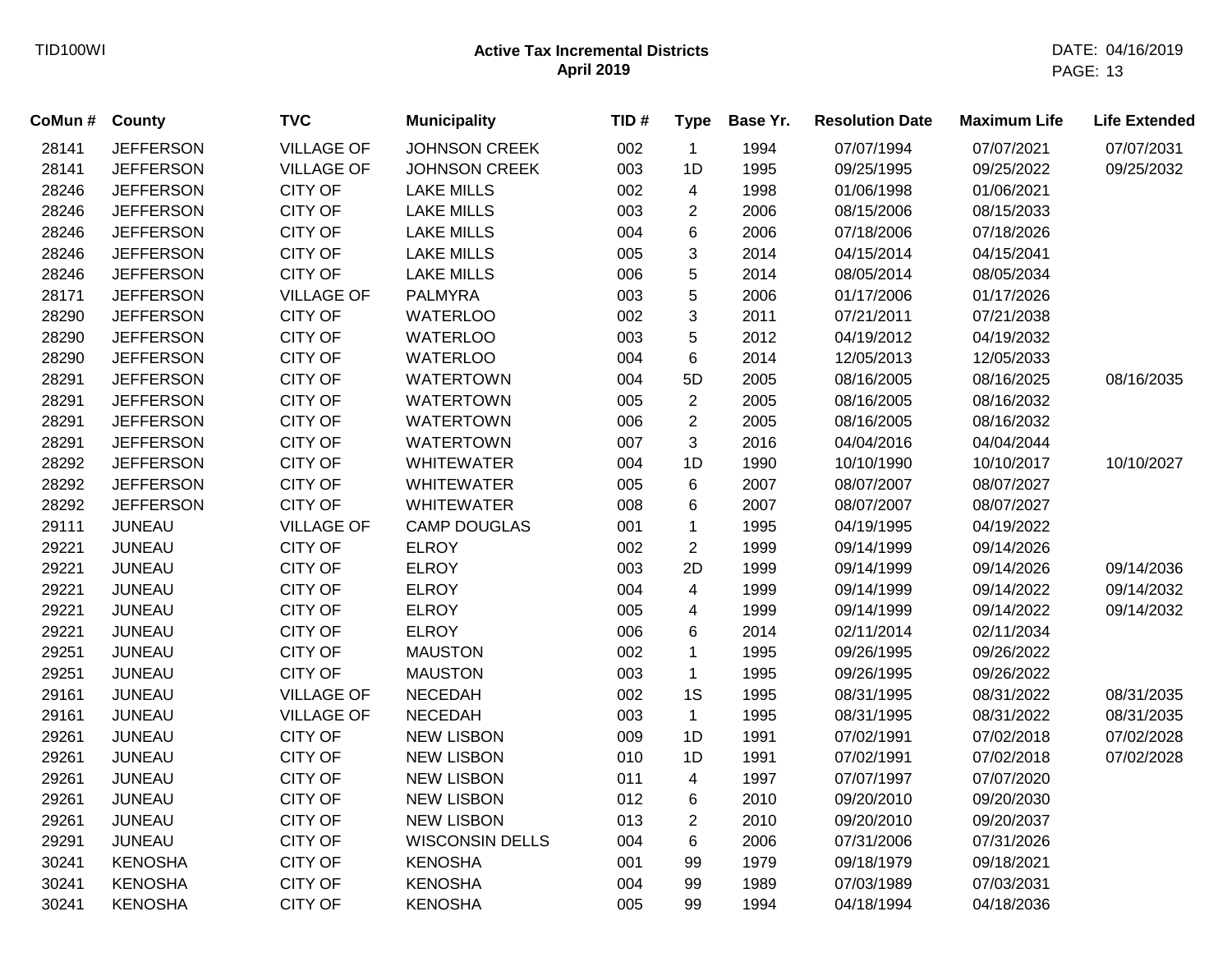| CoMun # County |                | <b>TVC</b>        | <b>Municipality</b> | TID# | <b>Type</b>             | Base Yr. | <b>Resolution Date</b> | <b>Maximum Life</b> | <b>Life Extended</b> |
|----------------|----------------|-------------------|---------------------|------|-------------------------|----------|------------------------|---------------------|----------------------|
| 30241          | <b>KENOSHA</b> | CITY OF           | <b>KENOSHA</b>      | 006  | $\overline{2}$          | 1997     | 05/20/1997             | 05/20/2024          |                      |
| 30241          | <b>KENOSHA</b> | CITY OF           | <b>KENOSHA</b>      | 007  | $\overline{2}$          | 2002     | 05/20/2002             | 05/20/2029          | 05/20/2033           |
| 30241          | <b>KENOSHA</b> | CITY OF           | <b>KENOSHA</b>      | 008  | 4                       | 2002     | 08/19/2002             | 08/19/2025          |                      |
| 30241          | <b>KENOSHA</b> | <b>CITY OF</b>    | <b>KENOSHA</b>      | 009  | $\overline{2}$          | 2003     | 09/03/2003             | 09/03/2030          | 09/03/2034           |
| 30241          | <b>KENOSHA</b> | <b>CITY OF</b>    | <b>KENOSHA</b>      | 010  | $\overline{2}$          | 2005     | 05/02/2005             | 05/02/2032          |                      |
| 30241          | <b>KENOSHA</b> | CITY OF           | <b>KENOSHA</b>      | 011  | 5                       | 2006     | 09/18/2006             | 09/18/2026          |                      |
| 30241          | <b>KENOSHA</b> | CITY OF           | <b>KENOSHA</b>      | 013  | 5                       | 2008     | 05/19/2008             | 05/19/2028          |                      |
| 30241          | <b>KENOSHA</b> | CITY OF           | <b>KENOSHA</b>      | 015  | $\overline{c}$          | 2013     | 01/07/2013             | 01/07/2040          |                      |
| 30241          | <b>KENOSHA</b> | CITY OF           | <b>KENOSHA</b>      | 016  | 5                       | 2013     | 09/16/2013             | 09/16/2033          |                      |
| 30241          | <b>KENOSHA</b> | CITY OF           | <b>KENOSHA</b>      | 017  | $\overline{2}$          | 2014     | 01/08/2014             | 01/08/2041          |                      |
| 30241          | <b>KENOSHA</b> | <b>CITY OF</b>    | <b>KENOSHA</b>      | 018  | $\overline{\mathbf{c}}$ | 2015     | 04/06/2015             | 04/06/2042          |                      |
| 30241          | <b>KENOSHA</b> | CITY OF           | <b>KENOSHA</b>      | 019  | $\overline{\mathbf{c}}$ | 2017     | 10/17/2016             | 10/17/2044          |                      |
| 30241          | <b>KENOSHA</b> | CITY OF           | <b>KENOSHA</b>      | 020  | 5                       | 2017     | 09/18/2017             | 09/18/2037          |                      |
| 30241          | <b>KENOSHA</b> | CITY OF           | <b>KENOSHA</b>      | 021  | 5                       | 2017     | 09/18/2017             | 09/18/2037          |                      |
| 30241          | <b>KENOSHA</b> | CITY OF           | <b>KENOSHA</b>      | 022  | 5                       | 2018     | 06/04/2018             | 06/04/2038          |                      |
| 30241          | <b>KENOSHA</b> | <b>CITY OF</b>    | <b>KENOSHA</b>      | 023  | 2                       | 2018     | 03/05/2018             | 03/05/2046          |                      |
| 30241          | <b>KENOSHA</b> | CITY OF           | <b>KENOSHA</b>      | 024  | 2                       | 2018     | 03/05/2018             | 03/05/2046          |                      |
| 30241          | <b>KENOSHA</b> | CITY OF           | <b>KENOSHA</b>      | 025  | $\overline{2}$          | 2018     | 09/17/2018             | 09/17/2045          |                      |
| 30241          | <b>KENOSHA</b> | CITY OF           | <b>KENOSHA</b>      | 026  | $\overline{2}$          | 2018     | 09/17/2018             | 09/17/2045          |                      |
| 30171          | <b>KENOSHA</b> | <b>VILLAGE OF</b> | PADDOCK LAKE        | 001  | 6                       | 2012     | 06/20/2012             | 06/20/2032          |                      |
| 30171          | <b>KENOSHA</b> | <b>VILLAGE OF</b> | PADDOCK LAKE        | 002  | 6                       | 2017     | 02/22/2017             | 02/22/2038          |                      |
| 30174          | <b>KENOSHA</b> | <b>VILLAGE OF</b> | PLEASANT PRAIRIE    | 002  | 4                       | 1999     | 07/19/1999             | 07/19/2022          |                      |
| 30174          | <b>KENOSHA</b> | <b>VILLAGE OF</b> | PLEASANT PRAIRIE    | 004  | 2                       | 2007     | 09/24/2007             | 09/24/2034          |                      |
| 30174          | <b>KENOSHA</b> | <b>VILLAGE OF</b> | PLEASANT PRAIRIE    | 005  | 5                       | 2017     | 04/17/2017             | 04/17/2038          |                      |
| 30174          | <b>KENOSHA</b> | <b>VILLAGE OF</b> | PLEASANT PRAIRIE    | 006  | 6                       | 2018     | 02/05/2018             | 02/05/2039          |                      |
| 30174          | <b>KENOSHA</b> | <b>VILLAGE OF</b> | PLEASANT PRAIRIE    | 007  | 5                       | 2018     | 05/07/2018             | 05/07/2039          |                      |
| 30179          | <b>KENOSHA</b> | <b>VILLAGE OF</b> | <b>SALEM LAKES</b>  | 001  | 5                       | 2015     | 05/18/2015             | 05/18/2035          |                      |
| 30182          | <b>KENOSHA</b> | <b>VILLAGE OF</b> | <b>SOMERS</b>       | 001  | 5                       | 2015     | 07/27/2015             | 07/27/2035          |                      |
| 30182          | <b>KENOSHA</b> | <b>VILLAGE OF</b> | <b>SOMERS</b>       | 002  | 6                       | 2015     | 09/30/2015             | 09/30/2035          |                      |
| 30182          | <b>KENOSHA</b> | <b>VILLAGE OF</b> | <b>SOMERS</b>       | 003  | 6                       | 2018     | 07/24/2018             | 07/24/2038          |                      |
| 30182          | <b>KENOSHA</b> | <b>VILLAGE OF</b> | <b>SOMERS</b>       | 004  | 6                       | 2018     | 07/24/2018             | 07/24/2038          |                      |
| 30182          | <b>KENOSHA</b> | <b>VILLAGE OF</b> | <b>SOMERS</b>       | 005  | 6                       | 2018     | 07/24/2018             | 07/24/2038          |                      |
| 30182          | <b>KENOSHA</b> | <b>VILLAGE OF</b> | <b>SOMERS</b>       | 006  | 6                       | 2018     | 07/24/2018             | 07/24/2038          |                      |
| 30182          | <b>KENOSHA</b> | <b>VILLAGE OF</b> | <b>SOMERS</b>       | 007  | 6                       | 2018     | 07/24/2018             | 07/24/2038          |                      |
| 30182          | <b>KENOSHA</b> | <b>VILLAGE OF</b> | <b>SOMERS</b>       | 008  | 6                       | 2018     | 07/24/2018             | 07/24/2038          |                      |
| 30182          | <b>KENOSHA</b> | <b>VILLAGE OF</b> | <b>SOMERS</b>       | 009  | 6                       | 2018     | 07/24/2018             | 07/24/2038          |                      |
| 30182          | <b>KENOSHA</b> | <b>VILLAGE OF</b> | <b>SOMERS</b>       | 010  | 6                       | 2018     | 07/24/2018             | 07/24/2038          |                      |
|                |                |                   |                     |      |                         |          |                        |                     |                      |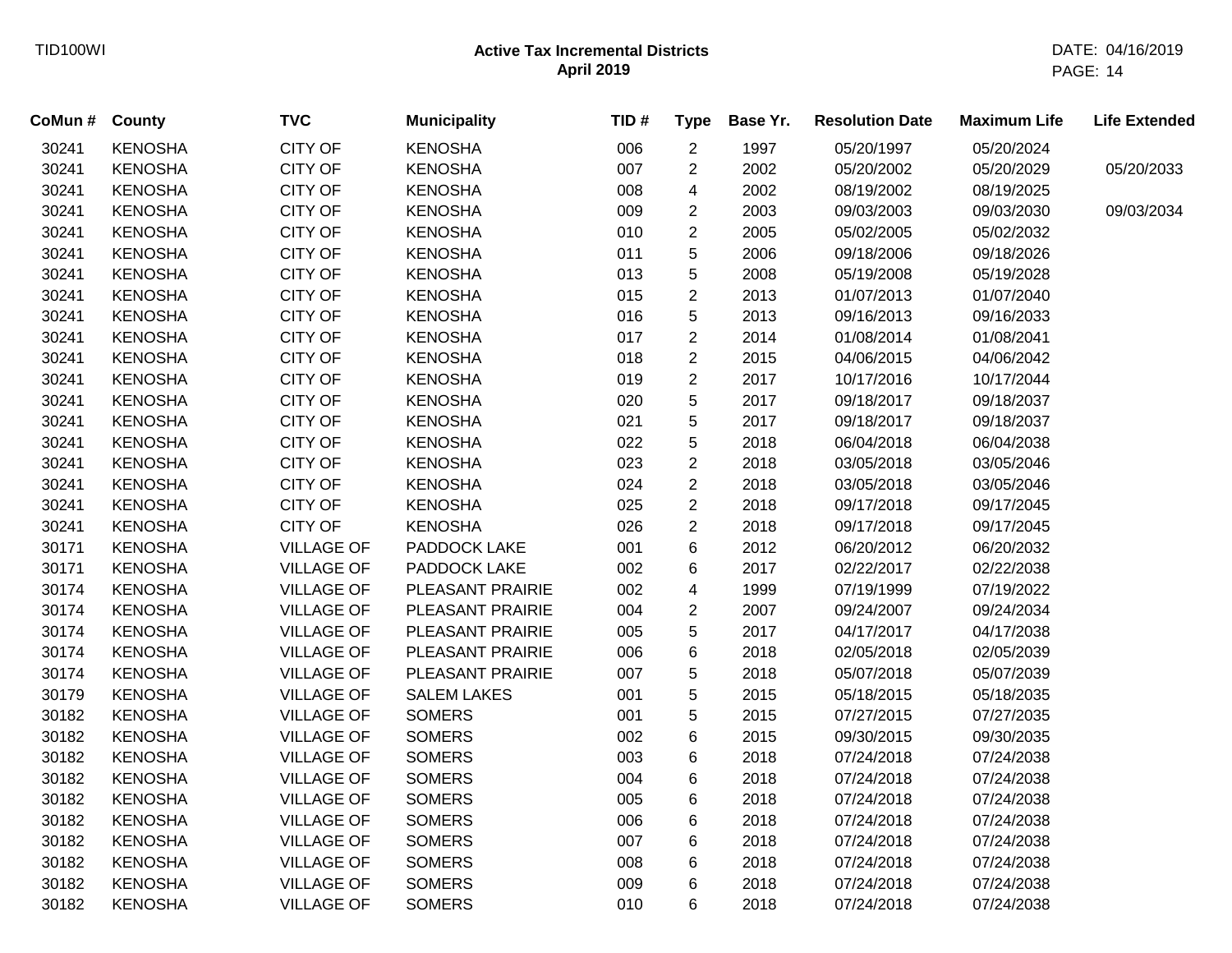| CoMun # | County           | <b>TVC</b>        | <b>Municipality</b> | TID# | <b>Type</b>             | Base Yr. | <b>Resolution Date</b> | <b>Maximum Life</b> | <b>Life Extended</b> |
|---------|------------------|-------------------|---------------------|------|-------------------------|----------|------------------------|---------------------|----------------------|
| 30182   | <b>KENOSHA</b>   | <b>VILLAGE OF</b> | <b>SOMERS</b>       | 011  | 6                       | 2018     | 07/24/2018             | 07/24/2038          |                      |
| 30186   | <b>KENOSHA</b>   | <b>VILLAGE OF</b> | <b>TWIN LAKES</b>   | 001  | $\overline{2}$          | 2007     | 09/17/2007             | 09/17/2034          |                      |
| 31201   | <b>KEWAUNEE</b>  | <b>CITY OF</b>    | <b>ALGOMA</b>       | 001  | 6D                      | 2005     | 03/07/2005             | 03/07/2025          | 03/07/2035           |
| 31201   | <b>KEWAUNEE</b>  | <b>CITY OF</b>    | <b>ALGOMA</b>       | 002  | 6                       | 2006     | 05/08/2006             | 05/08/2026          | 03/07/2035           |
| 31241   | <b>KEWAUNEE</b>  | <b>CITY OF</b>    | <b>KEWAUNEE</b>     | 002  | 1                       | 1994     | 07/21/1994             | 07/21/2021          | 07/21/2024           |
| 31146   | <b>KEWAUNEE</b>  | <b>VILLAGE OF</b> | <b>LUXEMBURG</b>    | 001  | $\mathbf{1}$            | 1995     | 09/05/1995             | 09/05/2022          |                      |
| 32106   | LA CROSSE        | <b>VILLAGE OF</b> | <b>BANGOR</b>       | 001  | 3                       | 2008     | 09/10/2008             | 09/10/2035          |                      |
| 32106   | LA CROSSE        | <b>VILLAGE OF</b> | <b>BANGOR</b>       | 002  | 6                       | 2015     | 09/22/2015             | 09/22/2035          |                      |
| 32136   | <b>LA CROSSE</b> | <b>VILLAGE OF</b> | <b>HOLMEN</b>       | 002  | 6                       | 2009     | 12/11/2008             | 12/11/2028          |                      |
| 32136   | LA CROSSE        | <b>VILLAGE OF</b> | <b>HOLMEN</b>       | 003  | 6                       | 2015     | 11/13/2014             | 11/13/2034          |                      |
| 32246   | LA CROSSE        | <b>CITY OF</b>    | <b>LA CROSSE</b>    | 006  | $\mathbf{1}$            | 1994     | 04/14/1994             | 04/14/2021          |                      |
| 32246   | LA CROSSE        | <b>CITY OF</b>    | <b>LA CROSSE</b>    | 007  | $\overline{c}$          | 1997     | 08/14/1997             | 08/14/2024          |                      |
| 32246   | LA CROSSE        | <b>CITY OF</b>    | <b>LA CROSSE</b>    | 010  | $\overline{2}$          | 2003     | 06/12/2003             | 06/12/2030          |                      |
| 32246   | <b>LA CROSSE</b> | <b>CITY OF</b>    | <b>LA CROSSE</b>    | 011  | $\overline{2}$          | 2005     | 10/12/2004             | 10/12/2031          |                      |
| 32246   | LA CROSSE        | <b>CITY OF</b>    | LA CROSSE           | 012  | $\overline{2}$          | 2005     | 07/14/2005             | 07/14/2032          |                      |
| 32246   | LA CROSSE        | <b>CITY OF</b>    | LA CROSSE           | 013  | 6                       | 2006     | 05/11/2006             | 05/11/2026          |                      |
| 32246   | <b>LA CROSSE</b> | <b>CITY OF</b>    | <b>LA CROSSE</b>    | 014  | 6                       | 2006     | 08/24/2006             | 08/24/2026          |                      |
| 32246   | LA CROSSE        | <b>CITY OF</b>    | <b>LA CROSSE</b>    | 015  | 6                       | 2013     | 08/08/2013             | 08/08/2033          |                      |
| 32246   | LA CROSSE        | <b>CITY OF</b>    | <b>LA CROSSE</b>    | 016  | 6                       | 2014     | 06/12/2014             | 06/12/2034          |                      |
| 32246   | LA CROSSE        | <b>CITY OF</b>    | LA CROSSE           | 017  | 6                       | 2015     | 09/29/2015             | 09/29/2035          |                      |
| 32176   | LA CROSSE        | <b>VILLAGE OF</b> | <b>ROCKLAND</b>     | 001  | 6                       | 2010     | 04/27/2010             | 04/27/2030          |                      |
| 32191   | LA CROSSE        | <b>VILLAGE OF</b> | <b>WEST SALEM</b>   | 001  | 6                       | 2007     | 11/21/2006             | 11/21/2026          |                      |
| 33101   | LAFAYETTE        | <b>VILLAGE OF</b> | ARGYLE              | 003  | $\overline{2}$          | 2012     | 05/02/2012             | 05/02/2039          |                      |
| 33106   | LAFAYETTE        | <b>VILLAGE OF</b> | <b>BELMONT</b>      | 001  | 4                       | 2004     | 12/17/2003             | 12/17/2026          |                      |
| 33211   | LAFAYETTE        | <b>CITY OF</b>    | <b>CUBA CITY</b>    | 002  | 4                       | 1999     | 07/13/1999             | 07/13/2022          |                      |
| 33216   | LAFAYETTE        | <b>CITY OF</b>    | <b>DARLINGTON</b>   | 006  | 4                       | 2003     | 10/22/2002             | 10/22/2025          | 10/22/2028           |
| 33216   | <b>LAFAYETTE</b> | <b>CITY OF</b>    | <b>DARLINGTON</b>   | 007  | $\overline{c}$          | 2006     | 11/15/2005             | 11/15/2032          | 11/15/2035           |
| 33216   | LAFAYETTE        | <b>CITY OF</b>    | <b>DARLINGTON</b>   | 008  | 6                       | 2018     | 08/07/2018             | 08/07/2038          |                      |
| 33131   | LAFAYETTE        | <b>VILLAGE OF</b> | <b>GRATIOT</b>      | 001  | $\overline{\mathbf{4}}$ | 2001     | 06/19/2001             | 06/19/2024          | 06/19/2027           |
| 33281   | LAFAYETTE        | <b>CITY OF</b>    | <b>SHULLSBURG</b>   | 003  | 2D                      | 1997     | 05/06/1997             | 05/06/2024          | 05/06/2034           |
| 33281   | LAFAYETTE        | <b>CITY OF</b>    | <b>SHULLSBURG</b>   | 004  | $\overline{4}$          | 1997     | 05/06/1997             | 05/06/2020          | 05/06/2030           |
| 33281   | LAFAYETTE        | CITY OF           | <b>SHULLSBURG</b>   | 005  | 6                       | 2005     | 09/30/2005             | 09/30/2025          | 09/30/2028           |
| 33281   | LAFAYETTE        | <b>CITY OF</b>    | <b>SHULLSBURG</b>   | 006  | 5                       | 2010     | 04/22/2010             | 04/22/2030          |                      |
| 33281   | <b>LAFAYETTE</b> | <b>CITY OF</b>    | <b>SHULLSBURG</b>   | 007  | 6                       | 2010     | 09/30/2010             | 09/30/2030          |                      |
| 34201   | LANGLADE         | <b>CITY OF</b>    | <b>ANTIGO</b>       | 003  | 4S                      | 1999     | 09/22/1999             | 09/22/2022          | 09/22/2039           |
| 34201   | LANGLADE         | <b>CITY OF</b>    | <b>ANTIGO</b>       | 004  | $\overline{4}$          | 1999     | 09/22/1999             | 09/22/2022          | 09/22/2025           |
| 34201   | LANGLADE         | <b>CITY OF</b>    | <b>ANTIGO</b>       | 005  | 3                       | 2001     | 06/13/2001             | 06/13/2028          | 06/13/2035           |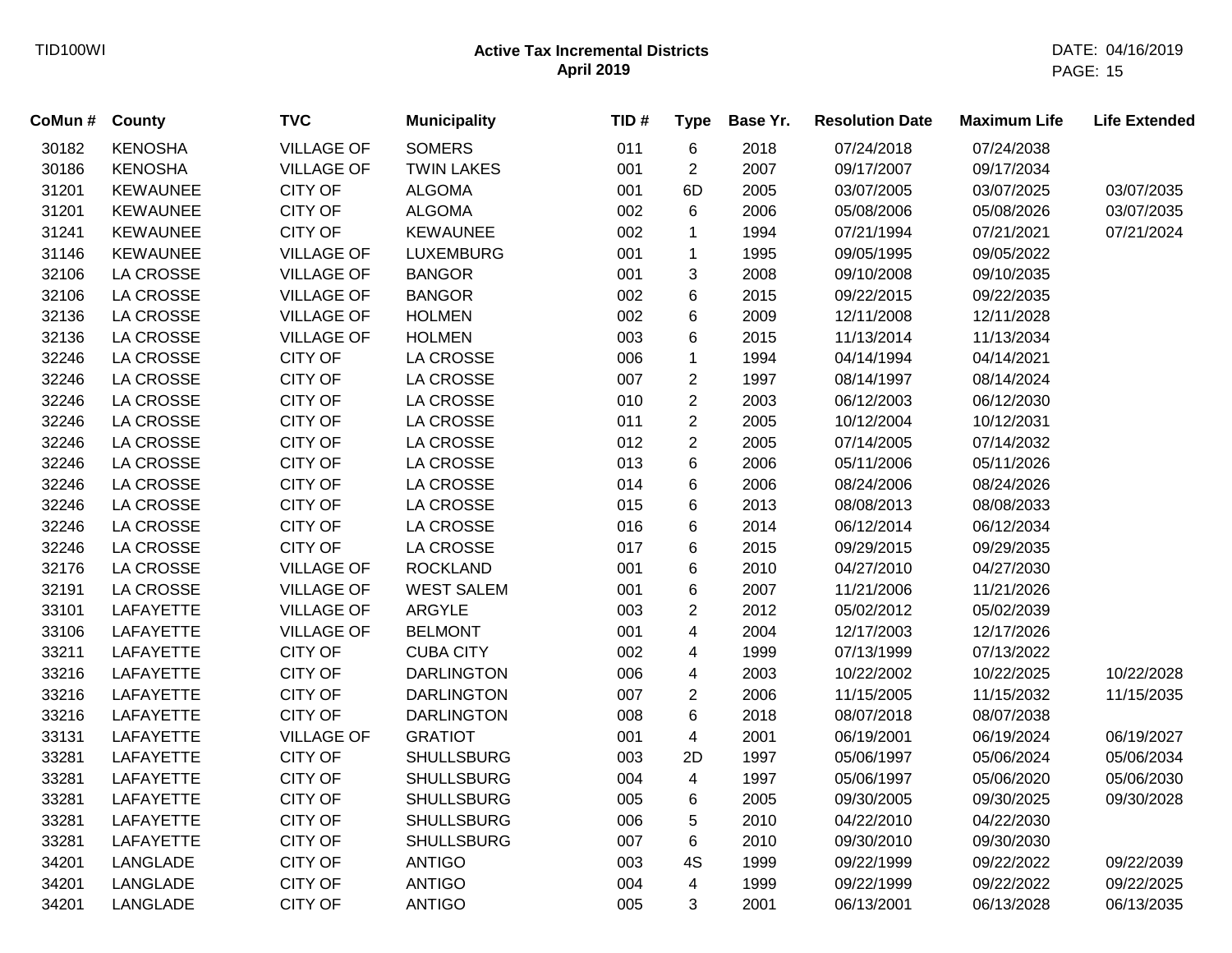| CoMun # | <b>County</b>    | <b>TVC</b>        | <b>Municipality</b>  | TID# | <b>Type</b>             | Base Yr. | <b>Resolution Date</b> | <b>Maximum Life</b> | <b>Life Extended</b> |
|---------|------------------|-------------------|----------------------|------|-------------------------|----------|------------------------|---------------------|----------------------|
| 34201   | LANGLADE         | <b>CITY OF</b>    | <b>ANTIGO</b>        | 006  | 6                       | 2008     | 06/25/2008             | 06/25/2028          | 09/22/2039           |
| 34201   | LANGLADE         | <b>CITY OF</b>    | <b>ANTIGO</b>        | 007  | 6                       | 2010     | 09/22/2010             | 09/22/2030          | 09/22/2036           |
| 35251   | <b>LINCOLN</b>   | <b>CITY OF</b>    | <b>MERRILL</b>       | 003  | 6                       | 2005     | 09/13/2005             | 09/13/2025          |                      |
| 35251   | <b>LINCOLN</b>   | <b>CITY OF</b>    | <b>MERRILL</b>       | 004  | 6                       | 2007     | 09/11/2007             | 09/11/2027          |                      |
| 35251   | <b>LINCOLN</b>   | <b>CITY OF</b>    | <b>MERRILL</b>       | 005  | 6                       | 2007     | 09/11/2007             | 09/11/2027          |                      |
| 35251   | <b>LINCOLN</b>   | <b>CITY OF</b>    | <b>MERRILL</b>       | 006  | $\overline{\mathbf{c}}$ | 2009     | 05/12/2009             | 05/12/2036          |                      |
| 35251   | <b>LINCOLN</b>   | <b>CITY OF</b>    | <b>MERRILL</b>       | 007  | $\overline{c}$          | 2009     | 08/11/2009             | 08/11/2036          |                      |
| 35251   | <b>LINCOLN</b>   | <b>CITY OF</b>    | <b>MERRILL</b>       | 008  | $\sqrt{2}$              | 2011     | 09/27/2011             | 09/27/2038          |                      |
| 35251   | <b>LINCOLN</b>   | <b>CITY OF</b>    | <b>MERRILL</b>       | 009  | $\overline{c}$          | 2013     | 09/24/2013             | 09/24/2040          |                      |
| 35251   | <b>LINCOLN</b>   | <b>CITY OF</b>    | <b>MERRILL</b>       | 010  | $\overline{2}$          | 2015     | 09/22/2015             | 09/22/2042          |                      |
| 35251   | <b>LINCOLN</b>   | <b>CITY OF</b>    | <b>MERRILL</b>       | 011  | 6                       | 2016     | 05/10/2016             | 05/10/2037          |                      |
| 35251   | <b>LINCOLN</b>   | <b>CITY OF</b>    | <b>MERRILL</b>       | 012  | 6                       | 2017     | 08/23/2017             | 08/23/2037          |                      |
| 35286   | <b>LINCOLN</b>   | <b>CITY OF</b>    | <b>TOMAHAWK</b>      | 001  | $\mathbf{1}$            | 1995     | 05/18/1995             | 05/18/2022          | 05/18/2035           |
| 35286   | <b>LINCOLN</b>   | <b>CITY OF</b>    | <b>TOMAHAWK</b>      | 001E | 8                       | 2005     | 03/01/2005             | 03/01/2028          |                      |
| 35286   | <b>LINCOLN</b>   | <b>CITY OF</b>    | <b>TOMAHAWK</b>      | 002  | 4S                      | 1997     | 06/17/1997             | 06/17/2020          | 06/17/2037           |
| 35286   | <b>LINCOLN</b>   | <b>CITY OF</b>    | <b>TOMAHAWK</b>      | 003  | 3                       | 2008     | 07/01/2008             | 07/01/2035          |                      |
| 35286   | <b>LINCOLN</b>   | <b>CITY OF</b>    | <b>TOMAHAWK</b>      | 004  | 2                       | 2013     | 09/10/2013             | 09/10/2040          |                      |
| 35286   | <b>LINCOLN</b>   | <b>CITY OF</b>    | <b>TOMAHAWK</b>      | 005  | 6                       | 2015     | 07/07/2015             | 07/07/2035          |                      |
| 36126   | <b>MANITOWOC</b> | <b>VILLAGE OF</b> | <b>FRANCIS CREEK</b> | 002  | 4                       | 2004     | 10/13/2003             | 10/13/2026          |                      |
| 36132   | <b>MANITOWOC</b> | <b>VILLAGE OF</b> | <b>KELLNERSVILLE</b> | 001  | 2                       | 2003     | 07/28/2003             | 07/28/2030          |                      |
| 36241   | <b>MANITOWOC</b> | <b>CITY OF</b>    | <b>KIEL</b>          | 001E | 8                       | 2005     | 03/02/2005             | 03/02/2028          |                      |
| 36241   | <b>MANITOWOC</b> | <b>CITY OF</b>    | <b>KIEL</b>          | 004  | 6                       | 2011     | 04/26/2011             | 04/26/2031          |                      |
| 36251   | <b>MANITOWOC</b> | <b>CITY OF</b>    | <b>MANITOWOC</b>     | 009  | $\mathbf{1}$            | 1995     | 05/15/1995             | 05/15/2022          |                      |
| 36251   | <b>MANITOWOC</b> | <b>CITY OF</b>    | <b>MANITOWOC</b>     | 010  | 4                       | 1997     | 06/16/1997             | 06/16/2020          | 06/16/2030           |
| 36251   | <b>MANITOWOC</b> | <b>CITY OF</b>    | <b>MANITOWOC</b>     | 012  | 4D                      | 1999     | 08/16/1999             | 08/16/2022          | 08/16/2032           |
| 36251   | <b>MANITOWOC</b> | <b>CITY OF</b>    | <b>MANITOWOC</b>     | 016  | 3                       | 2003     | 08/18/2003             | 08/18/2030          |                      |
| 36251   | <b>MANITOWOC</b> | <b>CITY OF</b>    | <b>MANITOWOC</b>     | 017  | $\sqrt{5}$              | 2007     | 08/06/2007             | 08/06/2027          | 06/16/2034           |
| 36251   | <b>MANITOWOC</b> | <b>CITY OF</b>    | <b>MANITOWOC</b>     | 018  | $\,6$                   | 2015     | 09/21/2015             | 09/21/2035          |                      |
| 36251   | <b>MANITOWOC</b> | <b>CITY OF</b>    | <b>MANITOWOC</b>     | 019  | 3                       | 2017     | 09/18/2017             | 09/18/2044          |                      |
| 36251   | <b>MANITOWOC</b> | <b>CITY OF</b>    | <b>MANITOWOC</b>     | 020  | 5                       | 2018     | 04/16/2018             | 04/16/2039          |                      |
| 36251   | <b>MANITOWOC</b> | <b>CITY OF</b>    | <b>MANITOWOC</b>     | 021  | 5                       | 2018     | 06/18/2018             | 06/18/2038          |                      |
| 36147   | <b>MANITOWOC</b> | <b>VILLAGE OF</b> | <b>MARIBEL</b>       | 001  | 6                       | 2017     | 04/20/2017             | 04/20/2038          |                      |
| 36286   | <b>MANITOWOC</b> | <b>CITY OF</b>    | <b>TWO RIVERS</b>    | 003  | $\mathbf 1$             | 1992     | 05/18/1992             | 05/18/2019          | 01/31/2020           |
| 36286   | <b>MANITOWOC</b> | <b>CITY OF</b>    | <b>TWO RIVERS</b>    | 004  | $\mathbf 1$             | 1994     | 05/26/1994             | 05/26/2021          |                      |
| 36286   | <b>MANITOWOC</b> | <b>CITY OF</b>    | <b>TWO RIVERS</b>    | 006  | 3                       | 2000     | 07/17/2000             | 07/17/2027          |                      |
| 36286   | <b>MANITOWOC</b> | <b>CITY OF</b>    | <b>TWO RIVERS</b>    | 007  | 3                       | 2001     | 08/20/2001             | 08/20/2028          |                      |
| 36286   | <b>MANITOWOC</b> | <b>CITY OF</b>    | <b>TWO RIVERS</b>    | 008  | $\overline{2}$          | 2002     | 08/05/2002             | 08/05/2029          |                      |
|         |                  |                   |                      |      |                         |          |                        |                     |                      |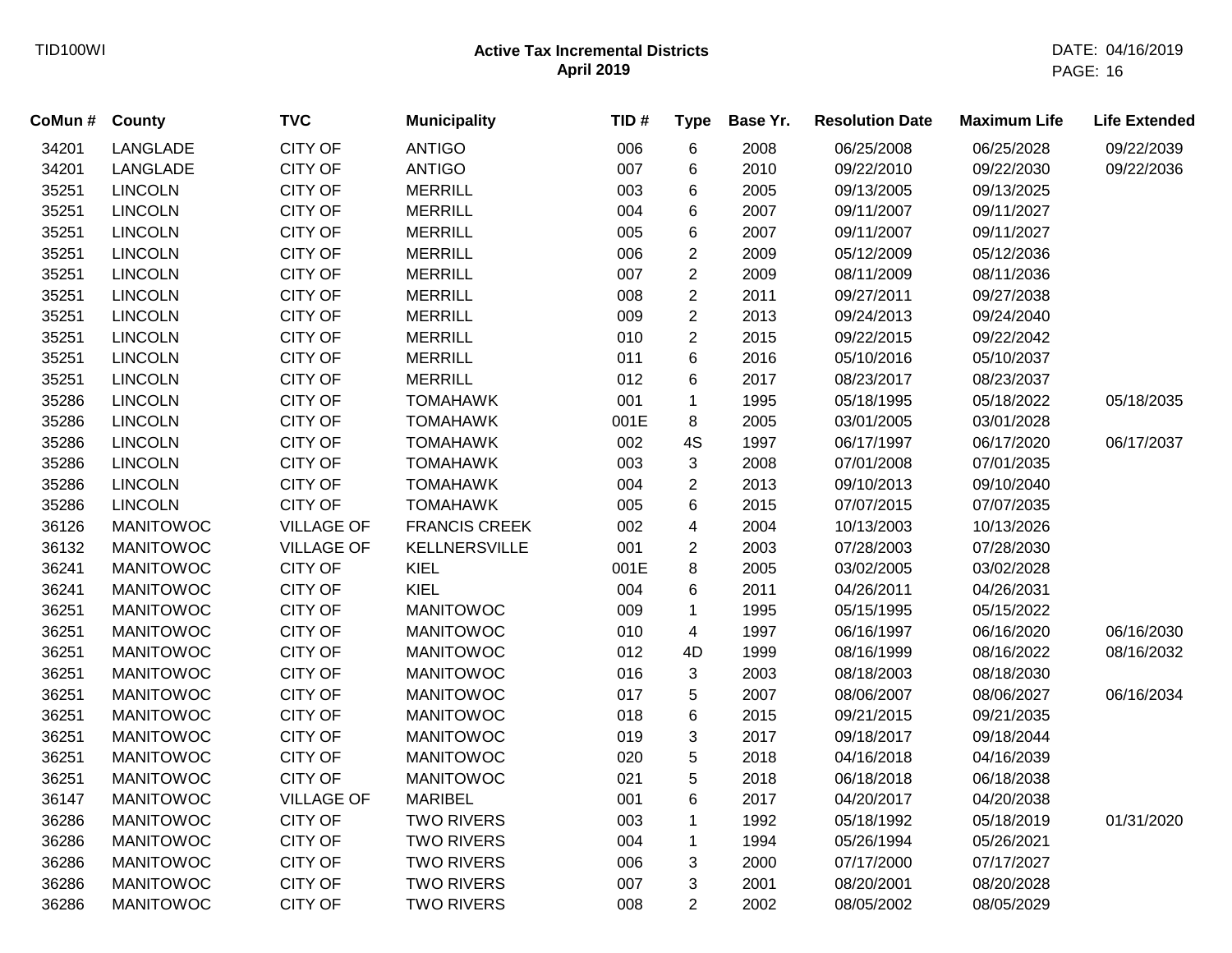| CoMun # County |                  | <b>TVC</b>        | <b>Municipality</b> | TID# | <b>Type</b>              | Base Yr. | <b>Resolution Date</b> | <b>Maximum Life</b> | <b>Life Extended</b> |
|----------------|------------------|-------------------|---------------------|------|--------------------------|----------|------------------------|---------------------|----------------------|
| 36286          | <b>MANITOWOC</b> | <b>CITY OF</b>    | <b>TWO RIVERS</b>   | 009  | $\overline{\mathcal{A}}$ | 2003     | 07/28/2003             | 07/28/2026          |                      |
| 36286          | <b>MANITOWOC</b> | <b>CITY OF</b>    | <b>TWO RIVERS</b>   | 010  | 3                        | 2014     | 08/25/2014             | 08/25/2041          |                      |
| 36286          | <b>MANITOWOC</b> | <b>CITY OF</b>    | <b>TWO RIVERS</b>   | 011  | 3                        | 2016     | 09/06/2016             | 09/06/2043          |                      |
| 36286          | <b>MANITOWOC</b> | <b>CITY OF</b>    | <b>TWO RIVERS</b>   | 012  | $\overline{c}$           | 2018     | 09/04/2018             | 09/04/2045          |                      |
| 36186          | <b>MANITOWOC</b> | <b>VILLAGE OF</b> | <b>VALDERS</b>      | 002  | 6                        | 2017     | 08/14/2017             | 08/14/2037          |                      |
| 36191          | <b>MANITOWOC</b> | <b>VILLAGE OF</b> | <b>WHITELAW</b>     | 002  | 6                        | 2010     | 08/02/2010             | 08/02/2030          |                      |
| 37201          | <b>MARATHON</b>  | <b>CITY OF</b>    | ABBOTSFORD          | 005  | 6                        | 2008     | 09/24/2008             | 09/24/2028          |                      |
| 37201          | <b>MARATHON</b>  | <b>CITY OF</b>    | ABBOTSFORD          | 006  | 6                        | 2016     | 09/21/2016             | 09/21/2036          |                      |
| 37102          | <b>MARATHON</b>  | <b>VILLAGE OF</b> | <b>ATHENS</b>       | 001  | 1D                       | 1995     | 09/25/1995             | 09/25/2022          | 09/25/2032           |
| 37102          | <b>MARATHON</b>  | <b>VILLAGE OF</b> | <b>ATHENS</b>       | 002  | 6                        | 2007     | 02/26/2007             | 02/26/2027          |                      |
| 37211          | <b>MARATHON</b>  | <b>CITY OF</b>    | <b>COLBY</b>        | 002  | $\mathbf 1$              | 1993     | 09/29/1993             | 09/29/2020          |                      |
| 37121          | <b>MARATHON</b>  | <b>VILLAGE OF</b> | <b>EDGAR</b>        | 001  | $\overline{2}$           | 2002     | 06/10/2002             | 06/10/2029          | 10/11/2034           |
| 37121          | <b>MARATHON</b>  | <b>VILLAGE OF</b> | <b>EDGAR</b>        | 003  | 6D                       | 2005     | 10/11/2004             | 10/11/2024          | 10/11/2034           |
| 37121          | <b>MARATHON</b>  | <b>VILLAGE OF</b> | <b>EDGAR</b>        | 004  | 6                        | 2016     | 09/15/2016             | 09/15/2036          |                      |
| 37136          | <b>MARATHON</b>  | <b>VILLAGE OF</b> | <b>HATLEY</b>       | 001  | 6                        | 2007     | 03/06/2007             | 03/06/2027          |                      |
| 37145          | <b>MARATHON</b>  | <b>VILLAGE OF</b> | <b>KRONENWETTER</b> | 001  | 5S                       | 2005     | 11/03/2004             | 11/03/2024          | 11/03/2044           |
| 37145          | <b>MARATHON</b>  | <b>VILLAGE OF</b> | <b>KRONENWETTER</b> | 002  | 6                        | 2005     | 11/03/2004             | 11/03/2024          |                      |
| 37145          | <b>MARATHON</b>  | <b>VILLAGE OF</b> | <b>KRONENWETTER</b> | 003  | 5                        | 2005     | 11/03/2004             | 11/03/2024          |                      |
| 37145          | <b>MARATHON</b>  | <b>VILLAGE OF</b> | <b>KRONENWETTER</b> | 004  | 5D                       | 2005     | 11/03/2004             | 11/03/2024          | 11/03/2034           |
| 37146          | <b>MARATHON</b>  | <b>VILLAGE OF</b> | <b>MAINE</b>        | 001  | 4D                       | 1997     | 09/29/1997             | 09/29/2020          | 09/29/2030           |
| 37151          | <b>MARATHON</b>  | <b>VILLAGE OF</b> | <b>MARATHON</b>     | 001  | 4                        | 2002     | 01/03/2002             | 01/03/2025          | 01/03/2028           |
| 37151          | <b>MARATHON</b>  | <b>VILLAGE OF</b> | <b>MARATHON</b>     | 002  | 6                        | 2016     | 06/20/2016             | 06/20/2036          |                      |
| 37251          | <b>MARATHON</b>  | <b>CITY OF</b>    | <b>MOSINEE</b>      | 002  | 5                        | 2006     | 10/24/2005             | 10/24/2025          |                      |
| 37251          | <b>MARATHON</b>  | <b>CITY OF</b>    | <b>MOSINEE</b>      | 003  | $\overline{2}$           | 2013     | 09/23/2013             | 09/23/2040          |                      |
| 37176          | <b>MARATHON</b>  | <b>VILLAGE OF</b> | <b>ROTHSCHILD</b>   | 002  | 3                        | 2013     | 01/28/2013             | 01/28/2040          |                      |
| 37281          | <b>MARATHON</b>  | <b>CITY OF</b>    | <b>SCHOFIELD</b>    | 002  | $\mathbf{1}$             | 1994     | 04/04/1994             | 04/04/2021          | 04/04/2031           |
| 37281          | <b>MARATHON</b>  | <b>CITY OF</b>    | <b>SCHOFIELD</b>    | 003  | 3D                       | 1997     | 09/22/1997             | 09/22/2024          | 09/22/2034           |
| 37281          | <b>MARATHON</b>  | <b>CITY OF</b>    | <b>SCHOFIELD</b>    | 004  | $\overline{2}$           | 2017     | 09/12/2017             | 09/12/2044          |                      |
| 37181          | <b>MARATHON</b>  | <b>VILLAGE OF</b> | <b>SPENCER</b>      | 002  | 4                        | 1999     | 09/20/1999             | 09/20/2022          |                      |
| 37181          | <b>MARATHON</b>  | <b>VILLAGE OF</b> | <b>SPENCER</b>      | 003  | 6                        | 2013     | 09/16/2013             | 09/16/2033          |                      |
| 37181          | <b>MARATHON</b>  | <b>VILLAGE OF</b> | <b>SPENCER</b>      | 004  | 6                        | 2016     | 09/29/2016             | 09/29/2036          |                      |
| 37182          | <b>MARATHON</b>  | <b>VILLAGE OF</b> | <b>STRATFORD</b>    | 003  | 6                        | 2006     | 04/18/2006             | 04/18/2026          |                      |
| 37182          | <b>MARATHON</b>  | <b>VILLAGE OF</b> | <b>STRATFORD</b>    | 004  | 6                        | 2015     | 06/09/2015             | 06/09/2035          |                      |
| 37186          | <b>MARATHON</b>  | <b>VILLAGE OF</b> | <b>UNITY</b>        | 001  | 3                        | 1998     | 06/08/1998             | 06/08/2025          |                      |
| 37291          | <b>MARATHON</b>  | <b>CITY OF</b>    | WAUSAU              | 003  | 99                       | 1994     | 09/01/1994             | 09/01/2031          |                      |
| 37291          | <b>MARATHON</b>  | <b>CITY OF</b>    | WAUSAU              | 005  | 4                        | 1997     | 07/08/1997             | 07/08/2020          |                      |
| 37291          | <b>MARATHON</b>  | <b>CITY OF</b>    | <b>WAUSAU</b>       | 006  | 5                        | 2005     | 05/10/2005             | 05/10/2025          |                      |
|                |                  |                   |                     |      |                          |          |                        |                     |                      |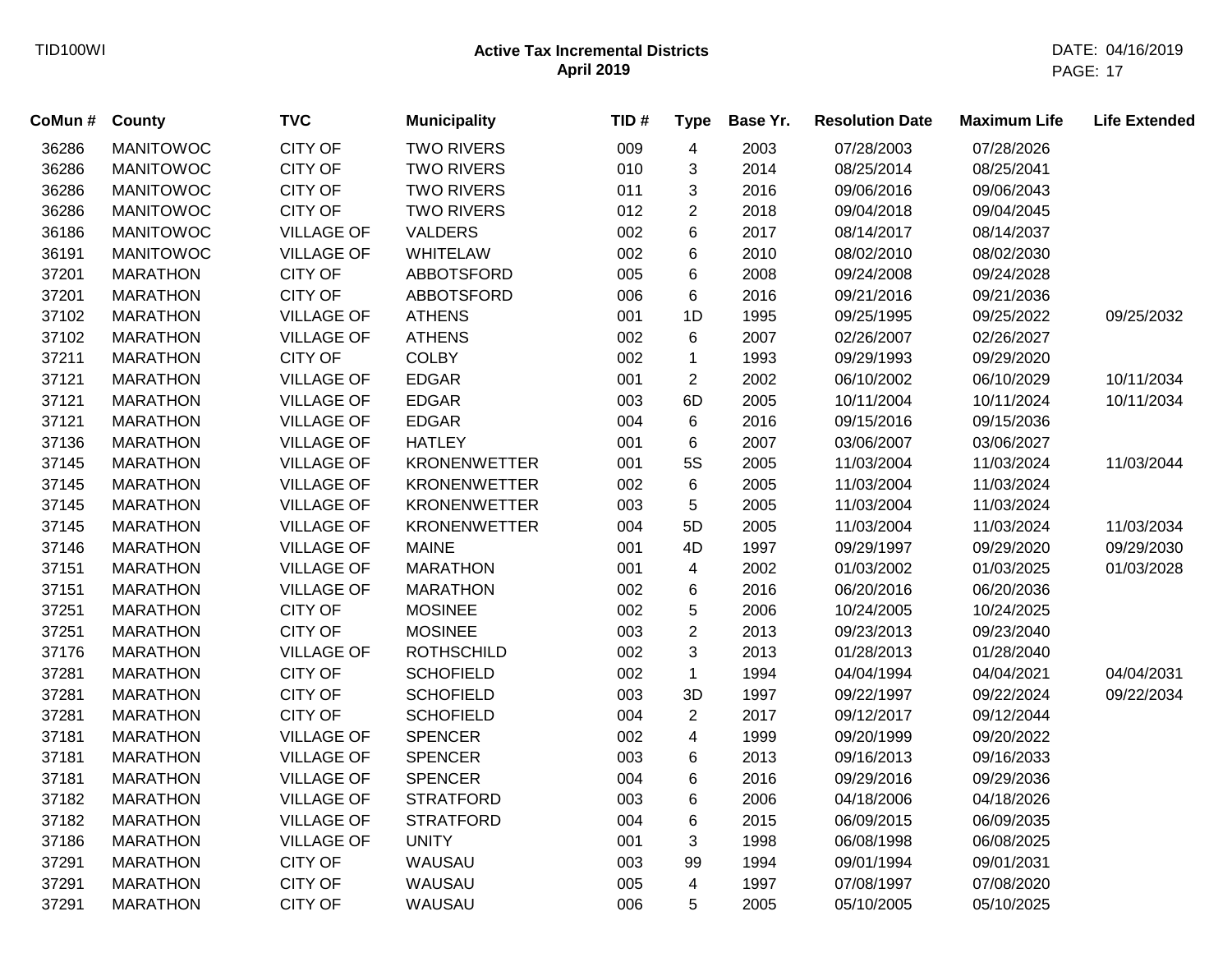| CoMun # | County           | <b>TVC</b>        | <b>Municipality</b> | TID# | <b>Type</b>             | Base Yr. | <b>Resolution Date</b> | <b>Maximum Life</b> | <b>Life Extended</b> |
|---------|------------------|-------------------|---------------------|------|-------------------------|----------|------------------------|---------------------|----------------------|
| 37291   | <b>MARATHON</b>  | <b>CITY OF</b>    | WAUSAU              | 007  | 6                       | 2006     | 01/10/2006             | 01/10/2026          |                      |
| 37291   | <b>MARATHON</b>  | <b>CITY OF</b>    | WAUSAU              | 008  | 3                       | 2012     | 04/10/2012             | 04/10/2039          |                      |
| 37291   | <b>MARATHON</b>  | <b>CITY OF</b>    | WAUSAU              | 009  | $\overline{2}$          | 2012     | 09/25/2012             | 09/25/2039          |                      |
| 37291   | <b>MARATHON</b>  | <b>CITY OF</b>    | WAUSAU              | 010  | 5                       | 2013     | 09/10/2013             | 09/10/2033          |                      |
| 37291   | <b>MARATHON</b>  | <b>CITY OF</b>    | WAUSAU              | 011  | 5                       | 2017     | 07/11/2017             | 07/11/2037          |                      |
| 37291   | <b>MARATHON</b>  | <b>CITY OF</b>    | WAUSAU              | 012  | 3                       | 2017     | 07/18/2017             | 07/18/2044          |                      |
| 37192   | <b>MARATHON</b>  | <b>VILLAGE OF</b> | <b>WESTON</b>       | 001  | 99                      | 1998     | 03/30/1998             | 03/30/2031          |                      |
| 37192   | <b>MARATHON</b>  | <b>VILLAGE OF</b> | <b>WESTON</b>       | 002  | $\overline{c}$          | 2004     | 05/17/2004             | 05/17/2031          |                      |
| 38111   | <b>MARINETTE</b> | <b>VILLAGE OF</b> | <b>COLEMAN</b>      | 001  | 5                       | 2005     | 04/19/2005             | 04/19/2025          |                      |
| 38111   | <b>MARINETTE</b> | <b>VILLAGE OF</b> | <b>COLEMAN</b>      | 002  | 5                       | 2017     | 07/26/2017             | 07/26/2037          |                      |
| 38111   | <b>MARINETTE</b> | <b>VILLAGE OF</b> | <b>COLEMAN</b>      | 003  | 5                       | 2018     | 07/25/2018             | 07/25/2038          |                      |
| 38121   | <b>MARINETTE</b> | <b>VILLAGE OF</b> | <b>CRIVITZ</b>      | 001  | $\overline{\mathbf{4}}$ | 2001     | 08/21/2001             | 08/21/2024          |                      |
| 38251   | <b>MARINETTE</b> | <b>CITY OF</b>    | <b>MARINETTE</b>    | 006  | $\overline{2}$          | 2002     | 11/06/2001             | 11/06/2028          |                      |
| 38251   | <b>MARINETTE</b> | <b>CITY OF</b>    | <b>MARINETTE</b>    | 007  | $\overline{2}$          | 2005     | 02/01/2005             | 02/01/2032          |                      |
| 38251   | <b>MARINETTE</b> | <b>CITY OF</b>    | <b>MARINETTE</b>    | 008  | 6                       | 2007     | 07/23/2007             | 07/23/2027          |                      |
| 38251   | <b>MARINETTE</b> | <b>CITY OF</b>    | <b>MARINETTE</b>    | 009  | 3                       | 2009     | 04/08/2009             | 04/08/2036          |                      |
| 38251   | <b>MARINETTE</b> | <b>CITY OF</b>    | <b>MARINETTE</b>    | 010  | 5                       | 2010     | 03/25/2010             | 03/25/2030          |                      |
| 38251   | <b>MARINETTE</b> | <b>CITY OF</b>    | <b>MARINETTE</b>    | 011  | 5                       | 2011     | 09/06/2011             | 09/06/2031          |                      |
| 38251   | <b>MARINETTE</b> | <b>CITY OF</b>    | <b>MARINETTE</b>    | 012  | $\overline{c}$          | 2012     | 04/04/2012             | 04/04/2039          |                      |
| 38251   | <b>MARINETTE</b> | <b>CITY OF</b>    | <b>MARINETTE</b>    | 013  | 3                       | 2016     | 01/05/2016             | 01/05/2044          |                      |
| 38261   | <b>MARINETTE</b> | <b>CITY OF</b>    | <b>NIAGARA</b>      | 001  | $\mathbf{1}$            | 1995     | 05/17/1995             | 05/17/2022          | 03/05/2031           |
| 38261   | <b>MARINETTE</b> | <b>CITY OF</b>    | <b>NIAGARA</b>      | 002  | 4D                      | 1998     | 03/05/1998             | 03/05/2021          | 03/05/2031           |
| 38171   | <b>MARINETTE</b> | <b>VILLAGE OF</b> | <b>POUND</b>        | 001  | 6                       | 2015     | 11/12/2014             | 11/12/2034          |                      |
| 39121   | <b>MARQUETTE</b> | <b>VILLAGE OF</b> | <b>ENDEAVOR</b>     | 001  | 1D                      | 1993     | 07/06/1993             | 07/06/2020          | 07/06/2030           |
| 39191   | <b>MARQUETTE</b> | <b>VILLAGE OF</b> | <b>WESTFIELD</b>    | 001  | $\mathbf{1}$            | 1993     | 08/25/1993             | 08/25/2020          |                      |
| 40107   | <b>MILWAUKEE</b> | <b>VILLAGE OF</b> | <b>BROWN DEER</b>   | 002  | 1                       | 1995     | 01/16/1995             | 01/16/2022          |                      |
| 40107   | <b>MILWAUKEE</b> | <b>VILLAGE OF</b> | <b>BROWN DEER</b>   | 003  | $\overline{c}$          | 2005     | 03/07/2005             | 03/07/2032          |                      |
| 40107   | <b>MILWAUKEE</b> | <b>VILLAGE OF</b> | <b>BROWN DEER</b>   | 004  | $\overline{2}$          | 2005     | 03/07/2005             | 03/07/2032          |                      |
| 40211   | <b>MILWAUKEE</b> | <b>CITY OF</b>    | <b>CUDAHY</b>       | 001  | $\mathbf{1}$            | 1994     | 04/06/1994             | 04/06/2021          |                      |
| 40211   | <b>MILWAUKEE</b> | <b>CITY OF</b>    | <b>CUDAHY</b>       | 001E | 8                       | 2003     | 08/19/2003             | 08/19/2026          |                      |
| 40211   | <b>MILWAUKEE</b> | <b>CITY OF</b>    | <b>CUDAHY</b>       | 002E | 8                       | 2010     | 03/16/2010             | 03/16/2033          |                      |
| 40226   | <b>MILWAUKEE</b> | <b>CITY OF</b>    | <b>FRANKLIN</b>     | 003  | 6                       | 2005     | 06/21/2005             | 06/21/2025          |                      |
| 40226   | <b>MILWAUKEE</b> | <b>CITY OF</b>    | <b>FRANKLIN</b>     | 004  | 6                       | 2005     | 06/21/2005             | 06/21/2025          |                      |
| 40226   | <b>MILWAUKEE</b> | <b>CITY OF</b>    | <b>FRANKLIN</b>     | 005  | 6                       | 2016     | 09/06/2016             | 09/06/2036          |                      |
| 40231   | <b>MILWAUKEE</b> | <b>CITY OF</b>    | <b>GLENDALE</b>     | 007  | $\overline{2}$          | 1996     | 08/26/1996             | 08/26/2023          | 08/26/2030           |
| 40231   | <b>MILWAUKEE</b> | <b>CITY OF</b>    | <b>GLENDALE</b>     | 008  | $\overline{2}$          | 2002     | 08/26/2002             | 08/26/2029          |                      |
| 40131   | <b>MILWAUKEE</b> | <b>VILLAGE OF</b> | <b>GREENDALE</b>    | 001  | 6                       | 2010     | 03/16/2010             | 03/16/2030          |                      |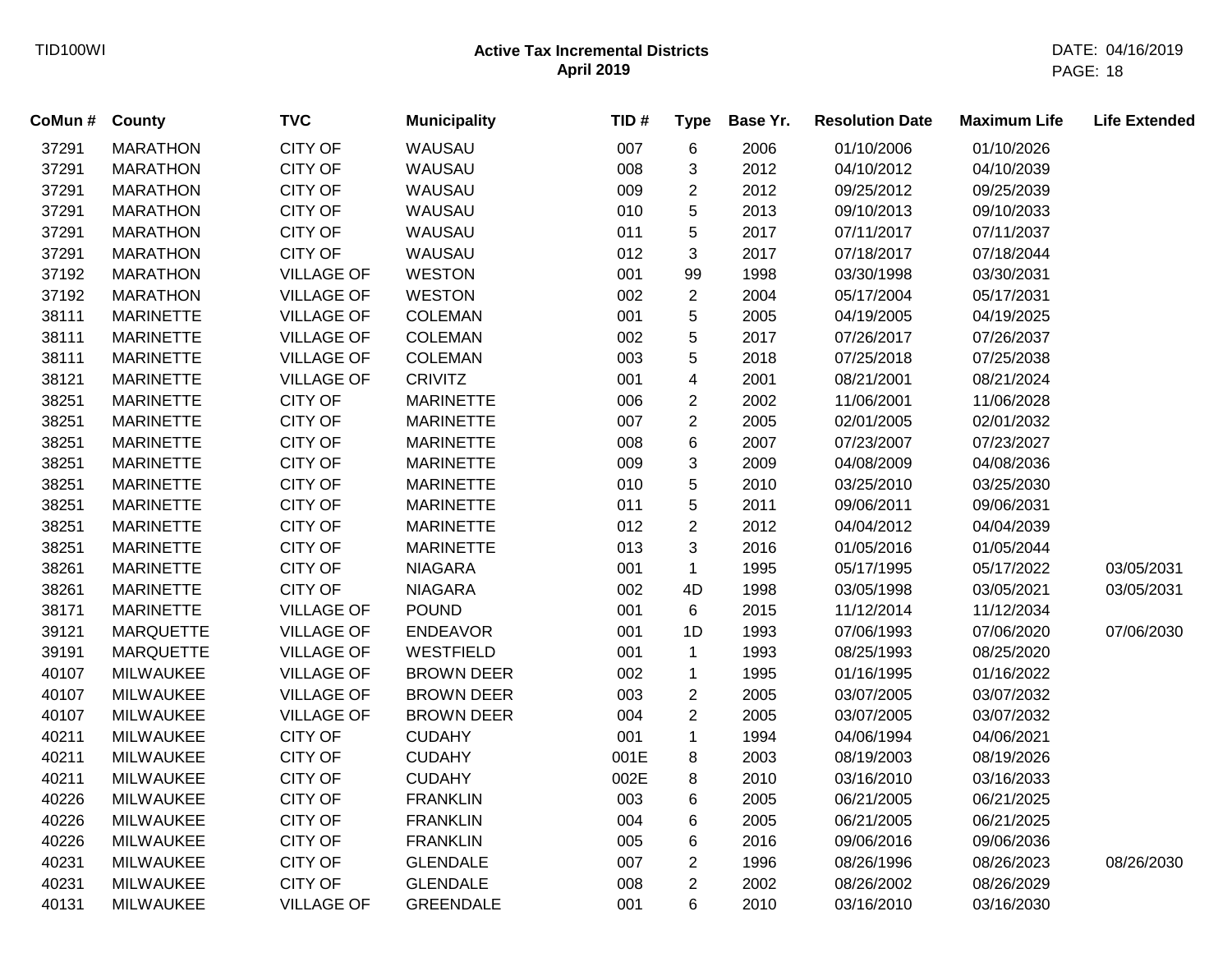| CoMun # | <b>County</b>    | <b>TVC</b>        | <b>Municipality</b>  | TID# | <b>Type</b>             | Base Yr. | <b>Resolution Date</b> | <b>Maximum Life</b> | <b>Life Extended</b> |
|---------|------------------|-------------------|----------------------|------|-------------------------|----------|------------------------|---------------------|----------------------|
| 40131   | <b>MILWAUKEE</b> | <b>VILLAGE OF</b> | <b>GREENDALE</b>     | 002  | $\,6$                   | 2011     | 12/21/2010             | 12/21/2030          |                      |
| 40131   | <b>MILWAUKEE</b> | <b>VILLAGE OF</b> | <b>GREENDALE</b>     | 003  | 3                       | 2011     | 09/20/2011             | 09/20/2038          |                      |
| 40131   | <b>MILWAUKEE</b> | <b>VILLAGE OF</b> | <b>GREENDALE</b>     | 004  | 3                       | 2016     | 10/06/2015             | 10/06/2043          |                      |
| 40131   | <b>MILWAUKEE</b> | <b>VILLAGE OF</b> | <b>GREENDALE</b>     | 005  | 3                       | 2018     | 04/03/2018             | 04/03/2046          |                      |
| 40236   | <b>MILWAUKEE</b> | <b>CITY OF</b>    | <b>GREENFIELD</b>    | 002  | 6                       | 2007     | 03/06/2007             | 03/06/2027          |                      |
| 40236   | <b>MILWAUKEE</b> | <b>CITY OF</b>    | <b>GREENFIELD</b>    | 003  | 3                       | 2009     | 09/15/2009             | 09/15/2036          |                      |
| 40236   | <b>MILWAUKEE</b> | CITY OF           | <b>GREENFIELD</b>    | 004  | $\,6$                   | 2015     | 08/11/2015             | 08/11/2035          |                      |
| 40236   | <b>MILWAUKEE</b> | <b>CITY OF</b>    | <b>GREENFIELD</b>    | 005  | 6                       | 2015     | 08/11/2015             | 08/11/2035          |                      |
| 40236   | <b>MILWAUKEE</b> | <b>CITY OF</b>    | <b>GREENFIELD</b>    | 006  | $\mathbf{3}$            | 2015     | 08/11/2015             | 08/11/2042          |                      |
| 40136   | <b>MILWAUKEE</b> | <b>VILLAGE OF</b> | <b>HALES CORNERS</b> | 003  | $\overline{2}$          | 2008     | 06/02/2008             | 06/02/2035          |                      |
| 40136   | MILWAUKEE        | <b>VILLAGE OF</b> | <b>HALES CORNERS</b> | 004  | $\mathfrak{S}$          | 2016     | 07/11/2016             | 07/11/2043          |                      |
| 40251   | <b>MILWAUKEE</b> | <b>CITY OF</b>    | <b>MILWAUKEE</b>     | 022  | $\mathbf{1}$            | 1994     | 12/22/1993             | 12/22/2020          |                      |
| 40251   | <b>MILWAUKEE</b> | <b>CITY OF</b>    | <b>MILWAUKEE</b>     | 037  | 3                       | 1998     | 06/16/1998             | 06/16/2025          |                      |
| 40251   | <b>MILWAUKEE</b> | CITY OF           | <b>MILWAUKEE</b>     | 039  | $\overline{2}$          | 2000     | 09/06/2000             | 09/06/2027          |                      |
| 40251   | <b>MILWAUKEE</b> | <b>CITY OF</b>    | <b>MILWAUKEE</b>     | 041  | $\sqrt{2}$              | 2000     | 09/22/2000             | 09/22/2027          |                      |
| 40251   | <b>MILWAUKEE</b> | <b>CITY OF</b>    | <b>MILWAUKEE</b>     | 042  | $\overline{2}$          | 2001     | 11/28/2000             | 11/28/2027          |                      |
| 40251   | <b>MILWAUKEE</b> | <b>CITY OF</b>    | <b>MILWAUKEE</b>     | 046  | $\overline{c}$          | 2001     | 09/05/2001             | 09/05/2028          |                      |
| 40251   | MILWAUKEE        | CITY OF           | <b>MILWAUKEE</b>     | 048  | $\overline{2}$          | 2002     | 03/05/2002             | 03/05/2029          |                      |
| 40251   | <b>MILWAUKEE</b> | <b>CITY OF</b>    | <b>MILWAUKEE</b>     | 049  | $\overline{2}$          | 2002     | 03/05/2002             | 03/05/2029          |                      |
| 40251   | <b>MILWAUKEE</b> | <b>CITY OF</b>    | <b>MILWAUKEE</b>     | 051  | $\overline{2}$          | 2003     | 01/22/2003             | 01/22/2030          |                      |
| 40251   | <b>MILWAUKEE</b> | <b>CITY OF</b>    | <b>MILWAUKEE</b>     | 052  | 4                       | 2003     | 06/24/2003             | 06/24/2026          |                      |
| 40251   | <b>MILWAUKEE</b> | <b>CITY OF</b>    | <b>MILWAUKEE</b>     | 053  | $\overline{\mathbf{c}}$ | 2004     | 11/25/2003             | 11/25/2030          |                      |
| 40251   | <b>MILWAUKEE</b> | <b>CITY OF</b>    | <b>MILWAUKEE</b>     | 054  | $\overline{c}$          | 2004     | 04/13/2004             | 04/13/2031          |                      |
| 40251   | <b>MILWAUKEE</b> | CITY OF           | <b>MILWAUKEE</b>     | 056  | $\overline{c}$          | 2004     | 09/23/2004             | 09/23/2031          |                      |
| 40251   | MILWAUKEE        | <b>CITY OF</b>    | <b>MILWAUKEE</b>     | 057  | $\overline{c}$          | 2005     | 11/03/2004             | 11/03/2031          |                      |
| 40251   | MILWAUKEE        | <b>CITY OF</b>    | <b>MILWAUKEE</b>     | 058  | $\sqrt{3}$              | 2005     | 07/06/2005             | 07/06/2032          |                      |
| 40251   | <b>MILWAUKEE</b> | <b>CITY OF</b>    | <b>MILWAUKEE</b>     | 059  | $\sqrt{2}$              | 2005     | 09/12/2005             | 09/12/2032          |                      |
| 40251   | <b>MILWAUKEE</b> | <b>CITY OF</b>    | <b>MILWAUKEE</b>     | 060  | $\overline{2}$          | 2005     | 09/27/2005             | 09/27/2032          |                      |
| 40251   | <b>MILWAUKEE</b> | <b>CITY OF</b>    | <b>MILWAUKEE</b>     | 062  | $\sqrt{3}$              | 2006     | 12/13/2005             | 12/13/2032          |                      |
| 40251   | <b>MILWAUKEE</b> | <b>CITY OF</b>    | <b>MILWAUKEE</b>     | 063  | 5                       | 2006     | 04/11/2006             | 04/11/2026          |                      |
| 40251   | <b>MILWAUKEE</b> | <b>CITY OF</b>    | <b>MILWAUKEE</b>     | 064  | 3                       | 2006     | 07/31/2006             | 07/31/2033          |                      |
| 40251   | <b>MILWAUKEE</b> | <b>CITY OF</b>    | <b>MILWAUKEE</b>     | 065  | $\sqrt{2}$              | 2006     | 09/26/2006             | 09/26/2033          |                      |
| 40251   | <b>MILWAUKEE</b> | <b>CITY OF</b>    | <b>MILWAUKEE</b>     | 066  | 3                       | 2007     | 11/14/2006             | 11/14/2033          |                      |
| 40251   | <b>MILWAUKEE</b> | <b>CITY OF</b>    | <b>MILWAUKEE</b>     | 067  | $\overline{2}$          | 2007     | 12/12/2006             | 12/12/2033          |                      |
| 40251   | <b>MILWAUKEE</b> | <b>CITY OF</b>    | <b>MILWAUKEE</b>     | 068  | $\overline{c}$          | 2007     | 12/12/2006             | 12/12/2033          |                      |
| 40251   | <b>MILWAUKEE</b> | <b>CITY OF</b>    | <b>MILWAUKEE</b>     | 070  | $\overline{2}$          | 2007     | 09/05/2007             | 09/05/2034          |                      |
| 40251   | <b>MILWAUKEE</b> | <b>CITY OF</b>    | <b>MILWAUKEE</b>     | 071  | 3                       | 2008     | 01/15/2008             | 01/15/2035          |                      |
|         |                  |                   |                      |      |                         |          |                        |                     |                      |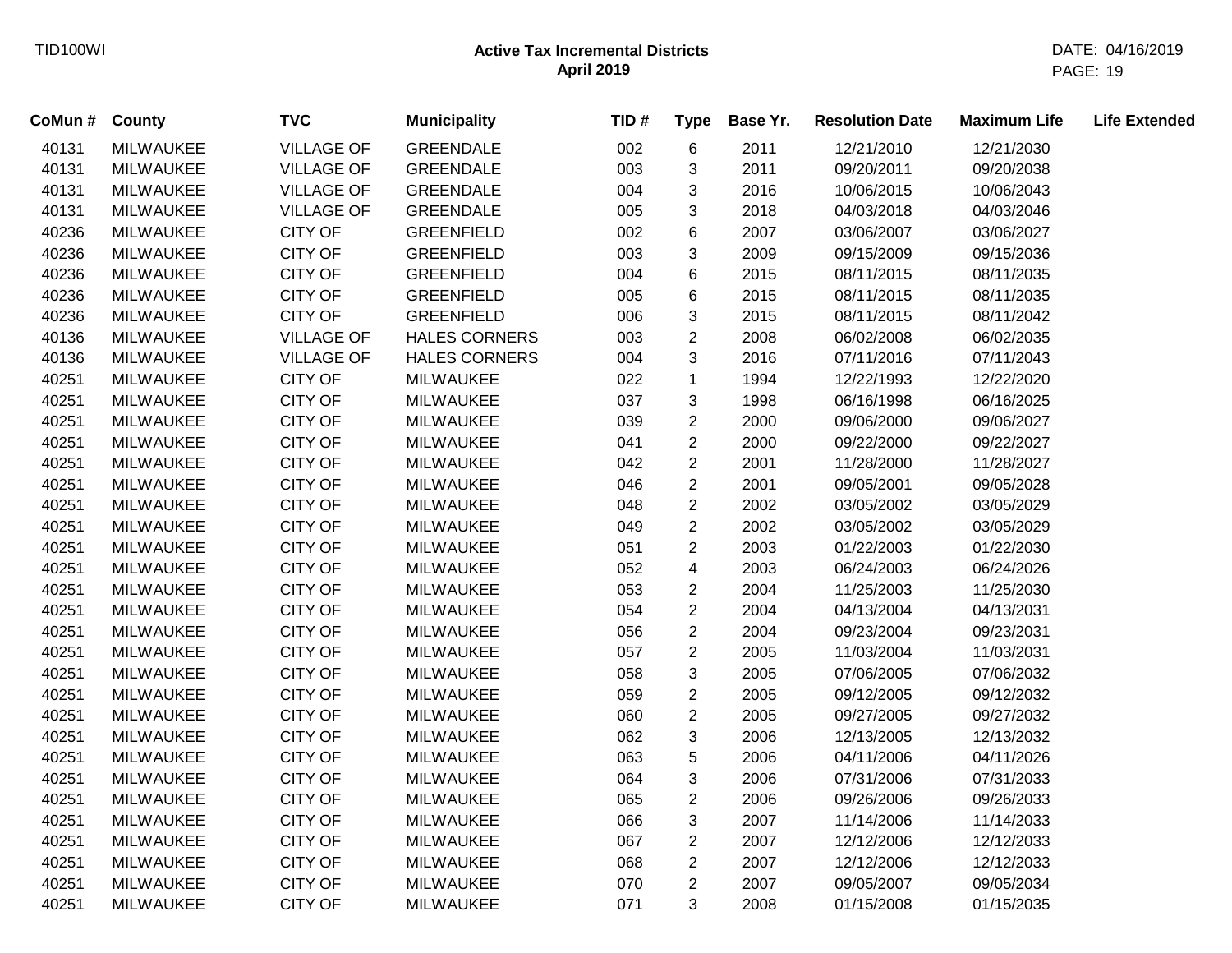| CoMun # | <b>County</b>    | <b>TVC</b>        | <b>Municipality</b>  | TID# | <b>Type</b>               | Base Yr. | <b>Resolution Date</b> | <b>Maximum Life</b> | <b>Life Extended</b> |
|---------|------------------|-------------------|----------------------|------|---------------------------|----------|------------------------|---------------------|----------------------|
| 40251   | <b>MILWAUKEE</b> | <b>CITY OF</b>    | <b>MILWAUKEE</b>     | 072  | $\mathbf{3}$              | 2009     | 12/16/2008             | 12/16/2035          |                      |
| 40251   | <b>MILWAUKEE</b> | <b>CITY OF</b>    | <b>MILWAUKEE</b>     | 073  | 3                         | 2009     | 09/01/2009             | 09/01/2036          |                      |
| 40251   | <b>MILWAUKEE</b> | <b>CITY OF</b>    | <b>MILWAUKEE</b>     | 074  | 3                         | 2009     | 09/01/2009             | 09/01/2036          |                      |
| 40251   | <b>MILWAUKEE</b> | <b>CITY OF</b>    | <b>MILWAUKEE</b>     | 075  | 3                         | 2009     | 09/22/2009             | 09/22/2036          |                      |
| 40251   | <b>MILWAUKEE</b> | <b>CITY OF</b>    | <b>MILWAUKEE</b>     | 076  | 3                         | 2010     | 12/22/2009             | 12/22/2036          |                      |
| 40251   | <b>MILWAUKEE</b> | <b>CITY OF</b>    | <b>MILWAUKEE</b>     | 077  | $\sqrt{5}$                | 2012     | 09/25/2012             | 09/25/2032          |                      |
| 40251   | <b>MILWAUKEE</b> | CITY OF           | <b>MILWAUKEE</b>     | 078  | 3                         | 2013     | 04/30/2013             | 04/30/2040          |                      |
| 40251   | MILWAUKEE        | <b>CITY OF</b>    | <b>MILWAUKEE</b>     | 079  | 3                         | 2013     | 05/21/2013             | 05/21/2040          |                      |
| 40251   | <b>MILWAUKEE</b> | <b>CITY OF</b>    | <b>MILWAUKEE</b>     | 080  | 3                         | 2014     | 06/03/2014             | 06/03/2041          |                      |
| 40251   | <b>MILWAUKEE</b> | <b>CITY OF</b>    | <b>MILWAUKEE</b>     | 081  | $\mathbf{3}$              | 2015     | 12/16/2014             | 12/16/2041          |                      |
| 40251   | <b>MILWAUKEE</b> | CITY OF           | <b>MILWAUKEE</b>     | 082  | $\mathbf{3}$              | 2015     | 02/10/2015             | 02/10/2042          |                      |
| 40251   | <b>MILWAUKEE</b> | <b>CITY OF</b>    | <b>MILWAUKEE</b>     | 083  | $\ensuremath{\mathsf{3}}$ | 2015     | 06/23/2015             | 06/23/2042          |                      |
| 40251   | <b>MILWAUKEE</b> | <b>CITY OF</b>    | <b>MILWAUKEE</b>     | 084  | $\boldsymbol{2}$          | 2015     | 09/22/2015             | 09/22/2042          |                      |
| 40251   | <b>MILWAUKEE</b> | <b>CITY OF</b>    | <b>MILWAUKEE</b>     | 085  | 3                         | 2015     | 09/22/2015             | 09/22/2042          |                      |
| 40251   | <b>MILWAUKEE</b> | <b>CITY OF</b>    | <b>MILWAUKEE</b>     | 086  | 3                         | 2016     | 04/15/2016             | 04/15/2044          |                      |
| 40251   | <b>MILWAUKEE</b> | CITY OF           | <b>MILWAUKEE</b>     | 087  | 3                         | 2016     | 06/14/2016             | 06/14/2043          |                      |
| 40251   | <b>MILWAUKEE</b> | <b>CITY OF</b>    | <b>MILWAUKEE</b>     | 088  | $\overline{2}$            | 2016     | 07/06/2016             | 07/06/2043          |                      |
| 40251   | <b>MILWAUKEE</b> | <b>CITY OF</b>    | <b>MILWAUKEE</b>     | 089  | 3                         | 2017     | 11/22/2016             | 11/22/2044          |                      |
| 40251   | <b>MILWAUKEE</b> | <b>CITY OF</b>    | <b>MILWAUKEE</b>     | 090  | 3                         | 2017     | 07/11/2017             | 07/11/2044          |                      |
| 40251   | <b>MILWAUKEE</b> | <b>CITY OF</b>    | <b>MILWAUKEE</b>     | 091  | 6                         | 2017     | 09/06/2017             | 09/06/2037          |                      |
| 40251   | <b>MILWAUKEE</b> | <b>CITY OF</b>    | <b>MILWAUKEE</b>     | 092  | 3                         | 2017     | 09/26/2017             | 09/26/2044          |                      |
| 40251   | <b>MILWAUKEE</b> | <b>CITY OF</b>    | <b>MILWAUKEE</b>     | 093  | 3                         | 2018     | 12/19/2017             | 12/19/2045          |                      |
| 40265   | <b>MILWAUKEE</b> | CITY OF           | <b>OAK CREEK</b>     | 006  | 4                         | 2001     | 10/17/2000             | 10/17/2023          |                      |
| 40265   | <b>MILWAUKEE</b> | <b>CITY OF</b>    | <b>OAK CREEK</b>     | 007  | 6                         | 2007     | 04/17/2007             | 04/17/2027          |                      |
| 40265   | <b>MILWAUKEE</b> | CITY OF           | <b>OAK CREEK</b>     | 008  | 6                         | 2009     | 01/01/2009             | 01/01/2029          |                      |
| 40265   | <b>MILWAUKEE</b> | <b>CITY OF</b>    | OAK CREEK            | 010  | $\,6$                     | 2010     | 09/07/2010             | 09/07/2030          |                      |
| 40265   | <b>MILWAUKEE</b> | <b>CITY OF</b>    | <b>OAK CREEK</b>     | 011  | 6                         | 2012     | 04/03/2012             | 04/03/2032          |                      |
| 40265   | <b>MILWAUKEE</b> | CITY OF           | <b>OAK CREEK</b>     | 012  | 6                         | 2016     | 07/19/2016             | 07/19/2036          |                      |
| 40265   | <b>MILWAUKEE</b> | <b>CITY OF</b>    | <b>OAK CREEK</b>     | 013  | $\boldsymbol{2}$          | 2017     | 05/16/2017             | 05/16/2044          |                      |
| 40265   | <b>MILWAUKEE</b> | <b>CITY OF</b>    | <b>OAK CREEK</b>     | 014  | $\overline{2}$            | 2018     | 03/06/2018             | 03/06/2046          |                      |
| 40265   | <b>MILWAUKEE</b> | <b>CITY OF</b>    | <b>OAK CREEK</b>     | 015  | $\overline{2}$            | 2018     | 03/06/2018             | 03/06/2046          |                      |
| 40265   | <b>MILWAUKEE</b> | <b>CITY OF</b>    | <b>OAK CREEK</b>     | 016  | $\,6$                     | 2018     | 08/21/2018             | 08/21/2038          |                      |
| 40281   | <b>MILWAUKEE</b> | CITY OF           | <b>SAINT FRANCIS</b> | 003  | $\overline{2}$            | 2006     | 08/15/2006             | 08/15/2033          |                      |
| 40281   | <b>MILWAUKEE</b> | CITY OF           | <b>SAINT FRANCIS</b> | 004  | 3                         | 2012     | 06/19/2012             | 06/19/2039          |                      |
| 40281   | <b>MILWAUKEE</b> | <b>CITY OF</b>    | <b>SAINT FRANCIS</b> | 005  | 6                         | 2015     | 07/21/2015             | 07/21/2035          |                      |
| 40181   | <b>MILWAUKEE</b> | <b>VILLAGE OF</b> | <b>SHOREWOOD</b>     | 001  | $\mathbf{1}$              | 1995     | 01/16/1995             | 01/16/2022          |                      |
| 40181   | <b>MILWAUKEE</b> | <b>VILLAGE OF</b> | <b>SHOREWOOD</b>     | 003  | 3                         | 2008     | 07/14/2008             | 07/14/2035          |                      |
|         |                  |                   |                      |      |                           |          |                        |                     |                      |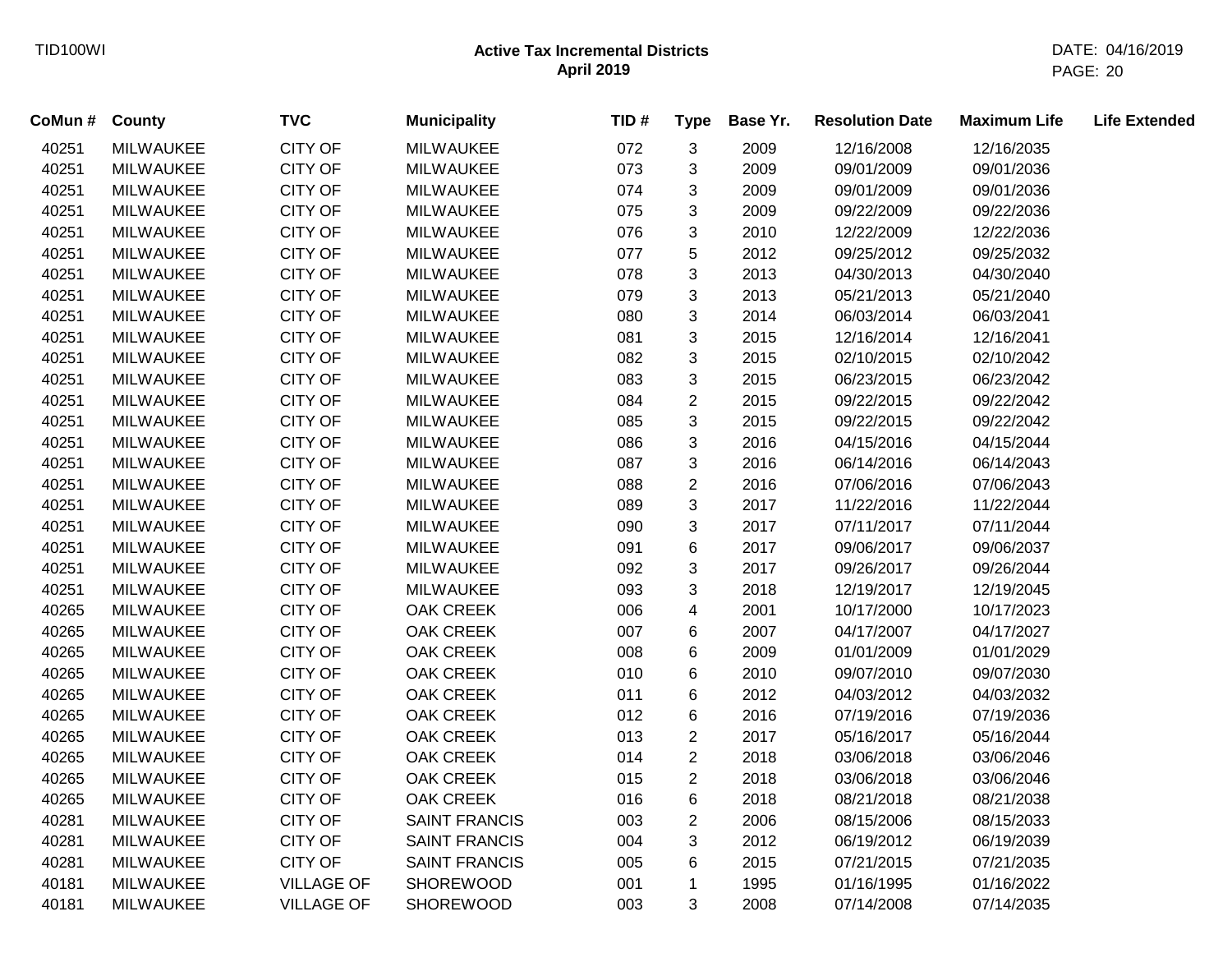| CoMun # | County           | <b>TVC</b>        | <b>Municipality</b>   | TID# | <b>Type</b>    | Base Yr. | <b>Resolution Date</b> | <b>Maximum Life</b> | <b>Life Extended</b> |
|---------|------------------|-------------------|-----------------------|------|----------------|----------|------------------------|---------------------|----------------------|
| 40181   | <b>MILWAUKEE</b> | <b>VILLAGE OF</b> | <b>SHOREWOOD</b>      | 004  | 3              | 2011     | 06/09/2011             | 06/09/2038          |                      |
| 40181   | <b>MILWAUKEE</b> | <b>VILLAGE OF</b> | <b>SHOREWOOD</b>      | 005  | 3              | 2014     | 06/16/2014             | 06/16/2041          |                      |
| 40282   | <b>MILWAUKEE</b> | <b>CITY OF</b>    | SOUTH MILWAUKEE       | 001  | $\overline{c}$ | 2000     | 07/05/2000             | 07/05/2027          |                      |
| 40282   | <b>MILWAUKEE</b> | CITY OF           | SOUTH MILWAUKEE       | 002  | 2              | 2000     | 07/05/2000             | 07/05/2027          |                      |
| 40282   | <b>MILWAUKEE</b> | <b>CITY OF</b>    | SOUTH MILWAUKEE       | 003  | 6              | 2005     | 10/19/2004             | 10/19/2024          | 10/19/2027           |
| 40282   | <b>MILWAUKEE</b> | <b>CITY OF</b>    | SOUTH MILWAUKEE       | 004  | 5              | 2006     | 08/01/2006             | 08/01/2026          | 03/20/2020           |
| 40282   | <b>MILWAUKEE</b> | <b>CITY OF</b>    | SOUTH MILWAUKEE       | 005  | $\overline{2}$ | 2018     | 07/10/2018             | 07/10/2045          |                      |
| 40291   | <b>MILWAUKEE</b> | <b>CITY OF</b>    | <b>WAUWATOSA</b>      | 006  | $\overline{c}$ | 2010     | 09/21/2010             | 09/21/2037          |                      |
| 40291   | <b>MILWAUKEE</b> | <b>CITY OF</b>    | <b>WAUWATOSA</b>      | 007  | $\overline{2}$ | 2013     | 11/20/2012             | 11/20/2039          |                      |
| 40291   | <b>MILWAUKEE</b> | CITY OF           | <b>WAUWATOSA</b>      | 008  | 3              | 2014     | 04/01/2014             | 04/01/2041          |                      |
| 40291   | <b>MILWAUKEE</b> | CITY OF           | <b>WAUWATOSA</b>      | 009  | 3              | 2015     | 04/07/2015             | 04/07/2042          |                      |
| 40291   | <b>MILWAUKEE</b> | <b>CITY OF</b>    | <b>WAUWATOSA</b>      | 010  | 3              | 2015     | 06/02/2015             | 06/02/2042          |                      |
| 40291   | <b>MILWAUKEE</b> | <b>CITY OF</b>    | <b>WAUWATOSA</b>      | 011  | 3              | 2015     | 09/01/2015             | 09/01/2042          |                      |
| 40291   | <b>MILWAUKEE</b> | <b>CITY OF</b>    | <b>WAUWATOSA</b>      | 012  | 3              | 2018     | 02/06/2018             | 02/06/2046          |                      |
| 40292   | <b>MILWAUKEE</b> | <b>CITY OF</b>    | <b>WEST ALLIS</b>     | 005  | $\overline{c}$ | 2001     | 01/16/2001             | 01/16/2028          |                      |
| 40292   | <b>MILWAUKEE</b> | <b>CITY OF</b>    | <b>WEST ALLIS</b>     | 006  | $\overline{2}$ | 2004     | 02/18/2004             | 02/18/2031          |                      |
| 40292   | <b>MILWAUKEE</b> | CITY OF           | <b>WEST ALLIS</b>     | 007  | $\overline{c}$ | 2004     | 02/18/2004             | 02/18/2031          |                      |
| 40292   | <b>MILWAUKEE</b> | CITY OF           | <b>WEST ALLIS</b>     | 009  | $\overline{c}$ | 2006     | 03/21/2006             | 03/21/2033          |                      |
| 40292   | <b>MILWAUKEE</b> | <b>CITY OF</b>    | <b>WEST ALLIS</b>     | 010  | 3              | 2008     | 08/05/2008             | 08/05/2035          |                      |
| 40292   | <b>MILWAUKEE</b> | <b>CITY OF</b>    | <b>WEST ALLIS</b>     | 011  | 3              | 2010     | 11/03/2009             | 11/03/2036          |                      |
| 40292   | <b>MILWAUKEE</b> | <b>CITY OF</b>    | <b>WEST ALLIS</b>     | 012  | 3              | 2011     | 04/19/2011             | 04/19/2038          |                      |
| 40292   | <b>MILWAUKEE</b> | <b>CITY OF</b>    | <b>WEST ALLIS</b>     | 013  | 3              | 2011     | 04/19/2011             | 04/19/2038          |                      |
| 40292   | <b>MILWAUKEE</b> | <b>CITY OF</b>    | <b>WEST ALLIS</b>     | 014  | 3              | 2015     | 11/03/2014             | 11/03/2041          |                      |
| 40292   | <b>MILWAUKEE</b> | CITY OF           | <b>WEST ALLIS</b>     | 015  | $\overline{c}$ | 2016     | 07/05/2016             | 07/05/2043          |                      |
| 40292   | <b>MILWAUKEE</b> | CITY OF           | <b>WEST ALLIS</b>     | 016  | 3              | 2018     | 06/26/2018             | 06/26/2045          |                      |
| 40191   | <b>MILWAUKEE</b> | <b>VILLAGE OF</b> | <b>WEST MILWAUKEE</b> | 001E | 8              | 2016     | 07/18/2016             | 07/18/2039          |                      |
| 40191   | <b>MILWAUKEE</b> | <b>VILLAGE OF</b> | <b>WEST MILWAUKEE</b> | 002  | $\overline{c}$ | 2001     | 09/17/2001             | 09/17/2028          |                      |
| 40191   | <b>MILWAUKEE</b> | <b>VILLAGE OF</b> | <b>WEST MILWAUKEE</b> | 003  | 4              | 2003     | 10/07/2002             | 10/07/2025          |                      |
| 40192   | <b>MILWAUKEE</b> | <b>VILLAGE OF</b> | <b>WHITEFISH BAY</b>  | 001  | $\overline{c}$ | 2004     | 10/20/2003             | 10/20/2030          |                      |
| 40192   | <b>MILWAUKEE</b> | <b>VILLAGE OF</b> | <b>WHITEFISH BAY</b>  | 002  | 3              | 2013     | 12/03/2012             | 12/03/2039          |                      |
| 41111   | <b>MONROE</b>    | <b>VILLAGE OF</b> | <b>CASHTON</b>        | 001  | $\mathbf{1}$   | 1993     | 09/29/1993             | 09/29/2020          |                      |
| 41111   | <b>MONROE</b>    | <b>VILLAGE OF</b> | <b>CASHTON</b>        | 002  | $\overline{2}$ | 1998     | 09/10/1998             | 09/10/2025          |                      |
| 41111   | <b>MONROE</b>    | <b>VILLAGE OF</b> | <b>CASHTON</b>        | 003  | 6              | 2005     | 09/28/2005             | 09/28/2025          |                      |
| 41176   | <b>MONROE</b>    | <b>VILLAGE OF</b> | <b>ROCKLAND</b>       | 001  | 6              | 2010     | 04/27/2010             | 04/27/2030          |                      |
| 41281   | <b>MONROE</b>    | <b>CITY OF</b>    | <b>SPARTA</b>         | 003  | 1              | 1992     | 09/22/1992             | 09/22/2019          |                      |
| 41281   | <b>MONROE</b>    | <b>CITY OF</b>    | <b>SPARTA</b>         | 005  | $\overline{c}$ | 1996     | 06/18/1996             | 06/18/2023          |                      |
| 41281   | <b>MONROE</b>    | <b>CITY OF</b>    | <b>SPARTA</b>         | 006  | 5              | 2005     | 04/19/2005             | 04/19/2025          |                      |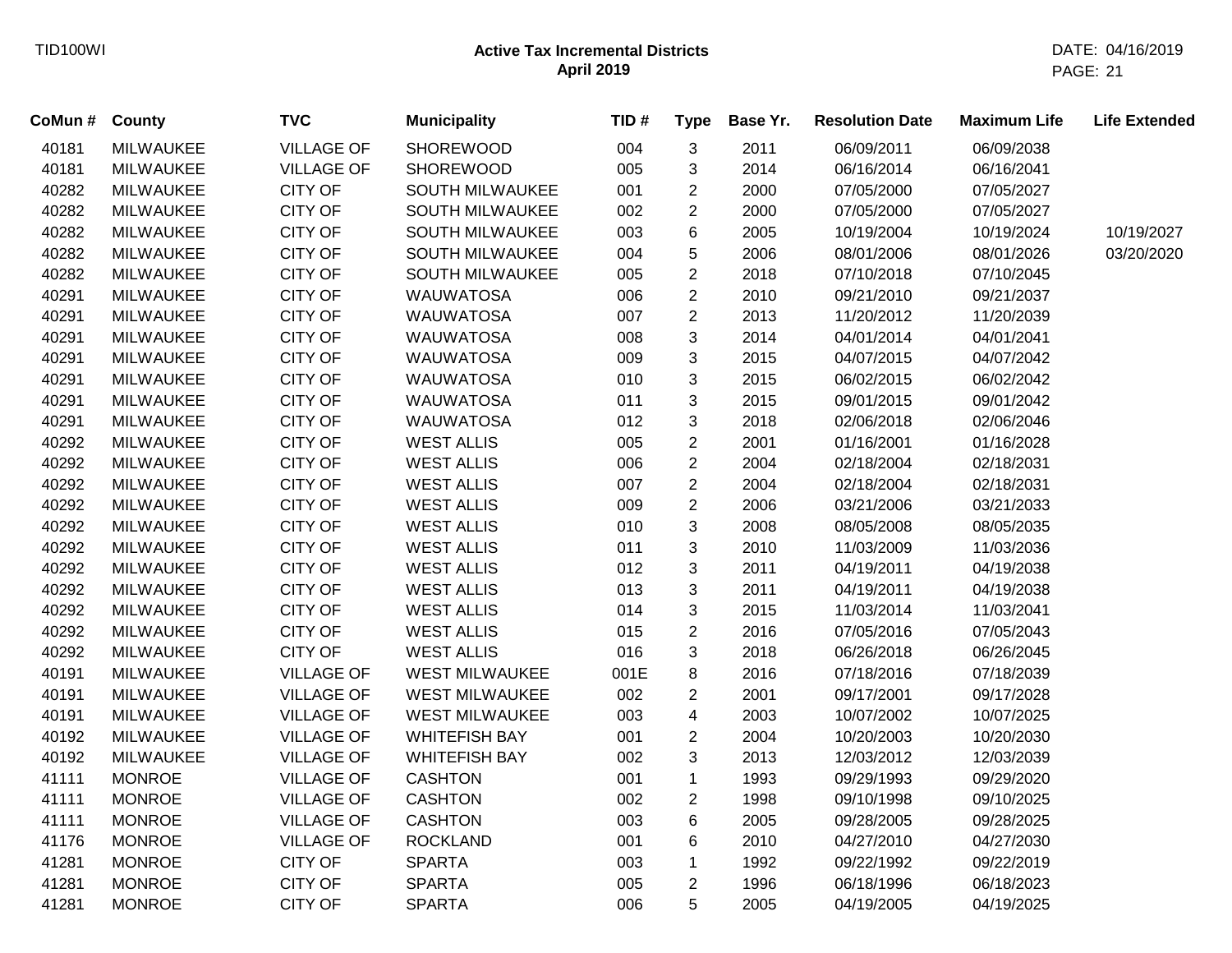| County           | <b>TVC</b>        | <b>Municipality</b>   | TID# | <b>Type</b>    | Base Yr. | <b>Resolution Date</b> | <b>Maximum Life</b> | <b>Life Extended</b> |
|------------------|-------------------|-----------------------|------|----------------|----------|------------------------|---------------------|----------------------|
| <b>MONROE</b>    | <b>CITY OF</b>    | <b>SPARTA</b>         | 008  | $\,$ 5 $\,$    | 2010     | 08/17/2010             | 08/17/2030          |                      |
| <b>MONROE</b>    | <b>CITY OF</b>    | <b>SPARTA</b>         | 009  | 6              | 2018     | 01/17/2018             | 01/17/2039          |                      |
| <b>MONROE</b>    | CITY OF           | <b>TOMAH</b>          | 008  | 3              | 2015     | 05/12/2015             | 05/12/2042          |                      |
| <b>MONROE</b>    | <b>CITY OF</b>    | <b>TOMAH</b>          | 009  | 5              | 2018     | 01/09/2018             | 01/09/2039          |                      |
| <b>MONROE</b>    | CITY OF           | <b>TOMAH</b>          | 010  | 6              | 2018     | 05/08/2018             | 05/08/2039          |                      |
| <b>MONROE</b>    | <b>VILLAGE OF</b> | <b>WARRENS</b>        | 001  | 2S             | 1998     | 05/21/1998             | 05/21/2025          | 05/21/2038           |
| <b>MONROE</b>    | <b>VILLAGE OF</b> | <b>WILTON</b>         | 002  | $\overline{2}$ | 1998     | 08/10/1998             | 08/10/2025          |                      |
| <b>OCONTO</b>    | CITY OF           | <b>GILLETT</b>        | 002  | $\mathbf{1}$   | 1993     | 09/29/1993             | 09/29/2020          | 09/29/2023           |
| <b>OCONTO</b>    | <b>CITY OF</b>    | <b>GILLETT</b>        | 003  | $\sqrt{2}$     | 2000     | 09/07/2000             | 09/07/2027          | 09/07/2034           |
| <b>OCONTO</b>    | CITY OF           | <b>OCONTO</b>         | 003  | 6              | 2007     | 08/01/2007             | 08/01/2027          |                      |
| <b>OCONTO</b>    | CITY OF           | <b>OCONTO</b>         | 004  | $\,6$          | 2010     | 12/01/2009             | 12/01/2029          |                      |
| <b>OCONTO</b>    | <b>VILLAGE OF</b> | <b>SURING</b>         | 001  | $\overline{2}$ | 2000     | 09/13/2000             | 09/13/2027          |                      |
| <b>ONEIDA</b>    | <b>CITY OF</b>    | <b>RHINELANDER</b>    | 001E | 8              | 2005     | 03/07/2005             | 03/07/2028          |                      |
| <b>ONEIDA</b>    | CITY OF           | <b>RHINELANDER</b>    | 005  | $\overline{c}$ | 2000     | 05/26/2000             | 05/26/2027          |                      |
| <b>ONEIDA</b>    | CITY OF           | <b>RHINELANDER</b>    | 006  | 4              | 2002     | 09/09/2002             | 09/09/2025          |                      |
| <b>ONEIDA</b>    | CITY OF           | <b>RHINELANDER</b>    | 008  | 6              | 2010     | 08/09/2010             | 08/09/2030          |                      |
| <b>ONEIDA</b>    | CITY OF           | <b>RHINELANDER</b>    | 009  | 5              | 2012     | 09/10/2012             | 09/10/2032          |                      |
| <b>ONEIDA</b>    | CITY OF           | <b>RHINELANDER</b>    | 010  | 3              | 2013     | 04/22/2013             | 04/22/2040          |                      |
| <b>OUTAGAMIE</b> | CITY OF           | <b>APPLETON</b>       | 003  | 1D             | 1993     | 11/04/1992             | 11/04/2019          | 11/04/2029           |
| <b>OUTAGAMIE</b> | CITY OF           | <b>APPLETON</b>       | 008  | $\overline{2}$ | 2009     | 05/20/2009             | 05/20/2036          |                      |
| <b>OUTAGAMIE</b> | CITY OF           | <b>APPLETON</b>       | 009  | $\overline{c}$ | 2013     | 09/18/2013             | 09/18/2040          |                      |
| <b>OUTAGAMIE</b> | CITY OF           | <b>APPLETON</b>       | 010  | $\overline{2}$ | 2013     | 09/18/2013             | 09/18/2040          |                      |
| <b>OUTAGAMIE</b> | <b>CITY OF</b>    | <b>APPLETON</b>       | 011  | $\overline{c}$ | 2017     | 08/02/2017             | 08/02/2044          |                      |
| <b>OUTAGAMIE</b> | CITY OF           | <b>APPLETON</b>       | 012  | 3              | 2017     | 08/02/2017             | 08/02/2044          |                      |
| <b>OUTAGAMIE</b> | <b>VILLAGE OF</b> | <b>BLACK CREEK</b>    | 002  | $\mathbf{1}$   | 1993     | 07/12/1993             | 07/12/2020          |                      |
| <b>OUTAGAMIE</b> | <b>VILLAGE OF</b> | <b>COMBINED LOCKS</b> | 002  | 3              | 2015     | 09/15/2015             | 09/15/2042          |                      |
| <b>OUTAGAMIE</b> | <b>TOWN OF</b>    | <b>FREEDOM</b>        | 001A | $\,6$          | 2016     | 09/07/2016             | 09/07/2036          |                      |
| <b>OUTAGAMIE</b> | <b>TOWN OF</b>    | <b>FREEDOM</b>        | 002A | $\,$ 5 $\,$    | 2017     | 07/12/2017             | 07/12/2037          |                      |
| <b>OUTAGAMIE</b> | <b>TOWN OF</b>    | <b>GRAND CHUTE</b>    | 001A | 5              | 2015     | 11/06/2014             | 11/06/2034          |                      |
| <b>OUTAGAMIE</b> | <b>TOWN OF</b>    | <b>GRAND CHUTE</b>    | 002A | 6              | 2016     | 10/20/2015             | 10/20/2036          |                      |
| <b>OUTAGAMIE</b> | <b>TOWN OF</b>    | <b>GRAND CHUTE</b>    | 003A | $\overline{2}$ | 2017     | 05/16/2017             | 05/16/2044          |                      |
| <b>OUTAGAMIE</b> | <b>TOWN OF</b>    | <b>GRAND CHUTE</b>    | 004A | $\,6$          | 2018     | 09/18/2018             | 09/18/2038          |                      |
| <b>OUTAGAMIE</b> | <b>TOWN OF</b>    | <b>GREENVILLE</b>     | 001A | 6              | 2017     | 12/12/2016             | 12/12/2037          |                      |
| <b>OUTAGAMIE</b> | <b>VILLAGE OF</b> | <b>HORTONVILLE</b>    | 003  | 6              | 2013     | 09/19/2013             | 09/19/2033          |                      |
| <b>OUTAGAMIE</b> | <b>VILLAGE OF</b> | <b>HORTONVILLE</b>    | 004  | 6              | 2017     | 03/02/2017             | 03/02/2038          |                      |
| <b>OUTAGAMIE</b> | <b>VILLAGE OF</b> | <b>HORTONVILLE</b>    | 005  | $\overline{2}$ | 2017     | 03/02/2017             | 03/02/2045          |                      |
| <b>OUTAGAMIE</b> | <b>CITY OF</b>    | <b>KAUKAUNA</b>       | 001E | 8              | 2005     | 06/07/2005             | 06/07/2028          |                      |
|                  |                   |                       |      |                |          |                        |                     |                      |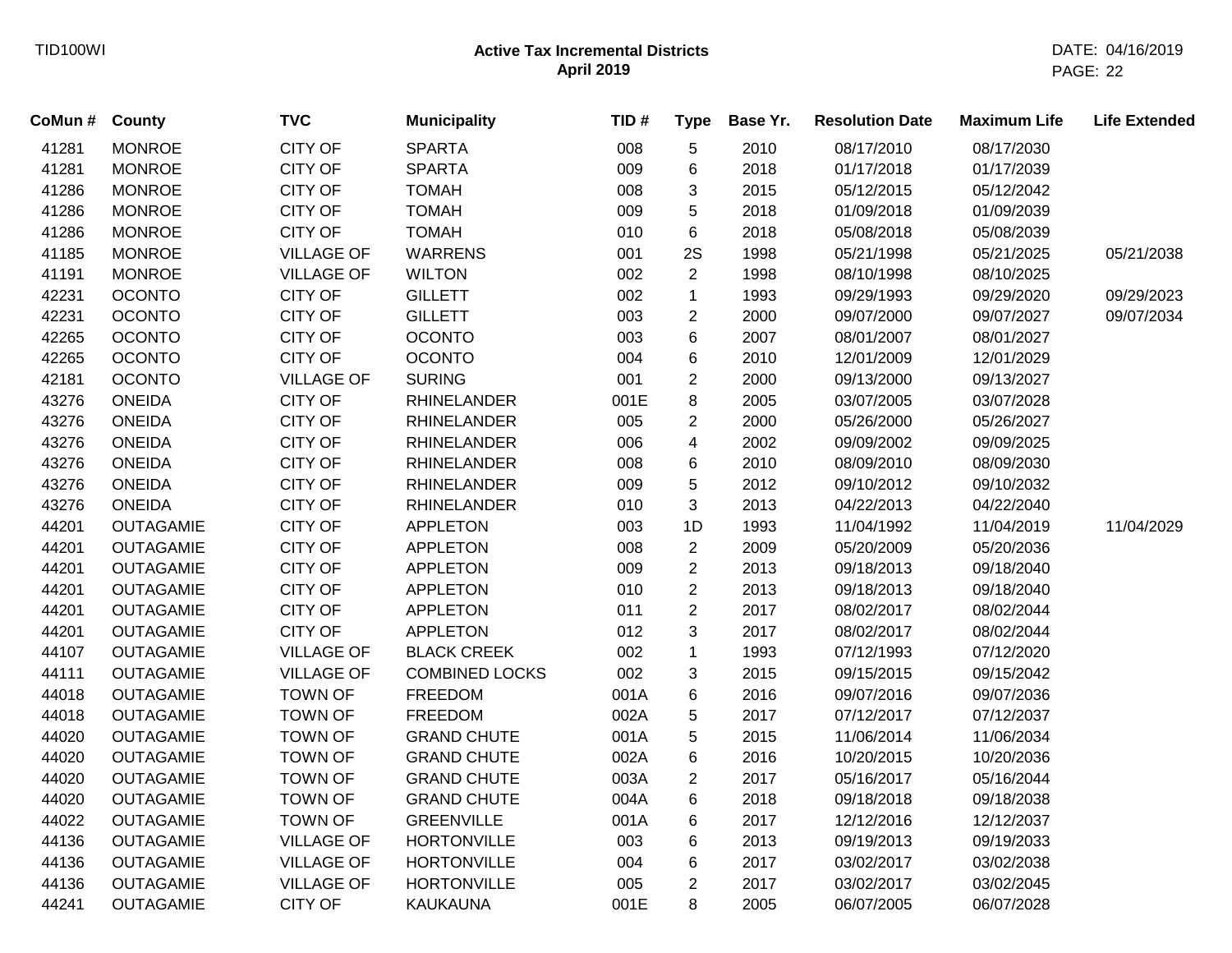| CoMun # | County           | <b>TVC</b>        | <b>Municipality</b> | TID# | <b>Type</b>    | Base Yr. | <b>Resolution Date</b> | <b>Maximum Life</b> | <b>Life Extended</b> |
|---------|------------------|-------------------|---------------------|------|----------------|----------|------------------------|---------------------|----------------------|
| 44241   | <b>OUTAGAMIE</b> | <b>CITY OF</b>    | <b>KAUKAUNA</b>     | 004  | $\overline{4}$ | 2000     | 09/19/2000             | 09/19/2023          |                      |
| 44241   | <b>OUTAGAMIE</b> | <b>CITY OF</b>    | <b>KAUKAUNA</b>     | 005  | $\overline{c}$ | 2003     | 07/01/2003             | 07/01/2030          |                      |
| 44241   | <b>OUTAGAMIE</b> | <b>CITY OF</b>    | <b>KAUKAUNA</b>     | 006  | 5              | 2006     | 05/02/2006             | 05/02/2026          |                      |
| 44241   | <b>OUTAGAMIE</b> | <b>CITY OF</b>    | <b>KAUKAUNA</b>     | 008  | 6              | 2013     | 08/06/2013             | 08/06/2033          |                      |
| 44241   | <b>OUTAGAMIE</b> | <b>CITY OF</b>    | <b>KAUKAUNA</b>     | 009  | 3              | 2016     | 09/20/2016             | 09/20/2043          |                      |
| 44141   | <b>OUTAGAMIE</b> | <b>VILLAGE OF</b> | <b>KIMBERLY</b>     | 004  | $\overline{2}$ | 2005     | 04/11/2005             | 04/11/2032          |                      |
| 44141   | <b>OUTAGAMIE</b> | <b>VILLAGE OF</b> | <b>KIMBERLY</b>     | 005  | 6              | 2008     | 06/16/2008             | 06/16/2028          | 06/16/2031           |
| 44141   | <b>OUTAGAMIE</b> | <b>VILLAGE OF</b> | <b>KIMBERLY</b>     | 006  | $\overline{2}$ | 2016     | 09/12/2016             | 09/12/2043          |                      |
| 44146   | <b>OUTAGAMIE</b> | <b>VILLAGE OF</b> | LITTLE CHUTE        | 004  | 5              | 2007     | 09/19/2007             | 09/19/2027          |                      |
| 44146   | <b>OUTAGAMIE</b> | <b>VILLAGE OF</b> | LITTLE CHUTE        | 005  | 5              | 2013     | 09/25/2013             | 09/25/2033          |                      |
| 44146   | <b>OUTAGAMIE</b> | <b>VILLAGE OF</b> | LITTLE CHUTE        | 006  | 6              | 2016     | 07/20/2016             | 07/20/2036          |                      |
| 44146   | <b>OUTAGAMIE</b> | <b>VILLAGE OF</b> | LITTLE CHUTE        | 007  | 6              | 2018     | 07/18/2018             | 07/18/2038          |                      |
| 44146   | <b>OUTAGAMIE</b> | <b>VILLAGE OF</b> | LITTLE CHUTE        | 008  | 3              | 2018     | 07/18/2018             | 07/18/2045          |                      |
| 44261   | <b>OUTAGAMIE</b> | <b>CITY OF</b>    | <b>NEW LONDON</b>   | 001E | 8              | 2001     | 03/03/1999             | 03/03/2022          |                      |
| 44281   | <b>OUTAGAMIE</b> | <b>CITY OF</b>    | <b>SEYMOUR</b>      | 003  | 4              | 2001     | 05/29/2001             | 05/29/2024          |                      |
| 44281   | <b>OUTAGAMIE</b> | <b>CITY OF</b>    | <b>SEYMOUR</b>      | 004  | 6              | 2011     | 12/13/2010             | 12/13/2030          |                      |
| 44191   | <b>OUTAGAMIE</b> | <b>VILLAGE OF</b> | <b>WRIGHTSTOWN</b>  | 003  | 6              | 2015     | 02/03/2015             | 02/03/2035          |                      |
| 44191   | <b>OUTAGAMIE</b> | <b>VILLAGE OF</b> | WRIGHTSTOWN         | 004  | 6              | 2016     | 09/20/2016             | 09/20/2036          |                      |
| 45106   | <b>OZAUKEE</b>   | <b>VILLAGE OF</b> | <b>BELGIUM</b>      | 004  | $\mathbf{1}$   | 1995     | 09/25/1995             | 09/25/2022          |                      |
| 45211   | <b>OZAUKEE</b>   | <b>CITY OF</b>    | <b>CEDARBURG</b>    | 003  | $\overline{2}$ | 2015     | 10/27/2014             | 10/27/2041          |                      |
| 45211   | <b>OZAUKEE</b>   | CITY OF           | <b>CEDARBURG</b>    | 004  | $\overline{2}$ | 2018     | 10/30/2017             | 10/30/2045          |                      |
| 45211   | <b>OZAUKEE</b>   | <b>CITY OF</b>    | <b>CEDARBURG</b>    | 005  | $\overline{2}$ | 2018     | 02/12/2018             | 02/12/2046          |                      |
| 45131   | <b>OZAUKEE</b>   | <b>VILLAGE OF</b> | <b>GRAFTON</b>      | 002  | 4              | 1996     | 06/03/1996             | 06/03/2019          |                      |
| 45131   | <b>OZAUKEE</b>   | <b>VILLAGE OF</b> | <b>GRAFTON</b>      | 003  | $\overline{c}$ | 1999     | 03/03/1999             | 03/03/2026          |                      |
| 45131   | <b>OZAUKEE</b>   | <b>VILLAGE OF</b> | <b>GRAFTON</b>      | 004  | $\overline{2}$ | 2004     | 09/07/2004             | 09/07/2031          |                      |
| 45131   | <b>OZAUKEE</b>   | <b>VILLAGE OF</b> | <b>GRAFTON</b>      | 005  | $\overline{c}$ | 2006     | 04/18/2006             | 04/18/2033          |                      |
| 45255   | <b>OZAUKEE</b>   | <b>CITY OF</b>    | <b>MEQUON</b>       | 002  | 4              | 2002     | 09/17/2002             | 09/17/2025          |                      |
| 45255   | <b>OZAUKEE</b>   | <b>CITY OF</b>    | <b>MEQUON</b>       | 003  | 6              | 2008     | 04/15/2008             | 04/15/2028          |                      |
| 45255   | <b>OZAUKEE</b>   | <b>CITY OF</b>    | <b>MEQUON</b>       | 004  | 3              | 2012     | 02/21/2012             | 02/21/2039          |                      |
| 45255   | <b>OZAUKEE</b>   | <b>CITY OF</b>    | <b>MEQUON</b>       | 005  | 3              | 2012     | 02/21/2012             | 02/21/2039          |                      |
| 45271   | <b>OZAUKEE</b>   | <b>CITY OF</b>    | PORT WASHINGTON     | 002  | 3              | 2010     | 08/03/2010             | 08/03/2037          |                      |
| 45271   | <b>OZAUKEE</b>   | <b>CITY OF</b>    | PORT WASHINGTON     | 003  | 6              | 2015     | 08/04/2015             | 08/04/2035          |                      |
| 45181   | <b>OZAUKEE</b>   | <b>VILLAGE OF</b> | <b>SAUKVILLE</b>    | 002  | 4              | 2001     | 06/19/2001             | 06/19/2024          |                      |
| 45181   | <b>OZAUKEE</b>   | <b>VILLAGE OF</b> | <b>SAUKVILLE</b>    | 004  | 6              | 2006     | 09/05/2006             | 09/05/2026          |                      |
| 46216   | <b>PEPIN</b>     | <b>CITY OF</b>    | <b>DURAND</b>       | 003  | $\overline{2}$ | 2007     | 05/02/2007             | 05/02/2034          |                      |
| 46171   | <b>PEPIN</b>     | <b>VILLAGE OF</b> | <b>PEPIN</b>        | 003  | 6              | 2011     | 09/29/2011             | 09/29/2031          |                      |
| 47121   | <b>PIERCE</b>    | <b>VILLAGE OF</b> | <b>ELLSWORTH</b>    | 004  | $\overline{2}$ | 1996     | 06/03/1996             | 06/03/2023          | 06/03/2033           |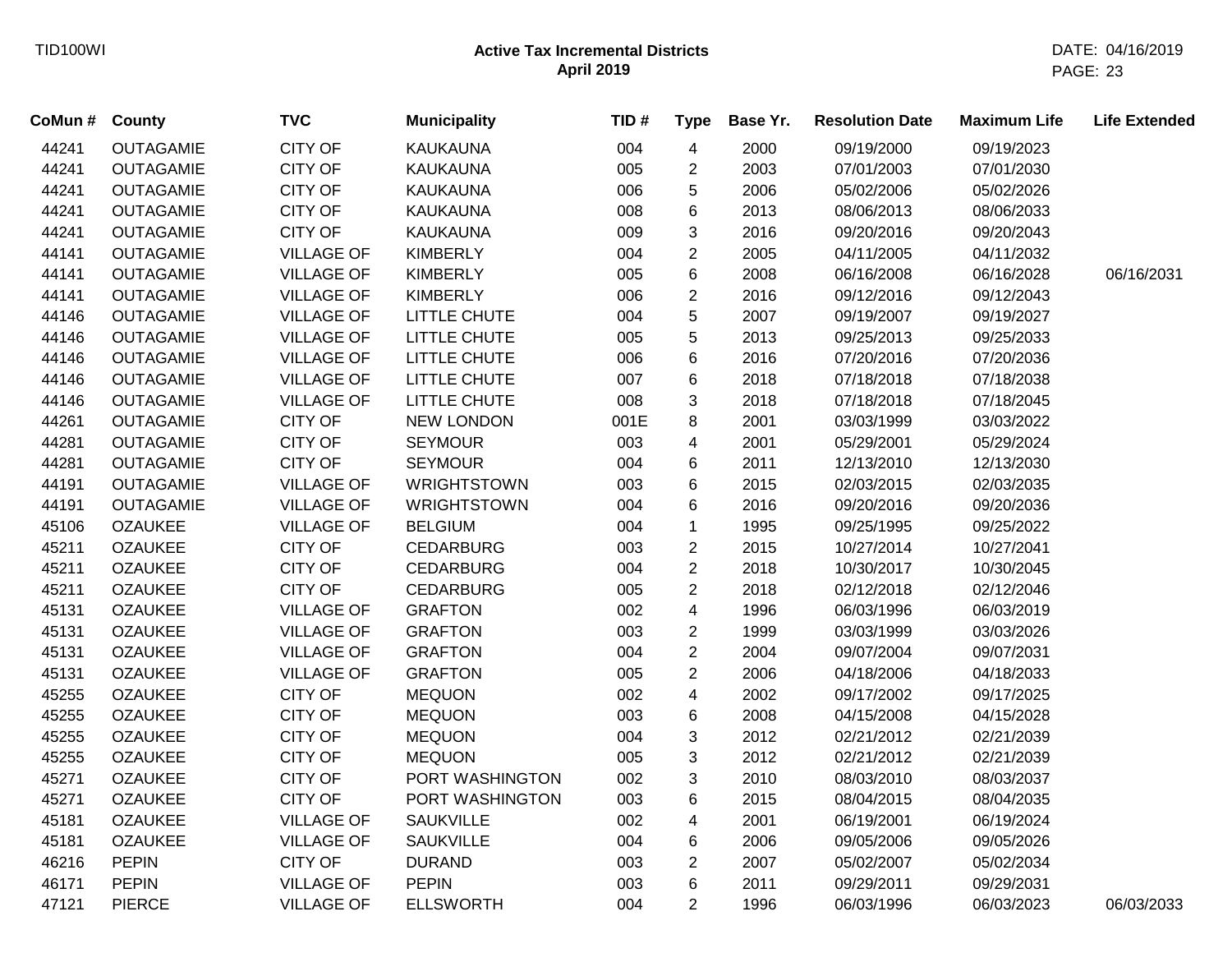| CoMun # | County        | <b>TVC</b>        | <b>Municipality</b>  | TID# | <b>Type</b>               | Base Yr. | <b>Resolution Date</b> | <b>Maximum Life</b> | <b>Life Extended</b> |
|---------|---------------|-------------------|----------------------|------|---------------------------|----------|------------------------|---------------------|----------------------|
| 47121   | <b>PIERCE</b> | <b>VILLAGE OF</b> | <b>ELLSWORTH</b>     | 007  | 6D                        | 2006     | 03/06/2006             | 03/06/2026          | 03/06/2036           |
| 47121   | <b>PIERCE</b> | <b>VILLAGE OF</b> | <b>ELLSWORTH</b>     | 008  | $\sqrt{5}$                | 2010     | 08/02/2010             | 08/02/2030          | 03/06/2036           |
| 47121   | <b>PIERCE</b> | <b>VILLAGE OF</b> | <b>ELLSWORTH</b>     | 009  | 6                         | 2011     | 09/12/2011             | 09/12/2031          | 03/06/2036           |
| 47121   | <b>PIERCE</b> | <b>VILLAGE OF</b> | <b>ELLSWORTH</b>     | 010  | $\overline{c}$            | 2012     | 04/02/2012             | 04/02/2039          |                      |
| 47121   | <b>PIERCE</b> | <b>VILLAGE OF</b> | <b>ELLSWORTH</b>     | 011  | $\overline{2}$            | 2013     | 09/09/2013             | 09/09/2040          |                      |
| 47122   | <b>PIERCE</b> | <b>VILLAGE OF</b> | <b>ELMWOOD</b>       | 003  | 4                         | 2002     | 05/20/2002             | 05/20/2025          |                      |
| 47122   | <b>PIERCE</b> | <b>VILLAGE OF</b> | <b>ELMWOOD</b>       | 004  | 6                         | 2009     | 05/08/2006             | 05/08/2026          |                      |
| 47122   | <b>PIERCE</b> | <b>VILLAGE OF</b> | <b>ELMWOOD</b>       | 005  | 6                         | 2007     | 09/26/2007             | 09/26/2027          |                      |
| 47271   | <b>PIERCE</b> | <b>CITY OF</b>    | <b>PRESCOTT</b>      | 003  | $\overline{\mathbf{4}}$   | 2000     | 02/14/2000             | 02/14/2023          |                      |
| 47271   | <b>PIERCE</b> | <b>CITY OF</b>    | <b>PRESCOTT</b>      | 004  | $\overline{2}$            | 2003     | 03/03/2003             | 03/03/2030          |                      |
| 47271   | <b>PIERCE</b> | <b>CITY OF</b>    | <b>PRESCOTT</b>      | 005  | $\,6\,$                   | 2006     | 06/26/2006             | 06/26/2026          |                      |
| 47276   | <b>PIERCE</b> | <b>CITY OF</b>    | <b>RIVER FALLS</b>   | 006  | $\overline{c}$            | 2005     | 05/10/2005             | 05/10/2032          |                      |
| 47276   | <b>PIERCE</b> | <b>CITY OF</b>    | <b>RIVER FALLS</b>   | 008  | $\overline{c}$            | 2010     | 05/11/2010             | 05/11/2037          |                      |
| 47276   | <b>PIERCE</b> | <b>CITY OF</b>    | <b>RIVER FALLS</b>   | 009  | $\overline{c}$            | 2012     | 10/11/2011             | 10/11/2038          |                      |
| 47276   | <b>PIERCE</b> | <b>CITY OF</b>    | <b>RIVER FALLS</b>   | 014  | $\overline{2}$            | 2018     | 09/25/2018             | 09/25/2045          |                      |
| 47181   | <b>PIERCE</b> | <b>VILLAGE OF</b> | <b>SPRING VALLEY</b> | 002  | $\mathbf{1}$              | 1995     | 07/05/1995             | 07/05/2022          |                      |
| 47181   | <b>PIERCE</b> | <b>VILLAGE OF</b> | <b>SPRING VALLEY</b> | 003  | $\overline{c}$            | 2007     | 09/05/2007             | 09/05/2034          |                      |
| 48201   | <b>POLK</b>   | <b>CITY OF</b>    | AMERY                | 006  | 3                         | 2004     | 05/05/2004             | 05/05/2031          |                      |
| 48201   | <b>POLK</b>   | <b>CITY OF</b>    | <b>AMERY</b>         | 007  | 6                         | 2010     | 09/30/2010             | 09/30/2030          |                      |
| 48201   | <b>POLK</b>   | <b>CITY OF</b>    | <b>AMERY</b>         | 008  | 6                         | 2016     | 06/09/2016             | 06/09/2036          |                      |
| 48106   | <b>POLK</b>   | <b>VILLAGE OF</b> | <b>BALSAM LAKE</b>   | 002  | $\mathbf{1}$              | 1995     | 06/05/1995             | 06/05/2022          | 06/05/2035           |
| 48106   | <b>POLK</b>   | <b>VILLAGE OF</b> | <b>BALSAM LAKE</b>   | 003  | 4D                        | 2004     | 08/02/2004             | 08/02/2027          | 08/02/2037           |
| 48106   | <b>POLK</b>   | <b>VILLAGE OF</b> | <b>BALSAM LAKE</b>   | 005  | 3S                        | 2006     | 03/06/2006             | 03/06/2033          | 03/06/2046           |
| 48106   | <b>POLK</b>   | <b>VILLAGE OF</b> | <b>BALSAM LAKE</b>   | 006  | 3                         | 2013     | 08/22/2013             | 08/22/2040          |                      |
| 48111   | <b>POLK</b>   | <b>VILLAGE OF</b> | <b>CENTURIA</b>      | 001  | 3S                        | 1999     | 09/07/1999             | 09/07/2026          | 09/07/2039           |
| 48112   | <b>POLK</b>   | <b>VILLAGE OF</b> | <b>CLAYTON</b>       | 002  | 4D                        | 1999     | 08/24/1999             | 08/24/2022          | 08/24/2032           |
| 48113   | <b>POLK</b>   | <b>VILLAGE OF</b> | <b>CLEAR LAKE</b>    | 002  | $\overline{\mathbf{4}}$   | 2000     | 11/18/1999             | 11/18/2022          |                      |
| 48113   | <b>POLK</b>   | <b>VILLAGE OF</b> | <b>CLEAR LAKE</b>    | 003  | $\overline{c}$            | 2003     | 09/19/2003             | 09/19/2030          |                      |
| 48126   | <b>POLK</b>   | <b>VILLAGE OF</b> | <b>FREDERIC</b>      | 003  | $\ensuremath{\mathsf{3}}$ | 2007     | 04/09/2007             | 04/09/2034          |                      |
| 48146   | <b>POLK</b>   | <b>VILLAGE OF</b> | <b>LUCK</b>          | 002  | 3                         | 2002     | 09/04/2002             | 09/04/2029          |                      |
| 48146   | <b>POLK</b>   | <b>VILLAGE OF</b> | <b>LUCK</b>          | 003  | $\,6\,$                   | 2005     | 10/06/2004             | 10/06/2024          |                      |
| 48146   | <b>POLK</b>   | <b>VILLAGE OF</b> | <b>LUCK</b>          | 004  | 6                         | 2018     | 09/12/2018             | 09/12/2038          |                      |
| 48151   | <b>POLK</b>   | <b>VILLAGE OF</b> | <b>MILLTOWN</b>      | 002  | $\mathbf 1$               | 1994     | 05/09/1994             | 05/09/2021          |                      |
| 48151   | <b>POLK</b>   | <b>VILLAGE OF</b> | <b>MILLTOWN</b>      | 003  | 3                         | 2004     | 07/12/2004             | 07/12/2031          |                      |
| 48151   | <b>POLK</b>   | <b>VILLAGE OF</b> | <b>MILLTOWN</b>      | 004  | $\overline{2}$            | 2012     | 02/13/2012             | 02/13/2039          |                      |
| 48165   | <b>POLK</b>   | <b>VILLAGE OF</b> | <b>OSCEOLA</b>       | 001  | $\mathbf{1}$              | 1987     | 06/09/1987             | 06/09/2014          | 06/09/2024           |
| 48165   | <b>POLK</b>   | <b>VILLAGE OF</b> | <b>OSCEOLA</b>       | 002  | 1D                        | 1992     | 08/06/1992             | 08/06/2019          | 08/06/2029           |
|         |               |                   |                      |      |                           |          |                        |                     |                      |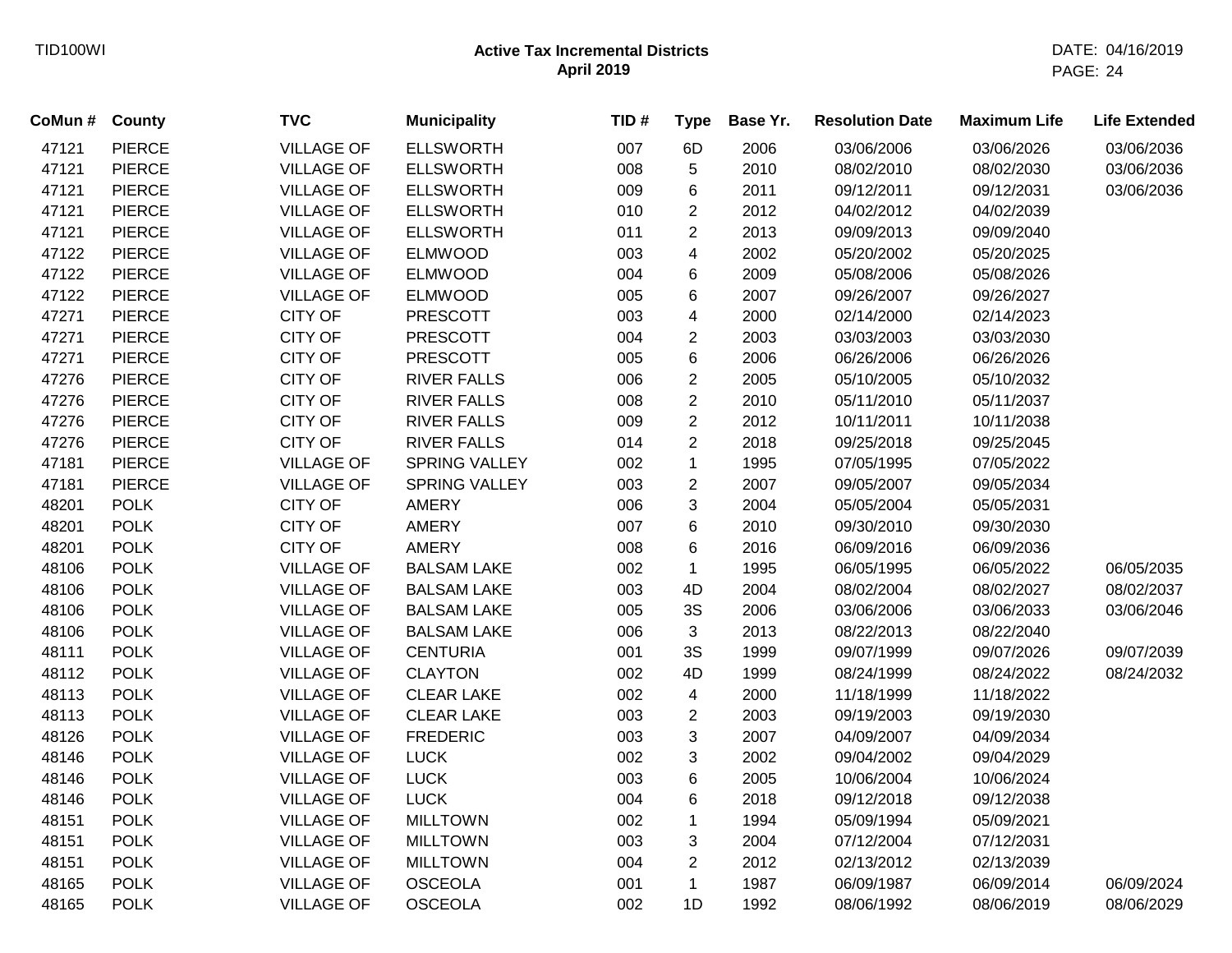| CoMun # | <b>County</b>  | <b>TVC</b>        | <b>Municipality</b>      | TID# | <b>Type</b>    | Base Yr. | <b>Resolution Date</b> | <b>Maximum Life</b> | <b>Life Extended</b> |
|---------|----------------|-------------------|--------------------------|------|----------------|----------|------------------------|---------------------|----------------------|
| 48281   | <b>POLK</b>    | <b>CITY OF</b>    | <b>SAINT CROIX FALLS</b> | 001  | $\mathbf{1}$   | 1993     | 03/22/1993             | 03/22/2020          |                      |
| 48168   | <b>POLK</b>    | <b>VILLAGE OF</b> | <b>TURTLE LAKE</b>       | 003  | 6              | 2009     | 11/17/2008             | 11/17/2028          |                      |
| 49102   | <b>PORTAGE</b> | <b>VILLAGE OF</b> | <b>AMHERST</b>           | 002  | 4              | 2003     | 08/12/2003             | 08/12/2026          |                      |
| 49141   | <b>PORTAGE</b> | <b>VILLAGE OF</b> | <b>JUNCTION CITY</b>     | 001  | 6              | 2008     | 08/11/2008             | 08/11/2028          |                      |
| 49173   | <b>PORTAGE</b> | <b>VILLAGE OF</b> | <b>PLOVER</b>            | 003  | 4              | 2003     | 09/03/2003             | 09/03/2026          | 09/03/2043           |
| 49173   | <b>PORTAGE</b> | <b>VILLAGE OF</b> | <b>PLOVER</b>            | 004  | $\overline{2}$ | 2004     | 06/16/2004             | 06/16/2031          | 06/16/2044           |
| 49173   | <b>PORTAGE</b> | <b>VILLAGE OF</b> | <b>PLOVER</b>            | 005  | 6S             | 2005     | 09/21/2005             | 09/21/2025          | 09/21/2045           |
| 49173   | <b>PORTAGE</b> | <b>VILLAGE OF</b> | <b>PLOVER</b>            | 006  | 6              | 2010     | 04/12/2010             | 04/12/2030          |                      |
| 49173   | <b>PORTAGE</b> | <b>VILLAGE OF</b> | <b>PLOVER</b>            | 007  | 6              | 2013     | 04/17/2013             | 04/17/2033          |                      |
| 49281   | <b>PORTAGE</b> | <b>CITY OF</b>    | STEVENS POINT            | 005  | $\overline{2}$ | 2005     | 05/16/2005             | 05/16/2032          |                      |
| 49281   | <b>PORTAGE</b> | CITY OF           | STEVENS POINT            | 006  | 3              | 2006     | 05/15/2006             | 05/15/2033          |                      |
| 49281   | <b>PORTAGE</b> | <b>CITY OF</b>    | STEVENS POINT            | 007  | 6              | 2008     | 05/01/2008             | 05/01/2028          |                      |
| 49281   | <b>PORTAGE</b> | <b>CITY OF</b>    | <b>STEVENS POINT</b>     | 008  | 6              | 2010     | 05/17/2010             | 05/17/2030          |                      |
| 49281   | <b>PORTAGE</b> | <b>CITY OF</b>    | <b>STEVENS POINT</b>     | 009  | 5              | 2013     | 05/20/2013             | 05/20/2033          |                      |
| 49191   | <b>PORTAGE</b> | <b>VILLAGE OF</b> | <b>WHITING</b>           | 001  | 1D             | 1994     | 09/30/1994             | 09/30/2021          | 09/30/2031           |
| 50271   | <b>PRICE</b>   | <b>CITY OF</b>    | <b>PARK FALLS</b>        | 003  | $\mathbf{1}$   | 1994     | 09/27/1994             | 09/27/2021          |                      |
| 50272   | <b>PRICE</b>   | <b>CITY OF</b>    | <b>PHILLIPS</b>          | 002  | $\mathbf{1}$   | 1995     | 09/12/1995             | 09/12/2022          |                      |
| 50272   | <b>PRICE</b>   | <b>CITY OF</b>    | <b>PHILLIPS</b>          | 003  | $\mathbf{1}$   | 1995     | 09/12/1995             | 09/12/2022          | 09/12/2025           |
| 50272   | <b>PRICE</b>   | <b>CITY OF</b>    | <b>PHILLIPS</b>          | 004  | $\mathbf{1}$   | 1995     | 09/12/1995             | 09/12/2022          | 09/12/2025           |
| 50171   | <b>PRICE</b>   | <b>VILLAGE OF</b> | <b>PRENTICE</b>          | 003  | 5              | 2011     | 09/26/2011             | 09/26/2031          |                      |
| 51104   | <b>RACINE</b>  | <b>VILLAGE OF</b> | <b>CALEDONIA</b>         | 001  | 99             | 2007     | 02/06/2007             | 02/06/2044          |                      |
| 51104   | <b>RACINE</b>  | <b>VILLAGE OF</b> | CALEDONIA                | 003  | 5              | 2011     | 09/20/2011             | 09/20/2031          |                      |
| 51104   | <b>RACINE</b>  | <b>VILLAGE OF</b> | <b>CALEDONIA</b>         | 004  | 99             | 2014     | 07/21/2014             | 07/21/2051          |                      |
| 51151   | <b>RACINE</b>  | <b>VILLAGE OF</b> | MOUNT PLEASANT           | 001  | 6              | 2006     | 09/11/2006             | 09/11/2026          |                      |
| 51151   | <b>RACINE</b>  | <b>VILLAGE OF</b> | MOUNT PLEASANT           | 002  | 6              | 2007     | 09/10/2007             | 09/10/2027          |                      |
| 51151   | <b>RACINE</b>  | <b>VILLAGE OF</b> | MOUNT PLEASANT           | 003  | 6              | 2014     | 09/22/2014             | 09/22/2034          |                      |
| 51151   | <b>RACINE</b>  | <b>VILLAGE OF</b> | <b>MOUNT PLEASANT</b>    | 004  | 6              | 2015     | 08/10/2015             | 08/10/2035          |                      |
| 51151   | <b>RACINE</b>  | <b>VILLAGE OF</b> | MOUNT PLEASANT           | 005  | 99             | 2018     | 11/20/2017             | 11/20/2047          |                      |
| 51276   | <b>RACINE</b>  | <b>CITY OF</b>    | <b>RACINE</b>            | 002  | 99             | 1983     | 06/24/1983             | 06/24/2020          |                      |
| 51276   | <b>RACINE</b>  | <b>CITY OF</b>    | <b>RACINE</b>            | 009  | $\overline{2}$ | 2000     | 06/06/2000             | 06/06/2027          | 04/14/2036           |
| 51276   | <b>RACINE</b>  | <b>CITY OF</b>    | <b>RACINE</b>            | 010  | 4D             | 2003     | 04/14/2003             | 04/14/2026          | 04/14/2036           |
| 51276   | <b>RACINE</b>  | <b>CITY OF</b>    | <b>RACINE</b>            | 011  | $\overline{2}$ | 2005     | 12/21/2004             | 12/21/2031          |                      |
| 51276   | <b>RACINE</b>  | <b>CITY OF</b>    | <b>RACINE</b>            | 012  | $\overline{c}$ | 2006     | 10/18/2005             | 10/18/2032          |                      |
| 51276   | <b>RACINE</b>  | <b>CITY OF</b>    | <b>RACINE</b>            | 013  | $\overline{c}$ | 2006     | 01/17/2006             | 01/17/2033          |                      |
| 51276   | <b>RACINE</b>  | <b>CITY OF</b>    | <b>RACINE</b>            | 014  | $\overline{2}$ | 2006     | 01/17/2006             | 01/17/2033          |                      |
| 51276   | <b>RACINE</b>  | <b>CITY OF</b>    | <b>RACINE</b>            | 016  | 3              | 2009     | 10/07/2008             | 10/07/2035          |                      |
| 51276   | <b>RACINE</b>  | <b>CITY OF</b>    | <b>RACINE</b>            | 017  | 3              | 2012     | 03/20/2012             | 03/20/2039          |                      |
|         |                |                   |                          |      |                |          |                        |                     |                      |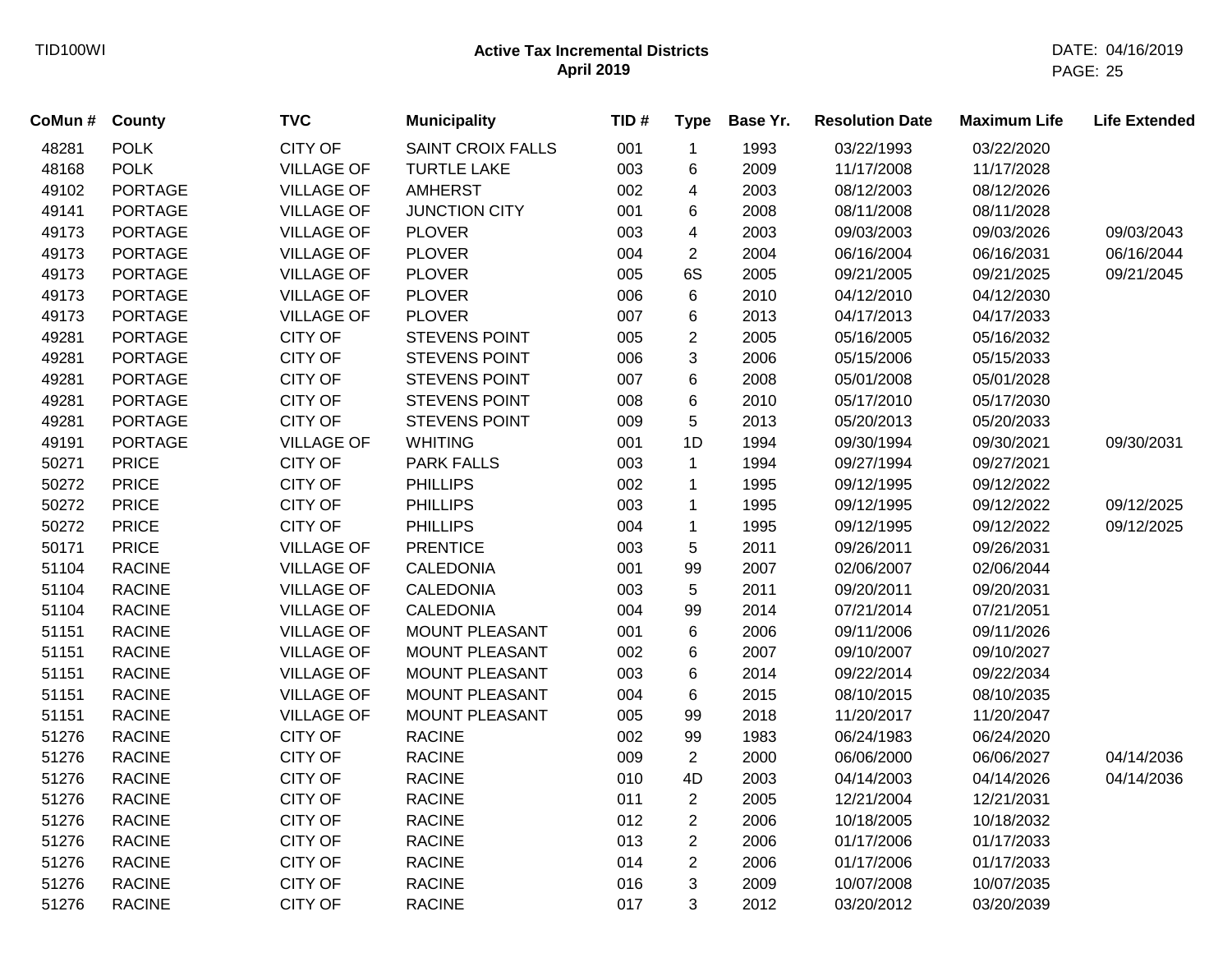| CoMun # | <b>County</b>   | <b>TVC</b>        | <b>Municipality</b>    | TID# | <b>Type</b>             | Base Yr. | <b>Resolution Date</b> | <b>Maximum Life</b> | <b>Life Extended</b> |
|---------|-----------------|-------------------|------------------------|------|-------------------------|----------|------------------------|---------------------|----------------------|
| 51276   | <b>RACINE</b>   | <b>CITY OF</b>    | <b>RACINE</b>          | 018  | $\overline{c}$          | 2014     | 09/16/2014             | 09/16/2041          |                      |
| 51276   | <b>RACINE</b>   | <b>CITY OF</b>    | <b>RACINE</b>          | 019  | 3                       | 2016     | 04/18/2016             | 04/18/2044          |                      |
| 51276   | <b>RACINE</b>   | <b>CITY OF</b>    | <b>RACINE</b>          | 020  | 3                       | 2017     | 04/17/2017             | 04/17/2045          |                      |
| 51181   | <b>RACINE</b>   | <b>VILLAGE OF</b> | <b>STURTEVANT</b>      | 004  | 6                       | 2016     | 09/06/2016             | 09/06/2036          |                      |
| 51186   | <b>RACINE</b>   | <b>VILLAGE OF</b> | <b>UNION GROVE</b>     | 003  | 4                       | 2001     | 12/28/2000             | 12/28/2023          |                      |
| 51186   | <b>RACINE</b>   | <b>VILLAGE OF</b> | <b>UNION GROVE</b>     | 004  | 6                       | 2006     | 02/27/2006             | 02/27/2026          |                      |
| 51186   | <b>RACINE</b>   | <b>VILLAGE OF</b> | <b>UNION GROVE</b>     | 005  | $\overline{2}$          | 2016     | 11/23/2015             | 11/23/2043          |                      |
| 51191   | <b>RACINE</b>   | <b>VILLAGE OF</b> | WATERFORD              | 002  | $\overline{\mathbf{4}}$ | 2000     | 06/14/2000             | 06/14/2023          |                      |
| 52276   | <b>RICHLAND</b> | <b>CITY OF</b>    | <b>RICHLAND CENTER</b> | 004  | $\mathbf{1}$            | 1995     | 09/20/1995             | 09/20/2022          |                      |
| 52276   | <b>RICHLAND</b> | <b>CITY OF</b>    | <b>RICHLAND CENTER</b> | 006  | 3                       | 2017     | 09/05/2017             | 09/05/2044          |                      |
| 52186   | <b>RICHLAND</b> | <b>VILLAGE OF</b> | <b>VIOLA</b>           | 003  | $\mathbf{1}$            | 1995     | 06/22/1995             | 06/22/2022          |                      |
| 53206   | <b>ROCK</b>     | <b>CITY OF</b>    | <b>BELOIT</b>          | 008  | $\mathbf{1}$            | 1995     | 08/02/1995             | 08/02/2022          |                      |
| 53206   | <b>ROCK</b>     | <b>CITY OF</b>    | <b>BELOIT</b>          | 009  | $\overline{2}$          | 1998     | 07/07/1998             | 07/07/2025          |                      |
| 53206   | <b>ROCK</b>     | CITY OF           | <b>BELOIT</b>          | 010  | 4                       | 2001     | 10/16/2000             | 10/16/2023          |                      |
| 53206   | <b>ROCK</b>     | <b>CITY OF</b>    | <b>BELOIT</b>          | 011  | 4                       | 2002     | 10/01/2001             | 10/01/2024          |                      |
| 53206   | <b>ROCK</b>     | <b>CITY OF</b>    | <b>BELOIT</b>          | 012  | 4                       | 2003     | 09/02/2003             | 09/02/2026          |                      |
| 53206   | <b>ROCK</b>     | <b>CITY OF</b>    | <b>BELOIT</b>          | 013  | 6                       | 2005     | 09/12/2005             | 09/12/2025          |                      |
| 53206   | <b>ROCK</b>     | <b>CITY OF</b>    | <b>BELOIT</b>          | 014  | 3                       | 2007     | 09/04/2007             | 09/04/2034          |                      |
| 53210   | <b>ROCK</b>     | <b>CITY OF</b>    | <b>BRODHEAD</b>        | 006  | 6                       | 2006     | 09/11/2006             | 09/11/2026          |                      |
| 53111   | <b>ROCK</b>     | <b>VILLAGE OF</b> | <b>CLINTON</b>         | 004  | 4                       | 1998     | 08/18/1998             | 08/18/2021          |                      |
| 53221   | <b>ROCK</b>     | <b>CITY OF</b>    | <b>EDGERTON</b>        | 006  | 3                       | 2000     | 05/01/2000             | 05/01/2027          | 09/29/2033           |
| 53221   | <b>ROCK</b>     | <b>CITY OF</b>    | <b>EDGERTON</b>        | 007  | 4D                      | 2000     | 09/29/2000             | 09/29/2023          | 09/29/2033           |
| 53221   | <b>ROCK</b>     | <b>CITY OF</b>    | <b>EDGERTON</b>        | 008  | 6                       | 2005     | 09/19/2005             | 09/19/2025          |                      |
| 53222   | <b>ROCK</b>     | <b>CITY OF</b>    | <b>EVANSVILLE</b>      | 005  | 3                       | 2004     | 08/10/2004             | 08/10/2031          |                      |
| 53222   | <b>ROCK</b>     | <b>CITY OF</b>    | <b>EVANSVILLE</b>      | 006  | 6                       | 2006     | 09/26/2006             | 09/26/2026          |                      |
| 53222   | <b>ROCK</b>     | CITY OF           | <b>EVANSVILLE</b>      | 007  | 5                       | 2007     | 12/12/2006             | 12/12/2026          |                      |
| 53222   | <b>ROCK</b>     | <b>CITY OF</b>    | <b>EVANSVILLE</b>      | 008  | 3                       | 2008     | 10/13/2007             | 10/13/2034          |                      |
| 53222   | <b>ROCK</b>     | <b>CITY OF</b>    | <b>EVANSVILLE</b>      | 009  | 6                       | 2018     | 07/10/2018             | 07/10/2038          |                      |
| 53126   | <b>ROCK</b>     | <b>VILLAGE OF</b> | <b>FOOTVILLE</b>       | 001  | 4D                      | 2000     | 09/28/2000             | 09/28/2023          | 09/28/2033           |
| 53241   | <b>ROCK</b>     | <b>CITY OF</b>    | <b>JANESVILLE</b>      | 017  | 3                       | 1997     | 09/08/1997             | 09/08/2024          |                      |
| 53241   | <b>ROCK</b>     | <b>CITY OF</b>    | <b>JANESVILLE</b>      | 021  | 4                       | 1999     | 06/28/1999             | 06/28/2022          |                      |
| 53241   | <b>ROCK</b>     | CITY OF           | <b>JANESVILLE</b>      | 022  | 4                       | 1999     | 09/27/1999             | 09/27/2022          |                      |
| 53241   | <b>ROCK</b>     | <b>CITY OF</b>    | <b>JANESVILLE</b>      | 023  | 3                       | 2002     | 09/09/2002             | 09/09/2029          |                      |
| 53241   | <b>ROCK</b>     | <b>CITY OF</b>    | <b>JANESVILLE</b>      | 025  | 4                       | 2003     | 01/13/2003             | 01/13/2026          |                      |
| 53241   | <b>ROCK</b>     | <b>CITY OF</b>    | <b>JANESVILLE</b>      | 026  | 4                       | 2004     | 11/24/2003             | 11/24/2026          |                      |
| 53241   | <b>ROCK</b>     | <b>CITY OF</b>    | <b>JANESVILLE</b>      | 027  | 3                       | 2003     | 09/08/2003             | 09/08/2030          |                      |
| 53241   | <b>ROCK</b>     | <b>CITY OF</b>    | <b>JANESVILLE</b>      | 028  | $\overline{2}$          | 2006     | 04/24/2006             | 04/24/2033          |                      |
|         |                 |                   |                        |      |                         |          |                        |                     |                      |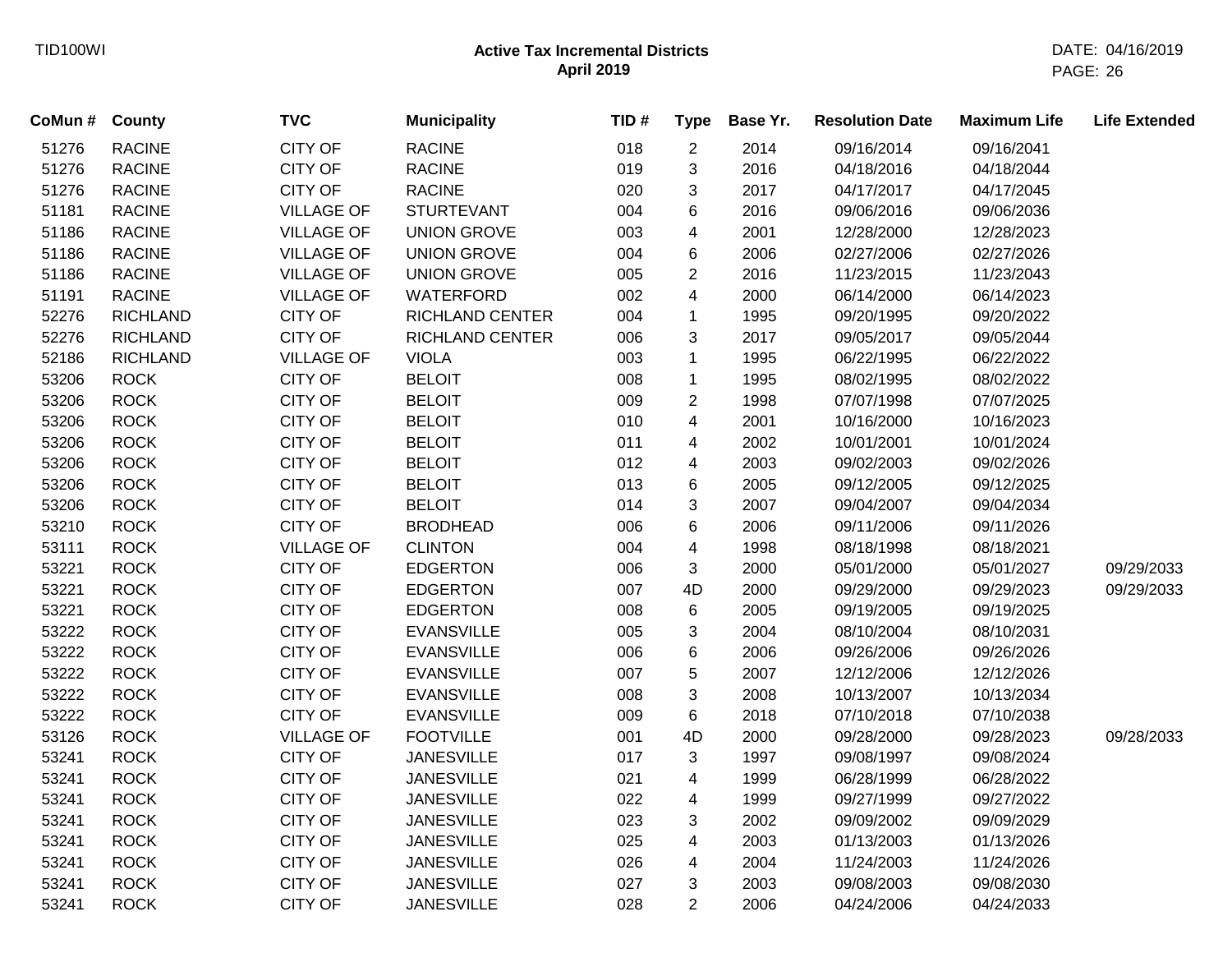| CoMun # | <b>County</b> | <b>TVC</b>        | <b>Municipality</b> | TID# | <b>Type</b>    | Base Yr. | <b>Resolution Date</b> | <b>Maximum Life</b> | <b>Life Extended</b> |
|---------|---------------|-------------------|---------------------|------|----------------|----------|------------------------|---------------------|----------------------|
| 53241   | <b>ROCK</b>   | <b>CITY OF</b>    | <b>JANESVILLE</b>   | 029  | $\,6$          | 2007     | 04/23/2007             | 04/23/2027          |                      |
| 53241   | <b>ROCK</b>   | <b>CITY OF</b>    | <b>JANESVILLE</b>   | 032  | 6              | 2008     | 09/22/2008             | 09/22/2028          |                      |
| 53241   | <b>ROCK</b>   | <b>CITY OF</b>    | <b>JANESVILLE</b>   | 033  | 6              | 2008     | 09/22/2008             | 09/22/2028          |                      |
| 53241   | <b>ROCK</b>   | <b>CITY OF</b>    | <b>JANESVILLE</b>   | 035  | 5              | 2011     | 08/22/2011             | 08/22/2031          |                      |
| 53241   | <b>ROCK</b>   | <b>CITY OF</b>    | <b>JANESVILLE</b>   | 036  | 3              | 2016     | 05/23/2016             | 05/23/2043          |                      |
| 53241   | <b>ROCK</b>   | <b>CITY OF</b>    | <b>JANESVILLE</b>   | 037  | 3              | 2017     | 11/28/2016             | 11/28/2044          |                      |
| 53257   | <b>ROCK</b>   | <b>CITY OF</b>    | <b>MILTON</b>       | 006  | 4              | 2003     | 01/21/2003             | 01/21/2026          |                      |
| 53257   | <b>ROCK</b>   | <b>CITY OF</b>    | <b>MILTON</b>       | 007  | $\overline{c}$ | 2004     | 06/07/2004             | 06/07/2031          |                      |
| 53257   | <b>ROCK</b>   | <b>CITY OF</b>    | <b>MILTON</b>       | 009  | 5              | 2016     | 07/19/2016             | 07/19/2036          |                      |
| 53257   | <b>ROCK</b>   | <b>CITY OF</b>    | <b>MILTON</b>       | 010  | 3              | 2018     | 08/07/2018             | 08/07/2045          |                      |
| 53165   | <b>ROCK</b>   | <b>VILLAGE OF</b> | ORFORDVILLE         | 003  | $\overline{2}$ | 2000     | 05/25/2000             | 05/25/2027          |                      |
| 54106   | <b>RUSK</b>   | <b>VILLAGE OF</b> | <b>BRUCE</b>        | 001  | 4              | 1998     | 10/06/1997             | 10/06/2020          |                      |
| 54106   | <b>RUSK</b>   | <b>VILLAGE OF</b> | <b>BRUCE</b>        | 002  | $\overline{c}$ | 2002     | 08/28/2002             | 08/28/2029          |                      |
| 54136   | <b>RUSK</b>   | <b>VILLAGE OF</b> | <b>HAWKINS</b>      | 002  | 5              | 2005     | 05/02/2005             | 05/02/2025          |                      |
| 54136   | <b>RUSK</b>   | <b>VILLAGE OF</b> | <b>HAWKINS</b>      | 003  | $\overline{2}$ | 2010     | 09/20/2010             | 09/20/2037          |                      |
| 54246   | <b>RUSK</b>   | <b>CITY OF</b>    | <b>LADYSMITH</b>    | 005  | 4S             | 1997     | 03/25/1997             | 03/25/2020          | 03/25/2037           |
| 54246   | <b>RUSK</b>   | <b>CITY OF</b>    | <b>LADYSMITH</b>    | 008  | $\overline{2}$ | 2003     | 05/27/2003             | 05/27/2030          |                      |
| 54246   | <b>RUSK</b>   | CITY OF           | <b>LADYSMITH</b>    | 009  | 6              | 2006     | 08/14/2006             | 08/14/2026          | 03/25/2037           |
| 54246   | <b>RUSK</b>   | <b>CITY OF</b>    | <b>LADYSMITH</b>    | 010  | 5              | 2007     | 07/09/2007             | 07/09/2027          |                      |
| 54246   | <b>RUSK</b>   | <b>CITY OF</b>    | <b>LADYSMITH</b>    | 011  | 6              | 2011     | 09/12/2011             | 09/12/2031          | 03/25/2037           |
| 54191   | <b>RUSK</b>   | <b>VILLAGE OF</b> | <b>WEYERHAEUSER</b> | 001  | 6              | 2013     | 09/11/2013             | 09/11/2033          |                      |
| 56206   | <b>SAUK</b>   | <b>CITY OF</b>    | <b>BARABOO</b>      | 006  | 4              | 1999     | 07/27/1999             | 07/27/2022          |                      |
| 56206   | <b>SAUK</b>   | <b>CITY OF</b>    | <b>BARABOO</b>      | 007  | 5              | 2006     | 06/02/2006             | 06/02/2026          |                      |
| 56206   | <b>SAUK</b>   | <b>CITY OF</b>    | <b>BARABOO</b>      | 008  | 3              | 2006     | 06/27/2006             | 06/27/2033          |                      |
| 56206   | <b>SAUK</b>   | <b>CITY OF</b>    | <b>BARABOO</b>      | 009  | 3              | 2008     | 12/11/2007             | 12/11/2034          |                      |
| 56146   | <b>SAUK</b>   | <b>VILLAGE OF</b> | <b>LAKE DELTON</b>  | 002  | 4              | 2000     | 09/28/2000             | 09/28/2023          |                      |
| 56146   | <b>SAUK</b>   | <b>VILLAGE OF</b> | <b>LAKE DELTON</b>  | 003  | 6              | 2005     | 07/25/2005             | 07/25/2025          |                      |
| 56146   | <b>SAUK</b>   | <b>VILLAGE OF</b> | <b>LAKE DELTON</b>  | 004  | $\overline{c}$ | 2007     | 07/23/2007             | 07/23/2034          |                      |
| 56149   | <b>SAUK</b>   | <b>VILLAGE OF</b> | <b>LOGANVILLE</b>   | 002  | 6              | 2018     | 09/27/2018             | 09/27/2038          |                      |
| 56161   | <b>SAUK</b>   | <b>VILLAGE OF</b> | NORTH FREEDOM       | 001  | $\sqrt{2}$     | 1997     | 09/29/1997             | 09/29/2024          |                      |
| 56171   | <b>SAUK</b>   | <b>VILLAGE OF</b> | <b>PLAIN</b>        | 002  | 6D             | 2006     | 07/12/2006             | 07/12/2026          | 07/12/2039           |
| 56172   | <b>SAUK</b>   | <b>VILLAGE OF</b> | PRAIRIE DU SAC      | 004  | $\,6\,$        | 2008     | 08/26/2008             | 08/26/2028          |                      |
| 56172   | <b>SAUK</b>   | <b>VILLAGE OF</b> | PRAIRIE DU SAC      | 005  | 6              | 2018     | 05/22/2018             | 05/22/2038          |                      |
| 56172   | <b>SAUK</b>   | <b>VILLAGE OF</b> | PRAIRIE DU SAC      | 006  | 6              | 2018     | 09/25/2018             | 09/25/2038          |                      |
| 56276   | <b>SAUK</b>   | <b>CITY OF</b>    | <b>REEDSBURG</b>    | 003  | 4D             | 1998     | 03/09/1998             | 03/09/2021          | 03/09/2031           |
| 56276   | <b>SAUK</b>   | <b>CITY OF</b>    | <b>REEDSBURG</b>    | 004  | $\overline{4}$ | 1998     | 05/26/1998             | 05/26/2021          | 05/26/2031           |
| 56276   | <b>SAUK</b>   | <b>CITY OF</b>    | <b>REEDSBURG</b>    | 005  | $\overline{2}$ | 2000     | 03/20/2000             | 03/20/2027          | 03/20/2037           |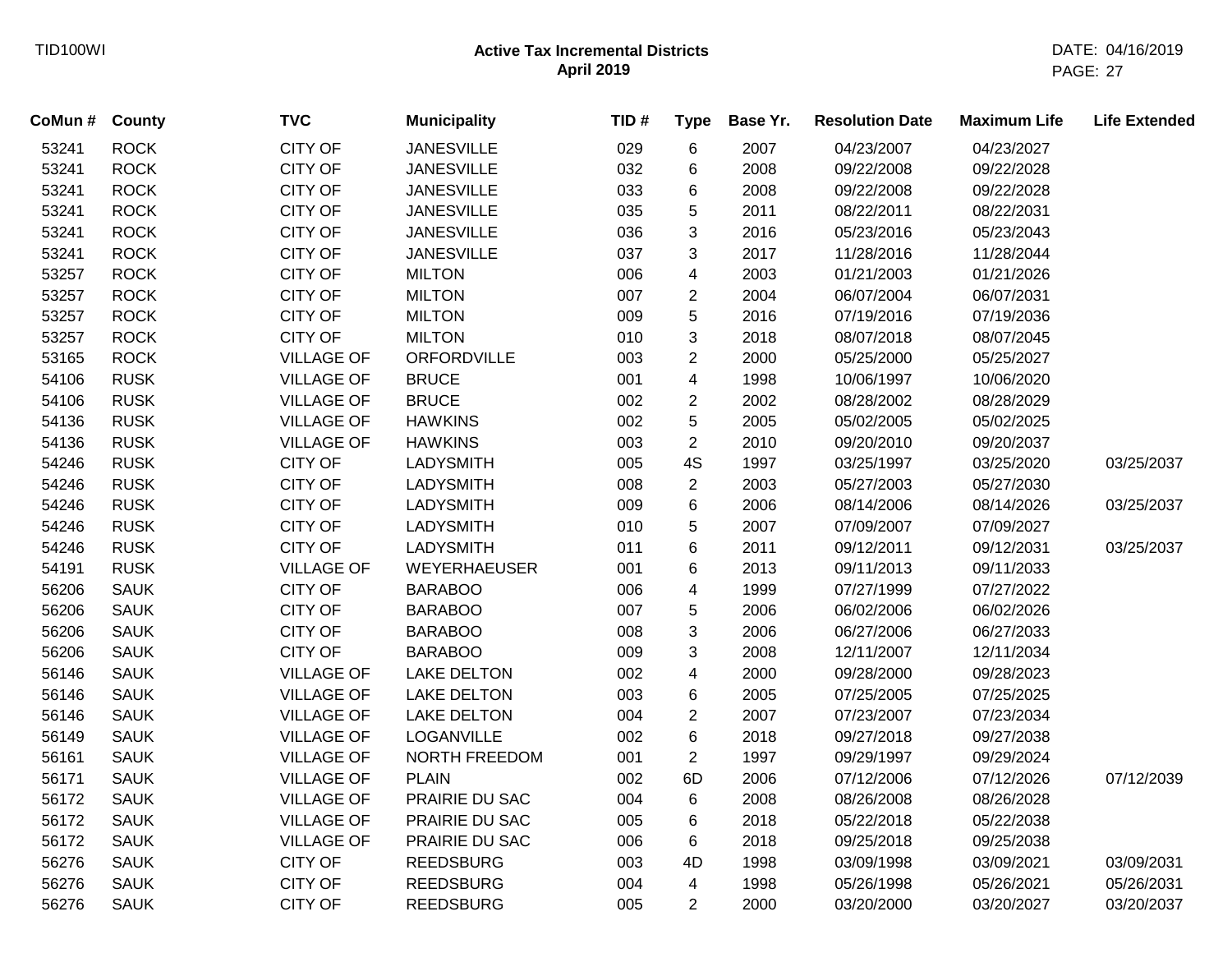| CoMun # County |                  | <b>TVC</b>        | <b>Municipality</b>    | TID# | <b>Type</b>    | Base Yr. | <b>Resolution Date</b> | <b>Maximum Life</b> | <b>Life Extended</b> |
|----------------|------------------|-------------------|------------------------|------|----------------|----------|------------------------|---------------------|----------------------|
| 56276          | <b>SAUK</b>      | <b>CITY OF</b>    | <b>REEDSBURG</b>       | 006  | 2D             | 2000     | 07/10/2000             | 07/10/2027          | 07/10/2037           |
| 56276          | <b>SAUK</b>      | <b>CITY OF</b>    | <b>REEDSBURG</b>       | 007  | $\overline{c}$ | 2001     | 08/13/2001             | 08/13/2028          |                      |
| 56276          | <b>SAUK</b>      | <b>CITY OF</b>    | <b>REEDSBURG</b>       | 008  | 6              | 2008     | 09/22/2008             | 09/22/2028          |                      |
| 56276          | <b>SAUK</b>      | <b>CITY OF</b>    | <b>REEDSBURG</b>       | 009  | 5              | 2016     | 07/11/2016             | 07/11/2036          |                      |
| 56181          | <b>SAUK</b>      | <b>VILLAGE OF</b> | <b>SAUK CITY</b>       | 006  | $\overline{2}$ | 2002     | 10/09/2001             | 10/09/2028          | 03/29/2035           |
| 56181          | <b>SAUK</b>      | <b>VILLAGE OF</b> | <b>SAUK CITY</b>       | 007  | 4D             | 2005     | 03/29/2005             | 03/29/2025          | 03/29/2035           |
| 56181          | <b>SAUK</b>      | <b>VILLAGE OF</b> | <b>SAUK CITY</b>       | 008  | $\overline{2}$ | 2005     | 03/29/2005             | 03/29/2032          |                      |
| 56181          | <b>SAUK</b>      | <b>VILLAGE OF</b> | <b>SAUK CITY</b>       | 009  | 3              | 2015     | 09/08/2015             | 09/08/2042          |                      |
| 56182          | <b>SAUK</b>      | <b>VILLAGE OF</b> | SPRING GREEN           | 006  | 6              | 2017     | 04/12/2017             | 04/12/2038          |                      |
| 56191          | <b>SAUK</b>      | <b>VILLAGE OF</b> | <b>WEST BARABOO</b>    | 002  | $\overline{2}$ | 1997     | 09/25/1997             | 09/25/2024          |                      |
| 56191          | <b>SAUK</b>      | <b>VILLAGE OF</b> | <b>WEST BARABOO</b>    | 003  | 6              | 2018     | 09/13/2018             | 09/13/2038          |                      |
| 56291          | <b>SAUK</b>      | <b>CITY OF</b>    | <b>WISCONSIN DELLS</b> | 002  | $\overline{c}$ | 2001     | 11/20/2000             | 11/20/2027          |                      |
| 56291          | <b>SAUK</b>      | <b>CITY OF</b>    | <b>WISCONSIN DELLS</b> | 003  | 6S             | 2006     | 07/31/2006             | 07/31/2026          | 05/17/2045           |
| 56291          | <b>SAUK</b>      | <b>CITY OF</b>    | <b>WISCONSIN DELLS</b> | 004  | 6              | 2006     | 07/31/2006             | 07/31/2026          |                      |
| 57236          | <b>SAWYER</b>    | <b>CITY OF</b>    | <b>HAYWARD</b>         | 005  | 6              | 2018     | 09/10/2018             | 09/10/2038          |                      |
| 58106          | <b>SHAWANO</b>   | <b>VILLAGE OF</b> | <b>BIRNAMWOOD</b>      | 001  | 4              | 1997     | 07/28/1997             | 07/28/2020          |                      |
| 58107          | <b>SHAWANO</b>   | <b>VILLAGE OF</b> | <b>BONDUEL</b>         | 001  | $\mathbf{1}$   | 1994     | 09/14/1994             | 09/14/2021          |                      |
| 58108          | <b>SHAWANO</b>   | <b>VILLAGE OF</b> | <b>BOWLER</b>          | 002  | $\overline{c}$ | 1997     | 04/14/1997             | 04/14/2024          |                      |
| 58131          | <b>SHAWANO</b>   | <b>VILLAGE OF</b> | <b>GRESHAM</b>         | 001  | 6              | 2011     | 06/28/2011             | 06/28/2031          |                      |
| 58131          | <b>SHAWANO</b>   | <b>VILLAGE OF</b> | <b>GRESHAM</b>         | 002  | 6              | 2015     | 09/08/2015             | 09/08/2035          |                      |
| 58252          | <b>SHAWANO</b>   | <b>CITY OF</b>    | <b>MARION</b>          | 002  | $\mathbf{1}$   | 1995     | 09/28/1995             | 09/28/2022          |                      |
| 58281          | <b>SHAWANO</b>   | <b>CITY OF</b>    | <b>SHAWANO</b>         | 004  | $\overline{c}$ | 2000     | 09/13/2000             | 09/13/2027          |                      |
| 58281          | <b>SHAWANO</b>   | <b>CITY OF</b>    | <b>SHAWANO</b>         | 005  | 4              | 2001     | 04/11/2001             | 04/11/2024          |                      |
| 58281          | <b>SHAWANO</b>   | <b>CITY OF</b>    | <b>SHAWANO</b>         | 006  | $\overline{c}$ | 2014     | 07/09/2014             | 07/09/2041          |                      |
| 58281          | <b>SHAWANO</b>   | <b>CITY OF</b>    | <b>SHAWANO</b>         | 007  | 6              | 2016     | 09/07/2016             | 09/07/2036          |                      |
| 58281          | <b>SHAWANO</b>   | <b>CITY OF</b>    | <b>SHAWANO</b>         | 008  | $\overline{2}$ | 2018     | 09/19/2018             | 09/19/2045          |                      |
| 58186          | <b>SHAWANO</b>   | <b>VILLAGE OF</b> | <b>TIGERTON</b>        | 001  | 4D             | 1996     | 09/16/1996             | 09/16/2019          | 09/16/2029           |
| 58186          | <b>SHAWANO</b>   | <b>VILLAGE OF</b> | <b>TIGERTON</b>        | 002  | 6              | 2014     | 09/30/2014             | 09/30/2034          |                      |
| 58191          | <b>SHAWANO</b>   | <b>VILLAGE OF</b> | <b>WITTENBERG</b>      | 001  | 4D             | 2000     | 09/25/2000             | 09/25/2023          | 09/25/2033           |
| 58191          | <b>SHAWANO</b>   | <b>VILLAGE OF</b> | <b>WITTENBERG</b>      | 002  | 6              | 2011     | 11/01/2010             | 11/01/2030          |                      |
| 58191          | <b>SHAWANO</b>   | <b>VILLAGE OF</b> | <b>WITTENBERG</b>      | 003  | 5              | 2015     | 09/28/2015             | 09/28/2035          |                      |
| 59111          | <b>SHEBOYGAN</b> | <b>VILLAGE OF</b> | <b>CASCADE</b>         | 001  | 6              | 2011     | 07/12/2011             | 07/12/2031          |                      |
| 59112          | SHEBOYGAN        | <b>VILLAGE OF</b> | <b>CEDAR GROVE</b>     | 001  | $\overline{c}$ | 2009     | 09/14/2009             | 09/14/2036          |                      |
| 59112          | SHEBOYGAN        | <b>VILLAGE OF</b> | <b>CEDAR GROVE</b>     | 002  | 5              | 2017     | 09/11/2017             | 09/11/2037          |                      |
| 59121          | SHEBOYGAN        | <b>VILLAGE OF</b> | <b>ELKHART LAKE</b>    | 002  | 6              | 2013     | 05/20/2013             | 05/20/2033          |                      |
| 59121          | <b>SHEBOYGAN</b> | <b>VILLAGE OF</b> | <b>ELKHART LAKE</b>    | 003  | 6              | 2013     | 09/17/2013             | 09/17/2033          |                      |
| 59121          | <b>SHEBOYGAN</b> | <b>VILLAGE OF</b> | <b>ELKHART LAKE</b>    | 004  | 6              | 2015     | 08/17/2015             | 08/17/2035          |                      |
|                |                  |                   |                        |      |                |          |                        |                     |                      |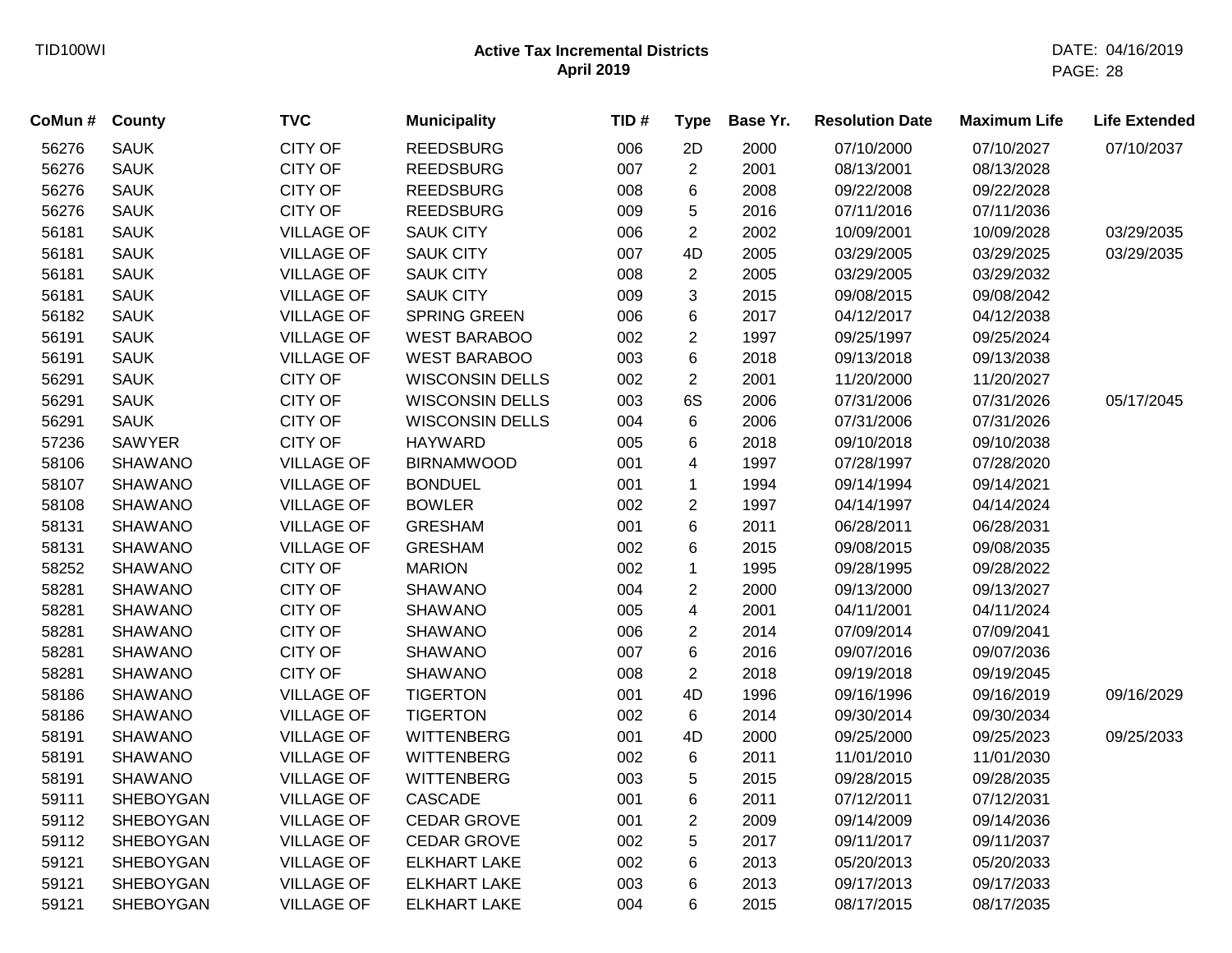| CoMun # | County           | <b>TVC</b>        | <b>Municipality</b>    | TID# | <b>Type</b>             | Base Yr. | <b>Resolution Date</b> | <b>Maximum Life</b> | <b>Life Extended</b> |
|---------|------------------|-------------------|------------------------|------|-------------------------|----------|------------------------|---------------------|----------------------|
| 59131   | SHEBOYGAN        | <b>VILLAGE OF</b> | <b>GLENBEULAH</b>      | 001  | 3                       | 2005     | 10/13/2004             | 10/13/2031          |                      |
| 59135   | <b>SHEBOYGAN</b> | <b>VILLAGE OF</b> | <b>HOWARDS GROVE</b>   | 001  | $\overline{2}$          | 2005     | 05/03/2005             | 05/03/2032          |                      |
| 59135   | <b>SHEBOYGAN</b> | <b>VILLAGE OF</b> | <b>HOWARDS GROVE</b>   | 002  | 6                       | 2011     | 02/01/2011             | 02/01/2031          |                      |
| 59165   | <b>SHEBOYGAN</b> | <b>VILLAGE OF</b> | <b>OOSTBURG</b>        | 001  | 4                       | 1999     | 04/12/1999             | 04/12/2022          |                      |
| 59165   | SHEBOYGAN        | <b>VILLAGE OF</b> | <b>OOSTBURG</b>        | 002  | 2D                      | 2001     | 08/13/2001             | 08/13/2028          | 08/13/2038           |
| 59165   | SHEBOYGAN        | <b>VILLAGE OF</b> | <b>OOSTBURG</b>        | 003  | 5                       | 2017     | 03/13/2017             | 03/13/2038          |                      |
| 59271   | SHEBOYGAN        | <b>CITY OF</b>    | <b>PLYMOUTH</b>        | 004  | 4                       | 2001     | 09/11/2001             | 09/11/2024          |                      |
| 59271   | <b>SHEBOYGAN</b> | <b>CITY OF</b>    | <b>PLYMOUTH</b>        | 005  | 5                       | 2008     | 01/29/2008             | 01/29/2028          |                      |
| 59271   | <b>SHEBOYGAN</b> | <b>CITY OF</b>    | <b>PLYMOUTH</b>        | 006  | 5                       | 2011     | 12/07/2010             | 12/07/2030          |                      |
| 59176   | <b>SHEBOYGAN</b> | <b>VILLAGE OF</b> | RANDOM LAKE            | 003  | 6                       | 2014     | 09/02/2014             | 09/02/2034          |                      |
| 59281   | <b>SHEBOYGAN</b> | <b>CITY OF</b>    | <b>SHEBOYGAN</b>       | 001E | 8                       | 2003     | 08/05/2002             | 08/05/2025          |                      |
| 59281   | <b>SHEBOYGAN</b> | <b>CITY OF</b>    | SHEBOYGAN              | 006  | 99                      | 1992     | 01/20/1992             | 01/20/2023          |                      |
| 59281   | SHEBOYGAN        | <b>CITY OF</b>    | SHEBOYGAN              | 010  | 3                       | 1997     | 05/19/1997             | 05/19/2024          |                      |
| 59281   | SHEBOYGAN        | CITY OF           | SHEBOYGAN              | 011  | $\overline{\mathbf{4}}$ | 1998     | 09/21/1998             | 09/21/2021          |                      |
| 59281   | SHEBOYGAN        | <b>CITY OF</b>    | SHEBOYGAN              | 012  | $\overline{2}$          | 2000     | 02/21/2000             | 02/21/2027          |                      |
| 59281   | <b>SHEBOYGAN</b> | <b>CITY OF</b>    | SHEBOYGAN              | 013  | $\overline{2}$          | 2006     | 11/21/2005             | 11/21/2032          |                      |
| 59281   | <b>SHEBOYGAN</b> | <b>CITY OF</b>    | SHEBOYGAN              | 014  | 6                       | 2011     | 01/04/2011             | 01/04/2031          |                      |
| 59281   | SHEBOYGAN        | <b>CITY OF</b>    | SHEBOYGAN              | 015  | 6                       | 2011     | 04/06/2011             | 04/06/2031          |                      |
| 59281   | <b>SHEBOYGAN</b> | <b>CITY OF</b>    | SHEBOYGAN              | 016  | 6                       | 2015     | 09/21/2015             | 09/21/2035          |                      |
| 59281   | SHEBOYGAN        | <b>CITY OF</b>    | SHEBOYGAN              | 017  | 3                       | 2018     | 08/20/2018             | 08/20/2045          |                      |
| 59281   | SHEBOYGAN        | <b>CITY OF</b>    | SHEBOYGAN              | 018  | 5                       | 2018     | 12/18/2017             | 12/18/2038          |                      |
| 59281   | SHEBOYGAN        | CITY OF           | SHEBOYGAN              | 019  | 6                       | 2018     | 08/20/2018             | 08/20/2038          |                      |
| 59282   | <b>SHEBOYGAN</b> | <b>CITY OF</b>    | <b>SHEBOYGAN FALLS</b> | 003  | $\mathbf{1}$            | 1994     | 09/19/1994             | 09/19/2021          | 09/19/2024           |
| 59282   | <b>SHEBOYGAN</b> | <b>CITY OF</b>    | <b>SHEBOYGAN FALLS</b> | 004  | 6                       | 2016     | 09/21/2016             | 09/21/2036          |                      |
| 59282   | <b>SHEBOYGAN</b> | <b>CITY OF</b>    | SHEBOYGAN FALLS        | 005  | 6                       | 2018     | 03/21/2018             | 03/21/2039          |                      |
| 55106   | <b>ST CROIX</b>  | <b>VILLAGE OF</b> | <b>BALDWIN</b>         | 005  | 1                       | 1995     | 09/29/1995             | 09/29/2022          | 09/29/2035           |
| 55106   | <b>ST CROIX</b>  | <b>VILLAGE OF</b> | <b>BALDWIN</b>         | 006  | $\overline{c}$          | 2005     | 09/25/2005             | 09/25/2032          | 09/25/2045           |
| 55106   | <b>ST CROIX</b>  | <b>VILLAGE OF</b> | <b>BALDWIN</b>         | 007  | 6S                      | 2007     | 09/12/2007             | 09/12/2027          | 09/12/2047           |
| 55136   | <b>ST CROIX</b>  | <b>VILLAGE OF</b> | <b>HAMMOND</b>         | 003  | $\mathbf 1$             | 1993     | 09/20/1993             | 09/20/2020          |                      |
| 55136   | <b>ST CROIX</b>  | <b>VILLAGE OF</b> | <b>HAMMOND</b>         | 004  | 1                       | 1993     | 09/20/1993             | 09/20/2020          |                      |
| 55136   | <b>ST CROIX</b>  | <b>VILLAGE OF</b> | <b>HAMMOND</b>         | 005  | 1                       | 1995     | 09/18/1995             | 09/18/2022          |                      |
| 55236   | <b>ST CROIX</b>  | <b>CITY OF</b>    | <b>HUDSON</b>          | 005  | $\overline{2}$          | 2017     | 07/17/2017             | 07/17/2044          |                      |
| 55236   | <b>ST CROIX</b>  | <b>CITY OF</b>    | <b>HUDSON</b>          | 006  | 6                       | 2018     | 07/09/2018             | 07/09/2038          |                      |
| 55261   | <b>ST CROIX</b>  | <b>CITY OF</b>    | <b>NEW RICHMOND</b>    | 005  | 1                       | 1987     | 09/14/1987             | 09/14/2014          | 09/14/2027           |
| 55261   | <b>ST CROIX</b>  | <b>CITY OF</b>    | <b>NEW RICHMOND</b>    | 006  | $\mathbf 1$             | 1995     | 09/11/1995             | 09/11/2022          |                      |
| 55261   | <b>ST CROIX</b>  | <b>CITY OF</b>    | <b>NEW RICHMOND</b>    | 007  | $\overline{c}$          | 2003     | 07/14/2003             | 07/14/2030          |                      |
| 55261   | <b>ST CROIX</b>  | <b>CITY OF</b>    | <b>NEW RICHMOND</b>    | 008  | 6S                      | 2005     | 06/13/2005             | 06/13/2025          | 06/13/2045           |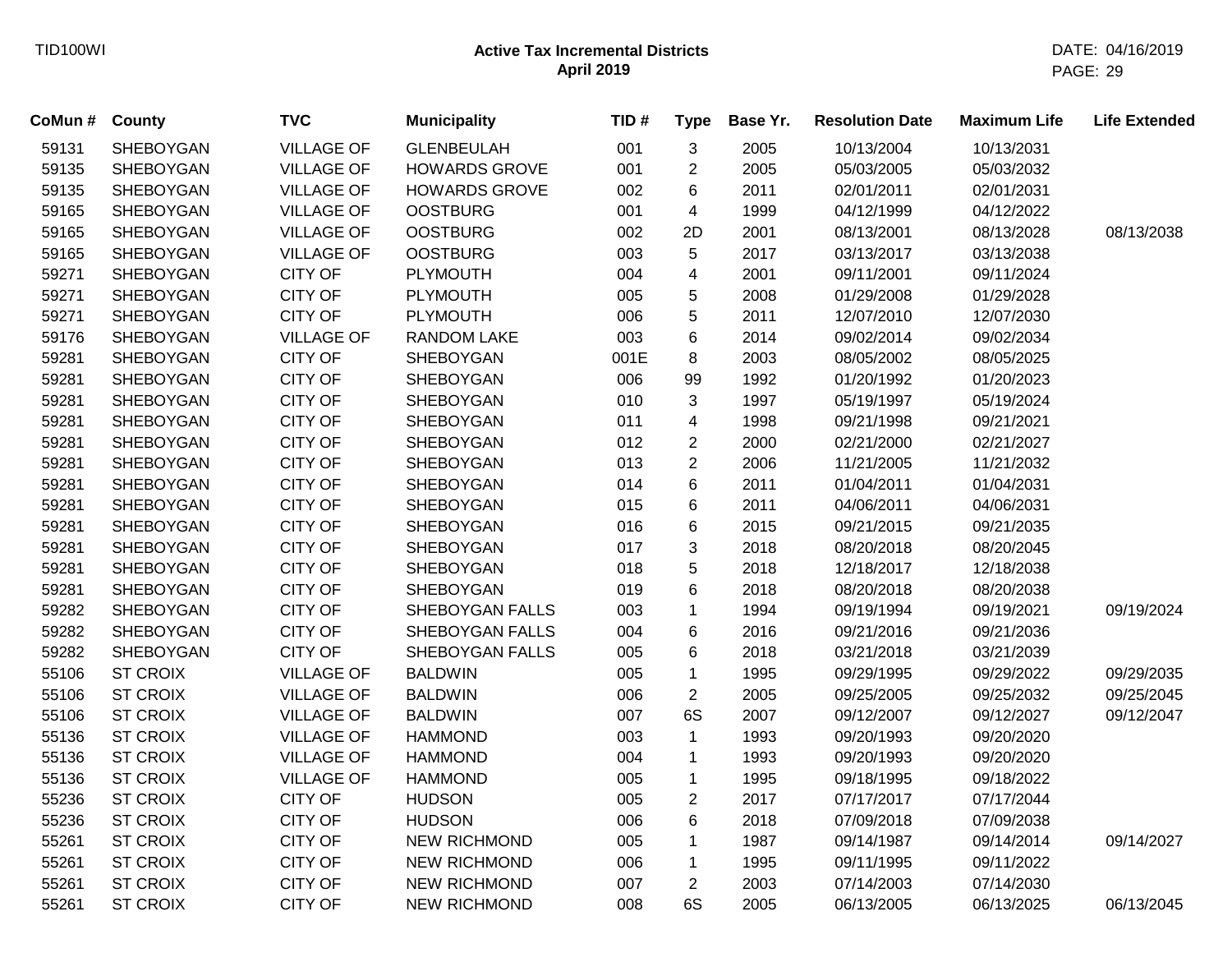| CoMun # County |                 | <b>TVC</b>        | <b>Municipality</b> | TID# | <b>Type</b>             | Base Yr. | <b>Resolution Date</b> | <b>Maximum Life</b> | <b>Life Extended</b> |
|----------------|-----------------|-------------------|---------------------|------|-------------------------|----------|------------------------|---------------------|----------------------|
| 55261          | <b>ST CROIX</b> | <b>CITY OF</b>    | <b>NEW RICHMOND</b> | 009  | 3                       | 2008     | 06/25/2008             | 06/25/2035          |                      |
| 55261          | <b>ST CROIX</b> | <b>CITY OF</b>    | <b>NEW RICHMOND</b> | 010  | 5                       | 2014     | 06/30/2014             | 06/30/2034          |                      |
| 55276          | <b>ST CROIX</b> | <b>CITY OF</b>    | <b>RIVER FALLS</b>  | 005  | 1                       | 1994     | 07/26/1994             | 07/26/2021          |                      |
| 55276          | <b>ST CROIX</b> | CITY OF           | <b>RIVER FALLS</b>  | 010  | 6                       | 2014     | 06/24/2014             | 06/24/2034          |                      |
| 55276          | <b>ST CROIX</b> | <b>CITY OF</b>    | <b>RIVER FALLS</b>  | 011  | 6                       | 2016     | 10/27/2015             | 10/27/2036          |                      |
| 55276          | <b>ST CROIX</b> | <b>CITY OF</b>    | <b>RIVER FALLS</b>  | 012  | 5                       | 2016     | 07/26/2016             | 07/26/2036          |                      |
| 55276          | <b>ST CROIX</b> | <b>CITY OF</b>    | <b>RIVER FALLS</b>  | 013  | 5                       | 2018     | 06/26/2018             | 06/26/2038          |                      |
| 55176          | <b>ST CROIX</b> | <b>VILLAGE OF</b> | <b>ROBERTS</b>      | 001  | 4                       | 1997     | 09/08/1997             | 09/08/2020          |                      |
| 55181          | <b>ST CROIX</b> | <b>VILLAGE OF</b> | <b>SOMERSET</b>     | 002  | 4                       | 1996     | 09/16/1996             | 09/16/2019          | 09/16/2029           |
| 55181          | <b>ST CROIX</b> | <b>VILLAGE OF</b> | <b>SOMERSET</b>     | 003  | $\overline{2}$          | 2005     | 05/24/2005             | 05/24/2032          |                      |
| 55181          | <b>ST CROIX</b> | <b>VILLAGE OF</b> | <b>SOMERSET</b>     | 004  | 6D                      | 2008     | 11/27/2007             | 11/27/2027          | 11/27/2037           |
| 55192          | <b>ST CROIX</b> | <b>VILLAGE OF</b> | <b>WOODVILLE</b>    | 003  | $\mathbf{1}$            | 1995     | 06/13/1995             | 06/13/2022          |                      |
| 55192          | <b>ST CROIX</b> | <b>VILLAGE OF</b> | <b>WOODVILLE</b>    | 004  | $\overline{c}$          | 2005     | 07/27/2005             | 07/27/2032          |                      |
| 60251          | <b>TAYLOR</b>   | <b>CITY OF</b>    | <b>MEDFORD</b>      | 005  | $\mathbf{1}$            | 1989     | 09/19/1989             | 09/19/2016          | 09/19/2026           |
| 60251          | <b>TAYLOR</b>   | CITY OF           | <b>MEDFORD</b>      | 006  | 4D                      | 1996     | 09/17/1996             | 09/17/2019          | 09/17/2029           |
| 60251          | <b>TAYLOR</b>   | CITY OF           | <b>MEDFORD</b>      | 007  | 4                       | 1997     | 09/16/1997             | 09/16/2020          | 09/16/2030           |
| 60251          | <b>TAYLOR</b>   | <b>CITY OF</b>    | <b>MEDFORD</b>      | 008  | 4D                      | 1997     | 09/16/1997             | 09/16/2020          | 09/16/2030           |
| 60251          | <b>TAYLOR</b>   | <b>CITY OF</b>    | <b>MEDFORD</b>      | 010  | $\overline{\mathbf{4}}$ | 1999     | 09/28/1999             | 09/28/2022          | 09/16/2030           |
| 60251          | <b>TAYLOR</b>   | CITY OF           | <b>MEDFORD</b>      | 011  | 4                       | 1999     | 09/28/1999             | 09/28/2022          | 09/16/2030           |
| 60251          | <b>TAYLOR</b>   | <b>CITY OF</b>    | <b>MEDFORD</b>      | 012  | 4                       | 2000     | 09/05/2000             | 09/05/2023          | 09/16/2030           |
| 60251          | <b>TAYLOR</b>   | <b>CITY OF</b>    | <b>MEDFORD</b>      | 013  | 6                       | 2005     | 06/07/2005             | 06/07/2025          | 09/16/2030           |
| 60176          | <b>TAYLOR</b>   | <b>VILLAGE OF</b> | <b>RIB LAKE</b>     | 001  | 1                       | 1995     | 03/14/1995             | 03/14/2022          |                      |
| 60181          | <b>TAYLOR</b>   | <b>VILLAGE OF</b> | <b>STETSONVILLE</b> | 001  | 6                       | 2013     | 12/11/2012             | 12/11/2032          |                      |
| 61201          | TREMPEALEAU     | <b>CITY OF</b>    | <b>ARCADIA</b>      | 003  | 1D                      | 1994     | 07/28/1994             | 07/28/2021          | 07/28/2031           |
| 61201          | TREMPEALEAU     | <b>CITY OF</b>    | <b>ARCADIA</b>      | 004  | 1D                      | 1994     | 07/14/1994             | 07/14/2021          | 07/14/2031           |
| 61206          | TREMPEALEAU     | <b>CITY OF</b>    | <b>BLAIR</b>        | 004  | 5                       | 2007     | 05/21/2007             | 05/21/2027          |                      |
| 61206          | TREMPEALEAU     | <b>CITY OF</b>    | <b>BLAIR</b>        | 005  | 5                       | 2008     | 06/26/2008             | 06/26/2028          |                      |
| 61206          | TREMPEALEAU     | <b>CITY OF</b>    | <b>BLAIR</b>        | 006  | $\overline{c}$          | 2015     | 05/18/2015             | 05/18/2042          |                      |
| 61206          | TREMPEALEAU     | CITY OF           | <b>BLAIR</b>        | 007  | 6                       | 2015     | 09/14/2015             | 09/14/2035          |                      |
| 61231          | TREMPEALEAU     | CITY OF           | <b>GALESVILLE</b>   | 002  | $\overline{2}$          | 2001     | 06/28/2001             | 06/28/2028          |                      |
| 61241          | TREMPEALEAU     | <b>CITY OF</b>    | <b>INDEPENDENCE</b> | 002  | 6                       | 2006     | 05/22/2006             | 05/22/2026          |                      |
| 61265          | TREMPEALEAU     | <b>CITY OF</b>    | <b>OSSEO</b>        | 002  | 1                       | 1994     | 08/18/1994             | 08/18/2021          |                      |
| 61265          | TREMPEALEAU     | <b>CITY OF</b>    | OSSEO               | 003  | $\overline{c}$          | 2009     | 05/18/2009             | 05/18/2036          |                      |
| 61181          | TREMPEALEAU     | <b>VILLAGE OF</b> | <b>STRUM</b>        | 001  | 6                       | 2009     | 12/15/2008             | 12/15/2028          |                      |
| 61186          | TREMPEALEAU     | <b>VILLAGE OF</b> | TREMPEALEAU         | 001  | 3                       | 1997     | 09/29/1997             | 09/29/2024          |                      |
| 61291          | TREMPEALEAU     | <b>CITY OF</b>    | WHITEHALL           | 002  | 5                       | 2006     | 04/06/2006             | 04/06/2026          |                      |
| 61291          | TREMPEALEAU     | <b>CITY OF</b>    | <b>WHITEHALL</b>    | 003  | 6                       | 2006     | 09/12/2006             | 09/12/2026          |                      |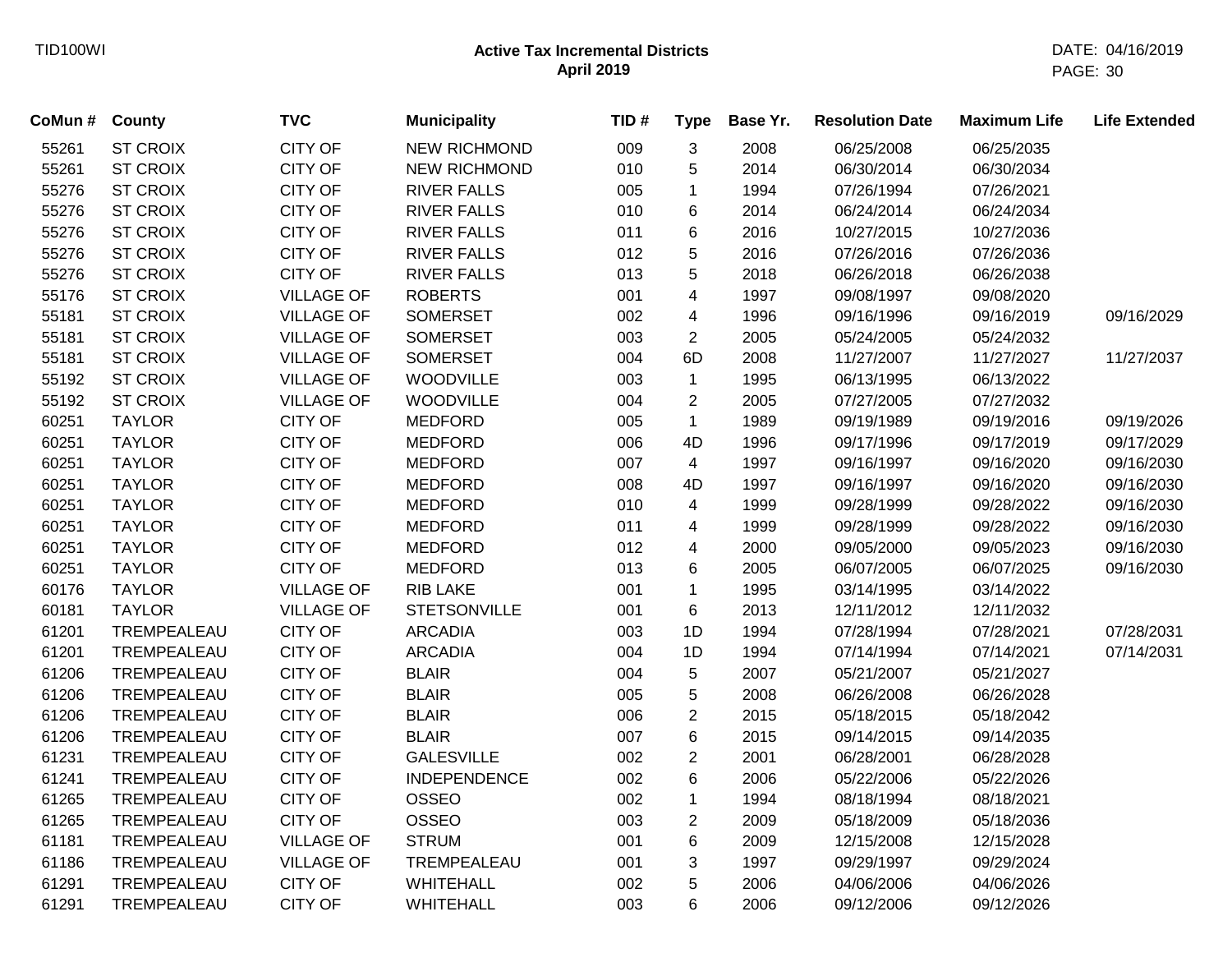| CoMun # | <b>County</b>   | <b>TVC</b>        | <b>Municipality</b> | TID# | <b>Type</b>    | Base Yr. | <b>Resolution Date</b> | <b>Maximum Life</b> | <b>Life Extended</b> |
|---------|-----------------|-------------------|---------------------|------|----------------|----------|------------------------|---------------------|----------------------|
| 62116   | <b>VERNON</b>   | <b>VILLAGE OF</b> | DE SOTO             | 001  | $\overline{c}$ | 2001     | 09/19/2001             | 09/19/2028          |                      |
| 62236   | <b>VERNON</b>   | <b>CITY OF</b>    | <b>HILLSBORO</b>    | 002  | $\mathbf 1$    | 1993     | 08/02/1993             | 08/02/2020          |                      |
| 62236   | <b>VERNON</b>   | <b>CITY OF</b>    | <b>HILLSBORO</b>    | 004  | $\overline{c}$ | 1998     | 08/31/1998             | 08/31/2025          | 08/31/2028           |
| 62146   | <b>VERNON</b>   | <b>VILLAGE OF</b> | <b>LA FARGE</b>     | 001  | 4              | 2003     | 04/14/2003             | 04/14/2026          |                      |
| 62165   | <b>VERNON</b>   | <b>VILLAGE OF</b> | <b>ONTARIO</b>      | 001  | $\overline{c}$ | 1998     | 06/08/1998             | 06/08/2025          |                      |
| 62186   | <b>VERNON</b>   | <b>VILLAGE OF</b> | <b>VIOLA</b>        | 004  | 5              | 2007     | 09/27/2007             | 09/27/2027          |                      |
| 62286   | <b>VERNON</b>   | <b>CITY OF</b>    | <b>VIROQUA</b>      | 002  | $\mathbf 1$    | 1994     | 12/14/1993             | 12/14/2020          |                      |
| 62286   | <b>VERNON</b>   | <b>CITY OF</b>    | <b>VIROQUA</b>      | 003  | $\mathbf{1}$   | 1995     | 09/12/1995             | 09/12/2022          |                      |
| 62286   | <b>VERNON</b>   | <b>CITY OF</b>    | <b>VIROQUA</b>      | 004  | $\overline{c}$ | 1999     | 04/27/1999             | 04/27/2026          |                      |
| 62286   | <b>VERNON</b>   | <b>CITY OF</b>    | <b>VIROQUA</b>      | 005  | 5              | 2006     | 04/25/2006             | 04/25/2026          |                      |
| 62286   | <b>VERNON</b>   | <b>CITY OF</b>    | <b>VIROQUA</b>      | 006  | 3              | 2015     | 08/11/2015             | 08/11/2042          |                      |
| 62291   | <b>VERNON</b>   | <b>CITY OF</b>    | <b>WESTBY</b>       | 002  | $\overline{2}$ | 2007     | 07/03/2007             | 07/03/2034          |                      |
| 62291   | <b>VERNON</b>   | <b>CITY OF</b>    | <b>WESTBY</b>       | 003  | 6              | 2008     | 12/04/2007             | 12/04/2027          |                      |
| 63221   | <b>VILAS</b>    | <b>CITY OF</b>    | <b>EAGLE RIVER</b>  | 002  | 6S             | 2007     | 09/11/2007             | 09/11/2027          | 09/11/2047           |
| 63221   | <b>VILAS</b>    | <b>CITY OF</b>    | <b>EAGLE RIVER</b>  | 003  | 6S             | 2007     | 09/11/2007             | 09/11/2027          | 09/11/2047           |
| 64206   | <b>WALWORTH</b> | <b>CITY OF</b>    | <b>BURLINGTON</b>   | 005  | 99             | 2015     | 12/02/2014             | 12/02/2021          |                      |
| 64116   | <b>WALWORTH</b> | <b>VILLAGE OF</b> | <b>DARIEN</b>       | 003  | 6              | 2015     | 09/21/2015             | 09/21/2035          |                      |
| 64216   | <b>WALWORTH</b> | <b>CITY OF</b>    | <b>DELAVAN</b>      | 004  | 4              | 2003     | 07/08/2003             | 07/08/2026          | 07/08/2029           |
| 64216   | <b>WALWORTH</b> | <b>CITY OF</b>    | <b>DELAVAN</b>      | 005  | $\overline{c}$ | 2012     | 09/11/2012             | 09/11/2039          |                      |
| 64121   | <b>WALWORTH</b> | <b>VILLAGE OF</b> | <b>EAST TROY</b>    | 003  | 4D             | 1999     | 12/21/1998             | 12/21/2021          | 12/21/2031           |
| 64121   | WALWORTH        | <b>VILLAGE OF</b> | <b>EAST TROY</b>    | 004  | 6              | 2018     | 04/23/2018             | 04/23/2039          |                      |
| 64221   | WALWORTH        | <b>CITY OF</b>    | <b>ELKHORN</b>      | 004  | 6              | 2017     | 07/10/2017             | 07/10/2037          |                      |
| 64126   | <b>WALWORTH</b> | <b>VILLAGE OF</b> | <b>FONTANA</b>      | 001  | 2D             | 2001     | 09/26/2001             | 09/26/2028          | 09/26/2038           |
| 64153   | <b>WALWORTH</b> | <b>VILLAGE OF</b> | <b>MUKWONAGO</b>    | 005  | 5              | 2018     | 02/28/2018             | 02/28/2039          |                      |
| 64181   | WALWORTH        | <b>VILLAGE OF</b> | <b>SHARON</b>       | 004  | 5              | 2007     | 09/27/2007             | 09/27/2027          |                      |
| 64191   | WALWORTH        | <b>VILLAGE OF</b> | <b>WALWORTH</b>     | 001  | 6              | 2011     | 09/27/2011             | 09/27/2031          |                      |
| 64291   | <b>WALWORTH</b> | <b>CITY OF</b>    | <b>WHITEWATER</b>   | 004  | 1D             | 1990     | 10/10/1990             | 10/10/2017          | 10/10/2027           |
| 64291   | <b>WALWORTH</b> | <b>CITY OF</b>    | <b>WHITEWATER</b>   | 005  | 6              | 2007     | 08/07/2007             | 08/07/2027          |                      |
| 64291   | <b>WALWORTH</b> | <b>CITY OF</b>    | <b>WHITEWATER</b>   | 006  | 6              | 2007     | 08/07/2007             | 08/07/2027          |                      |
| 64291   | <b>WALWORTH</b> | <b>CITY OF</b>    | <b>WHITEWATER</b>   | 007  | 6              | 2007     | 08/07/2007             | 08/07/2027          |                      |
| 64291   | <b>WALWORTH</b> | <b>CITY OF</b>    | <b>WHITEWATER</b>   | 009  | 6              | 2007     | 08/07/2007             | 08/07/2027          |                      |
| 65106   | <b>WASHBURN</b> | <b>VILLAGE OF</b> | <b>BIRCHWOOD</b>    | 001  | 3              | 2004     | 09/07/2004             | 09/07/2031          |                      |
| 65106   | <b>WASHBURN</b> | <b>VILLAGE OF</b> | <b>BIRCHWOOD</b>    | 002  | 6S             | 2005     | 07/05/2005             | 07/05/2025          | 07/05/2045           |
| 65151   | <b>WASHBURN</b> | <b>VILLAGE OF</b> | <b>MINONG</b>       | 001  | 1D             | 1988     | 02/10/1988             | 02/10/2015          | 02/10/2025           |
| 65151   | <b>WASHBURN</b> | <b>VILLAGE OF</b> | <b>MINONG</b>       | 002  | 4              | 1997     | 09/08/1997             | 09/08/2020          | 02/10/2025           |
| 65151   | <b>WASHBURN</b> | <b>VILLAGE OF</b> | <b>MINONG</b>       | 003  | 6              | 2010     | 08/16/2010             | 08/16/2030          |                      |
| 65282   | <b>WASHBURN</b> | <b>CITY OF</b>    | SHELL LAKE          | 002  | 4D             | 1996     | 05/28/1996             | 05/28/2019          | 05/28/2029           |
|         |                 |                   |                     |      |                |          |                        |                     |                      |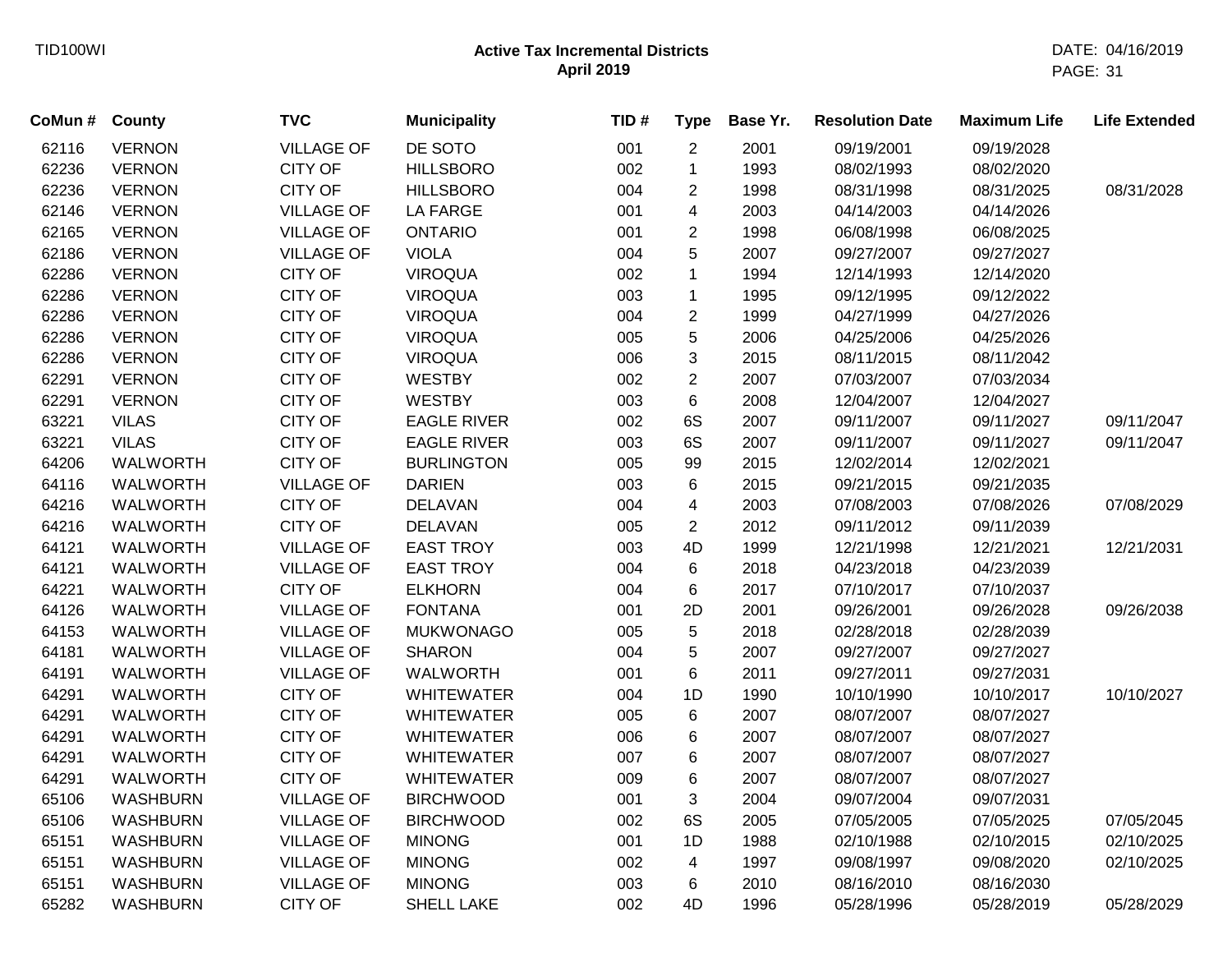| CoMun # | <b>County</b>     | <b>TVC</b>        | <b>Municipality</b> | TID# | <b>Type</b>    | Base Yr. | <b>Resolution Date</b> | <b>Maximum Life</b> | <b>Life Extended</b> |
|---------|-------------------|-------------------|---------------------|------|----------------|----------|------------------------|---------------------|----------------------|
| 65281   | <b>WASHBURN</b>   | <b>CITY OF</b>    | <b>SPOONER</b>      | 003  | 4              | 1996     | 09/03/1996             | 09/03/2019          | 09/03/2029           |
| 65281   | <b>WASHBURN</b>   | <b>CITY OF</b>    | <b>SPOONER</b>      | 004  | 4D             | 2003     | 09/02/2003             | 09/02/2026          | 09/02/2036           |
| 66131   | <b>WASHINGTON</b> | <b>VILLAGE OF</b> | <b>GERMANTOWN</b>   | 006  | 6              | 2014     | 05/19/2014             | 05/19/2034          |                      |
| 66131   | <b>WASHINGTON</b> | <b>VILLAGE OF</b> | <b>GERMANTOWN</b>   | 007  | 5              | 2018     | 12/18/2017             | 12/18/2038          |                      |
| 66131   | <b>WASHINGTON</b> | <b>VILLAGE OF</b> | <b>GERMANTOWN</b>   | 008  | 5              | 2018     | 07/02/2018             | 07/02/2038          |                      |
| 66236   | <b>WASHINGTON</b> | <b>CITY OF</b>    | <b>HARTFORD</b>     | 006  | 5              | 2008     | 09/23/2008             | 09/23/2028          |                      |
| 66236   | <b>WASHINGTON</b> | <b>CITY OF</b>    | <b>HARTFORD</b>     | 007  | 5              | 2011     | 08/09/2011             | 08/09/2031          |                      |
| 66236   | <b>WASHINGTON</b> | <b>CITY OF</b>    | <b>HARTFORD</b>     | 008  | 5              | 2013     | 05/28/2013             | 05/28/2033          |                      |
| 66236   | <b>WASHINGTON</b> | <b>CITY OF</b>    | <b>HARTFORD</b>     | 010  | 3              | 2017     | 10/11/2016             | 10/11/2044          |                      |
| 66236   | <b>WASHINGTON</b> | <b>CITY OF</b>    | <b>HARTFORD</b>     | 011  | 5              | 2017     | 09/12/2017             | 09/12/2037          |                      |
| 66141   | <b>WASHINGTON</b> | <b>VILLAGE OF</b> | <b>JACKSON</b>      | 004  | $\mathbf 1$    | 1995     | 09/28/1995             | 09/28/2022          |                      |
| 66141   | <b>WASHINGTON</b> | <b>VILLAGE OF</b> | <b>JACKSON</b>      | 005  | 5              | 2014     | 05/20/2014             | 05/20/2034          |                      |
| 66141   | <b>WASHINGTON</b> | <b>VILLAGE OF</b> | <b>JACKSON</b>      | 006  | 6              | 2018     | 11/14/2017             | 11/14/2038          |                      |
| 66142   | <b>WASHINGTON</b> | <b>VILLAGE OF</b> | <b>KEWASKUM</b>     | 002  | 5D             | 2005     | 02/07/2005             | 02/07/2025          | 02/07/2035           |
| 66181   | <b>WASHINGTON</b> | <b>VILLAGE OF</b> | <b>SLINGER</b>      | 004  | 6              | 2015     | 08/03/2015             | 08/03/2035          |                      |
| 66181   | <b>WASHINGTON</b> | <b>VILLAGE OF</b> | <b>SLINGER</b>      | 005  | 3              | 2016     | 05/02/2016             | 05/02/2044          |                      |
| 66291   | <b>WASHINGTON</b> | <b>CITY OF</b>    | <b>WEST BEND</b>    | 003  | 1D             | 1995     | 09/11/1995             | 09/11/2022          | 09/11/2032           |
| 66291   | <b>WASHINGTON</b> | <b>CITY OF</b>    | <b>WEST BEND</b>    | 004  | 4              | 1997     | 09/22/1997             | 09/22/2020          | 09/22/2030           |
| 66291   | <b>WASHINGTON</b> | <b>CITY OF</b>    | <b>WEST BEND</b>    | 005  | 2D             | 1998     | 09/21/1998             | 09/21/2025          | 09/21/2035           |
| 66291   | <b>WASHINGTON</b> | <b>CITY OF</b>    | <b>WEST BEND</b>    | 006  | 4              | 1999     | 11/16/1998             | 11/16/2021          | 11/16/2031           |
| 66291   | <b>WASHINGTON</b> | <b>CITY OF</b>    | <b>WEST BEND</b>    | 007  | 4              | 1999     | 09/20/1999             | 09/20/2022          |                      |
| 66291   | <b>WASHINGTON</b> | <b>CITY OF</b>    | <b>WEST BEND</b>    | 008  | 4              | 1999     | 09/27/1999             | 09/27/2022          |                      |
| 66291   | <b>WASHINGTON</b> | <b>CITY OF</b>    | <b>WEST BEND</b>    | 009  | 2D             | 2003     | 06/23/2003             | 06/23/2030          | 06/23/2040           |
| 66291   | <b>WASHINGTON</b> | <b>CITY OF</b>    | <b>WEST BEND</b>    | 010  | 2D             | 2004     | 04/19/2004             | 04/19/2031          | 04/19/2041           |
| 66291   | <b>WASHINGTON</b> | <b>CITY OF</b>    | <b>WEST BEND</b>    | 011  | 5D             | 2005     | 06/27/2005             | 06/27/2025          | 06/27/2035           |
| 66291   | <b>WASHINGTON</b> | <b>CITY OF</b>    | <b>WEST BEND</b>    | 012  | 3              | 2008     | 03/17/2008             | 03/17/2035          |                      |
| 66291   | <b>WASHINGTON</b> | <b>CITY OF</b>    | <b>WEST BEND</b>    | 013  | 5              | 2011     | 12/06/2010             | 12/06/2030          |                      |
| 67106   | <b>WAUKESHA</b>   | <b>VILLAGE OF</b> | <b>BIG BEND</b>     | 001  | 6              | 2013     | 05/16/2013             | 05/16/2033          |                      |
| 67002   | <b>WAUKESHA</b>   | <b>TOWN OF</b>    | <b>BROOKFIELD</b>   | 001A | 3              | 2014     | 02/18/2014             | 02/18/2041          |                      |
| 67206   | <b>WAUKESHA</b>   | <b>CITY OF</b>    | <b>BROOKFIELD</b>   | 004  | 5              | 2015     | 12/02/2014             | 12/02/2034          |                      |
| 67206   | <b>WAUKESHA</b>   | <b>CITY OF</b>    | <b>BROOKFIELD</b>   | 005  | 6              | 2015     | 04/07/2015             | 04/07/2035          |                      |
| 67206   | <b>WAUKESHA</b>   | <b>CITY OF</b>    | <b>BROOKFIELD</b>   | 006  | 5              | 2016     | 03/01/2016             | 03/01/2037          |                      |
| 67206   | <b>WAUKESHA</b>   | <b>CITY OF</b>    | <b>BROOKFIELD</b>   | 007  | 5              | 2018     | 04/03/2018             | 04/03/2039          |                      |
| 67206   | <b>WAUKESHA</b>   | <b>CITY OF</b>    | <b>BROOKFIELD</b>   | 008  | 3              | 2018     | 06/05/2018             | 06/05/2045          |                      |
| 67216   | <b>WAUKESHA</b>   | <b>CITY OF</b>    | <b>DELAFIELD</b>    | 004  | 6              | 2012     | 06/18/2012             | 06/18/2032          |                      |
| 67122   | <b>WAUKESHA</b>   | <b>VILLAGE OF</b> | <b>ELM GROVE</b>    | 002  | $\overline{2}$ | 2004     | 04/27/2004             | 04/27/2031          |                      |
| 67136   | WAUKESHA          | <b>VILLAGE OF</b> | <b>HARTLAND</b>     | 004  | 6              | 2008     | 07/28/2008             | 07/28/2028          |                      |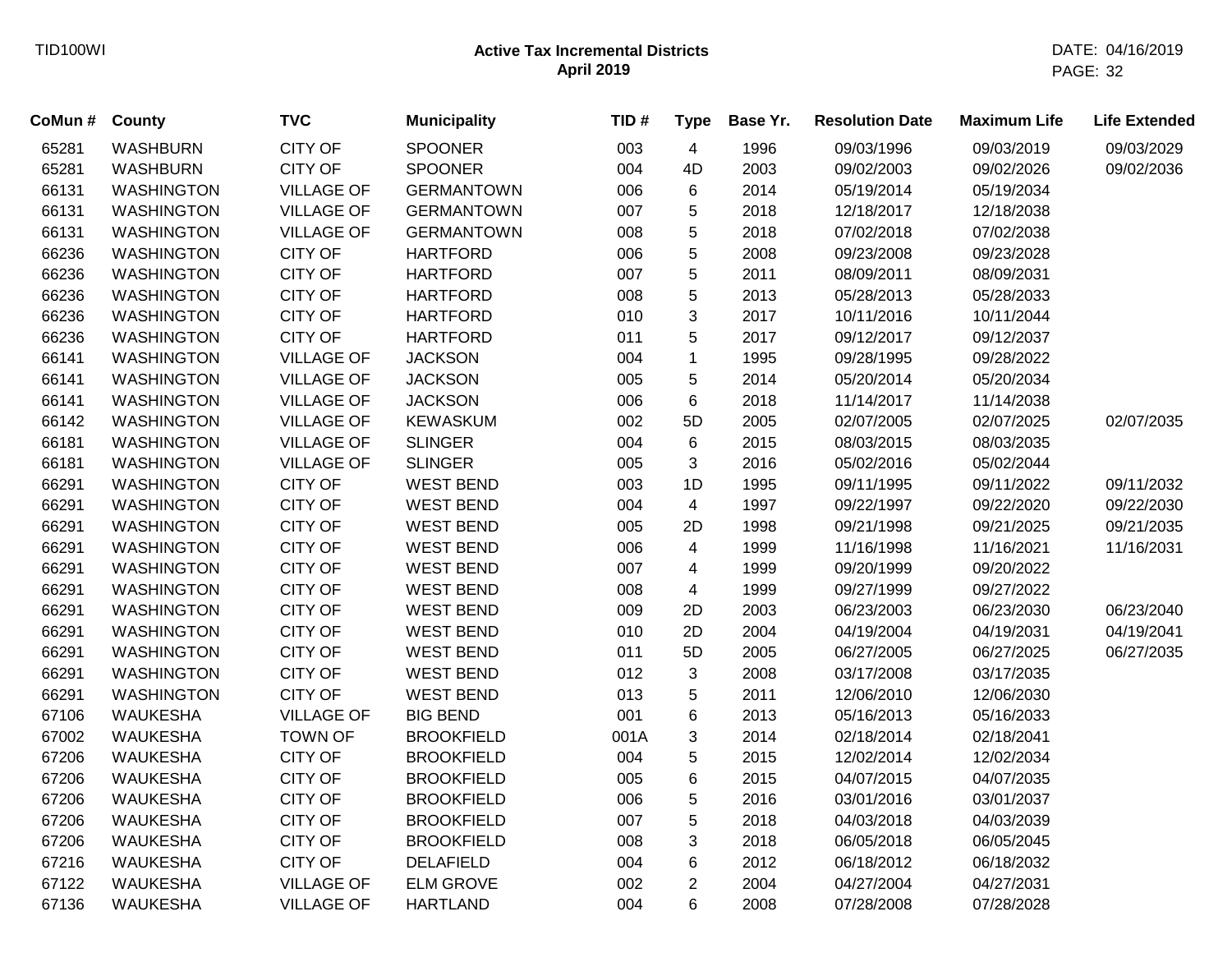| CoMun # | County          | <b>TVC</b>        | <b>Municipality</b>    | TID# | <b>Type</b>             | Base Yr. | <b>Resolution Date</b> | <b>Maximum Life</b> | <b>Life Extended</b> |
|---------|-----------------|-------------------|------------------------|------|-------------------------|----------|------------------------|---------------------|----------------------|
| 67136   | <b>WAUKESHA</b> | <b>VILLAGE OF</b> | <b>HARTLAND</b>        | 005  | $\mathbf{3}$            | 2011     | 10/25/2010             | 10/25/2037          |                      |
| 67136   | <b>WAUKESHA</b> | <b>VILLAGE OF</b> | <b>HARTLAND</b>        | 006  | 6                       | 2015     | 06/22/2015             | 06/22/2035          |                      |
| 67147   | <b>WAUKESHA</b> | <b>VILLAGE OF</b> | <b>LANNON</b>          | 001  | 6                       | 2018     | 07/09/2018             | 07/09/2038          |                      |
| 67147   | <b>WAUKESHA</b> | <b>VILLAGE OF</b> | <b>LANNON</b>          | 002  | $\overline{2}$          | 2018     | 07/09/2018             | 07/09/2045          |                      |
| 67151   | <b>WAUKESHA</b> | <b>VILLAGE OF</b> | <b>MENOMONEE FALLS</b> | 006  | 3                       | 2006     | 04/17/2006             | 04/17/2033          |                      |
| 67151   | <b>WAUKESHA</b> | <b>VILLAGE OF</b> | <b>MENOMONEE FALLS</b> | 007  | 5                       | 2008     | 02/18/2008             | 02/18/2028          |                      |
| 67151   | <b>WAUKESHA</b> | <b>VILLAGE OF</b> | <b>MENOMONEE FALLS</b> | 008  | 3                       | 2008     | 07/21/2008             | 07/21/2035          |                      |
| 67151   | <b>WAUKESHA</b> | <b>VILLAGE OF</b> | <b>MENOMONEE FALLS</b> | 009  | 6                       | 2010     | 01/18/2010             | 01/18/2030          |                      |
| 67151   | <b>WAUKESHA</b> | <b>VILLAGE OF</b> | <b>MENOMONEE FALLS</b> | 010  | 6                       | 2011     | 08/17/2011             | 08/17/2031          |                      |
| 67151   | <b>WAUKESHA</b> | <b>VILLAGE OF</b> | <b>MENOMONEE FALLS</b> | 011  | 5                       | 2011     | 08/17/2011             | 08/17/2031          |                      |
| 67151   | <b>WAUKESHA</b> | <b>VILLAGE OF</b> | <b>MENOMONEE FALLS</b> | 012  | 5                       | 2014     | 09/15/2014             | 09/15/2034          |                      |
| 67153   | <b>WAUKESHA</b> | <b>VILLAGE OF</b> | <b>MUKWONAGO</b>       | 003  | $\overline{\mathbf{4}}$ | 2003     | 01/07/2003             | 01/07/2026          |                      |
| 67153   | <b>WAUKESHA</b> | <b>VILLAGE OF</b> | <b>MUKWONAGO</b>       | 004  | 6                       | 2017     | 08/15/2017             | 08/15/2037          |                      |
| 67251   | <b>WAUKESHA</b> | <b>CITY OF</b>    | <b>MUSKEGO</b>         | 008  | $\overline{2}$          | 2000     | 08/22/2000             | 08/22/2027          |                      |
| 67251   | <b>WAUKESHA</b> | CITY OF           | <b>MUSKEGO</b>         | 009  | 4                       | 2003     | 02/25/2003             | 02/25/2026          |                      |
| 67251   | <b>WAUKESHA</b> | CITY OF           | <b>MUSKEGO</b>         | 010  | 6                       | 2008     | 11/27/2007             | 11/27/2027          |                      |
| 67251   | <b>WAUKESHA</b> | CITY OF           | <b>MUSKEGO</b>         | 011  | 6                       | 2016     | 05/10/2016             | 05/10/2037          |                      |
| 67261   | <b>WAUKESHA</b> | CITY OF           | <b>NEW BERLIN</b>      | 003  | 6                       | 2018     | 02/13/2018             | 02/13/2039          |                      |
| 67265   | <b>WAUKESHA</b> | CITY OF           | <b>OCONOMOWOC</b>      | 004  | $\overline{2}$          | 2003     | 09/02/2003             | 09/02/2030          |                      |
| 67265   | <b>WAUKESHA</b> | <b>CITY OF</b>    | <b>OCONOMOWOC</b>      | 005  | $\overline{2}$          | 2017     | 05/25/2017             | 05/25/2044          |                      |
| 67265   | <b>WAUKESHA</b> | CITY OF           | <b>OCONOMOWOC</b>      | 006  | $\overline{c}$          | 2017     | 05/25/2017             | 05/25/2044          |                      |
| 67171   | <b>WAUKESHA</b> | <b>VILLAGE OF</b> | PEWAUKEE               | 002  | $\overline{c}$          | 2014     | 07/15/2014             | 07/15/2041          |                      |
| 67181   | <b>WAUKESHA</b> | <b>VILLAGE OF</b> | <b>SUSSEX</b>          | 006  | $\overline{c}$          | 2013     | 03/12/2013             | 03/12/2040          |                      |
| 67181   | <b>WAUKESHA</b> | <b>VILLAGE OF</b> | <b>SUSSEX</b>          | 007  | 5                       | 2018     | 06/26/2018             | 06/26/2038          |                      |
| 67191   | WAUKESHA        | <b>VILLAGE OF</b> | <b>WALES</b>           | 001  | 99                      | 2006     | 07/10/2006             | 07/10/2043          |                      |
| 67291   | WAUKESHA        | CITY OF           | <b>WAUKESHA</b>        | 011  | $\overline{2}$          | 1997     | 04/15/1997             | 04/15/2024          |                      |
| 67291   | <b>WAUKESHA</b> | CITY OF           | <b>WAUKESHA</b>        | 012  | $\overline{\mathbf{4}}$ | 2001     | 06/05/2001             | 06/05/2024          |                      |
| 67291   | <b>WAUKESHA</b> | CITY OF           | <b>WAUKESHA</b>        | 013  | 4                       | 2003     | 05/20/2003             | 05/20/2026          |                      |
| 67291   | <b>WAUKESHA</b> | CITY OF           | <b>WAUKESHA</b>        | 014  | 4                       | 2003     | 05/20/2003             | 05/20/2026          |                      |
| 67291   | WAUKESHA        | CITY OF           | <b>WAUKESHA</b>        | 017  | $\sqrt{2}$              | 2007     | 09/18/2007             | 09/18/2034          |                      |
| 67291   | WAUKESHA        | CITY OF           | <b>WAUKESHA</b>        | 018  | 3                       | 2009     | 07/15/2008             | 07/15/2035          |                      |
| 67291   | <b>WAUKESHA</b> | <b>CITY OF</b>    | <b>WAUKESHA</b>        | 019  | 5                       | 2010     | 08/05/2010             | 08/05/2030          |                      |
| 67291   | <b>WAUKESHA</b> | CITY OF           | <b>WAUKESHA</b>        | 020  | 5                       | 2010     | 08/17/2010             | 08/17/2030          |                      |
| 67291   | WAUKESHA        | CITY OF           | WAUKESHA               | 021  | 3                       | 2012     | 11/01/2011             | 11/01/2038          |                      |
| 67291   | <b>WAUKESHA</b> | CITY OF           | <b>WAUKESHA</b>        | 022  | 6                       | 2013     | 05/21/2013             | 05/21/2033          |                      |
| 67291   | <b>WAUKESHA</b> | CITY OF           | <b>WAUKESHA</b>        | 023  | 5                       | 2014     | 06/03/2014             | 06/03/2034          |                      |
| 67291   | <b>WAUKESHA</b> | <b>CITY OF</b>    | <b>WAUKESHA</b>        | 024  | 3                       | 2018     | 06/19/2018             | 06/19/2045          |                      |
|         |                 |                   |                        |      |                         |          |                        |                     |                      |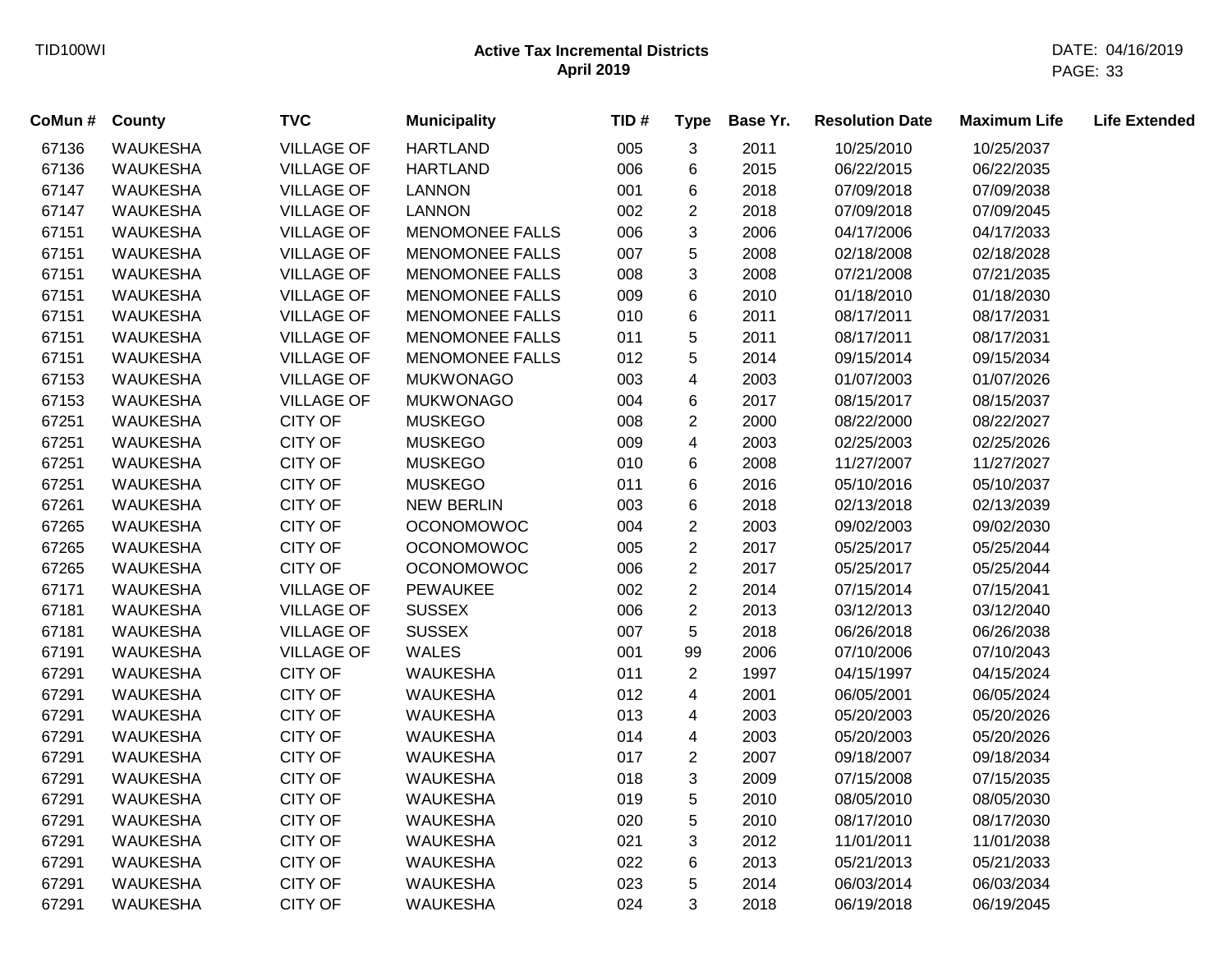| CoMun # County |                  | <b>TVC</b>        | <b>Municipality</b> | TID# | <b>Type</b>    | Base Yr. | <b>Resolution Date</b> | <b>Maximum Life</b> | <b>Life Extended</b> |
|----------------|------------------|-------------------|---------------------|------|----------------|----------|------------------------|---------------------|----------------------|
| 67291          | <b>WAUKESHA</b>  | <b>CITY OF</b>    | <b>WAUKESHA</b>     | 025  | 5              | 2015     | 09/15/2015             | 09/15/2035          |                      |
| 68211          | <b>WAUPACA</b>   | <b>CITY OF</b>    | <b>CLINTONVILLE</b> | 008  | 6              | 2018     | 02/13/2018             | 02/13/2039          |                      |
| 68211          | <b>WAUPACA</b>   | <b>CITY OF</b>    | <b>CLINTONVILLE</b> | 009  | 5              | 2018     | 09/11/2018             | 09/11/2038          |                      |
| 68251          | <b>WAUPACA</b>   | CITY OF           | <b>MANAWA</b>       | 002  | 6              | 2016     | 11/13/2015             | 11/13/2036          |                      |
| 68251          | <b>WAUPACA</b>   | CITY OF           | <b>MANAWA</b>       | 003  | 6              | 2018     | 02/19/2018             | 02/19/2039          |                      |
| 68252          | <b>WAUPACA</b>   | <b>CITY OF</b>    | <b>MARION</b>       | 002  | 1              | 1995     | 09/28/1995             | 09/28/2022          |                      |
| 68028          | <b>WAUPACA</b>   | <b>TOWN OF</b>    | <b>MATTESON</b>     | 001C | 8              | 2004     | 03/15/2005             | 03/15/2028          |                      |
| 68291          | <b>WAUPACA</b>   | CITY OF           | <b>WAUPACA</b>      | 003  | 4D             | 2000     | 04/21/2000             | 04/21/2023          | 04/21/2033           |
| 68291          | <b>WAUPACA</b>   | CITY OF           | <b>WAUPACA</b>      | 004  | $\overline{c}$ | 2000     | 04/21/2000             | 04/21/2027          | 06/19/2034           |
| 68291          | <b>WAUPACA</b>   | CITY OF           | <b>WAUPACA</b>      | 006  | $\overline{2}$ | 2000     | 09/19/2000             | 09/19/2027          | 04/21/2033           |
| 68291          | <b>WAUPACA</b>   | CITY OF           | <b>WAUPACA</b>      | 008  | 4D             | 2001     | 06/19/2001             | 06/19/2024          | 06/19/2034           |
| 68291          | <b>WAUPACA</b>   | CITY OF           | <b>WAUPACA</b>      | 009  | 4              | 2001     | 06/19/2001             | 06/19/2024          |                      |
| 68291          | <b>WAUPACA</b>   | <b>CITY OF</b>    | <b>WAUPACA</b>      | 010  | $\overline{2}$ | 2001     | 06/19/2001             | 06/19/2028          |                      |
| 68042          | <b>WAUPACA</b>   | <b>TOWN OF</b>    | WEYAUWEGA           | 001T | 7A             | 2005     | 09/28/2005             | 09/28/2021          |                      |
| 68292          | <b>WAUPACA</b>   | CITY OF           | WEYAUWEGA           | 004  | $\overline{4}$ | 2001     | 09/27/2001             | 09/27/2024          |                      |
| 68292          | <b>WAUPACA</b>   | CITY OF           | WEYAUWEGA           | 005  | 6              | 2007     | 01/11/2007             | 01/11/2027          |                      |
| 68292          | <b>WAUPACA</b>   | CITY OF           | WEYAUWEGA           | 006  | 5              | 2015     | 02/09/2015             | 02/09/2035          |                      |
| 68292          | <b>WAUPACA</b>   | CITY OF           | WEYAUWEGA           | 007  | 6              | 2015     | 09/21/2015             | 09/21/2035          |                      |
| 69206          | <b>WAUSHARA</b>  | <b>CITY OF</b>    | <b>BERLIN</b>       | 010  | $\mathbf{1}$   | 1993     | 07/06/1993             | 07/06/2020          | 07/06/2023           |
| 69111          | <b>WAUSHARA</b>  | <b>VILLAGE OF</b> | <b>COLOMA</b>       | 002  | 6              | 2005     | 09/29/2005             | 09/29/2025          | 07/31/2030           |
| 69136          | <b>WAUSHARA</b>  | <b>VILLAGE OF</b> | <b>HANCOCK</b>      | 001  | 6              | 2016     | 09/12/2016             | 09/12/2036          |                      |
| 69171          | WAUSHARA         | <b>VILLAGE OF</b> | <b>PLAINFIELD</b>   | 001  | 3              | 2015     | 03/10/2015             | 03/10/2042          |                      |
| 69176          | <b>WAUSHARA</b>  | <b>VILLAGE OF</b> | <b>REDGRANITE</b>   | 001  | $\overline{2}$ | 1997     | 06/17/1997             | 06/17/2024          | 06/17/2037           |
| 69176          | <b>WAUSHARA</b>  | <b>VILLAGE OF</b> | <b>REDGRANITE</b>   | 002  | 4D             | 1997     | 06/17/1997             | 06/17/2020          | 06/17/2030           |
| 69291          | <b>WAUSHARA</b>  | <b>CITY OF</b>    | <b>WAUTOMA</b>      | 001  | $\mathbf{1}$   | 1995     | 08/28/1995             | 08/28/2022          |                      |
| 69291          | <b>WAUSHARA</b>  | <b>CITY OF</b>    | <b>WAUTOMA</b>      | 002  | 4              | 1996     | 06/10/1996             | 06/10/2019          |                      |
| 69191          | <b>WAUSHARA</b>  | <b>VILLAGE OF</b> | <b>WILD ROSE</b>    | 002  | $\overline{c}$ | 2000     | 09/20/2000             | 09/20/2027          |                      |
| 69191          | <b>WAUSHARA</b>  | <b>VILLAGE OF</b> | <b>WILD ROSE</b>    | 003  | 6              | 2006     | 02/15/2006             | 02/15/2026          |                      |
| 70201          | <b>WINNEBAGO</b> | <b>CITY OF</b>    | <b>APPLETON</b>     | 007  | 3              | 2007     | 09/05/2007             | 09/05/2034          |                      |
| 70121          | <b>WINNEBAGO</b> | <b>VILLAGE OF</b> | <b>FOX CROSSING</b> | 001  | 6              | 2015     | 06/29/2015             | 06/29/2035          |                      |
| 70121          | <b>WINNEBAGO</b> | <b>VILLAGE OF</b> | FOX CROSSING        | 002  | 6              | 2016     | 03/14/2016             | 03/14/2037          |                      |
| 70121          | <b>WINNEBAGO</b> | <b>VILLAGE OF</b> | <b>FOX CROSSING</b> | 003  | 6              | 2017     | 04/10/2017             | 04/10/2038          |                      |
| 70121          | <b>WINNEBAGO</b> | <b>VILLAGE OF</b> | <b>FOX CROSSING</b> | 004  | 6              | 2018     | 07/09/2018             | 07/09/2038          |                      |
| 70251          | <b>WINNEBAGO</b> | <b>CITY OF</b>    | <b>MENASHA</b>      | 004  | $\overline{2}$ | 1997     | 05/19/1997             | 05/19/2024          |                      |
| 70251          | <b>WINNEBAGO</b> | <b>CITY OF</b>    | <b>MENASHA</b>      | 006  | 4              | 1998     | 09/09/1998             | 09/09/2021          |                      |
| 70251          | <b>WINNEBAGO</b> | <b>CITY OF</b>    | <b>MENASHA</b>      | 007  | $\overline{2}$ | 2003     | 07/04/2003             | 07/04/2030          |                      |
| 70251          | <b>WINNEBAGO</b> | <b>CITY OF</b>    | <b>MENASHA</b>      | 008  | $\overline{2}$ | 2005     | 11/15/2004             | 11/15/2031          |                      |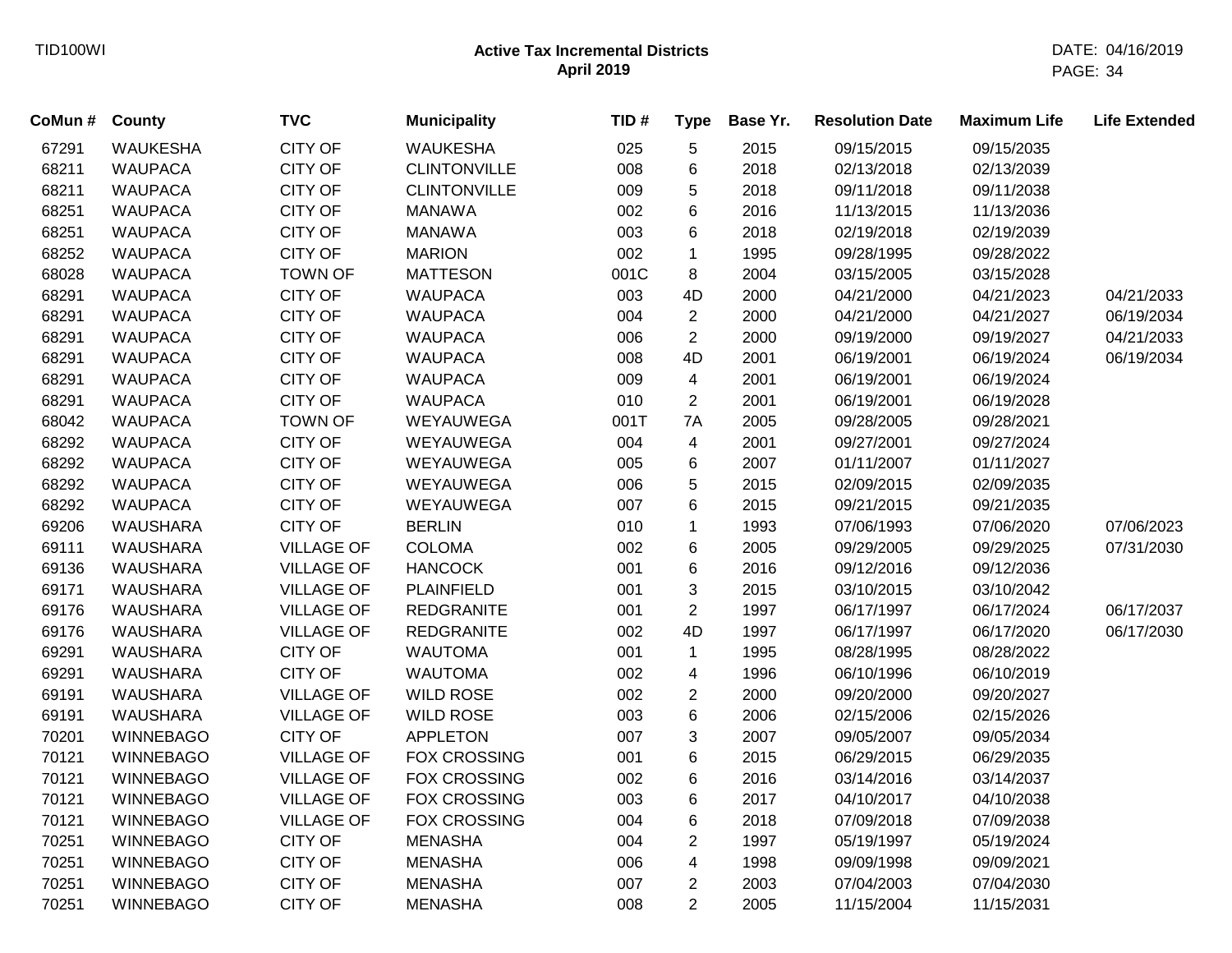| CoMun # | County           | <b>TVC</b>        | <b>Municipality</b> | TID# | <b>Type</b>    | Base Yr. | <b>Resolution Date</b> | <b>Maximum Life</b> | <b>Life Extended</b> |
|---------|------------------|-------------------|---------------------|------|----------------|----------|------------------------|---------------------|----------------------|
| 70251   | <b>WINNEBAGO</b> | <b>CITY OF</b>    | <b>MENASHA</b>      | 010  | $\overline{2}$ | 2006     | 06/05/2006             | 06/05/2033          |                      |
| 70251   | <b>WINNEBAGO</b> | <b>CITY OF</b>    | <b>MENASHA</b>      | 011  | $\overline{c}$ | 2007     | 07/16/2007             | 07/16/2034          |                      |
| 70251   | <b>WINNEBAGO</b> | <b>CITY OF</b>    | <b>MENASHA</b>      | 013  | $\overline{c}$ | 2015     | 07/06/2015             | 07/06/2042          |                      |
| 70261   | <b>WINNEBAGO</b> | <b>CITY OF</b>    | <b>NEENAH</b>       | 005  | 1D             | 1993     | 04/22/1993             | 04/22/2020          | 04/22/2030           |
| 70261   | <b>WINNEBAGO</b> | <b>CITY OF</b>    | <b>NEENAH</b>       | 006  | 4D             | 1997     | 03/20/1997             | 03/20/2020          | 03/20/2030           |
| 70261   | <b>WINNEBAGO</b> | <b>CITY OF</b>    | <b>NEENAH</b>       | 007  | 3              | 2000     | 07/05/2000             | 07/05/2027          | 07/05/2037           |
| 70261   | <b>WINNEBAGO</b> | <b>CITY OF</b>    | <b>NEENAH</b>       | 008  | 3D             | 2001     | 09/05/2001             | 09/05/2028          | 09/05/2038           |
| 70261   | <b>WINNEBAGO</b> | <b>CITY OF</b>    | <b>NEENAH</b>       | 009  | 3              | 2015     | 03/18/2015             | 03/18/2042          |                      |
| 70261   | <b>WINNEBAGO</b> | <b>CITY OF</b>    | <b>NEENAH</b>       | 010  | $\overline{2}$ | 2015     | 08/05/2015             | 08/05/2042          |                      |
| 70261   | <b>WINNEBAGO</b> | <b>CITY OF</b>    | <b>NEENAH</b>       | 011  | 6              | 2017     | 02/01/2017             | 02/01/2038          |                      |
| 70265   | <b>WINNEBAGO</b> | <b>CITY OF</b>    | <b>OMRO</b>         | 007  | 6              | 2017     | 08/22/2017             | 08/22/2037          |                      |
| 70266   | <b>WINNEBAGO</b> | <b>CITY OF</b>    | <b>OSHKOSH</b>      | 010  | $\mathbf{1}$   | 1993     | 09/16/1993             | 09/16/2020          |                      |
| 70266   | <b>WINNEBAGO</b> | <b>CITY OF</b>    | <b>OSHKOSH</b>      | 011  | $\mathbf{1}$   | 1995     | 01/10/1995             | 01/10/2022          |                      |
| 70266   | <b>WINNEBAGO</b> | <b>CITY OF</b>    | <b>OSHKOSH</b>      | 012  | $\overline{2}$ | 1997     | 04/24/1997             | 04/24/2024          |                      |
| 70266   | <b>WINNEBAGO</b> | <b>CITY OF</b>    | <b>OSHKOSH</b>      | 013  | $\overline{c}$ | 1998     | 09/22/1998             | 09/22/2025          |                      |
| 70266   | <b>WINNEBAGO</b> | <b>CITY OF</b>    | <b>OSHKOSH</b>      | 014  | $\overline{2}$ | 2000     | 06/13/2000             | 06/13/2027          |                      |
| 70266   | <b>WINNEBAGO</b> | <b>CITY OF</b>    | <b>OSHKOSH</b>      | 015  | $\overline{2}$ | 2001     | 01/09/2001             | 01/09/2028          |                      |
| 70266   | <b>WINNEBAGO</b> | <b>CITY OF</b>    | <b>OSHKOSH</b>      | 016  | $\overline{c}$ | 2001     | 05/22/2001             | 05/22/2028          |                      |
| 70266   | <b>WINNEBAGO</b> | <b>CITY OF</b>    | <b>OSHKOSH</b>      | 017  | $\overline{c}$ | 2001     | 09/25/2001             | 09/25/2028          |                      |
| 70266   | <b>WINNEBAGO</b> | <b>CITY OF</b>    | <b>OSHKOSH</b>      | 018  | $\overline{2}$ | 2002     | 07/09/2002             | 07/09/2029          |                      |
| 70266   | <b>WINNEBAGO</b> | <b>CITY OF</b>    | <b>OSHKOSH</b>      | 019  | 4              | 2003     | 05/13/2003             | 05/13/2026          |                      |
| 70266   | <b>WINNEBAGO</b> | <b>CITY OF</b>    | <b>OSHKOSH</b>      | 020  | $\overline{c}$ | 2005     | 07/12/2005             | 07/12/2032          |                      |
| 70266   | <b>WINNEBAGO</b> | <b>CITY OF</b>    | <b>OSHKOSH</b>      | 021  | $\overline{c}$ | 2006     | 02/14/2006             | 02/14/2033          |                      |
| 70266   | <b>WINNEBAGO</b> | <b>CITY OF</b>    | <b>OSHKOSH</b>      | 023  | 5              | 2009     | 06/09/2009             | 06/09/2029          |                      |
| 70266   | <b>WINNEBAGO</b> | <b>CITY OF</b>    | <b>OSHKOSH</b>      | 024  | $\overline{c}$ | 2010     | 02/23/2010             | 02/23/2037          |                      |
| 70266   | <b>WINNEBAGO</b> | <b>CITY OF</b>    | <b>OSHKOSH</b>      | 025  | $\overline{c}$ | 2012     | 05/22/2012             | 05/22/2039          |                      |
| 70266   | <b>WINNEBAGO</b> | <b>CITY OF</b>    | <b>OSHKOSH</b>      | 026  | 5              | 2013     | 02/26/2013             | 02/26/2033          |                      |
| 70266   | <b>WINNEBAGO</b> | <b>CITY OF</b>    | <b>OSHKOSH</b>      | 027  | 5              | 2014     | 07/08/2014             | 07/08/2034          |                      |
| 70266   | <b>WINNEBAGO</b> | <b>CITY OF</b>    | <b>OSHKOSH</b>      | 028  | $\overline{c}$ | 2016     | 06/14/2016             | 06/14/2043          |                      |
| 70266   | <b>WINNEBAGO</b> | <b>CITY OF</b>    | <b>OSHKOSH</b>      | 029  | $\overline{2}$ | 2016     | 07/12/2016             | 07/12/2043          |                      |
| 70266   | <b>WINNEBAGO</b> | <b>CITY OF</b>    | <b>OSHKOSH</b>      | 030  | 3              | 2016     | 08/23/2016             | 08/23/2043          |                      |
| 70266   | <b>WINNEBAGO</b> | <b>CITY OF</b>    | <b>OSHKOSH</b>      | 031  | $\overline{2}$ | 2017     | 02/28/2017             | 02/28/2045          |                      |
| 70266   | <b>WINNEBAGO</b> | <b>CITY OF</b>    | <b>OSHKOSH</b>      | 032  | 3              | 2017     | 05/23/2017             | 05/23/2044          |                      |
| 70266   | <b>WINNEBAGO</b> | <b>CITY OF</b>    | <b>OSHKOSH</b>      | 033  | $\overline{c}$ | 2017     | 07/11/2017             | 07/11/2044          |                      |
| 70266   | <b>WINNEBAGO</b> | <b>CITY OF</b>    | <b>OSHKOSH</b>      | 034  | 5              | 2018     | 01/23/2018             | 01/23/2039          |                      |
| 70266   | <b>WINNEBAGO</b> | <b>CITY OF</b>    | <b>OSHKOSH</b>      | 035  | 3              | 2018     | 01/23/2018             | 01/23/2046          |                      |
| 70191   | <b>WINNEBAGO</b> | <b>VILLAGE OF</b> | WINNECONNE          | 003  | $\overline{2}$ | 1996     | 07/18/1996             | 07/18/2023          |                      |